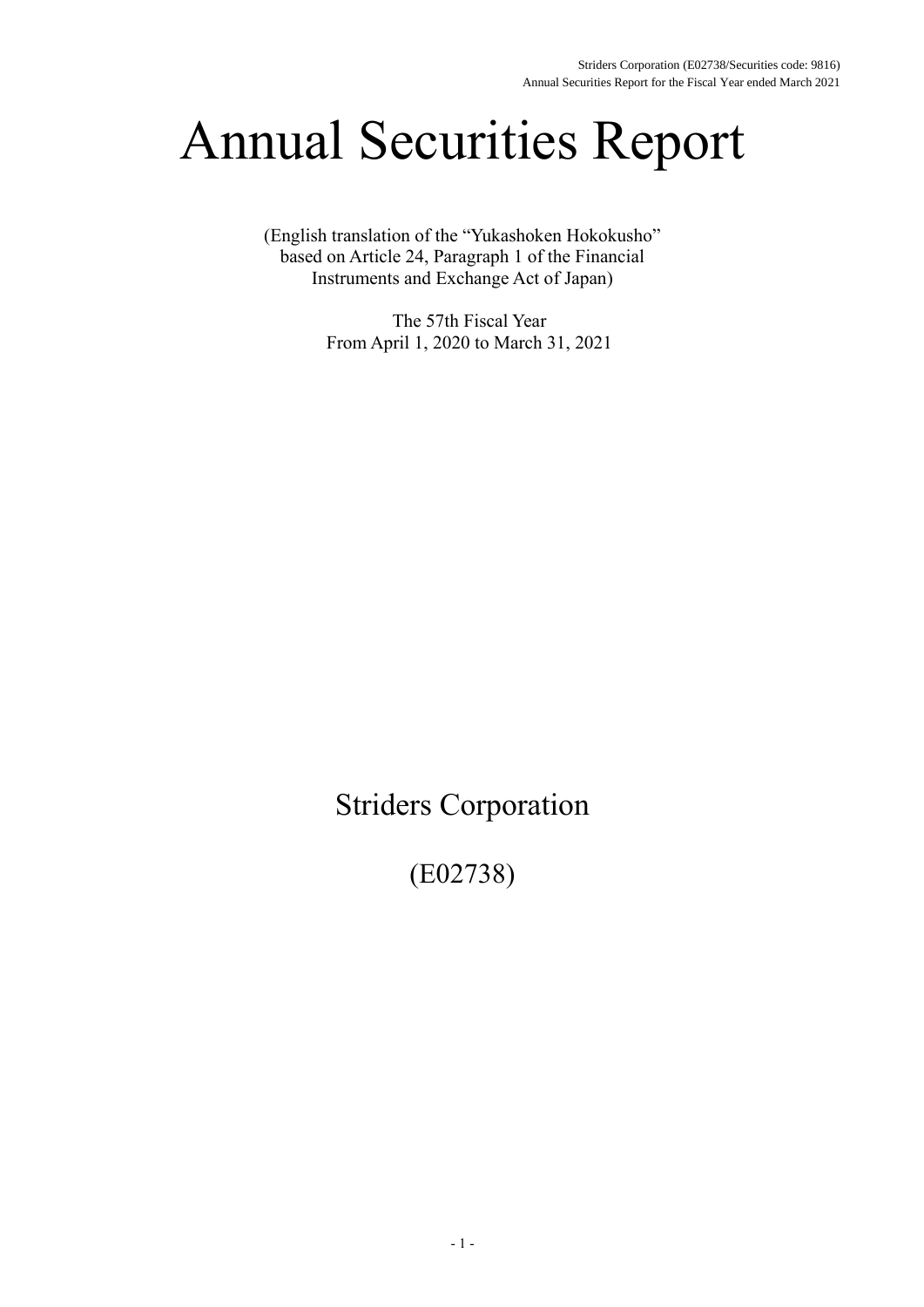## Contents

| Cover page |                                 |    |
|------------|---------------------------------|----|
| Part I     |                                 | 4  |
| Section 1. |                                 | 4  |
|            |                                 | 5  |
|            |                                 | 6  |
|            |                                 | 7  |
|            |                                 | 8  |
|            |                                 | 9  |
| Section 2. |                                 | 10 |
|            |                                 | 10 |
|            |                                 | 12 |
|            |                                 | 15 |
|            |                                 | 20 |
|            |                                 | 20 |
| Section 3. |                                 | 21 |
|            |                                 | 21 |
|            |                                 | 21 |
|            |                                 | 21 |
| Section 4. |                                 | 22 |
|            |                                 | 22 |
|            |                                 | 22 |
|            |                                 | 22 |
|            |                                 | 26 |
|            |                                 | 26 |
|            |                                 | 27 |
|            |                                 | 28 |
|            |                                 | 29 |
|            |                                 | 30 |
|            |                                 | 31 |
|            |                                 | 32 |
|            |                                 | 32 |
|            |                                 | 34 |
|            |                                 | 38 |
|            |                                 | 40 |
|            |                                 | 40 |
| Section 5. |                                 | 42 |
|            |                                 | 43 |
|            |                                 | 43 |
|            |                                 | 72 |
|            |                                 | 74 |
|            |                                 | 74 |
|            |                                 | 82 |
|            |                                 | 82 |
| Section 6. |                                 | 83 |
| Section 7. |                                 | 84 |
|            |                                 | 84 |
|            |                                 | 84 |
|            |                                 |    |
| Part II    | [Independent Auditors' Reports] | 85 |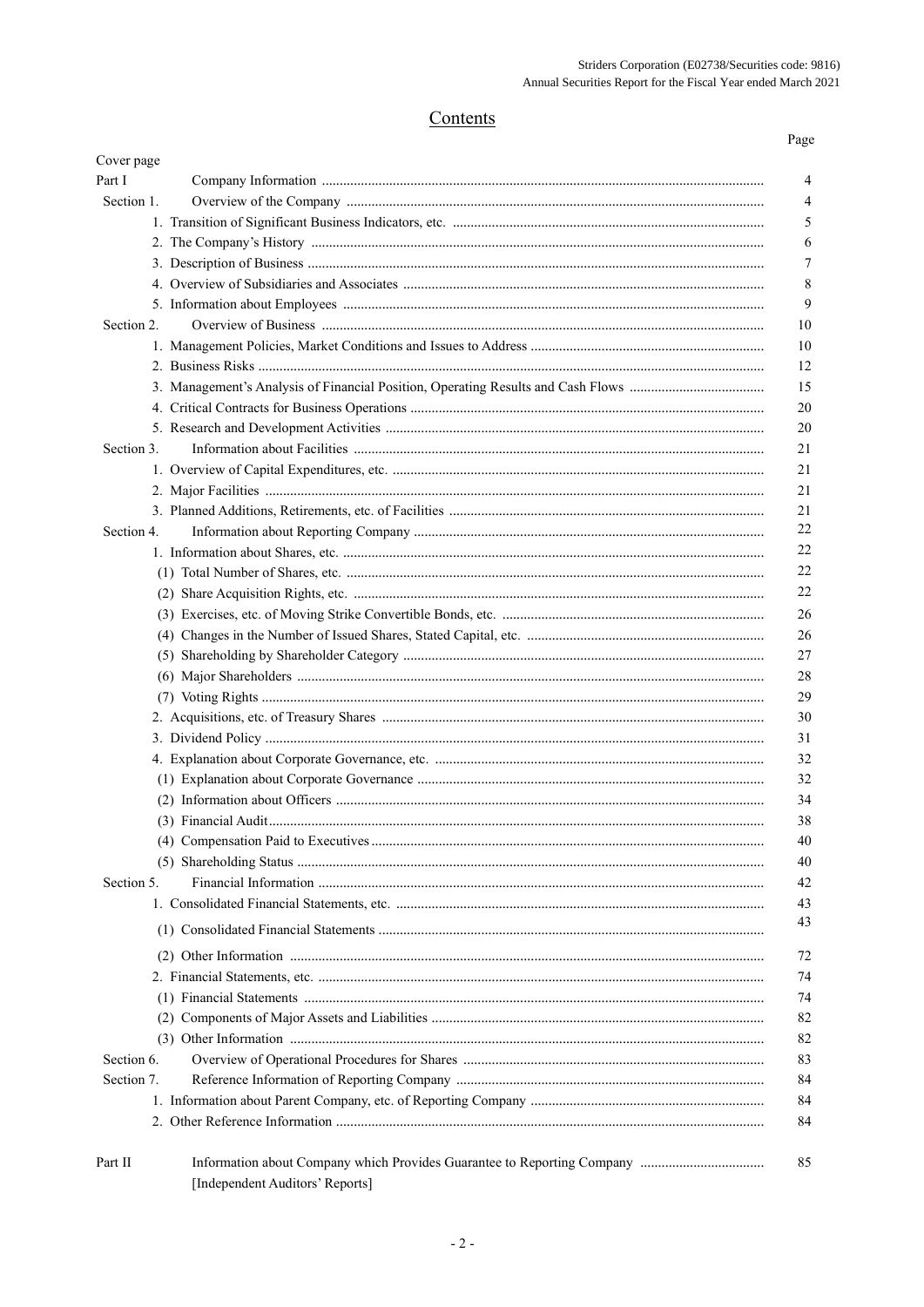| <b>COVER PAGE</b>                       |                                                                                               |
|-----------------------------------------|-----------------------------------------------------------------------------------------------|
| [Submitted document]                    | Annual Securities Report "Yukashoken Hokokusho"                                               |
| [Statutory basis]                       | Article 24, Paragraph 1 of the Financial Instruments and<br>Exchange Act of Japan             |
| [Agency receiving submission]           | Director-General of the Kanto Local Finance Bureau                                            |
| [Submission date]                       | June 18, 2021                                                                                 |
| [Fiscal year]                           | 57th financial year (from April 1, 2020 to March 31, 2021)                                    |
| [Corporate name]                        | Kabushiki-Kaisha Striders                                                                     |
| [Corporate name in English]             | <b>Striders Corporation</b>                                                                   |
|                                         | [Name and position of representative] Ryotaro Hayakawa, President and Chief Executive Officer |
| [Location of headquarters]              | 5-13-5, Shimbashi, Minato-ku, Tokyo                                                           |
| [Phone]                                 | $+81-3-5777-1891$                                                                             |
| [Name of contact person]                | Jun Umehara, Director, Chief Financial Officer, General<br>Manager of Administrative Division |
| [Closest contact address]               | 5-13-5, Shimbashi, Minato-ku, Tokyo                                                           |
| [Phone]                                 | $+81-3-5777-1891$                                                                             |
| [Name of contact person]                | Jun Umehara, Director, Chief Financial Officer, General<br>Manager of Administrative Division |
| [Place available for public inspection] | Tokyo Stock Exchange, Inc.<br>(2-1, Nihombashi Kabutocho, Chuo-ku, Tokyo)                     |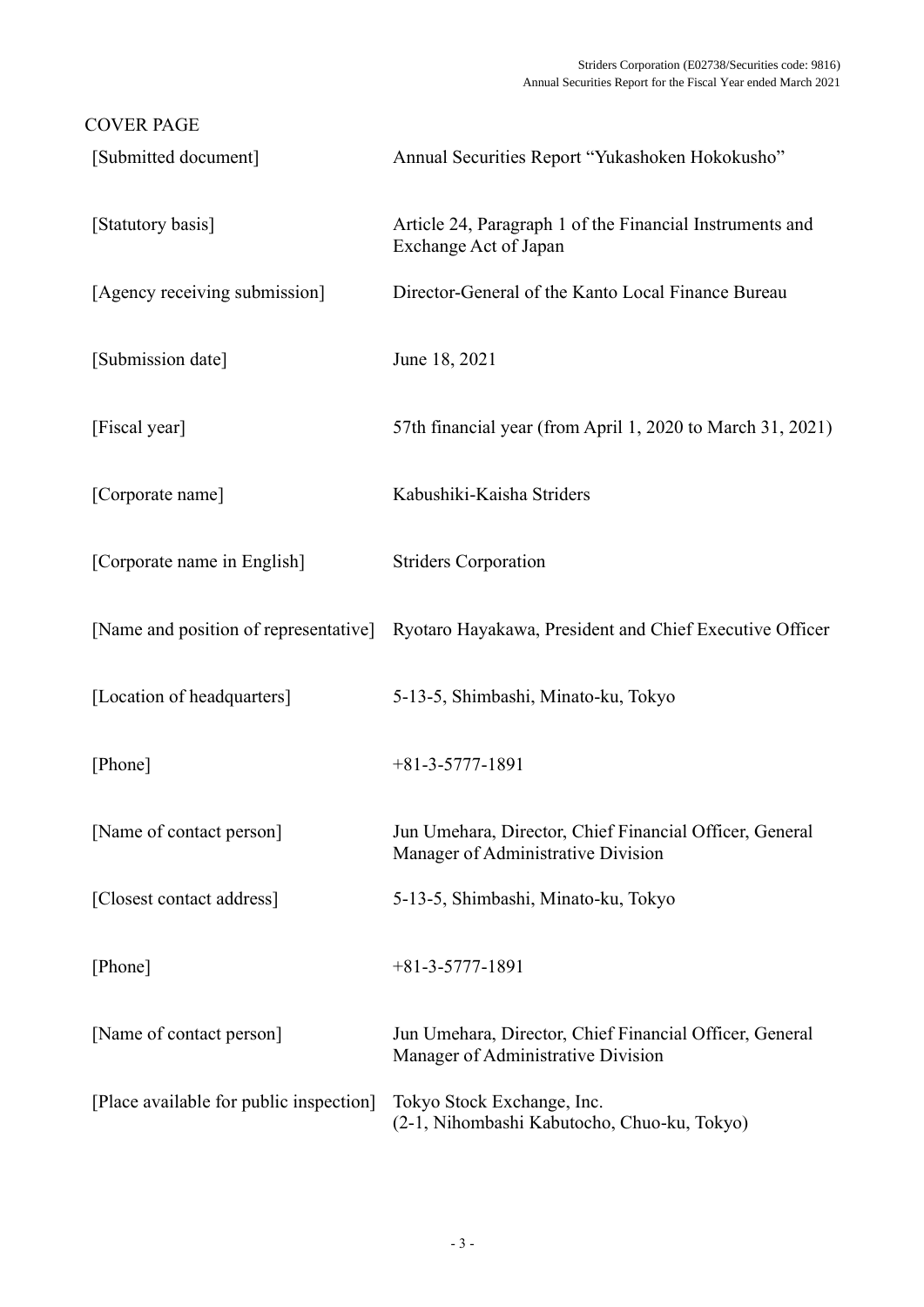## **Part I. Company Information**

## **Section 1. Overview of the Company**

## **1. Transition of Significant Business Indicators, etc.**

#### (1) Consolidated Business Indicators, etc.

| Term                                                   |                    | 53rd Period | 54th Period | 55th Period | 56th Period | 57th Period |
|--------------------------------------------------------|--------------------|-------------|-------------|-------------|-------------|-------------|
| Fiscal year ended                                      |                    | March 2017  | March 2018  | March 2019  | March 2020  | March 2021  |
| Net sales                                              | (Thousands of yen) | 6,366,301   | 7,971,402   | 9,216,311   | 13,276,092  | 10,482,350  |
| Ordinary profit                                        | (Thousands of yen) | 293,121     | 179,291     | 230,454     | 254,682     | 228,467     |
| Profit attributable to owners<br>of parent             | (Thousands of yen) | 229,226     | 125,196     | 76,932      | 151,151     | 114,172     |
| Comprehensive income                                   | (Thousands of yen) | 247,862     | 114,453     | 72,333      | 166,090     | 155,725     |
| Net assets                                             | (Thousands of yen) | 1,898,595   | 2,033,021   | 2,087,802   | 2,133,668   | 2,321,059   |
| Total assets                                           | (Thousands of yen) | 3,891,444   | 4,837,351   | 4,655,462   | 5,000,313   | 5,230,200   |
| Net assets per share                                   | (Yen)              | 213.02      | 226.65      | 234.78      | 247.31      | 267.38      |
| Net income per share                                   | (Yen)              | 25.83       | 14.09       | 8.66        | 17.48       | 13.47       |
| Diluted net income per<br>share                        | (Yen)              | 25.68       | 14.07       | 8.66        | 17.48       |             |
| Ratio of shareholders'<br>equity                       | $(\% )$            | 48.6        | 41.6        | 44.5        | 41.9        | 43.4        |
| Ratio of profit to<br>shareholders' equity             | $(\% )$            | 12.99       | 6.41        | 3.77        | 7.25        | 5.23        |
| Price-earnings ratio                                   | (Times)            | 26.32       | 32.57       | 36.82       | 14.47       | 21.75       |
| Net cash from operating<br>activities                  | (Thousands of yen) | 278,477     | 472,621     | 414,297     | 311,852     | 297,350     |
| Net cash from investing<br>activities                  | (Thousands of yen) | (135,796)   | (262, 030)  | (423, 462)  | (144, 209)  | 107,541     |
| Net cash from financing<br>activities                  | (Thousands of yen) | (16,518)    | 343,950     | (160, 548)  | 8,098       | 289,305     |
| Cash and cash equivalents<br>at the end of fiscal year | (Thousands of yen) | 1,436,880   | 1,985,398   | 1,814,203   | 1,990,496   | 2,682,893   |
| Number of employees                                    |                    | 131         | 194         | 196         | 198         | 205         |
| [Average number of<br>additional temporary<br>workers] | (Persons)          | $[68]$      | $[94]$      | $[96]$      | $[98]$      | $[87]$      |

Notes:

1. Net sales do not include consumption taxes, etc.

2. The Company conducted a 1-for-10 reverse common stock split effective on October 1, 2017. The amounts of net assets per share, net income per share and diluted net income per share were calculated based on the assumption that the reverse stock split had been conducted at the beginning of the 53rd period.

3. Effective from the beginning of the 55th period, the Company has applied "Partial Amendments to Accounting Stan dard for Tax Effect Accounting" (Accounting Standards Board of Japan (ASBJ) No. 28, February 16, 2018) and other related pronouncements. Significant business indicators, etc. for the 54th period have been adjusted retroactively to conform with this accounting standard.

4. Diluted net income per share for the 57th term is not stated because there are no shares that have a diluting effect.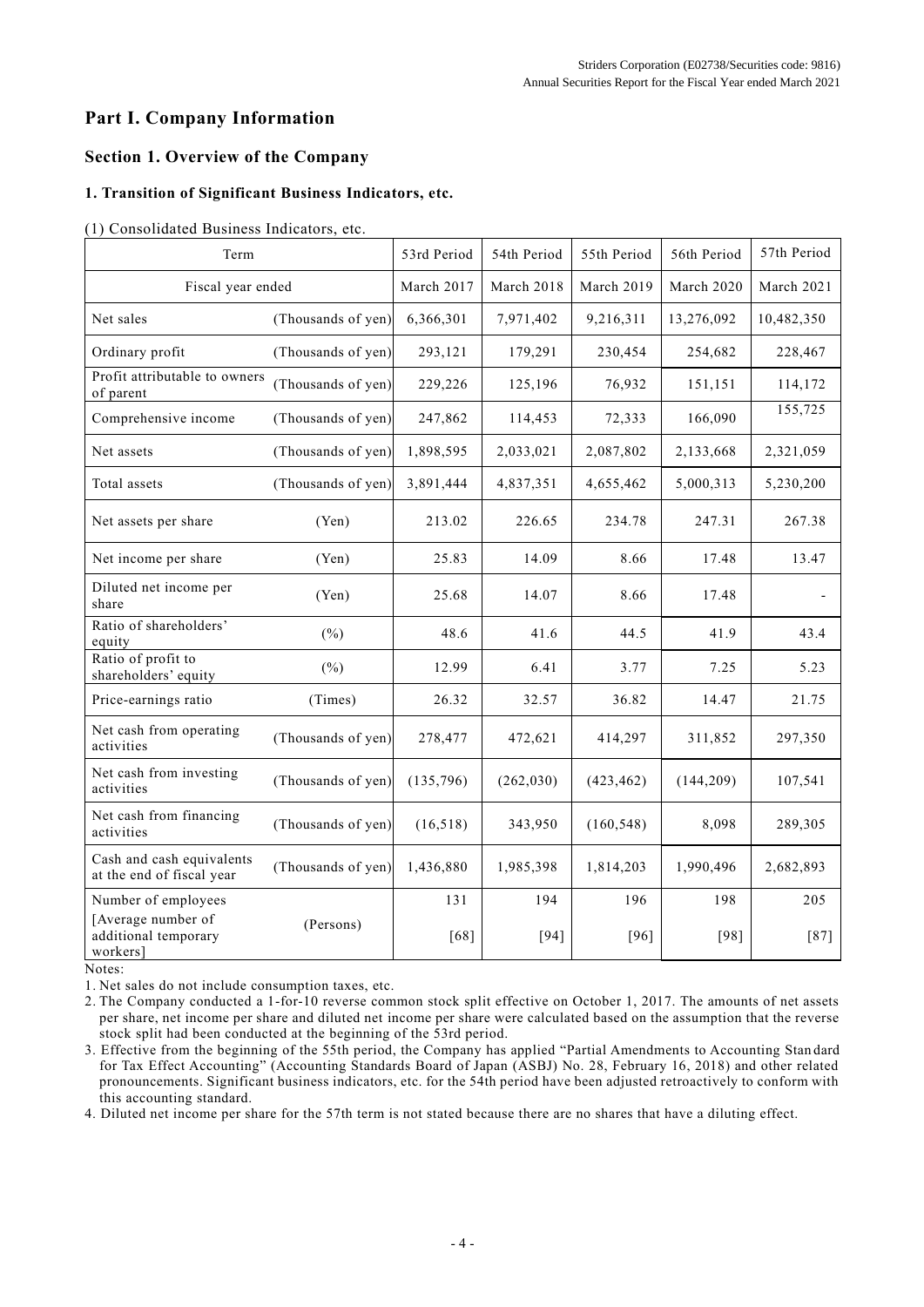|  | (2) Non-consolidated Business Indicators, etc. of the Company |  |
|--|---------------------------------------------------------------|--|
|  |                                                               |  |

| Ton consonance Basiness mercators,                     |                       |                                                                                                                                                                                                       |             |                                                                                                                                                                                                                                                                                                                                                                                                                                                                                                                                          |                     |                                                                                                                                                                                                                                                                                                                                                                                                                                                                                                                                                                                                                                                                                                                                                                    |
|--------------------------------------------------------|-----------------------|-------------------------------------------------------------------------------------------------------------------------------------------------------------------------------------------------------|-------------|------------------------------------------------------------------------------------------------------------------------------------------------------------------------------------------------------------------------------------------------------------------------------------------------------------------------------------------------------------------------------------------------------------------------------------------------------------------------------------------------------------------------------------------|---------------------|--------------------------------------------------------------------------------------------------------------------------------------------------------------------------------------------------------------------------------------------------------------------------------------------------------------------------------------------------------------------------------------------------------------------------------------------------------------------------------------------------------------------------------------------------------------------------------------------------------------------------------------------------------------------------------------------------------------------------------------------------------------------|
| Term                                                   |                       | 53rd Period                                                                                                                                                                                           | 54th Period | 55th Period                                                                                                                                                                                                                                                                                                                                                                                                                                                                                                                              | 56th Period         | 57th Period                                                                                                                                                                                                                                                                                                                                                                                                                                                                                                                                                                                                                                                                                                                                                        |
| Fiscal year ended                                      |                       | March 2017                                                                                                                                                                                            | March 2018  | March 2019                                                                                                                                                                                                                                                                                                                                                                                                                                                                                                                               | March 2020          | March 2021                                                                                                                                                                                                                                                                                                                                                                                                                                                                                                                                                                                                                                                                                                                                                         |
| Net sales                                              | (Thousands of<br>yen) | 128,553                                                                                                                                                                                               | 155,560     | 183,030                                                                                                                                                                                                                                                                                                                                                                                                                                                                                                                                  | 149,727             | 172.544                                                                                                                                                                                                                                                                                                                                                                                                                                                                                                                                                                                                                                                                                                                                                            |
| Ordinary profit (loss)                                 | (Thousands of<br>yen) | 162,151                                                                                                                                                                                               | 150,879     | 262,752                                                                                                                                                                                                                                                                                                                                                                                                                                                                                                                                  | (11,709)            | 27,674                                                                                                                                                                                                                                                                                                                                                                                                                                                                                                                                                                                                                                                                                                                                                             |
| Profit                                                 | (Thousands of<br>yen) | 194,551                                                                                                                                                                                               | 174,396     | 187,535                                                                                                                                                                                                                                                                                                                                                                                                                                                                                                                                  | 14,147              | 60,359                                                                                                                                                                                                                                                                                                                                                                                                                                                                                                                                                                                                                                                                                                                                                             |
| Share capital                                          | (Thousands of<br>yen) | 1,582,416                                                                                                                                                                                             | 1,582,416   | 1,582,416                                                                                                                                                                                                                                                                                                                                                                                                                                                                                                                                | 1,583,825           | 1,585,938                                                                                                                                                                                                                                                                                                                                                                                                                                                                                                                                                                                                                                                                                                                                                          |
| Number of issued shares                                | (Shares)              | 88,870,896                                                                                                                                                                                            | 8,887,089   | 8,887,089                                                                                                                                                                                                                                                                                                                                                                                                                                                                                                                                | 8,897,089           | 8,912,089                                                                                                                                                                                                                                                                                                                                                                                                                                                                                                                                                                                                                                                                                                                                                          |
| Net assets                                             | (Thousands of<br>yen) | 1,650,261                                                                                                                                                                                             | 1,823,304   | 1,992,741                                                                                                                                                                                                                                                                                                                                                                                                                                                                                                                                | 1,899,540           | 1,946,543                                                                                                                                                                                                                                                                                                                                                                                                                                                                                                                                                                                                                                                                                                                                                          |
| Total assets                                           | (Thousands of<br>ven) | 2,386,540                                                                                                                                                                                             | 2,957,991   | 3,057,485                                                                                                                                                                                                                                                                                                                                                                                                                                                                                                                                | 3,126,632           | 2,992,793                                                                                                                                                                                                                                                                                                                                                                                                                                                                                                                                                                                                                                                                                                                                                          |
| Net assets per share                                   | (Yen)                 | 185.14                                                                                                                                                                                                | 204.98      | 223.91                                                                                                                                                                                                                                                                                                                                                                                                                                                                                                                                   | 223.81              | 228.96                                                                                                                                                                                                                                                                                                                                                                                                                                                                                                                                                                                                                                                                                                                                                             |
| Dividend per share                                     |                       |                                                                                                                                                                                                       |             |                                                                                                                                                                                                                                                                                                                                                                                                                                                                                                                                          | 3.00                | 3.00                                                                                                                                                                                                                                                                                                                                                                                                                                                                                                                                                                                                                                                                                                                                                               |
| [Interim dividend per share]                           | (Yen)                 | $[\cdot]$                                                                                                                                                                                             | $[\cdot]$   | $\left[ -\right] % \begin{minipage}[b]{.45\linewidth} \centering \includegraphics[width=\textwidth]{figs/fig_4} \caption{The number of times in the left and right.} \label{fig:fig_4} \end{minipage} \vspace{0.05\linewidth} \vspace{0.05\linewidth} \vspace{0.05\linewidth} \vspace{0.05\linewidth} \vspace{0.05\linewidth} \vspace{0.05\linewidth} \vspace{0.05\linewidth} \vspace{0.05\linewidth} \vspace{0.05\linewidth} \vspace{0.05\linewidth} \vspace{0.05\linewidth} \vspace{0.05\linewidth} \vspace{0.05\linewidth} \vspace{0$ | $[ - ]$             | $\left[ \cdot \right] % \includegraphics[width=0.9\textwidth]{images/TrDiS/N-Architecture.png} % \caption{The first two different values of $N$ in the \mbox{thick model} and the second two different values of $N$ in the \mbox{thick model} and the second two different values of $N$ in the \mbox{thick model} and the second two different values of $N$ in the \mbox{thick model} and the second two different values of $N$ in the \mbox{thick model} and the second two different values of $N$ in the \mbox{thick model} and the second two different values of $N$ in the \mbox{thick model} and the third two different values of $N$ in the \mbox{thick model} and the third two different values of $N$ in the \mbox{thick model} and the third two$ |
| Net income per share                                   | (Yen)                 | 21.92                                                                                                                                                                                                 | 19.63       | 21.12                                                                                                                                                                                                                                                                                                                                                                                                                                                                                                                                    | 1.64                | 7.12                                                                                                                                                                                                                                                                                                                                                                                                                                                                                                                                                                                                                                                                                                                                                               |
| Diluted net income per<br>share                        | (Yen)                 | 21.80                                                                                                                                                                                                 | 19.60       | 21.10                                                                                                                                                                                                                                                                                                                                                                                                                                                                                                                                    | 1.64                |                                                                                                                                                                                                                                                                                                                                                                                                                                                                                                                                                                                                                                                                                                                                                                    |
| Ratio of shareholders'<br>equity                       | (%)                   | 68.9                                                                                                                                                                                                  | 61.6        | 65.1                                                                                                                                                                                                                                                                                                                                                                                                                                                                                                                                     | 60.6                | 64.9                                                                                                                                                                                                                                                                                                                                                                                                                                                                                                                                                                                                                                                                                                                                                               |
| Ratio of profit to<br>shareholders' equity             | $(\% )$               | 11.83                                                                                                                                                                                                 | 9.58        | 9.43                                                                                                                                                                                                                                                                                                                                                                                                                                                                                                                                     | 0.73                | 3.14                                                                                                                                                                                                                                                                                                                                                                                                                                                                                                                                                                                                                                                                                                                                                               |
| Price-earnings ratio                                   | (Times)               | 31.02                                                                                                                                                                                                 | 23.38       | 15.10                                                                                                                                                                                                                                                                                                                                                                                                                                                                                                                                    | 154.59              | 41.14                                                                                                                                                                                                                                                                                                                                                                                                                                                                                                                                                                                                                                                                                                                                                              |
| Dividend payout ratio                                  | (%)                   |                                                                                                                                                                                                       |             |                                                                                                                                                                                                                                                                                                                                                                                                                                                                                                                                          | 183.31              | 42.12                                                                                                                                                                                                                                                                                                                                                                                                                                                                                                                                                                                                                                                                                                                                                              |
| Number of employees                                    |                       | $7\phantom{.0}$                                                                                                                                                                                       | 9           | 12                                                                                                                                                                                                                                                                                                                                                                                                                                                                                                                                       | 11                  | 10                                                                                                                                                                                                                                                                                                                                                                                                                                                                                                                                                                                                                                                                                                                                                                 |
| [Average number of<br>additional temporary<br>workers] | (Persons)             | $[\cdot] % \centering \includegraphics[width=0.9\textwidth]{images/TrDiS/N-Architecture.png} % \caption{The first two different values of $N$ in the left and right.} \label{TrDiS/N-Architecture} %$ | $[1]$       | $\left[ \cdot \right]$                                                                                                                                                                                                                                                                                                                                                                                                                                                                                                                   | $\lbrack - \rbrack$ | $[-]$                                                                                                                                                                                                                                                                                                                                                                                                                                                                                                                                                                                                                                                                                                                                                              |
| Total shareholder return                               | $(\%)$                | 87.2                                                                                                                                                                                                  | 58.8        | 40.9                                                                                                                                                                                                                                                                                                                                                                                                                                                                                                                                     | 32.8                | 38.3                                                                                                                                                                                                                                                                                                                                                                                                                                                                                                                                                                                                                                                                                                                                                               |
| [Comparative indicator:<br>JASDAQ Standard]            | (%)                   | [122.2]                                                                                                                                                                                               | $[161.8]$   | [141.1]                                                                                                                                                                                                                                                                                                                                                                                                                                                                                                                                  | $[124.0]$           | [176.2]                                                                                                                                                                                                                                                                                                                                                                                                                                                                                                                                                                                                                                                                                                                                                            |
| Highest share price                                    | (Yen)                 | 91                                                                                                                                                                                                    | 590         | 513                                                                                                                                                                                                                                                                                                                                                                                                                                                                                                                                      | 453                 | 538                                                                                                                                                                                                                                                                                                                                                                                                                                                                                                                                                                                                                                                                                                                                                                |
|                                                        |                       |                                                                                                                                                                                                       | (74)        |                                                                                                                                                                                                                                                                                                                                                                                                                                                                                                                                          |                     |                                                                                                                                                                                                                                                                                                                                                                                                                                                                                                                                                                                                                                                                                                                                                                    |
| Lowest share price                                     | (Yen)                 | 45                                                                                                                                                                                                    | 419<br>(55) | 230                                                                                                                                                                                                                                                                                                                                                                                                                                                                                                                                      | 245                 | 230                                                                                                                                                                                                                                                                                                                                                                                                                                                                                                                                                                                                                                                                                                                                                                |

Notes:

1. Net sales do not include consumption taxes, etc.

2. The Company conducted a 1-for-10 reverse common stock split effective on October 1, 2017. The amounts of net assets per share, net income per share and diluted net income per share were calculated based on the assumption that the reverse stock split had been conducted at the beginning of the 53rd period.

3. The highest and lowest share prices were at the JASDAQ (standard) market of the Tokyo Stock Exchange.

4. The Company conducted a 1-for-10 reverse common stock split effective on October 1, 2017. The share prices shown for the 54th period is after this reverse stock split and share prices in parentheses are prior to the reverse stock split.

5. Diluted net income per share for the 57th term is not stated because there are no shares that have a diluting effect.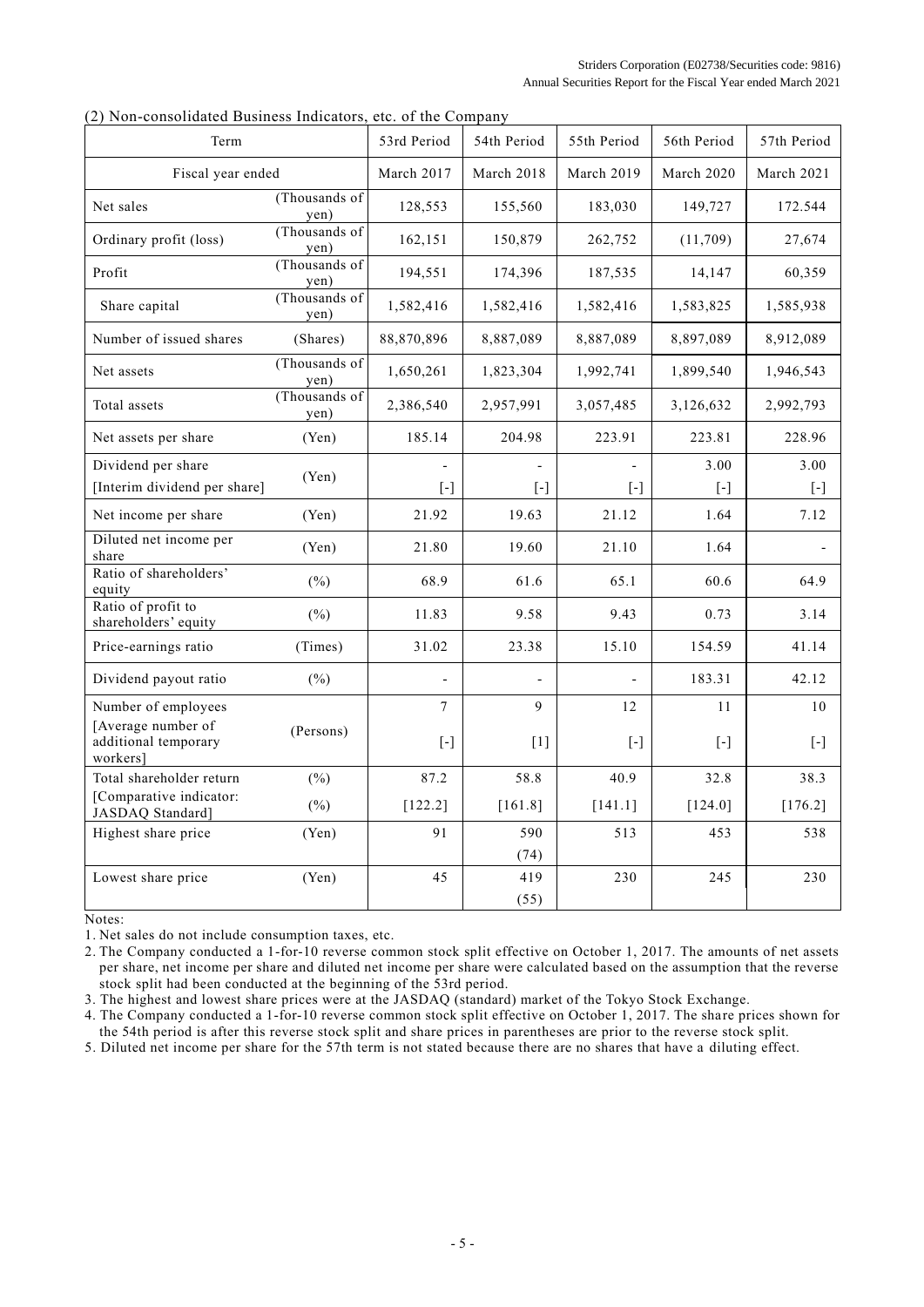## **2. The Company's History**

| Month & Year     | Events                                                                                                                                                                                                                                                  |
|------------------|---------------------------------------------------------------------------------------------------------------------------------------------------------------------------------------------------------------------------------------------------------|
| February 1965    | Established as a company handling lease business machines.                                                                                                                                                                                              |
| February 1977    | Changed trade name to Lease Electronics Co., Ltd.                                                                                                                                                                                                       |
| February 1991    | Registered the Company's shares for the over-the-counter trading.                                                                                                                                                                                       |
| <b>July 1998</b> | Changed trade name to Vertex Link Corporation.                                                                                                                                                                                                          |
| April 2004       | Established Yu Tech Co., Ltd.                                                                                                                                                                                                                           |
| November 2004    | Changed the trade name of Yu Tech Co., Ltd. to GeoBrain Corporation.                                                                                                                                                                                    |
| December 2004    | Listed on Jasdaq Securities Exchange.                                                                                                                                                                                                                   |
| February 2005    | Established VLR Co., Ltd.                                                                                                                                                                                                                               |
| August 2005      | Established Vertex Link Digital Design Co., Ltd.                                                                                                                                                                                                        |
| December 2006    | Converted AGATE CONSULTING, Inc. into a wholly owned subsidiary.                                                                                                                                                                                        |
| March 2007       | Established a capital and business alliance with dit Co., Ltd.                                                                                                                                                                                          |
| <b>July 2007</b> | Acquired shares of Your Capital Co., Limited (South Korea) and converted it into a consolidated<br>subsidiary.                                                                                                                                          |
| February 2008    | Vertex Link Digital Design Co., Ltd. started a recruiting business.                                                                                                                                                                                     |
| May 2008         | Vertex Link Digital Design Co., Ltd. started a recruiting business (business license acquired) and<br>changed its trade name to Japan Career Partners Co., Ltd.                                                                                         |
|                  | Changed the trade name of VLR Co., Ltd. to M&A Global Partners Co., Ltd.                                                                                                                                                                                |
| January 2009     | Transferred all the shares of consolidated subsidiary Japan Career Partners Co., Ltd.                                                                                                                                                                   |
| February 2009    | Convert S-GRANT Advisors Co., Ltd. into a subsidiary and changed its trade name to Trust Advisers<br>Corporation.                                                                                                                                       |
| March 2009       | M&A Global Partners Co., Ltd. merged with AM Composite Co., Ltd.                                                                                                                                                                                        |
| April 2009       | Transferred shares of consolidated subsidiary AGATE CONSULTING, Inc.                                                                                                                                                                                    |
|                  | Transferred shares of GeoBrain Corporation.                                                                                                                                                                                                             |
| April 2010       | Got listed in the JASDAQ market of the Osaka Securities Exchange (currently JASDAQ market of<br>the Tokyo Stock Exchange), in accordance with the integration of the Jasdaq Securities Exchange and<br>the Osaka Securities Exchange.                   |
| <b>July 2010</b> | Changed trade name to Striders Corporation.                                                                                                                                                                                                             |
| May 2011         | Transferred all the shares of Your Capital Co., Limited (South Korea).                                                                                                                                                                                  |
| March 2012       | Acquired shares of Mobile Link Inc. and converted it into a consolidated subsidiary through the<br>third-party allotment.                                                                                                                               |
| May 2012         | Acquired shares of Y.K. Masuda Seimen and converted it into a consolidated subsidiary.                                                                                                                                                                  |
| December 2012    | Established Global Holdings Co., Ltd.                                                                                                                                                                                                                   |
| March 2013       | Global Holdings Co., Ltd. acquired Narita Port Hotel (currently Narita Gateway Hotel), converted its<br>operating company Ishin Narita Oyama Operations into a consolidated subsidiary and changed the<br>trade name to Narita Gateway Hotel Co., Ltd.  |
| March 2014       | Established Tokyo Apartment Guaranty Corporation.                                                                                                                                                                                                       |
| June 2014        | Converted L'Hotel de Kurashiki Co., Ltd. which owns and operates Hotel Nikko Kurashiki into a<br>subsidiary and changed the trade name to Kurashiki Royal Art Hotel Co., Ltd.                                                                           |
| March 2015       | Mobile Link Inc. established Shin-Kong Mobilelink co., Ltd. as a joint enterprise in Taiwan.                                                                                                                                                            |
| April 2015       | Established Strider Capital Asia PLC in Sri Lanka as a joint enterprise with Asia Capital PLC.                                                                                                                                                          |
| April 2017       | Trust Advisers Corporation established ReLive Co., Ltd.                                                                                                                                                                                                 |
| August 2017      | Transferred all the shares of Sri Lanka joint venture Strider Capital Asia PLC.                                                                                                                                                                         |
| September 2017   | Subsidiary Striders Global Investment Pte. Ltd. purchased newly issued stock of PT. Citra Surya                                                                                                                                                         |
| January 2018     | Komunikasi through a third-party allotment and converted it into a consolidated subsidiary.<br>Acquired part of the shares of MIRAI Intellectual Property and Technology Research Center Co.,<br>Ltd. and converted it into an equity-method affiliate. |
| March 2019       | The liquidation of Shin-Kong Mobilelink co., Ltd. was completed.                                                                                                                                                                                        |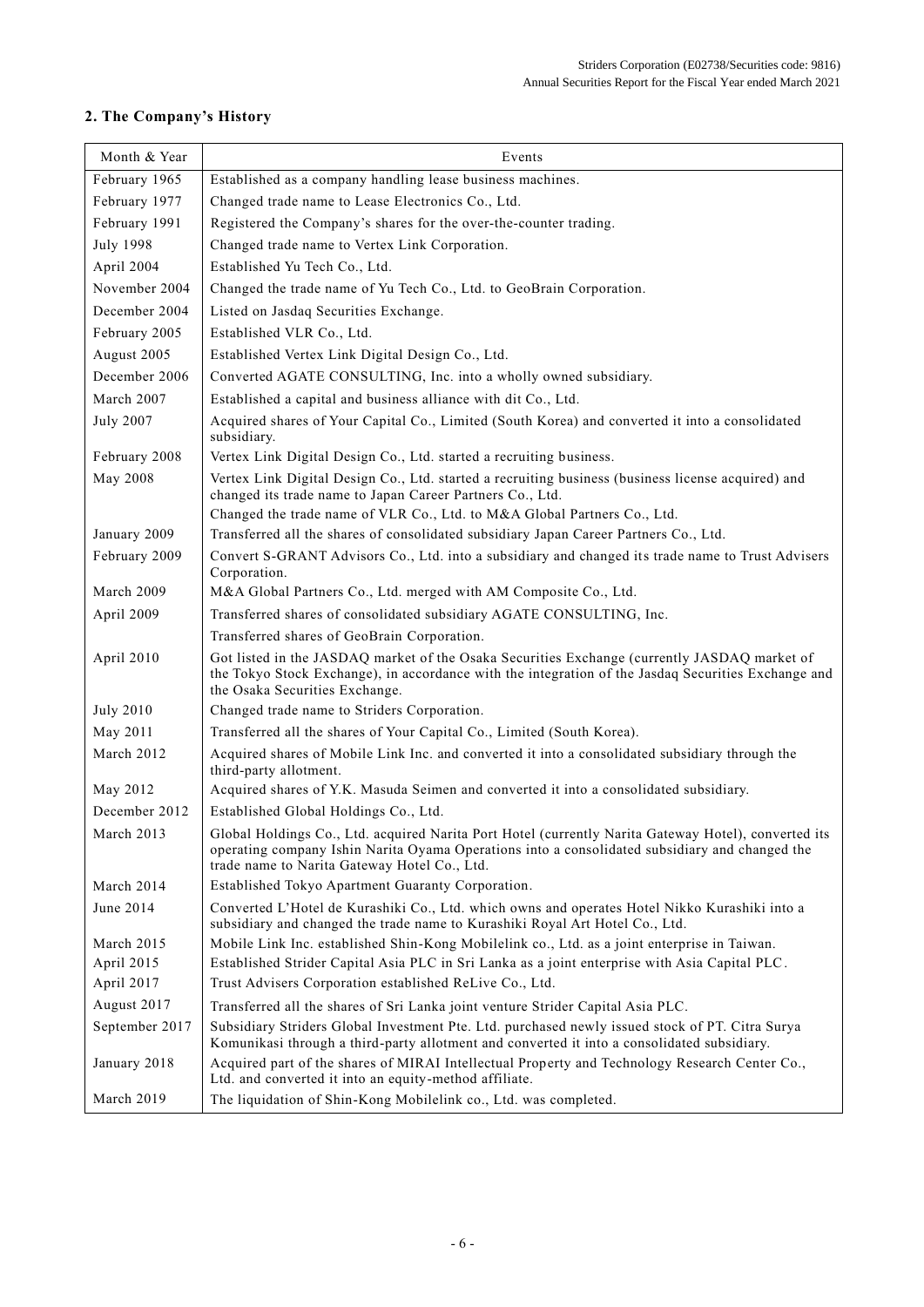## **3. Description of Business**

The Striders Group (Striders Corporation (the "Company" or "Striders") and its subsidiaries and associates) consists of the Company, its 11 subsidiaries and one affiliate. The primary businesses are Real Estate Business, Hotel Business and Overseas Business.

The Company corresponds to Specified Listed Corporations, etc. defined in the Article 49-2 of the Cabinet Office Ordinance on Restrictions on Securities Transactions, etc. Accordingly, insignificance criteria of material facts of insider trading regulations shall be determined base d on values on consolidated basis.

The followings are the description of business and the subsidiaries and associates. The following three business segments are the same as the segment classifications listed in "5. Financial Information, 1. Consolidated Financial Statements, etc., (1) Consolidated Financial Statements, Notes.

| Operating segment           | <b>Business</b>                                                                                                                                                                                             | Company                                                                                                                                            |
|-----------------------------|-------------------------------------------------------------------------------------------------------------------------------------------------------------------------------------------------------------|----------------------------------------------------------------------------------------------------------------------------------------------------|
| <b>Real Estate Business</b> | - Residential property management, building<br>management, rental agency and land<br>agency businesses<br>- Rental guarantee business<br>- Interior decoration business                                     | Trust Advisers Corporation<br>Tokyo Apartment Guaranty Corporation<br>ReLive Co., Ltd.                                                             |
| <b>Hotel Business</b>       | - Hotel ownership and operation and<br>management business                                                                                                                                                  | Global Holdings Co., Ltd.<br>Narita Gateway Hotel Co., Ltd.<br>Kurashiki Royal Art Hotel Co., Ltd.                                                 |
| Overseas Business           | - Investment business mainly in the Asian<br>region<br>- Advertisement agency business in<br>Indonesia                                                                                                      | Striders Global Investment Pte. Ltd.<br>PT. Citra Surya Komunikasi                                                                                 |
| Other                       | - Development and sales of motor vehicle<br>communication systems<br>- Turnaround consultancy business<br>- Production and sales of Chinese and other<br>noodles<br>- Prior technology searches for patents | Mobile Link Inc.<br>M&A Global Partners Co., Ltd.<br>Y.K. Masuda Seimen<br>MIRAI Intellectual Property and Technology<br>Research Center Co., Ltd. |

#### **[Business Description]**

## Business flowchart

The business linkage of the above status is shown in the business flowchart below:

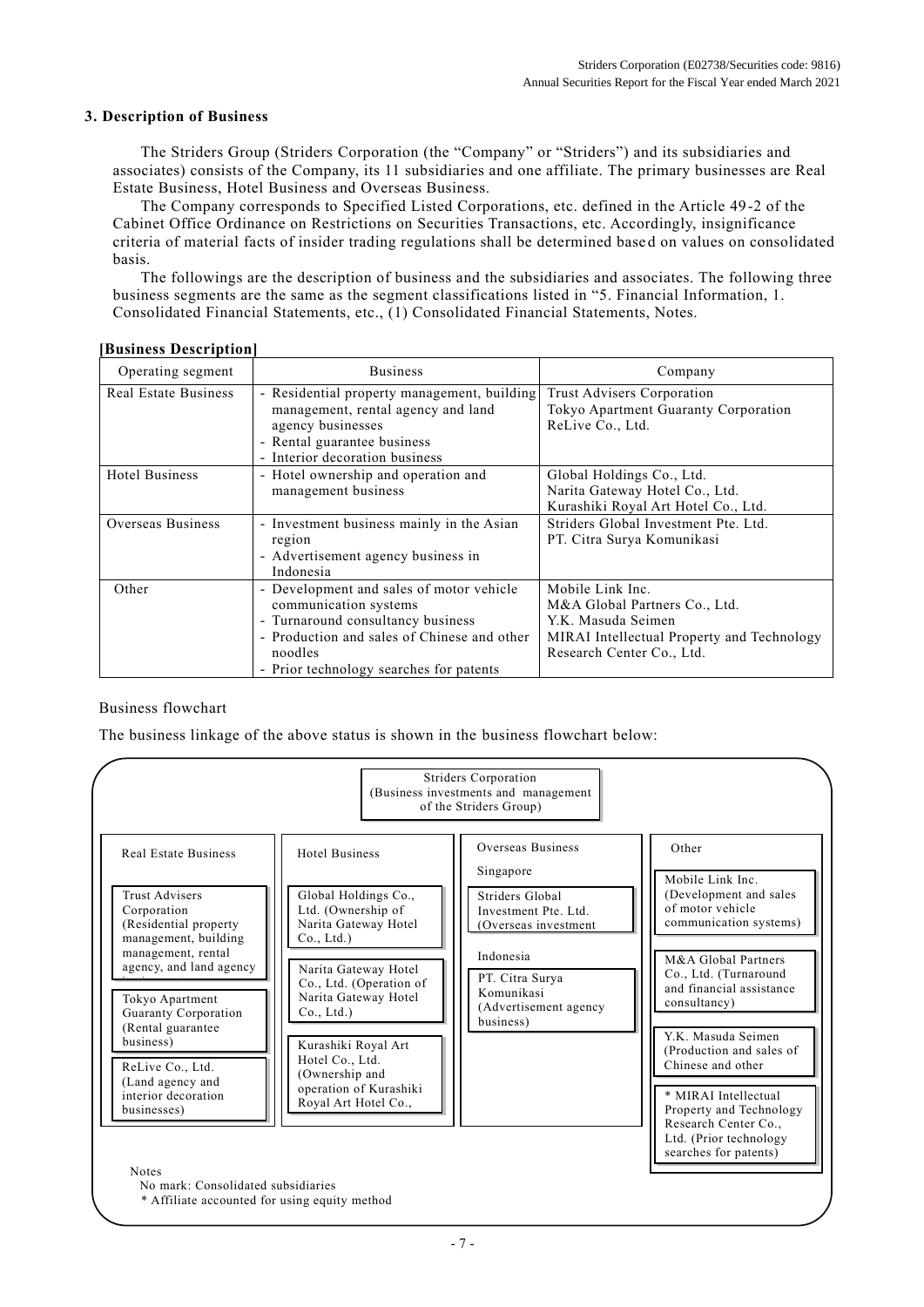## **4. Overview of Subsidiaries and Associates**

| Name of company                                                            | Location              | Share<br>capital<br>(Thousand<br>s of yen) | Main line of business<br>(Note 1) | Holding ratio<br>of voting<br>rights $(\% )$ | Relationship                           |
|----------------------------------------------------------------------------|-----------------------|--------------------------------------------|-----------------------------------|----------------------------------------------|----------------------------------------|
| (Consolidated subsidiary)                                                  |                       |                                            |                                   |                                              |                                        |
| Trust Advisers Corporation<br>(Note 4)                                     | Taito-ku,<br>Tokyo    | 50,000                                     | <b>Real Estate Business</b>       | 100.0                                        | Interlocking directors<br>Fund support |
| Tokyo Apartment Guaranty<br>Corporation                                    | Taito-ku,<br>Tokyo    | 3,000                                      | Real Estate Business              | 100.0                                        | Interlocking directors                 |
| ReLive Co., Ltd. (Note 2)                                                  | Minato-ku,<br>Tokyo   | 12,500                                     | <b>Real Estate Business</b>       | 100.0<br>(100.0)                             | Interlocking directors                 |
| Global Holdings Co., Ltd.                                                  | Minato-ku.<br>Tokyo   | 3,000                                      | <b>Hotel Business</b>             | 100.0                                        | Interlocking directors<br>Fund support |
| Narita Gateway Hotel Co.,<br>Ltd.                                          | Narita, Chiba         | 3,000                                      | <b>Hotel Business</b>             | 100.0                                        | Interlocking directors<br>Fund support |
| Kurashiki Royal Art Hotel<br>Co., Ltd.                                     | Kurashiki,<br>Okayama | 27,068                                     | <b>Hotel Business</b>             | 99.8                                         | Interlocking directors<br>Fund support |
| Striders Global Investment<br>Pte. Ltd. (Note 3)                           | Singapore             | 900,000<br>SGD                             | Overseas Business                 | 100.0                                        | Interlocking directors<br>Fund support |
| PT. Citra Surya Komunikasi<br>(Note 2)                                     | Jakarta,<br>Indonesia | 4,000 mill<br>ion<br><b>IDR</b>            | Overseas Business                 | 51.0<br>(51.0)                               | Interlocking directors                 |
| M&A Global Partners Co.,<br>Ltd.                                           | Minato-ku,<br>Tokyo   | 50,000                                     | Other                             | 100.0                                        | Interlocking directors<br>Fund support |
| Mobile Link Inc.                                                           | Shinjuku-ku,<br>Tokyo | 65,000                                     | Other                             | 81.0                                         | Interlocking directors<br>Fund support |
| Y.K. Masuda Seimen                                                         | Yokosuka,<br>Kanagawa | 45,000                                     | Other                             | 100.0                                        | Interlocking directors<br>Fund support |
| (Affiliate accounted for<br>using equity method)                           |                       |                                            |                                   |                                              |                                        |
| MIRAI Intellectual<br>Property and Technology<br>Research Center Co., Ltd. | Shinjuku-ku,<br>Tokyo | 24,003                                     | Other                             | 42.2                                         | Interlocking directors                 |

Notes: 1. In the "Main line of business," the name of the segment is stated.

2. The figure in parentheses under "Holding ratio of voting rights" represents the percentage of indirectly ownership.

3. Striders Global Investment Pte. Ltd. increased its capital from SGD 300,000 to SGD 900,000 on December 16, 2020.

4. Sales of Trust Advisers Corporation (excluding internal transactions between consolidated subsidiaries) exceed 10% of consolidated sales.

Major Profit and Loss Information, etc.

| (Thousands of yen)  | Trust Advisers Corporation |
|---------------------|----------------------------|
| Sales               | 8,674,237                  |
| (2) Ordinary profit | 217,576                    |
| Profit              | 149,802                    |
| Net assets          | 337,891                    |
| Total assets        | 1,109,267                  |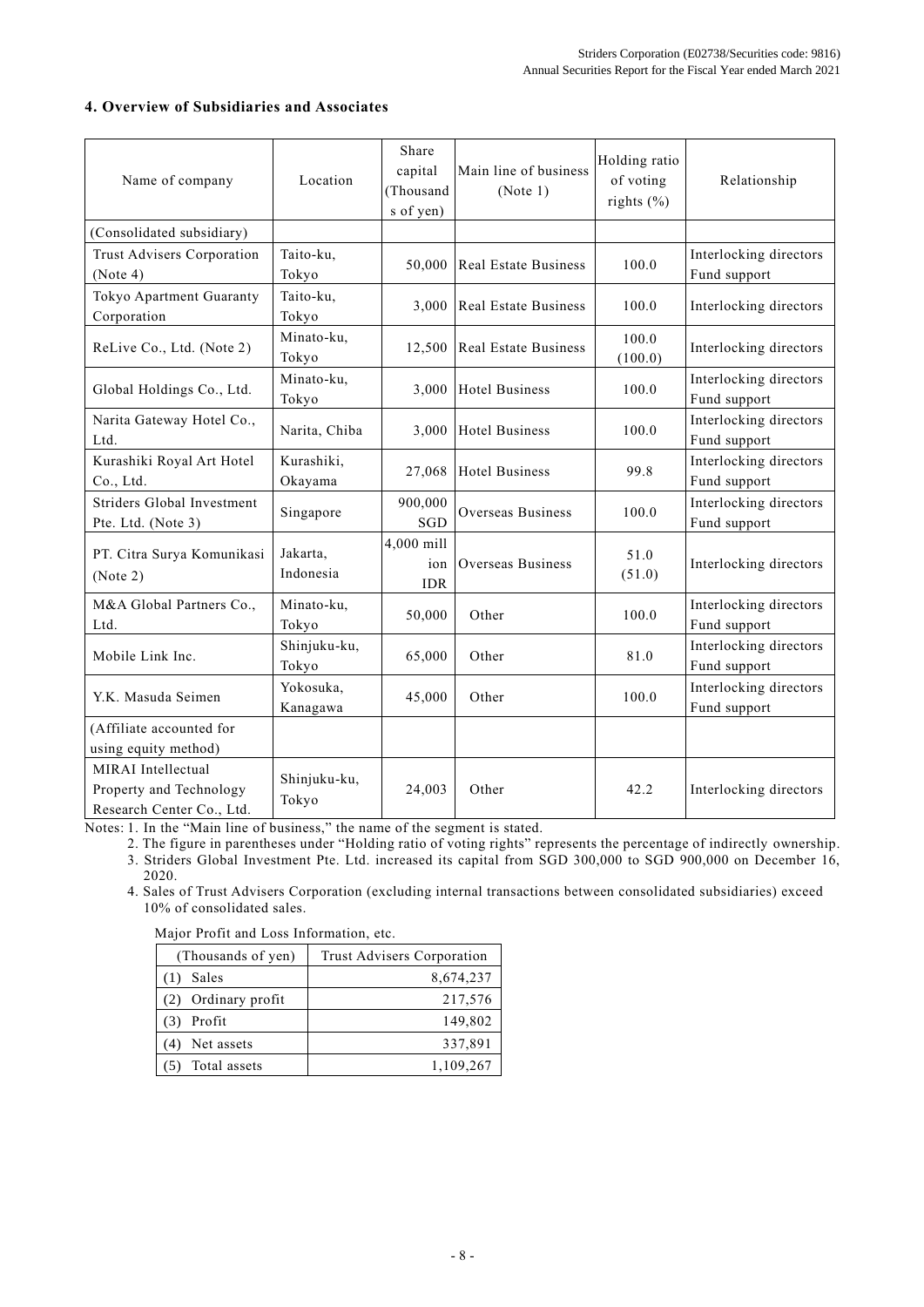## **5. Information about Employees**

## (1) Employees on a Consolidated Basis

|                             | As of March 31, 2021 |
|-----------------------------|----------------------|
| Name of segment             | Number of employees  |
| <b>Real Estate Business</b> | 59<br>(5)            |
| <b>Hotel Business</b>       | 73 (58)              |
| Overseas Business           | 50 (14)              |
| Reportable segment total    | 182 (77)             |
| Other                       | 13(10)               |
| Corporate (unallocated)     | 10<br>$(-)$          |
| Total                       | (87)<br>205          |

Notes: 1. The number of employees represents the number of full-time employees, and the average annual number of temporary workers other than the full-time employees (including part-time employees and temporary workers from staffing agencies) is indicated in parentheses.

2. The number of employees in the "Corporate (unallocated)" segment represents those employees employed by the administrative departments that are not allocated to any specific segments.

#### (2) Employees of the Company

As of March 31, 2021

| Number of employees | Average age | Average number of years<br>employed | Average annual salary<br>(Thousands of ven) |
|---------------------|-------------|-------------------------------------|---------------------------------------------|
| $0(-$               |             |                                     | 5,326                                       |

Notes: 1. The number of employees represents the number of full-time employees, and the average annual number of temporary workers other than the full-time employees (including part-time employees and temporary workers from staffing agencies) is indicated in parentheses.

2. These employees are not divided into segments because they are assigned to administrative departments of the Company.

3. Average annual salary includes bonuses and surplus wages.

#### (3) Labor Union

Although a labor union has not been formed, the Company has maintained sound labor-management relations.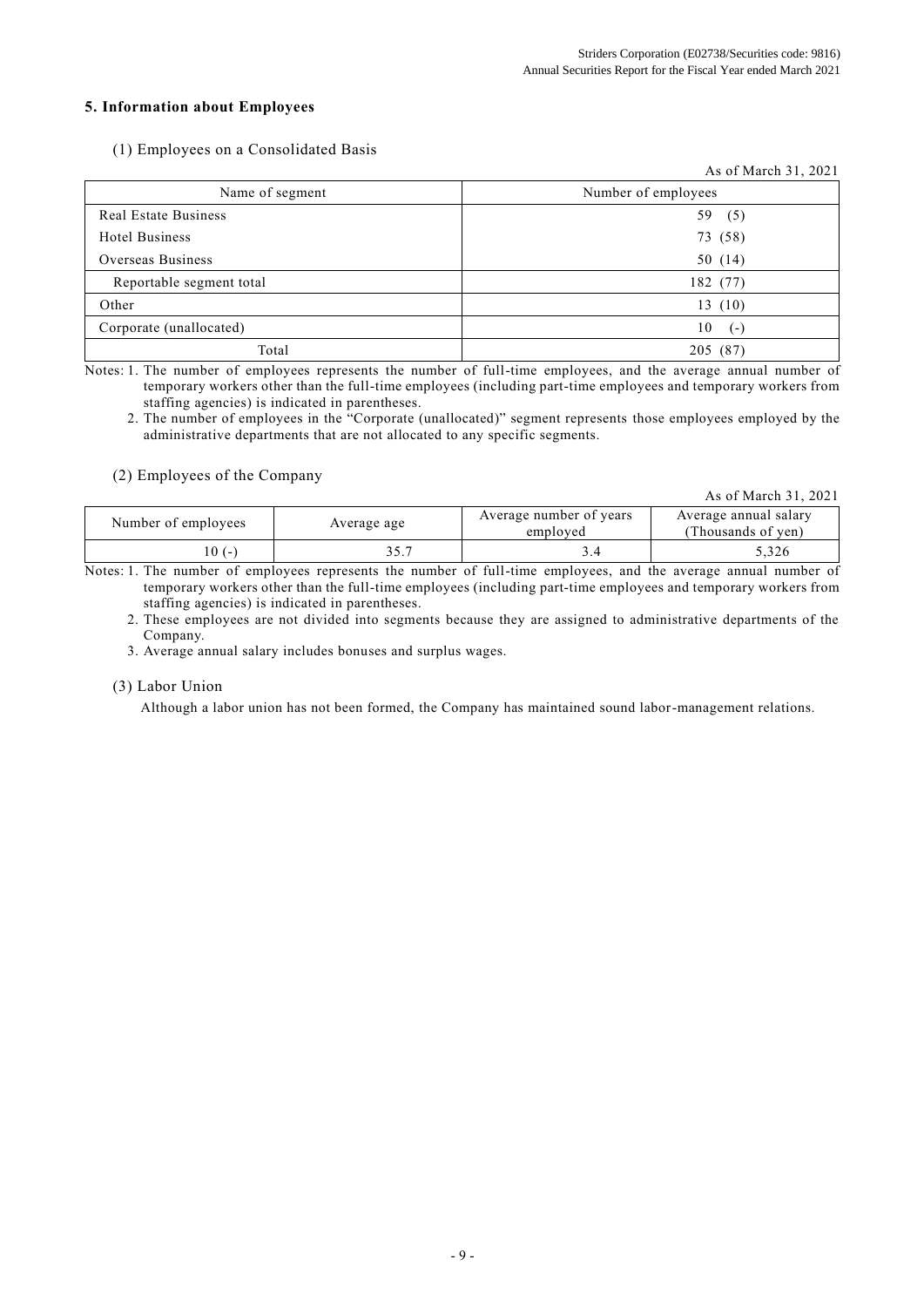#### **Section 2. Overview of Business**

#### **1. Management Policies, Market Conditions, and Issues to Address**

Forward-looking statements in this section represent the judgments of the Striders Group as of the end of the fiscal year that ended in March 2021.

#### (1) Management Policies

Our Corporate Philosophy is "To support individuals and companies that take on challenges and share inspirational experiences with all the stakeholders in order to create a better world". Based on this we have developed our Corporate Slogan, "Stride with Challengers", which we are basing on to develop and conduct our corporate activities focusing on investment and real estate businesses.

As a group consisting of 11 subsidiaries and 1 affiliated company, we consider Asian island nations (Singapore, Indonesia, Sri Lanka) including Japan as growth sectors and therefore we promote strategic business alliances, venture capital investments and business successions in these markets. As per the principle investment policy of long-term holding, we will provide extensive support to increase the corporate v alue of the portfolio companies while aiming to maximize the returns to our group companies.

In light of the fact that it is becoming increasingly important for companies to play a responsible role in addressing the Sustainable Development Goals for 2030 and the transformation to a sustainable, recyclingoriented society, we will strive to further enhance the value of our existing businesses and create new businesses by developing human resources who can adapt flexibly and proactively in an era of uncertai nty and rapid change, and by strengthening cooperation with external human resource to embody the above corporate philosophy.

#### (2) Business Strategy

In the real estate businesses, Striders plans to steadily build up the number of units under management in our residential property business to strengthen our stable revenue base , and promote management efficiency through digitalization. In addition, the real estate trading businesses will also cooperate with financial institutions to meet customer needs while adapting to the current market conditions.

For hotel business, Striders will continue to cooperate fully with the local communities and create new customer experience values to meet the tourism demand under the New Normal, while increasing operations efficiency by promoting digitalization (DX) to save labor and restore profitability.

In the overseas business, with an expectation on the recovery of the Indonesian economy from the COVID-19 pandemic, we are trying to attract new customers and strengthen the development of businesses other than advertising. In the investment business, we will continue to invest in Asian island countries in order to gain know-how and establish networks and start new fund management and commission-based businesses. In Japan, we will work to increase the value of existing investments and maximize value additions through collaborations with external parties.

#### (3) Market Conditions

Japan's economy has recovered from a sharp downturn caused by the COVID-19 pandemic in the current fiscal year, but there are concerns about another short-term downturn due to the development of new COVID-19 variants. As for the Asian economy, countries such as China, Taiwan, and Vietnam which have successfully contained COVID-19, are showing signs of economic recovery, while several other countries in Asia such as India, Indonesia, and Thailand, are still struggling to control the COVID-19 outbreak.

In the residential property business, which is based in the Tokyo metropolitan area, there has been a small impact from COVID-19 pandemic, but the shift in individual owners' needs including the shift to digitalization, has had a significant impact on the competitiveness. On the other hand, in the real estate trading business, investors' appetite has been dampened due to concerns about another economic downturn by the reemergence of COVID-19.

Regarding the hotel business, due to COVID-19 it will take a longer period for the demand of foreign tourists to recover, but with the expansion of vaccinations, domestic tourism demand is expected to recover relatively early. As for overseas businesses, we cannot predict the recovery of advertising demand in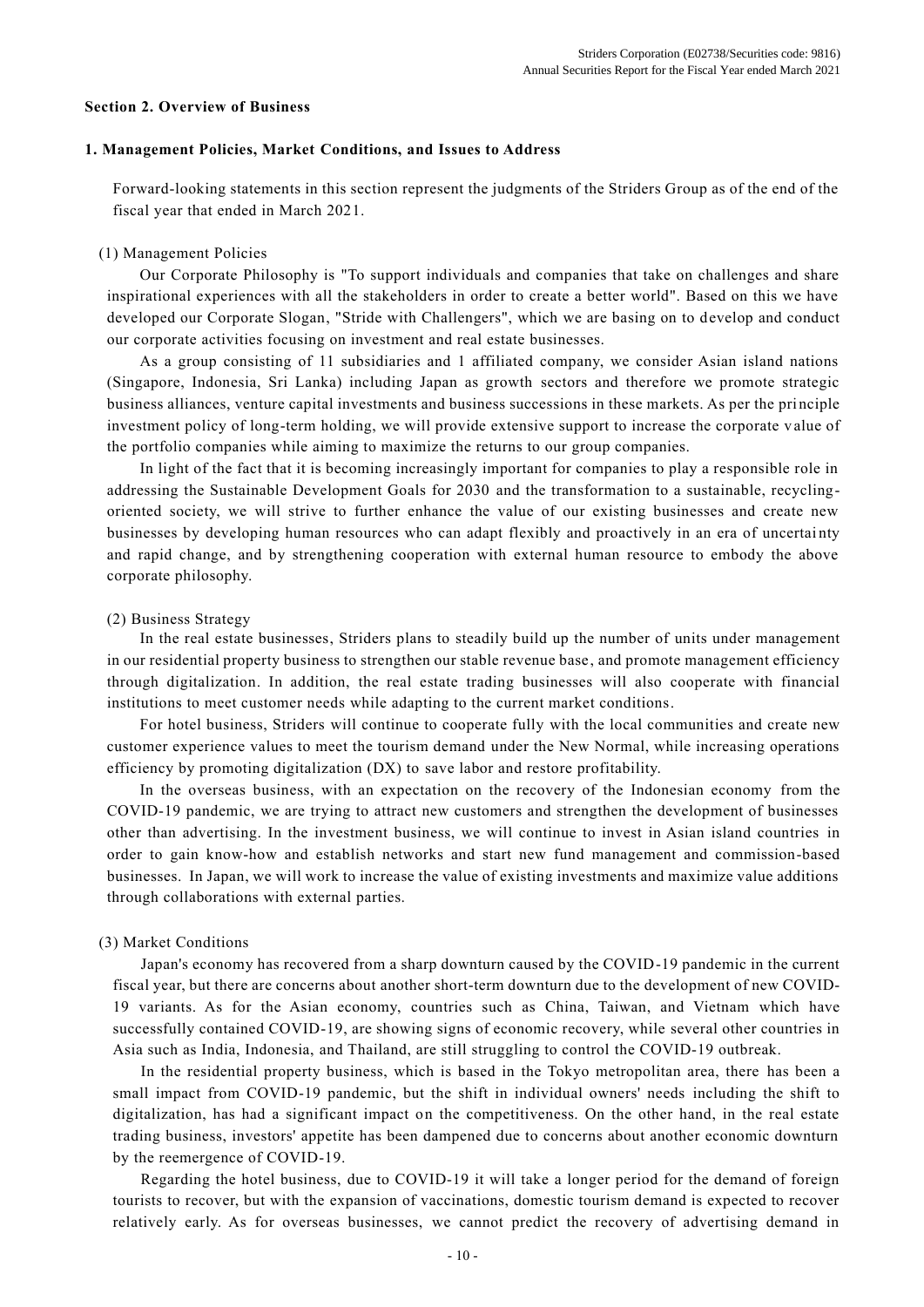Indonesia, in which PT. Citra Surya Komunikasi operates the advertising agency business for Japanese companies. But Striders will continue to make investment in South and Southeast Asia with the belief that entrepreneurial activities will continue to be active with the aim of transition to the new normal.

## (4) Important Business and Financial Issues

## 1) Strengthen management of the group

To operate businesses with speed and agility, the management of Striders is constantly performing the suitable oversight of the Striders Group, which includes 11 consolidated subsidiaries. To strengthen the group's management, Striders is reexamining the delegation of authority for conducting business operations and establishing a business reporting system. Another goal is the centralization of management of cash and other funds for all group companies and other measures for creating an even more efficient infrastructure for business operations.

## 2) Use group resources more efficiently

To make swift and effective management decisions, there will be more activities for establishing a framework for communications within the Striders Group, such as for sharing information about group and exchanging information among managers of group companies. Using training programs and other activities to create a single workforce for the entire group is another goal. All these activities are aimed at strengthenin g ties among group companies and increasing synergies.

## 3) Extensive and frequent use of external resources

For the growth of the Striders Group, there will be more M&A activity and equity investments based on the Striders corporate philosophy along with alliances and other cooperation with companies in a broad range of business sectors in Japan and other countries.

## 4) Build frameworks for internal management and compliance

For internal controls that comply with the Companies Act and Financial Instruments and Exchange Act, Striders is establishing rules for the documentation and visualization of business processes for all group companies. For compliance, there are many activities for giving everyone an awareness and understanding of the Striders Group's Code of Corporate Conduct, Code of Employee Conduct and other guidelines. There are also employee training and other education programs.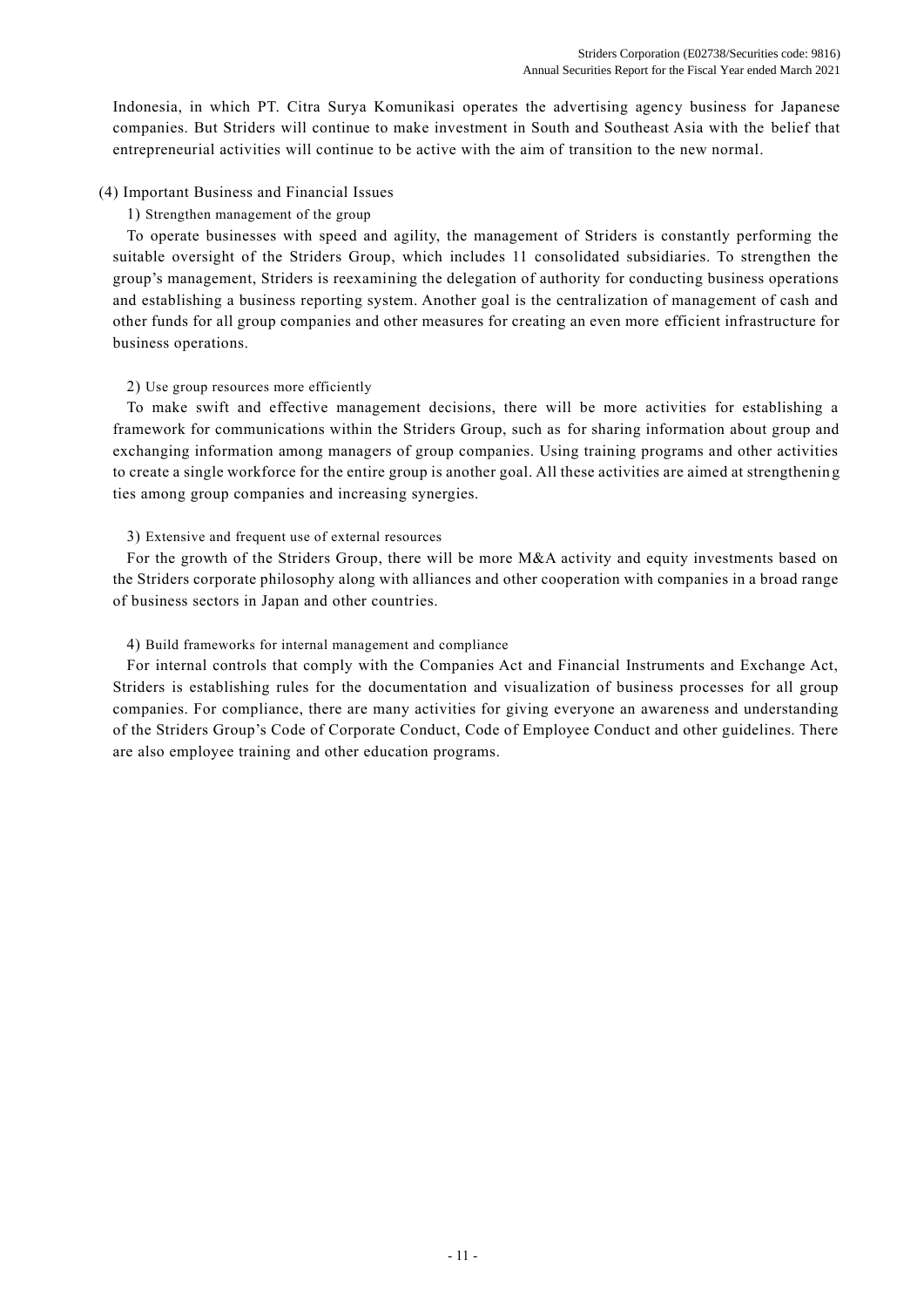#### **2. Business Risks**

This section is a list of the major risk factors involving the business operations, financial accounting, and other aspects of the businesses in this report that management believes may have a significant effect on the performance, financial position, and cash flows of the Striders Group.

Forward-looking statements in this section represent the judgments of the Striders Group as of the end of the fiscal year that ended in March 2021.

#### (1) Real Estate Business

#### 1) Laws and regulations

In the Real Estate Business of the Striders Group, consolidated subsidiary Trust Advisers Corporation, as a real estate company, has received licenses in accordance with the Building Lots and Buildings Transaction Business Act and the Act on Advancement of Proper Condominium Management. Consequently, Trust Advisers Corporation is subject to the associated legal restrictions. Although the Striders Group is committed to complying with applicable laws and regulations, a violation of a law or regulation or revised or new laws or regulations may result in restrictions on business activities that may have an effect on the group's performance and financial position.

#### 2) Increase in competition

In the real estate industry, there is generally a larger number of companies competing for business than in other industries, in part because of companies newly entering the real estate sector. In addition, there are constant technological advances as companies use real estate technologies for the development of many new services. In this highly competitive environment, consolidated subsidiary Trust Advisers Corporation is using new activities for the provision of services aimed at increasing customer satisfaction. However, any increase in the competition may have an effect on the group's performance and financial position.

#### 3) Decrease in rental income

In the Striders Group's Real Estate Business, consolidated subsidiary Trust Advisers Corporation earns rental income by leasing real estate from property owners and subleasing these properties to tenants. The level of demand for leasing real estate is highly vulnerable to changes in the economy. If there is a decline in occupancy rates due to an economic downturn or due to people getting away from Tokyo Metropolitan area, including the downturn caused by COVID-19, the resulting decrease in rental income may have an effect on the group's performance and financial position.

#### 4) Revisions or terminations of key money, security deposit deductions and extension fees

In the Striders Group's Real Estate Business, consolidated subsidiary Trust Advisers Corporation receives key money (a non-refundable initial payment) and a security deposit when signing a lease with a new tenant and receives an extension payment when a lease is renewed. These are all customary practices in Japan's real estate industry. Japan's Supreme Court has recognized the validity of extension payments with certain terms. However, if Trust Advisers is required to return these payments to tenants or becomes unable to rece ive these payments at some point in the future, there may be an effect on the group's performance and financial position.

#### 5) Real estate market downturn

In the Striders Group's Real Estate Business, there may be events such as revisions to real estate tax ation systems or a change in the willingness of financial institutions to provide loans that have a negative effect on real estate investments. A decline in the level of real estate transactions would reduce sales, transactions and other activity in the Real Estate Business, which may have an effect on the group's performance and financial position.

## (2) Hotel Business

1) Prolonged impact of COVID-19 or occurrence of another pandemic

In the Striders Group's Hotel Business, restrictions on long-distance travel and activities by groups are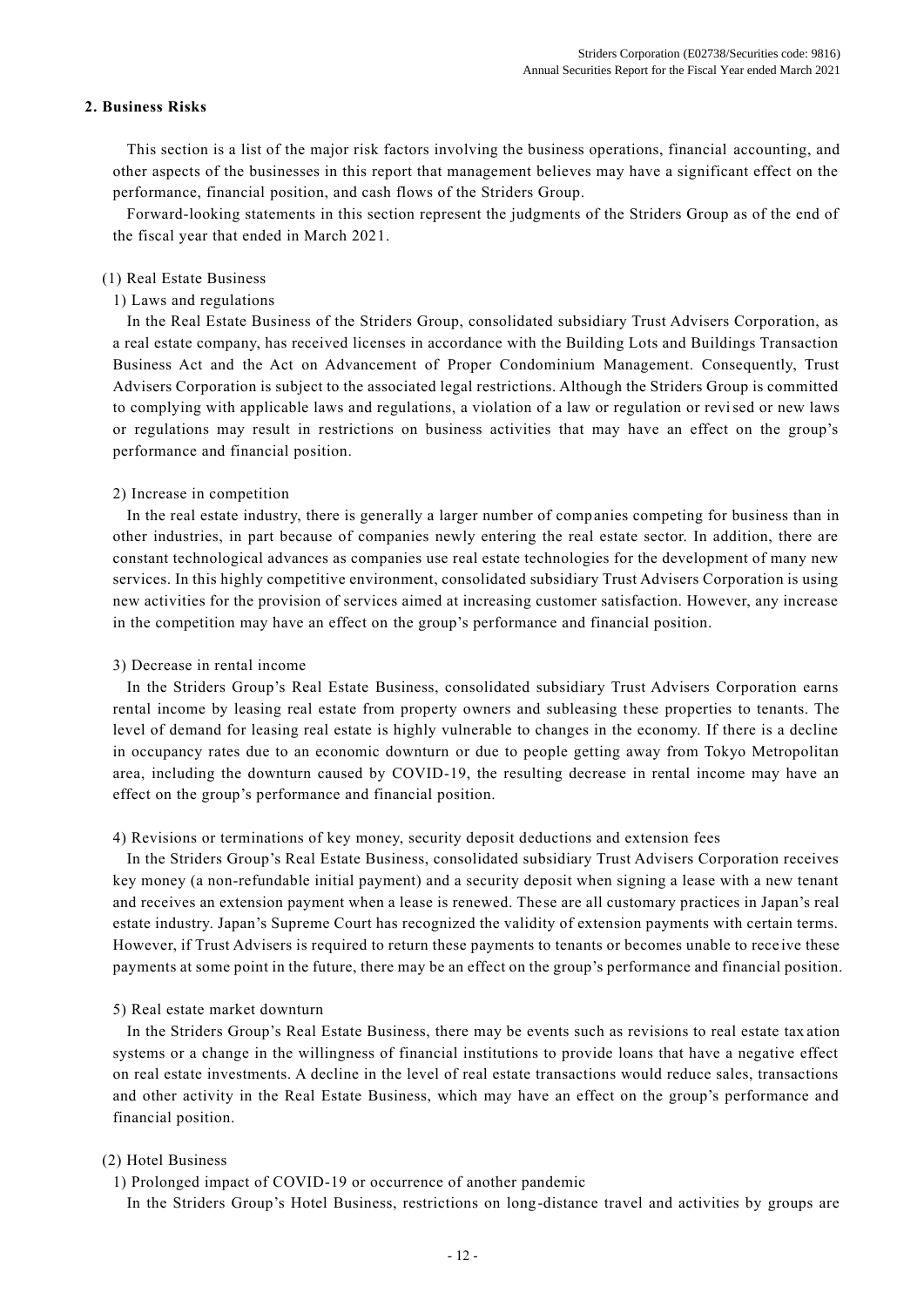expected to continue because of the COVID-19 pandemic. These restrictions may have an effect on the group's performance and financial position.

In response to a request from Chiba prefecture, Narita Gateway Hotel has been u sed since April 2020 for temporary lodging for individuals infected with COVID-19 who have minor or no symptoms. The operations of this hotel, which usually serves foreign tourists, are unlikely to return to normal for a long time because it is impossible to predict when the global COVID-19 pandemic will end. As for the Kurashiki Royal Art Hotel, the road to normalization is expected to be relatively short as its business base is centered on domestic customers. However, we are concerned that the tourism demand will take more time to recover.

In addition, the occurrence of an infection disease other than COVID-19 would restrict long-distance travel and group activities. Any of these events may have an effect on the group's performance and financial position.

#### 2) Food poisoning and other food safety problems

The Hotel Business of the Striders Group includes the provision of food and beverages at restaurants, banquets, and other places. There are strict hygiene management measures, including the use of hygiene management manuals and thorough training for employees. If there is a food poisoning or other incident concerning food safety, a group business site may be forced to temporarily close or be subject to some other penalty. An incident could also reduce the number of customers due to damage to that business site's reputation. These events may have an effect on the group's performance and financial position.

3) Increase in personnel expenses due to a labor shortage or other reasons

In the Hotel Business of the Striders Group, part-time and contract workers account for about half of the workforce. Personnel expenses may increase because of a labor shortage, working style reforms, a change in the environment for employee benefits, such as revisions to social security and working conditions, the enactment of an equal pay for equal work requirement, or other actions. Any increase in personnel expenses may have an effect on the group's performance and financial position.

#### 4) Natural disasters

In the Hotel Business of the Striders Group, a powerful earthquake, typhoon , or other natural disaster may damage buildings and other facilities held by the group, resulting in lower sales due to the interruption of business operations and expenses for repairs. These events may have an effect on the group's performance and financial position.

#### (3) Overseas Business Activities

#### 1) Reliance on certain advertisers

In the Overseas Business of the Striders Group, PT. Citra Surya Komunikasi is mainly engaged in an advertising agency business that serves Japanese companies in Indonesia. A few advertisers account for a large share of this company's sales. If any of these advertisers experience a decline in performance, cut expenses or take some other action in response to an economic downturn or other event, including the COVID-19 pandemic, these advertisers may reduce payments to PT. Citra Surya Komunikasi or completely stop using this company. Any of these actions may have an effect on the Striders Group's performance and financial position.

2) New technologies and structural change involving media

Advertising media are appearing and changing at a rapid pace in Indonesia because of technological progress involving ICT and the increasing use of ICT devices, particularly smartphones. Due to the diverse range of advertising methods, it is no longer possible to meet the needs of advertisers by using conventional advertising activities. PT. Citra Surya Komunikasi is responding to these changes by starting many new activities. However, if these activities are inadequate for keeping up with changes and result in the loss of customers, there may be an effect on the group's performance and financial position.

#### 3) Risk involving overseas business activities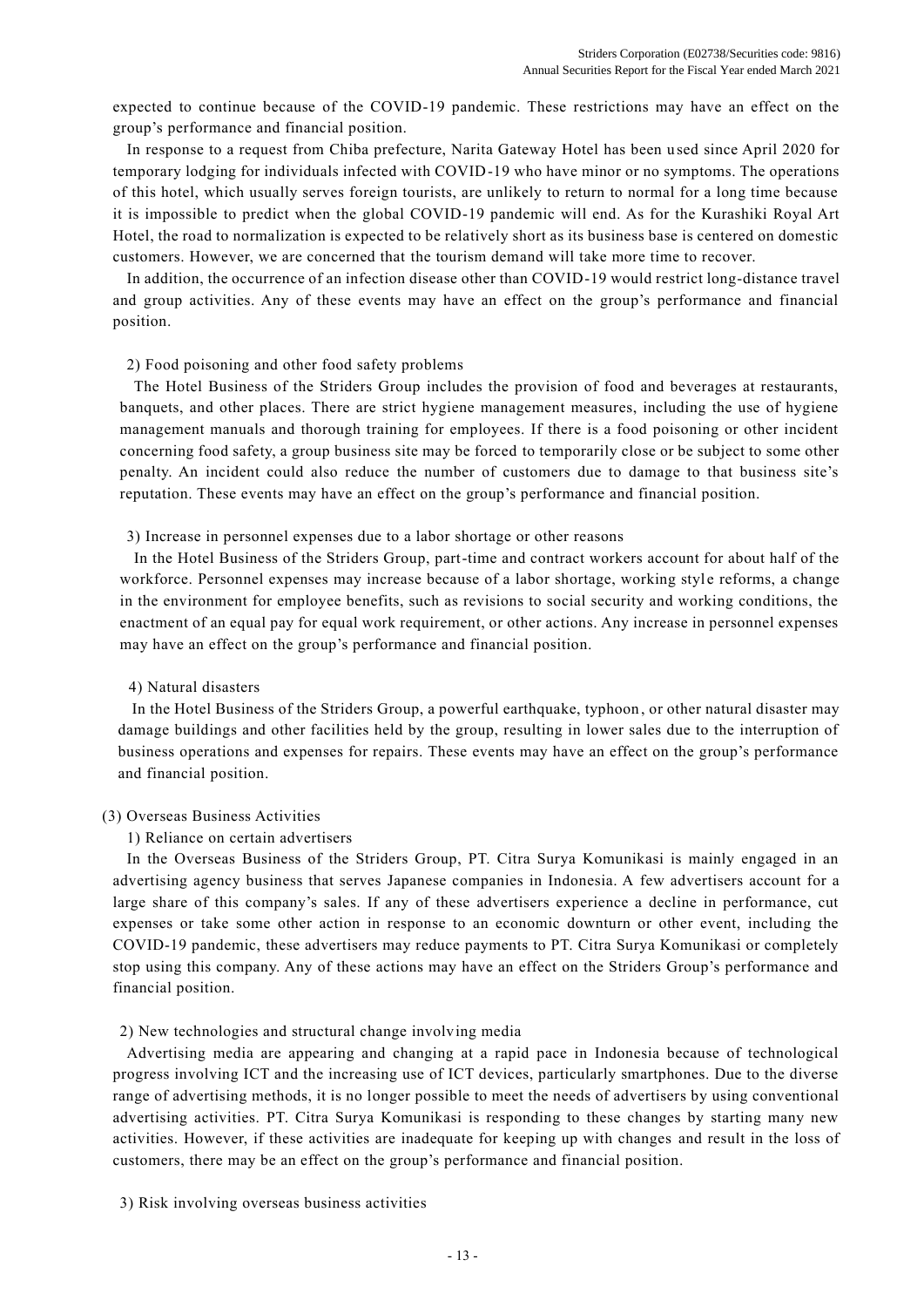Overseas business activities of the Striders Group are vulnerable to the following risk factors. If any of these problems occur, there may be an effect on the group's performance and financial position.

a. Economic downturns and competition from other companies

- b. Unexpected establishment of laws or regulations or taxation revisions
- c. Social turmoil caused by terrorism, demonstrations, wars and disease or other events
- d. Unfavorable political events
- e. Movements in the value of a currency or exchange rates

## (4) Others

## 1) Risk involving business investments

The Striders Group makes business investments using a variety of schemes for the growth of the entire group. These activities include investments in publicly and privately owned companies in Japan and other countries. As a result, changes in the economies of Japan and other countries may have an effect on the group's performance and financial position. In addition, there is a risk of a Striders Group executive or employee assigned to work at a company receiving a business investment becoming subject to liability litigation demanding a payment for damages. If the Striders Group is required to assume responsibility and make payments, there may be an effect on the group's performance and financial position.

## 2) Harm to the group's reputation

If the business activities of the Striders Group are the target of malicious rumors or slander on a social network service or other internet platform or some source of information, there may be difficulties conducting sound business activities that have an effect on the group's performance and financial positi on.

## 3) Stock dilution due to share acquisition rights

The Striders Group issues share acquisition rights to executives and employees as an incentive to contribute to the long-term growth of corporate value. If these share acquisition rights are exercised , the associated issuance of stock may dilute the value of Striders stock.

## 4) Leaks of personal information

The Striders Group has a personal information management system that is structured to prevent leaks of personal information as prescribed in the Act on the Protection of Personal Information. However, the environment for the handling of personal information is becoming increasingly complicated because of the high reliance of today's world on information. As a result, if there is a leak of personal in formation caused by an unforeseen event, the resulting loss of public trust in the Striders Group, expenses for responding to the leak and other factors may have an effect on the group's performance and financial position.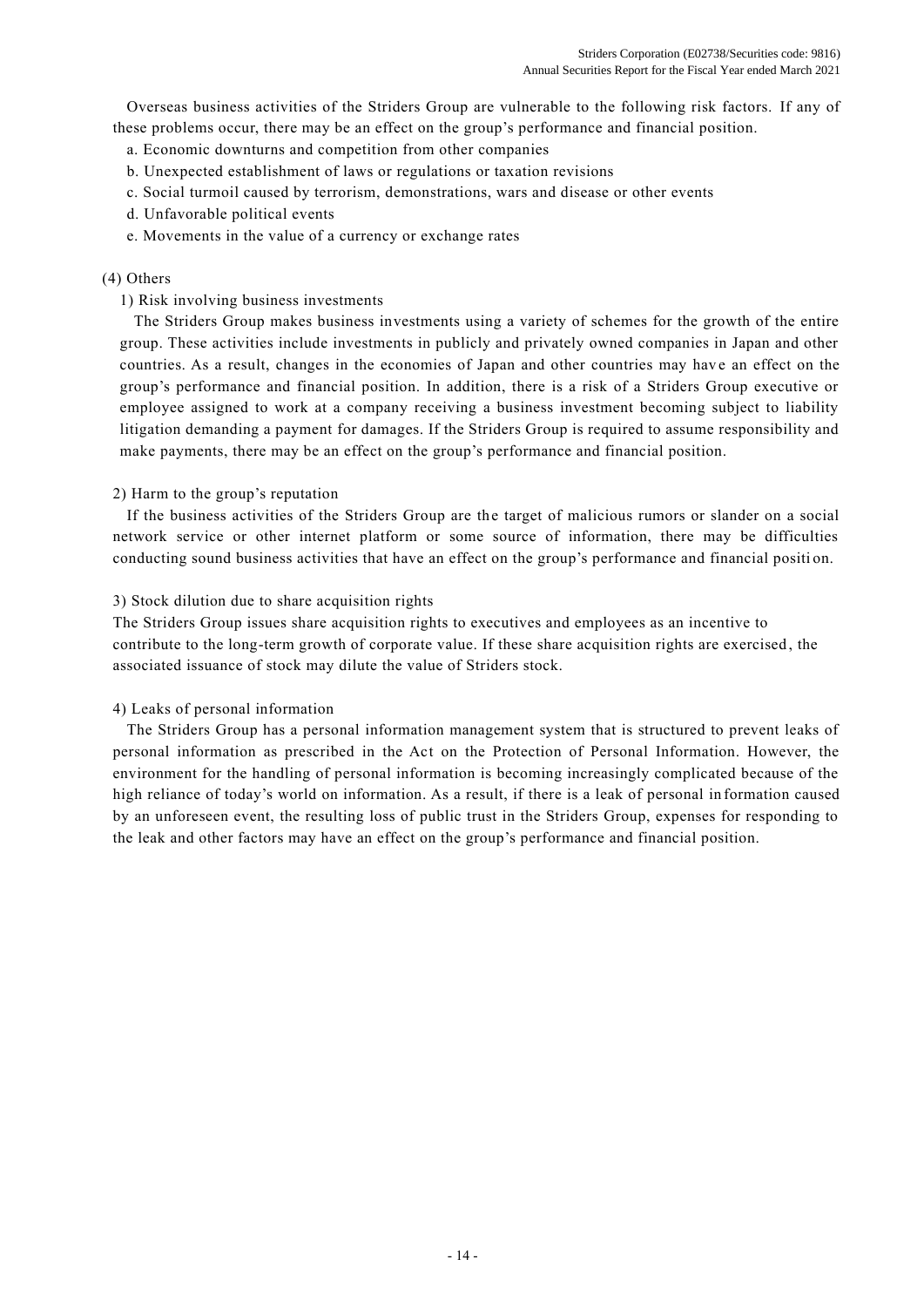#### **3. Management's Analysis of Financial Position, Operating Results and Cash Flows**

#### (1) Overview of Operating Results

This section provides an overview of the financial position, operating results, and cash flows ("operating results, etc.") in the current fiscal year for the Striders Group (the Company and its consolidated subsidiaries and equity-method affiliates).

#### 1) Financial position and operating results

In the current fiscal year, Japan's economy has recovered from a sharp downturn caused by the COVID-19 pandemic, however, there are concerns about a short-term downturn due to the reemergence of the COVID-19 variants. In the Asian economy, China, Taiwan, Vietnam, and other countries that have succeeded in containing the COVID-19 infection are showing signs of economic recovery, while India, Indonesia, Thailand, and other countries that are struggling to contain the increase in new infections are experiencing prolonged damage to their economies.

Under the economic circumstances described above, the Striders Group (the Company and its consolidated subsidiaries) continued to pursue new investment opportunities in Japan and overseas, while at the same time working to improve the efficiency of management in existing businesses and studying business strategies to adapt to the new normal society.

However, due to the impact of the COVID-19 pandemic, demand continued to decline in the hotel business and overseas business, and real estate sales transactions decreased significantly year-on-year, resulting in a decrease in sales and operating income. However, due to subsidies from the government and local governments, ordinary profit and net profit have narrowed the rate of decline, resulting in consolidated net sales declined 21.0% year-on-year to 10,482 million yen, operating profit declined 55.3% year-on-year to 114 million yen, ordinary profit declined 10.3% year-on-year to 228 million yen, and net profit attributable to owners of parent declined 24.5% to 114 million yen.

Business segment performance was as follows.

#### Real Estate Business

Trust Advisers Corporation currently operates the residential property business comprising leasing services for condominium owners as well as rental and condominium building management on a contract basis. The company also engages in the land agency business that caters for condominium owners' needs for buying and selling properties. Despite of the COVID-19 pandemic, the renewal rate and rent level of existing lease contracts were maintained, and the number of units under management remained high. Consequently, segment sales for the current fiscal year decreased 16.6% year-on-year to 8,706 million yen and operating profit increased 2.9% year-on-year to 299 million yen.

#### Hotel Business

We currently operate Narita Gateway Hotel in the Narita International Airp ort area and Kurashiki Royal Art Hotel located in the Kurashiki Bikan Historical Quarter, Okayama Prefecture. The Narita Gateway Hotel has been leased to Chiba Prefecture since April 18, 2020 as a recuperation facility for COVID-19 patients with mild to no symptoms and has not been accepting general users since then. In addition, the number of hotel guests at the Kurashiki Royal Art Hotel has declined significantly compared to the same period of the previous year, due to the effects of COVID-19. But as a result of the government and local government subsidies and better than expected tourism demand during the state of emergency declared during the fourth quarter of the financial year, the segment sales for the current fiscal year decreased 30.7% year-on-year to 954 million yen and operating profit decreased 56.9% year-on-year to 37 million yen.

#### Overseas Business

As for overseas business, PT. Citra Surya Komunikasi is engaged in the advertising agency business mainly for Japanese companies in the Republic of Indonesia, and Striders Global Investment Pte. Ltd. is engaged in the investment business in Singapore. For PT. Citra Surya Komunikasi, the results for the period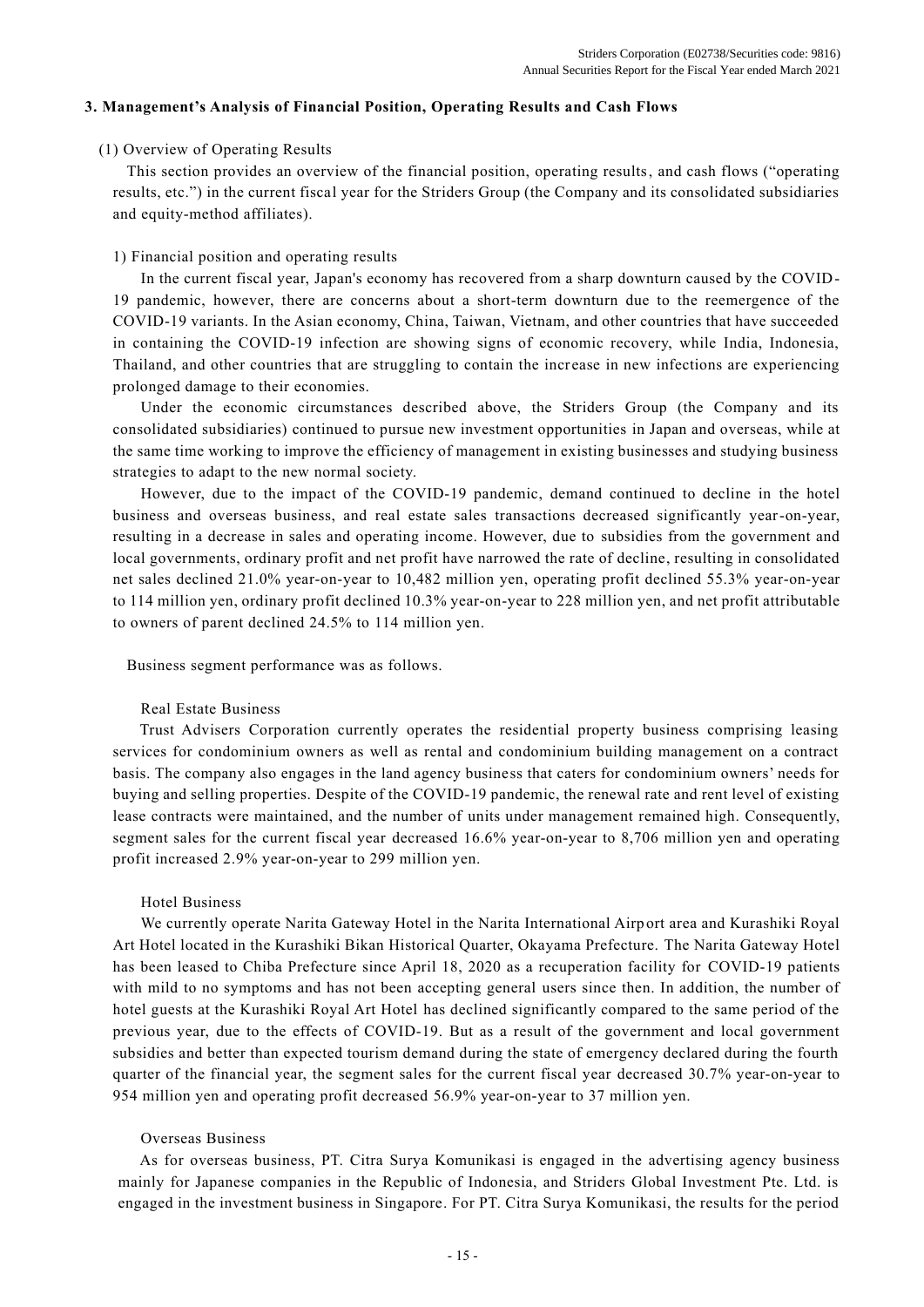from January to December 2020 are included in the consolidated financial statements with a delay of three months. The impact of the COVID-19 has continued to cause a significant decline in transactions with existing clients. In the investment business, we have executed a strategic investment in a real estate tech venture company in Indonesia, but the contribution to sales and profits, including past investment projects, is not expected until the next fiscal year. Consequently, the segment sales for the current fiscal year decreased 50.4% year-on-year to 435 million yen and operating loss was 40 million compared to 28 million yen operating profit in the last fiscal year.

#### Other

Under the other businesses, Mobile Link, Inc. develops and sells motor vehicle communication systems, M&A Global Partners Co., Ltd. engages in M&A consulting services, and Y.K Masuda Seimen engages in the production and sales of Chinese and other noodles. On the other hand, Mirai Intellectual Property Technology Research Center Co. Ltd. is an affiliated company accounted for using the equity method. Therefore, the profit or loss of the company is not included in the operating profit or loss.

The COVID-19 outbreak has resulted in a decline in the number of orders received by Mobile Lin k, Inc. and Y.K. Masuda Seimen and as a result, the sales in the Other segment decreased 33.8% year-on-year to 386 million yen while operating profit decreased by 67.1% year on year to 19 million yen.

#### 2) Financial Position

#### Assets

 Current assets at the end of the current fiscal year amounted to 3,367 million yen, increasing 440 million yen from the end of the previous fiscal year. This was mainly attributable to an increase in cash and deposits of 694 million yen, which was partially offset by a decrease in accounts receivable of 119 million yen.

 Non-current assets totaled 1,862 million yen, decreasing 210 million yen from the end of the previous fiscal year. This was mainly due to a decrease of 72 million yen in investment securities.

 As a result, total assets amounted to 5,230 million yen, which was a 229 million yen increase from the previous fiscal year.

#### Liabilities

Current liabilities at the end of the current fiscal year were 1,051 million yen, a decrease of 266 million yen from the end of the previous fiscal year. This is mainly attributable to a decrease in accounts payable of 102 million yen and short-term borrowings of 86 million yen.

Non-current liabilities increased by 308 million yen from the end of the previous fiscal year to 1,857 million yen. This is due to an increase in long-term borrowings of 379 million yen.

As a result, the total liabilities amounted to 2,909 million yen, 42 million yen more than the end of the previous fiscal year.

#### Net assets

Net assets at the end of the current fiscal year amounted to 2,321 million yen, a 187 million yen increase from the end of the previous fiscal year. This is caused by booking profit attributable to owners of parent of 114 million yen.

As a result, the equity ratio was 43.4%.

#### 3) Cash flows

Cash and cash equivalents (hereinafter referred to as "net cash") at the end of the current fiscal year amounted to 2,682 million yen, an increase of 692 million yen from the end of the previous fiscal year.

#### Cash flows from operating activities

Net cash generated by operating activities amounted to 297 million yen, (311 million yen was generated during previous fiscal year). This is mainly due to booking profit before income taxes of 258 million yen.

Cash flows from investing activities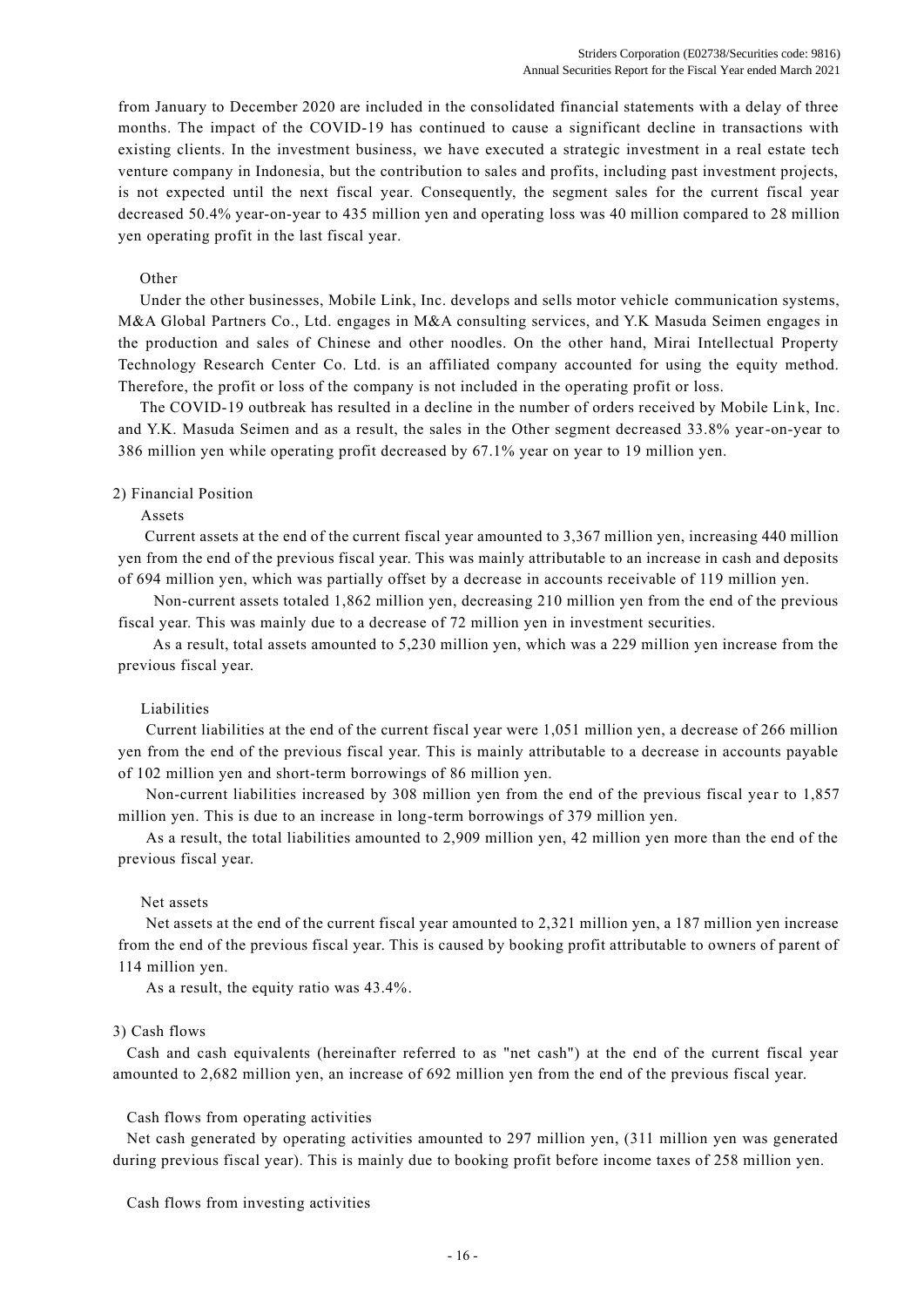Net cash generated by investment activities amounted to 107 million yen, compared to 144 million yen of net cash used in the previous fiscal year. This is mainly due to the sale of investment securities resulting in income of 95 million yen.

## Cash flows from financing activities

Net cash generated by financing activities was 289 million yen, compared to 8 million yen of net cash generated in the previous fiscal year. This is mainly due to an increase in long-term borrowings of 529 million yen, which was partially offset by repayments of long-term borrowings of 158 million yen.

## 4) Overview of production, orders received and sales

#### a. Production

There are some production activities in the Other segment, but no information is provided because the monetary amount of these activities is negligible.

## b. Orders received

There are some production activities in the Other segment, but no information is provided because the monetary amount of these activities is negligible.

## c. Sales performance

The sales performance in each segment in the period under review is as follows:

| Name of segment                             | FY3/21<br>$(April 1, 2020 - March 31, 2021)$ | Year-on-year<br>comparison $(\% )$ |
|---------------------------------------------|----------------------------------------------|------------------------------------|
| Real Estate Business (Thousands of yen)     | 8,706,397                                    | (16.6)                             |
| Hotel Business (Thousands of yen)           | 954,998                                      | (30.7)                             |
| Overseas Business (Thousands of yen)        | 435,124                                      | (50.4)                             |
| Reportable segment total (Thousands of yen) | 10,096,520                                   | (20.5)                             |
| Other (Thousands of yen)                    | 386,192                                      | (33.8)                             |
| Total (Thousands of yen)                    | 10,482,713                                   | (21.1)                             |

Notes: 1. Inter-segment transactions have been eliminated.

2. Sales amounts to major customers and their ratios to total sales amount in the last two fiscal years are not stated because the ratios are less than 10% of the total sales amount.

3. Consumption taxes, etc. are not included in the above amounts.

#### (2) Management's Discussion and Analysis of Operating Results, etc.

This section contains a discussion, analysis and points under consideration concerning the Striders Group's operating results and other items from the perspective of management. Forward-looking statements in this section are based on the judgments of management as of the end of the fiscal year that ended in March 202 1.

1) Discussion, Analysis, and Points Under Consideration for Financial Position and Operating Results in the Current Fiscal Year

Based on the aforementioned recognition of the status of business results for the current fiscal year, the future outlook for the hotel business and other segments is that, as the global outbreak of the COVID-19 virus remains unpredictable, it will be necessary to closely monitor the effects of further downside risks to the domestic and overseas economies and fluctuations in the financial and capital markets. However, with the spread of vaccinations against COVID-19, we expect that the government and local governments will cease their restrictions on movements and other activities.

In the real estate business, although the mainstay residential property business will not be significantly affected by the downward trend in the current fiscal year, the real estate trading business is expected to continue its declining number in transactions.

In the hotel business, based on a request from Chiba Prefecture, the Narita Gateway Hotel has been providing temporary accommodations for COVID-19 patients with mild to no symptoms since April 2020. However, the provision is likely to end once movement restrictions imposed by the government and local governments are eased. We expect that it will take some more time for the hotel to return back to its original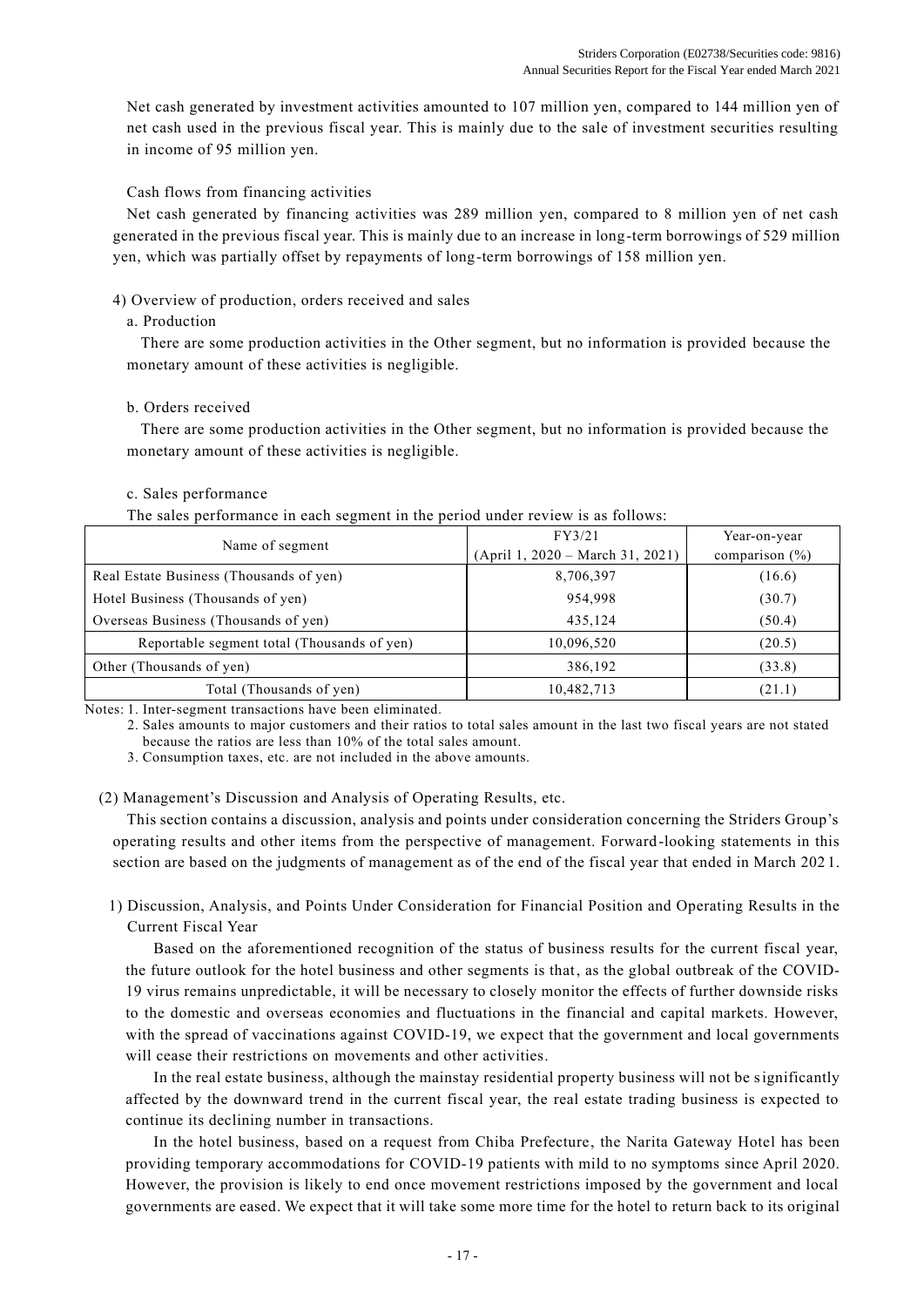use as an inbound focused hotel. In addition, since the sales base of Kurashiki Royal Art Hotel is centered around domestic tourists, it is assumed that the road to normalization will be relatively short after the movement restrictions imposed by the government and local governments are eased. We believe that it is possible to restore the profitability of the hotel soon by reviving the hotel management to meet the new forms of post-pandemic tourism demand.

In the overseas business, we will strengthen the advertising agency business in Indonesia by cultivating new customers and developing new businesses outside the advertising sector to anticipate the country's medium- to long-term economic growth following the recovery from the COVID-19 pandemic. In addition, we will also continue to invest in new businesses in the investment business, especially in Sri Lanka and Indonesia. Since our investment business is still in the growth phase, it has not generated any revenue at this point, but we recognize the major task of putting the investment business on track soon by reviewing the management systems of the investment business and building business alliances that can be expected to generate synergies with Striders Group's current ecosystem.

With regard to the financial position, total assets increased by 229 million yen from the end of the previous fiscal year to 5,230 million yen, mainly due to an increase in cash and deposits and a decrease in securities and investment securities, as described below in the analysis of cash flows. As mentioned earlier in the section of "Financial Position," total liabilities amounted to 2,909 million yen, an increase of 42 million yen from the end of the previous fiscal year. As a result, net assets increased by 187 million yen from the end of the previous fiscal year to 2,321 million yen. This was due to the posting of 114 million yen in profit attributable to owners of parent and an increase of 51 million yen in shareholders' equity as a result of the exclusion of Amagasa Co., Ltd from the scope of application of the equity method from the end of the third quarter of the current fiscal year.

To aim for more growth and higher earnings, net sales and operating profit are used as objective performance indicators to monitor progress toward targets of management policies and strategies. Information about other financial indicators is as follows.

#### a. Equity ratio

The equity ratio of the Striders Group was 43.4% at the end of March 2021, an increase of 1.5 percentage points from 41.9% one year earlier. This was caused by the fact that there was an increase of 187 million yen in net assets to the end of the current fiscal year from the end of the previous fiscal year whereas there was only an increase of 229 million yen in total assets from the end of the previous fiscal year. The Striders Group will continue to maintain proper balance regarding the level of shareholders' equity while considering the need to use assets efficiently and adapt to changes in the business climate.

#### b. Debt-to-equity ratio

The debt-to-equity ratio (interest-bearing liabilities divided by shareholders' equity) of the Striders Group at the end of March 2021 was 0.68, an increase of 0.04 points from 0.64 one year earlier. Management believes there is room to procure more funds to the point of raising this ratio to about one while monitoring changes in the investment and financial environment. Decisions concerning this procurement will be made carefully while taking into consideration the efficient use of assets.

#### c. Return on shareholders' equity (ROE)

The Striders Group ROE was 5.2% in the fiscal year that ended in March 2021, a decrease of 2.1 percentage points from 7.3% in the previous fiscal year. This was due to the fact that profit attributable to shareholders of parent was only 114 million yen (down 24.5% year on year), mainly caused by the impact of COVID-19 outbreak, as mentioned earlier in the operating results section. In addition, the aforementioned increase in net assets from the end of the previous fiscal year that exceeded the amount of net income attributable to owners of parent has also impacted the group's ROE.

In light of the recent governance reforms and expected returns from investors, the Group will consider a medium to long-term goal of 7% to 8% that will be implemented after the impact of the COVID-19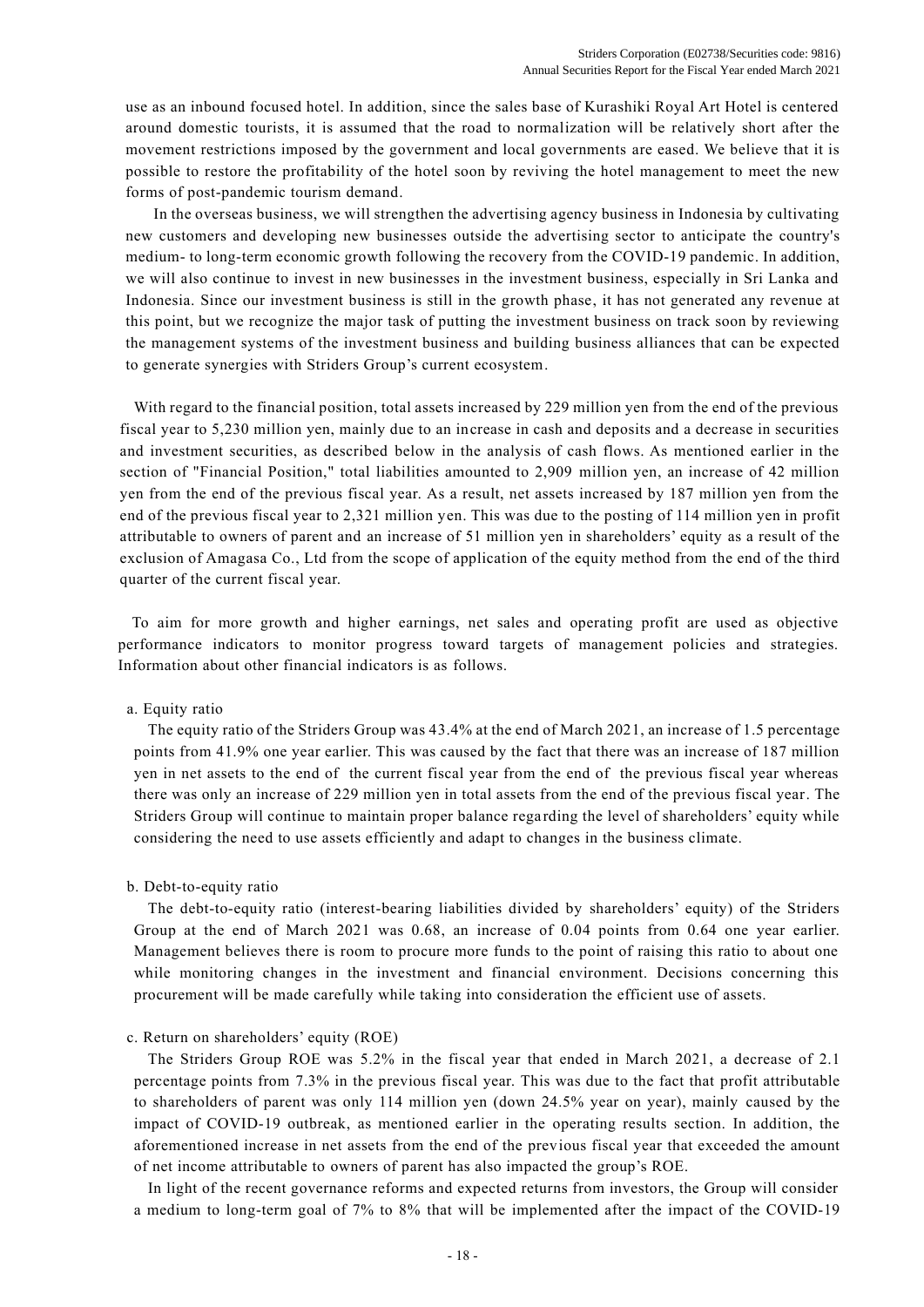outbreak subsided. This ROE is based on profit attributable to owners of parent.

#### 2) Analysis of cash flows and information concerning capital resources and liquidity

 In the fiscal year ending in March 2021, Striders Group recorded a 14 million yen decrease in net cash from operating activities compared to the previous fiscal year due to the impact of COVID-19 outbreak. However, the group has received subsidies that supplemented the decreasing operating income during the fiscal year. In addition, the group also recorded a 251 million yen increase in net cash provided by investing activities compared to the previous fiscal year, as a result of recovering investments made in the past and restraining new investments. Moreover, there was a 281 million yen increase in net cash provided by financing activities compared to the previous fiscal year, mainly because Striders Group did not purchase treasury stock in the current fiscal year. As a result of adding up these cash flows, net increase in cash and cash equivalents increased by 692 million yen compared to the previous fiscal year.

 Considering growing uncertainty in the global economy due to the spread of COVID-19, Striders Group has preferred to expand its cash position in preparation for new investment opportunities in Japan and overseas, which are expected to grow after the impacts of COVID-19 subside, while at the same time managing its investment business in a restrained manner.

 Regarding the Striders Group's capital resources and liquidity, in principle, the group's overall demand for capital is monitored and managed and surplus funds at subsidiaries are returned to Striders by using dividend payments and other methods. Funds are procured from financial institutions as needed. Striders has sound lines of communication with its primary banks based on long-term relationships. Striders plans to continue taking actions for the diversification of sources of funding and the procurement of more long-term funds.

Investments are funded by internal funds or funds procured from financial institutions depending on the characteristics of each project. Striders is considering ways to diversify sources and methods used to procure funds, such as by using securitization schemes, in order to participate in a larger number of investments and in larger investments.

#### 3) Significant accounting estimates and assumptions used for estimates

The consolidated financial statements of the Striders Group are prepared based on generally accepted accounting standards in Japan. The preparation of these financial statements required judgments and estimates by management, such as decisions concerning the selection and application of accounting policies that influence the information that is disclosed. Estimates by management are based on reasonable judgments that reflect past performance and other items. However, actual results may differ from these estimates due to the inherent uncertainty of estimates.

Of the significant accounting policies used by the Striders Group (see Section 5. Financial Information, 1. Consolidated Financial Statements, etc., (1) Consolidated Financial Statements, Significant Accounting Policies for Preparation of Consolidated Financial Statements), management believes that the following significant policies have a particularly important effect on judgments used for significant estimates for the preparation of the consolidated financial statements.

#### a. Impairment of non-current assets

The Striders Group examines non-current assets regarding possible impairment at the end of every quarter, when there is a situation that prevents the recovery of book value, and when there is a change in circumstances involving non-current assets. If book value is greater than estimated future cash flows before discounting, the amount by which book value exceeds these cash flows is recognized as an impairment loss. Although Striders believes estimates used for impairment decisions are reasonable, actual performance may differ from these estimates.

#### b. Impairment of goodwill

The Striders Group amortizes goodwill using the straight-line method over a period, which is no more than 20 years, during which benefits are expected to be received from the goodwill of the corresponding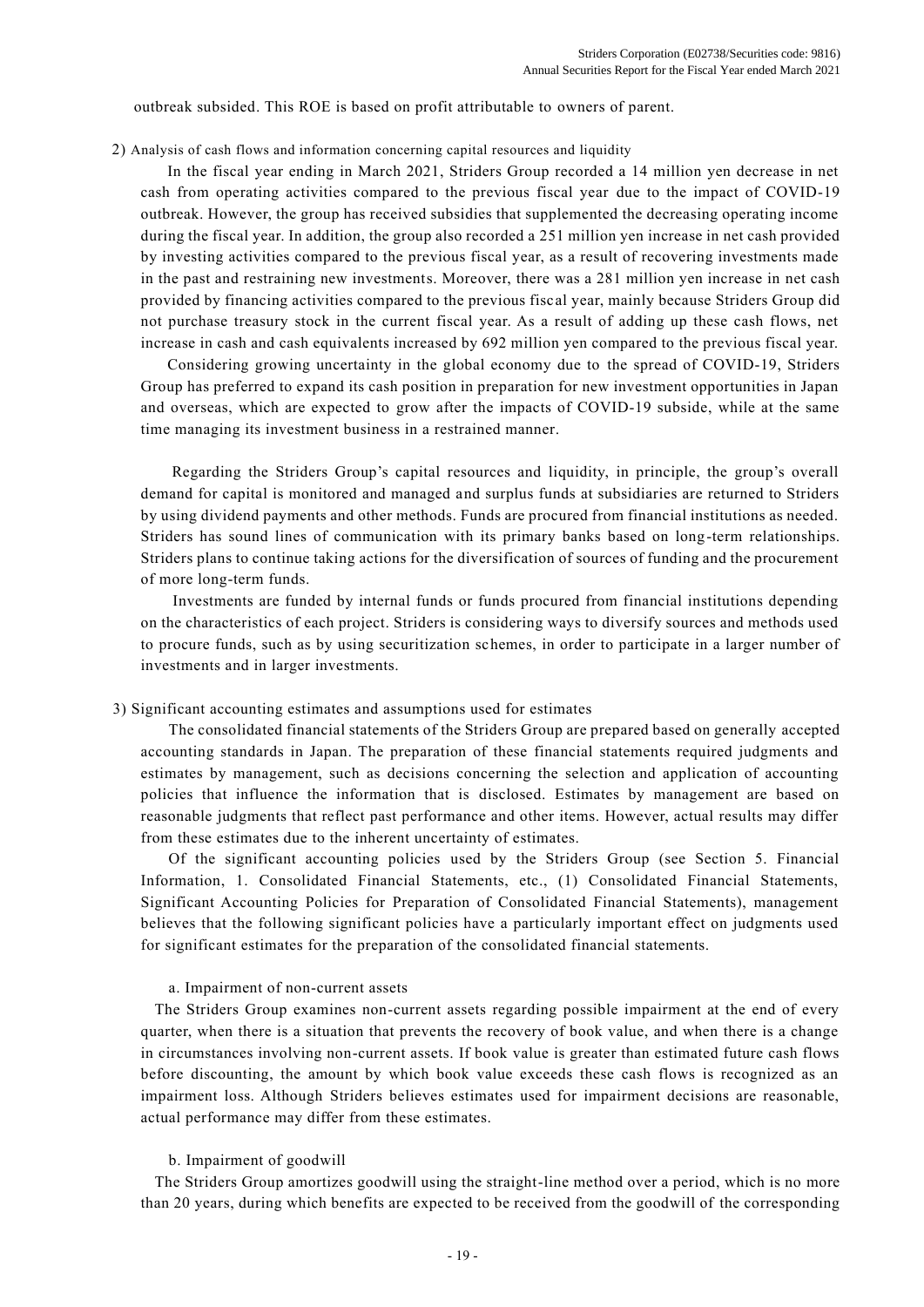company or business. If there is a decline in profitability caused by a revision in an estimate resulting from a change in business assumptions that could have not been foreseen, there may be an impairment loss on goodwill.

## **4. Critical Contracts for Business Operations**

There is no applicable information.

## **5. Research and Development Activities**

There is no applicable information for research and development activities for the current fiscal year.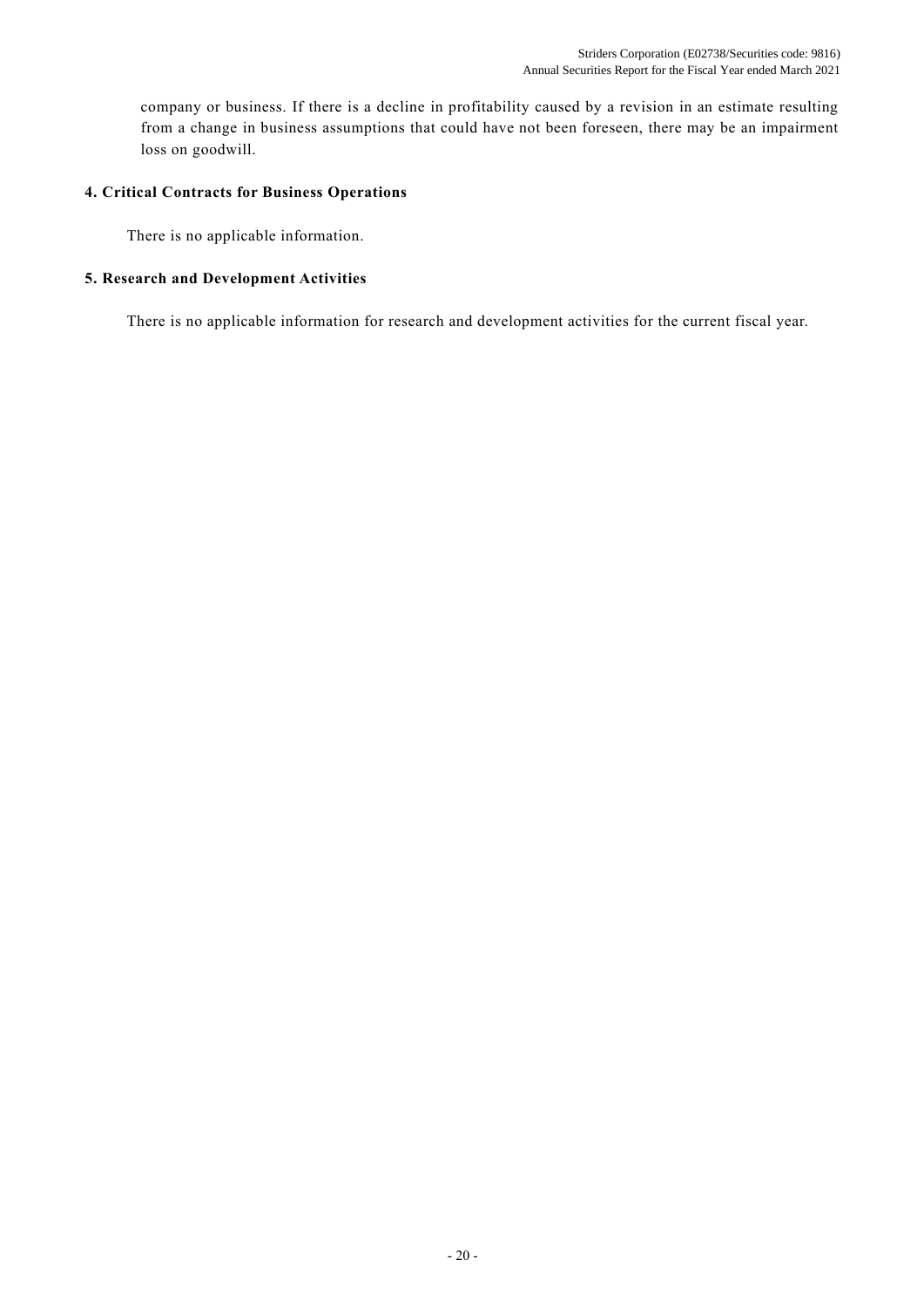## **Section 3. Information about Facilities**

## **1. Overview of Capital Expenditures, etc.**

There were investments of 30 million yen for vehicle leasing in the Real Estate Business.

## **2. Major Facilities**

The major facilities and equipment of the Striders Group are as follows:

#### (1) Domestic Subsidiaries

| As of March 31, 2021                      |                                                               |                          |                                         |                                       |                                           |                             |                          |         |                                     |  |
|-------------------------------------------|---------------------------------------------------------------|--------------------------|-----------------------------------------|---------------------------------------|-------------------------------------------|-----------------------------|--------------------------|---------|-------------------------------------|--|
|                                           |                                                               |                          |                                         | Book value (Thousands of yen)         |                                           |                             |                          |         |                                     |  |
| Company name                              | Facility name<br>(Location)                                   | Segment                  | Purpose of<br>facility and<br>equipment | <b>Buildings</b><br>and<br>structures | Machinery<br>equipment<br>and<br>vehicles | Land<br>(square)<br>meters) | Others                   | Total   | Number of<br>employees<br>(Persons) |  |
| Global<br>Holdings Co.,<br>Ltd.           | Narita Gateway<br>Hotel<br>(Narita, Chiba)                    | Hotel<br><b>Business</b> | Accommodatio<br>n facility              | 205,265                               |                                           | 85,663<br>(7,218.48)        | $\overline{\phantom{0}}$ | 290,929 | $(-)$                               |  |
| Narita Gateway Hotel<br>Hotel Co., Ltd.   | Narita Gateway<br>(Narita, Chiba)                             | Hotel<br><b>Business</b> | Accommodatio<br>n facility              | 104,139                               | 530                                       |                             | $-131,143$               | 135,813 | 21<br>(27)                          |  |
| Kurashiki<br>Royal Art<br>Hotel Co., Ltd. | Kurashiki<br>Royal Art Hotel Hotel<br>(Kurashiki,<br>Okayama) | <b>Business</b>          | Accommodatio<br>n facility              | 533,304                               | 167                                       | 223,000<br>(1,490.90)       | 17,911                   | 744,382 | 52<br>(32)                          |  |
| Y.K. Masuda<br>Seimen                     | Head Office<br>Plant<br>(Yokosuka,<br>Kanagawa)               | Other                    | Production<br>equipment                 | 12,932                                | 1,897                                     | 40,000<br>(221.36)          | $\theta$                 | 54,829  | $\overline{4}$<br>(10)              |  |

Notes: 1. "Others" under "Book value" represents tools, furniture and fixtures.

The amounts do not include consumption taxes.

2. Temporary workers are indicated in parentheses under "Number of employees."

## **3. Planned Additions, Retirements, etc. of Facilities**

There is no applicable information.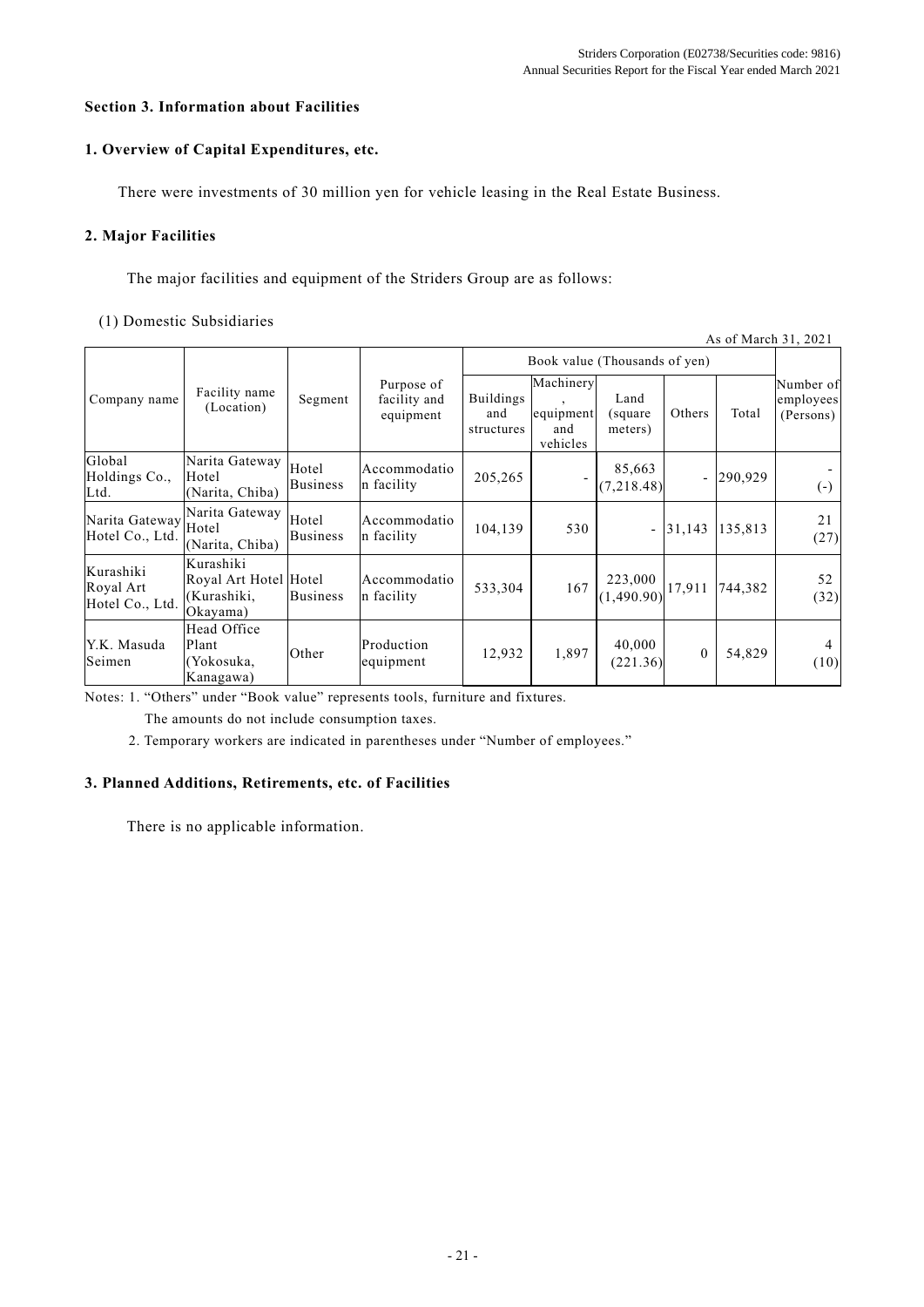## **Section 4. Information about Reporting Company**

## **1. Information about Shares, etc.**

(1) Total Number of Shares, etc.

1) Total Number of Shares

| Classification | Total number of authorized shares (Shares) |
|----------------|--------------------------------------------|
| Common stock   | 18,000,000                                 |
| Total          | 18,000,000                                 |

## 2) Issued Shares

(Shares) Classification Number of issued shares as of the end of the current fiscal year (As of March 31, 2021) Number of issued shares as of the submission date of this report (As of June 18, 2021) Name of listed financial instruments exchange market or authorized financial instruments firms association Remarks Common Common 8,912,089 8,912,089 Tokyo Stock Exchange,<br>stock 3,912,089 8,912,089 JASDAO (standard) JASDAQ (standard) Number of shares for one unit: 100 Total | 8,912,089 | 8,912,089 | - | -

(2) Share Acquisition Rights, etc.

1) Details of Employee Share Option Program There is no applicable information.

2) Description of Rights Plan

There is no applicable information.

## 3) Other Share Acquisition Rights, etc.

The following share acquisition rights have been issued in accordance with the Companies Act:

| Date of resolution                                                                                                          | September 18, 2015                                                                                         |
|-----------------------------------------------------------------------------------------------------------------------------|------------------------------------------------------------------------------------------------------------|
| Number of share acquisition rights (Units)*                                                                                 | 4,350                                                                                                      |
| Class, details and number of shares subject to share acquisition<br>rights (Shares) $*$                                     | Common stock $435,000$ (Notes 1 and 6)                                                                     |
| Amount to be paid upon the exercise of share acquisition rights<br>$(Yen)*$                                                 | $670$ (Notes 2 and 6)                                                                                      |
| Exercise period of share acquisition rights*                                                                                | From July 1, 2016 to October 4, 2023                                                                       |
| Issue price of stock due to exercise of share acquisition rights and<br>amount to be incorporated into share capital (Yen)* | Issue price: $670$ (Notes 3 and 6)<br>Amount to be incorporated into share capital:<br>335 (Notes 3 and 6) |
| Conditions for exercising share acquisition rights*                                                                         | (Note 4)                                                                                                   |
| Matters pertaining to transfer of share acquisition rights*                                                                 | The approval of the Board of Directors is<br>required.                                                     |
| Matters pertaining to issuance of share acquisition rights resulting<br>from the reorganization event <sup>*</sup>          | (Note 5)                                                                                                   |

This table presents information as of March 31, 2021. No information as of May 31, 2021, which is the end of the month prior to the month when this report was submitted, is shown because there were no changes since March 31, 2021.

Note 1. Class, details and number of shares to be acquired upon exercise of share acquisition rights

The number of shares to be issued upon exercise of each of share acquisition rights (hereinafter referred to as the "number of shares granted") shall be one hundred (100).

In the case that the Company conducts a stock split (including the allotment of shares of common stock of the Company without consideration; hereinafter the same shall apply) or a stock consolidation after the date of allotment of share acquisition rights, the number of shares granted shall be adjusted in accordance with the following formula. However, such adjustment shall be made only for shares to be granted for share acquisition rights that have not been exercised or retired at the time of the stock split or stock consolidation. Any fraction less than one (1) share arising from the adjustment shall be rounded down.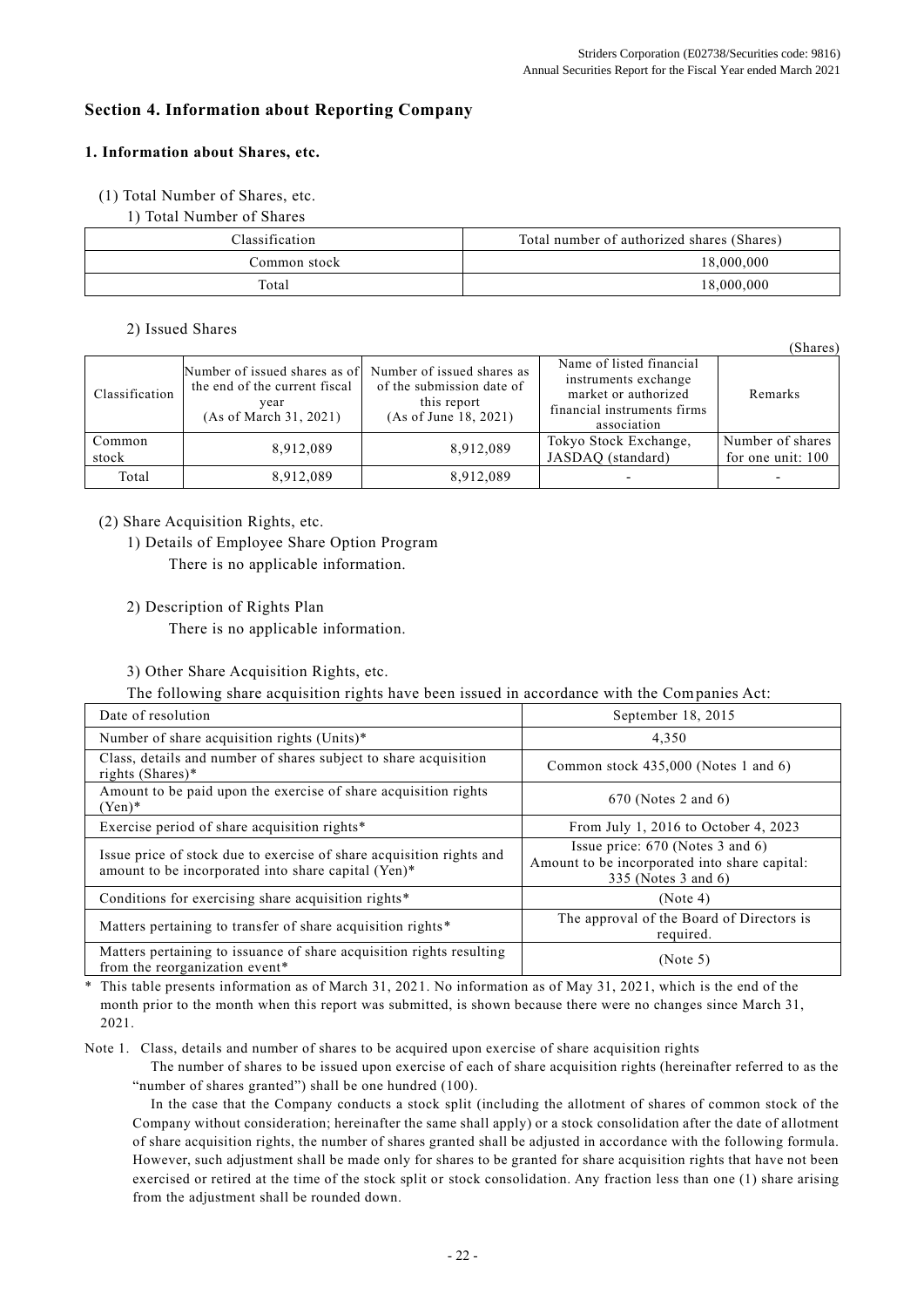| Number of shares granted after | Number of shares granted before | Ratio of stock split (or |
|--------------------------------|---------------------------------|--------------------------|
| adjustment                     | adiustment                      | stock consolidation)     |

In addition to the above, if any unavoidable event arises where the number of shares to be issued upon exercise of share acquisition rights must be adjusted after the date of allotment, the Company may adjust the number of shares granted as appropriate to the extent deemed reasonable.

Any fraction less than one (1) share arising from the above adjustment shall be rounded down.

#### Note 2. Adjustment to the exercise price

If the Company conducts a stock split or stock consolidation, the exercise price shall be adjusted using the following formula, with any fraction less than one (1) yen arising from the adjustment rounded up.

| Exercise price   | Exercise price    |                                               |
|------------------|-------------------|-----------------------------------------------|
| after adjustment | before adjustment | Ratio of stock split (or stock consolidation) |

If, after the date of allotment of share acquisition rights, the Company issues new shares of common stock or disposes of its treasury shares of common stock at a price below the market price of its common stock (excluding issuance of new shares and disposal of treasury shares upon the exercise of share acquisition rights, and transfer of treasury shares in exchange of shares), the exercise price shall be adjusted using the following formula, with any amount less than one (1) yen arising from the adjustment rounded up.

|                |     |              |                         | Number of newly                           |  |        | Amount to be paid             |  |
|----------------|-----|--------------|-------------------------|-------------------------------------------|--|--------|-------------------------------|--|
| Exercise price |     | Exercise     | Number                  | issued shares                             |  |        | per share                     |  |
| after          | $=$ | price before | of issued shares        | Market price per share before issuing new |  |        |                               |  |
| adjustment     |     | adjustment   |                         |                                           |  | shares |                               |  |
|                |     |              | Number of issued shares |                                           |  |        | Number of newly issued shares |  |

In the formula above, the "number of issued shares" denotes the number of shares of common stock of the Company already issued, less the number of treasury shares of common stock of the Company. If the Company disposes of its treasury shares of common stock, the "number of newly issued shares" shall be replaced with the "number of treasury shares to be disposed of."

Furthermore, other than the above, if the Company conducts a merger, a company split, or other similar events that require adjustment of the exercise price, the Company may adjust the exercise price as appropriate to the extent deemed reasonable.

- Note 3. Amount to be accounted for as share capital out of the issue price when shares are issued upon exercise of share acquisition rights
	- 1) The amount of an increase in share capital when new shares are issued upon the exercise of share acquisition rights shall be 50% of the maximum limit of such capital increase calculated in accordance with Article 17, Paragraph 1 of the Corporate Accounting Rules. Any fraction less than one (1) yen arising from the calculation shall be rounded up.
	- 2) The amount of an increase in legal capital surplus when new shares are issued upon exercise of share acquisition rights shall be the maximum limit of such capital increase as described in 1) above, less the amount of an increase in share capital as stipulated in 1) above.
- Note 4. Condition for exercising share acquisition rights
	- 1) The person to whom the Stock Acquisition Rights are allocated (hereinafter referred to as the "Stock Acquisition Rights Holder") may exercise the number of Stock Acquisition Rights allocated to the Stock Acquisition Rights Holders in the exercise period in the proportions determined respectively only when the conditions in (a) through (c) below are achieved with respect to the operating income set in accordance with the performance targets set by the Company. In determining operating income, the figures in the consolidated statements of income to be included in the Company's annual securities reports for the fiscal years ending March 31, 2016 through March 31, 2023 will be used. In the event that there is a material change in the concept of operating income to be referred to due to a change in the applicable accounting standards, etc., the Company shall separately determine an appropriate index to be referred to by the Board of Directors within a reasonable range. Any fraction of less than one (1) unit in the number of exercisable stock acquisition rights shall be rounde d down to the nearest unit.
		- (a) 30% of the allotted number may be exercised when operating profit has exceeded 130 million yen, except when the exercise becomes mandatory under the condition described in 2) below.
		- (b) 60% of the allotted number may be exercised when operating profit has exceeded 150 million yen, except when the exercise becomes mandatory under the condition described in 2) below.
		- (c) 100% of the allotted number may be exercised when operating profit has exceeded 200 million yen, except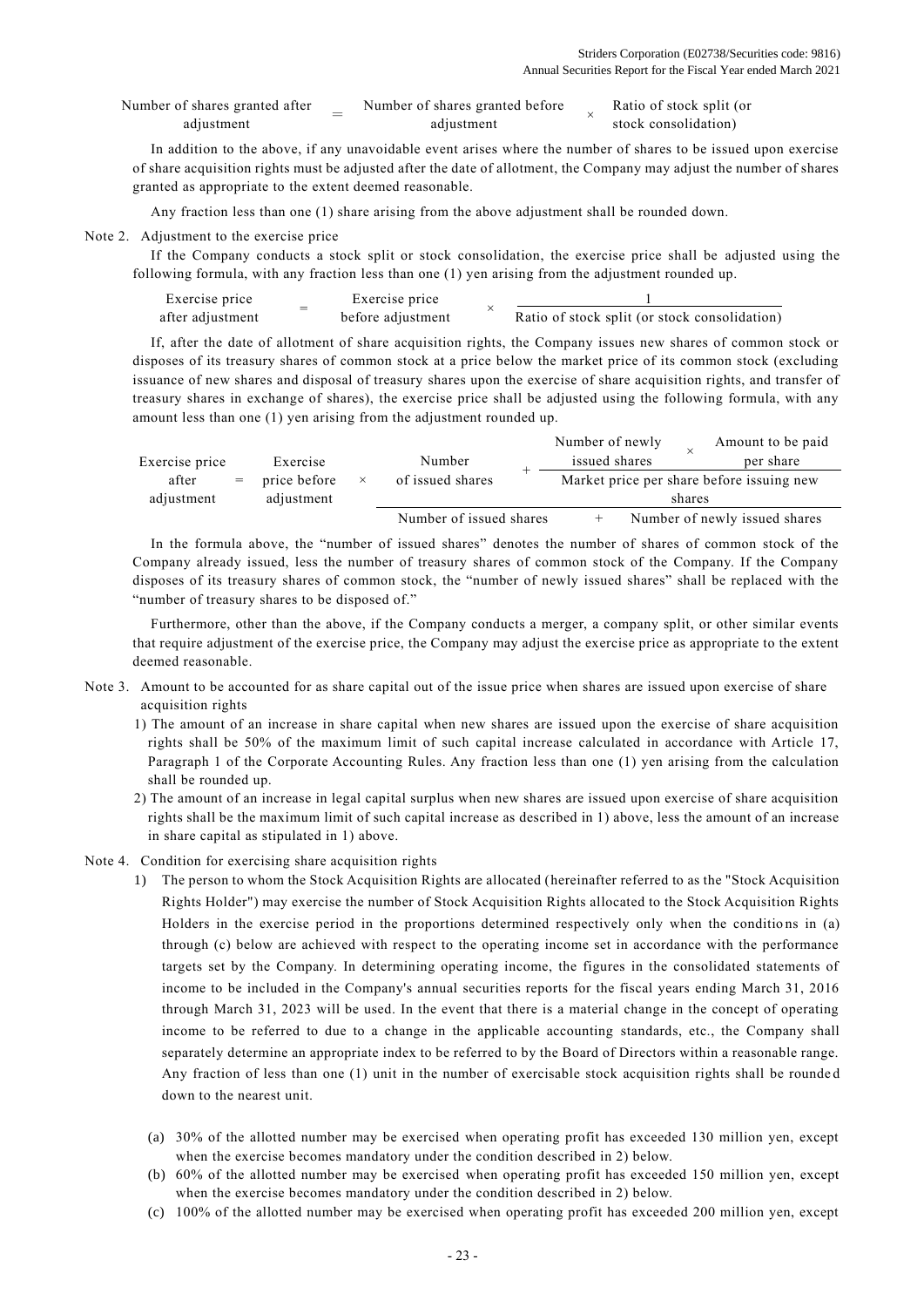when the exercise becomes mandatory under the condition described in 2) below.

- 2) If the average closing price (including indicated prices; average excludes days with no closing price, but the Board of Directors may make adjustments as described in the above Note 2) of the Company's common stock for ordinary trading on financial instrument exchanges where this stock is listed over any five -day period between the allocation date and end of the exercise period, including both of these days, is less than 50% of the exercise price at that time (the Board of Directors may make adjustments as described in the above Note 2), holders of share acquisition rights must exercise all remaining rights by the end of the exercise period at the exercise price (but the Board of Directors may make adjustments as described in the above Note 2). However, this requirement does not apply in the following cases.
	- (a) When significant false or fraudulent information has been discovered in information disclosed by the Company
	- (b) The discovery that the Company has failed to properly announce a significant fact that should have been disclosed in accordance with laws and regulations or the rules of a financial instruments exchange where the Company's stock is listed
	- (c) When the Company's stock is delisted, the Company becomes insolvent or there is some other major change involving an item used as a premise when the share acquisition rights are issued
	- (d) When there is any other event that can be viewed objectively as a detrimental act by the Company regarding the trust of right holders
- 3) If the total number of issued shares would exceed the number of then-authorized shares by the exercise of share acquisition rights at the time of exercise thereof, said share acquisition rights cannot be exercised at that time.
- 4) The partial exercise of an individual share acquisition right to shares is not allowed.
- 5) This share acquisition rights may not be exercised by an heir to a holder thereof.
- Note 5. Handling of share acquisition rights when a reorganization event takes place

In the event of an absorption merger in which the Company is dissolved, a merger in which a new merged company is established and the Company is dissolved, an absorption and divestiture in which the Company is divested, a divestiture in which a new divested company is established, an exchange of stock in which the Company becomes a wholly owned subsidiary, or a stock transfer in which the Company becomes a wholly owned subsidiary ("reorganization event"), any remaining share acquisition rights immediately prior to the date the reorganization event takes place will be replaced with new share acquisition rights based on the following terms. The replacement will be made by the remaining company after the absorption merger, the newly established merged company, the remaining divested company after the absorption, the newly established divested company, the parent company after the exchange of stock or the parent company established after the transfer of stock ("reorganized company").

- 1) The number of share acquisition rights to be delivered by a reorganized company Based on the number of share acquisition rights held by each holder, a reasonable adjustment will be made that reflects the terms of the reorganization event and other factors. Any resulting fraction of one (1) right will be
- 2) Class of stock in the reorganized company to be acquired upon exercise of share acquisition rights The same class of stock of the reorganized company
- 3) The method of calculating the number of shares of the reorganized company to be acquired upon exercise of share acquisition rights

A reasonable adjustment will be made that reflects the terms of the reorganization event and other factors. Any resulting fraction of one (1) share will be rounded up.

4) Values of assets to be contributed upon the exercise of share acquisition rights

A reasonable adjustment will be made that reflects the terms of the reorganization event and other factors. Any resulting fraction of one (1) yen will be rounded up.

5) The exercise period of the new share acquisition rights, additions to share capital and legal capital surplus when stock is issued upon the exercise of the new rights, reasons for the acquisition of the new rights by the reorganized company, the provision of the new rights when there is a reorganization event, and the share acquisition right certificates and exercise terms

To be determined when the reorganization event takes place.

rounded down.

6) Restrictions on the acquisition of share acquisition rights through transfer

The acquisition of share acquisition rights to be newly granted through transfer shall require the approval of the Board of Directors of the reorganized company.

7) Other conditions shall be determined in the same manner as those for the reorganized company.

Note 6. The Company conducted a 1-for-10 reverse common stock split effective on October 1, 2017. Accordingly, figures for the number of shares subject to share acquisition rights, amount to be paid upon the exercise of share acquisition rights and issue price of stock due to exercise of share acquisition rights and amount to be incorporated into share capital have been adjusted.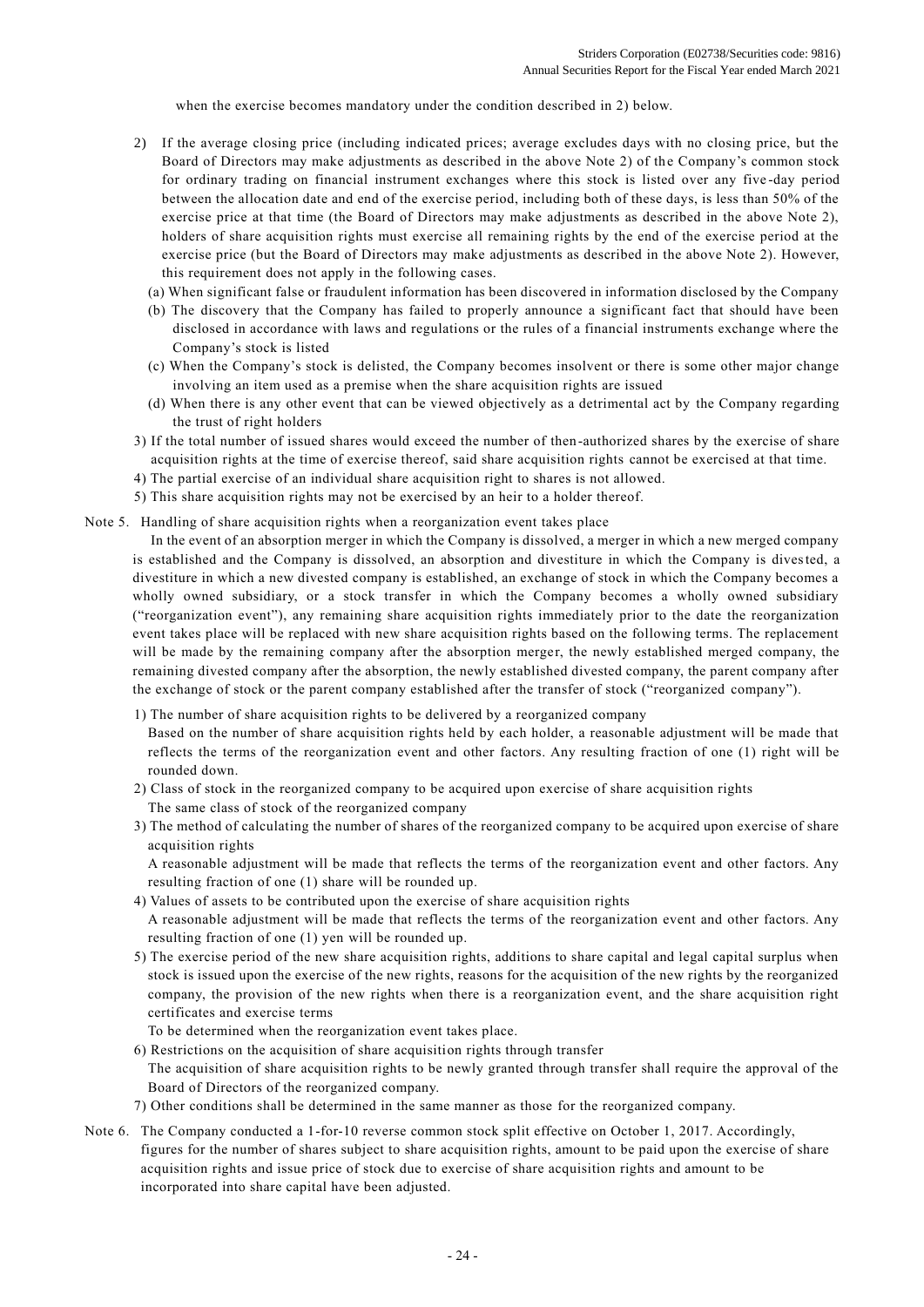| Date of resolution                                                                                                          | December 7th, 2018                                                                             |
|-----------------------------------------------------------------------------------------------------------------------------|------------------------------------------------------------------------------------------------|
| Number of share acquisition rights (Units)*                                                                                 | 4,000                                                                                          |
| Class, details and number of shares subject to share acquisition<br>rights (Shares)*                                        | Common stock 400,000 (Notes 1)                                                                 |
| Amount to be paid upon the exercise of share acquisition rights<br>$(Yen)*$                                                 | 318 (Notes 2)                                                                                  |
| Exercise period of share acquisition rights*                                                                                | From December 26, 2018 to December 25,<br>2028                                                 |
| Issue price of stock due to exercise of share acquisition rights and<br>amount to be incorporated into share capital (Yen)* | Issue price: $318$ (Notes 3)<br>Amount to be incorporated into share<br>capital: 159 (Notes 3) |
| Conditions for exercising share acquisition rights*                                                                         | (Note 4)                                                                                       |
| Matters pertaining to transfer of share acquisition rights*                                                                 | The approval of the Board of Directors is<br>required.                                         |
| Matters pertaining to issuance of share acquisition rights resulting<br>from the reorganization event*                      | (Note 5)                                                                                       |

\* This table presents information as of March 31, 2021. No information as of May 31, 2021, which is the end of the month prior to the month when this report was submitted, is shown because there were no changes since March 31, 2021.

Note 1. Class, details and number of shares to be acquired upon exercise of share acquisition rights

The number of shares to be issued upon exercise of each of share acquisition rights (hereinafter referred to as the "number of shares granted") shall be one hundred (100).

In the case that the Company conducts a stock split (including the allotment of shares of common stock of the Company without consideration; hereinafter the same shall apply) or a stock consolidation after t he date of allotment of share acquisition rights, the number of shares granted shall be adjusted in accordance with the following formula. However, such adjustment shall be made only for shares to be granted for share acquisition rights that have not been exercised or retired at the time of the stock split or stock consolidation. Any fraction less than one (1) share arising from the adjustment shall be rounded down.

| Number of shares granted after | Number of shares granted before | Ratio of stock split (or |  |
|--------------------------------|---------------------------------|--------------------------|--|
| adiustment                     | adiustment                      | stock consolidation)     |  |

In addition to the above, if any unavoidable event arises where the number of shares to be issued upon exercise of share acquisition rights must be adjusted after the date of allotment, the Company may adjust the number of shares granted as appropriate to the extent deemed reasonable.

Any fraction less than one (1) share arising from the above adjustment shall be rounded down.

Note 2. Adjustment to the exercise price

If the Company conducts a stock split or stock consolidation, the exercise price shall be adjusted using the following formula, with any fraction less than one (1) yen arising from the adjustment rounded up.

| Exercise price   | Exercise price    |                                               |
|------------------|-------------------|-----------------------------------------------|
| after adiustment | before adjustment | Ratio of stock split (or stock consolidation) |

If, after the date of allotment of share acquisition rights, the Company issues new shares of common stock or disposes of its treasury shares of common stock at a price below the market price of its common stock (excluding issuance of new shares and disposal of treasury shares upon the exercise of share acquisition rights, and transfer of treasury shares in exchange of shares), the exercise price shall be adjusted using the following formula, with any amount less than one (1) yen arising from the adjustment rounded up.

| Exercise price |     | Exercise     | Number |                         | Number of newly<br>issued shares          |        | Amount to be paid<br>per share |  |  |
|----------------|-----|--------------|--------|-------------------------|-------------------------------------------|--------|--------------------------------|--|--|
| after          | $=$ | price before |        | of issued shares        | Market price per share before issuing new |        |                                |  |  |
| adjustment     |     | adjustment   |        |                         |                                           | shares |                                |  |  |
|                |     |              |        | Number of issued shares |                                           |        | Number of newly issued shares  |  |  |

In the formula above, the "number of issued shares" denotes the number of shares of common stock of the Company already issued, less the number of treasury shares of common stock of the Company. If the Company disposes of its treasury shares of common stock, the "number of newly issued shares" shall be replaced with the "number of treasury shares to be disposed of."

Furthermore, other than the above, if the Company conducts a merger, a company split, or other similar events that require adjustment of the exercise price, the Company may adjust the exercise price as appropriate to the extent deemed reasonable.

Note 3. Amount to be accounted for as share capital out of the issue price when shares are issued upon exercise of share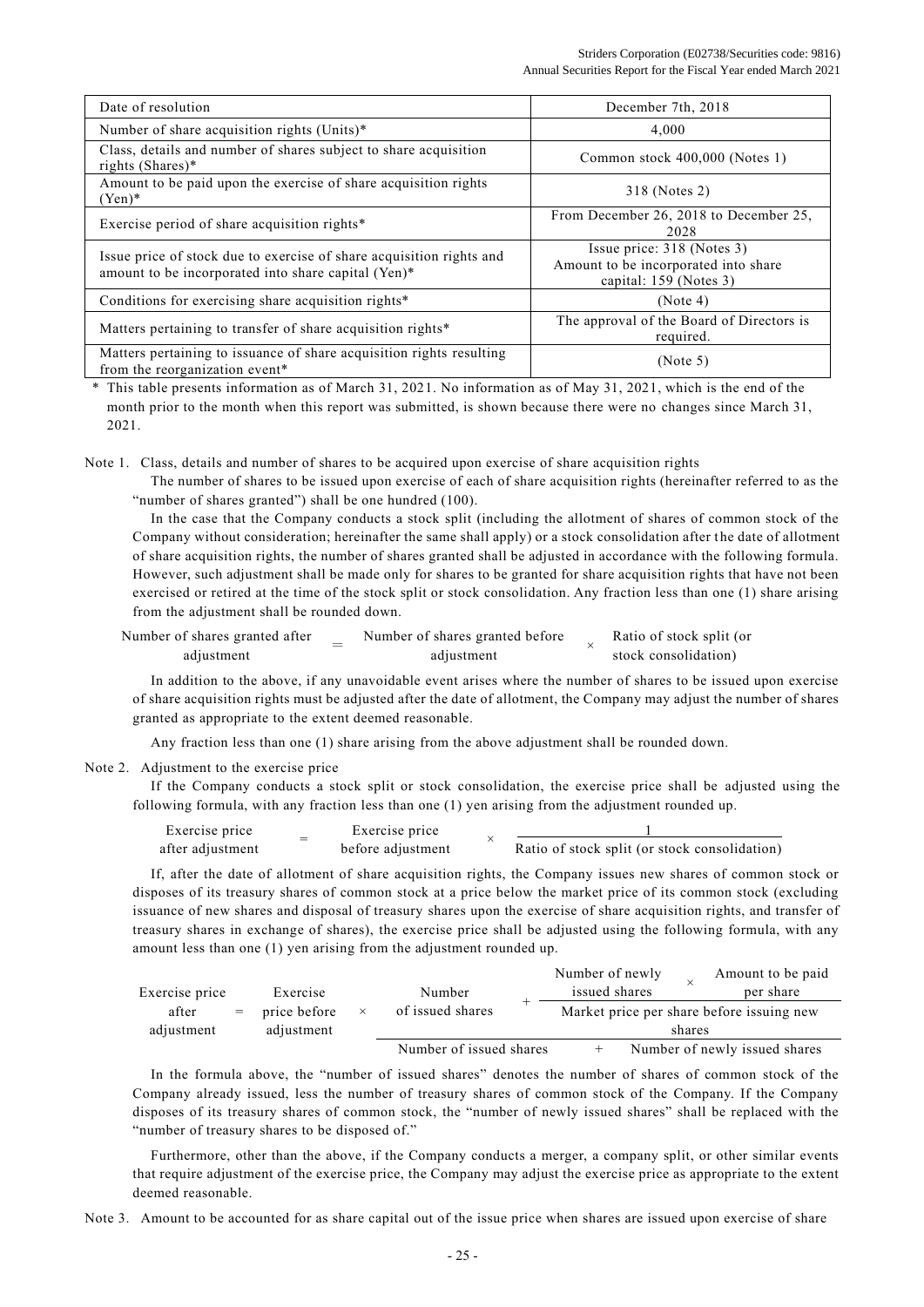acquisition rights

- 1) The amount of an increase in share capital when new shares are issued upon the exercise of share acquisition rights shall be 50% of the maximum limit of such capital increase calculated in accordance with Article 17, Paragraph 1 of the Corporate Accounting Rules. Any fraction less than one (1) yen arising from the calculation shall be rounded up.
- 2) The amount of an increase in legal capital surplus when new shares are issued upon exercise of share acquisition rights shall be the maximum limit of such capital increase as described in 1) above, less the amount of an increase in share capital as stipulated in 1) above.
- Note 4. Condition for exercising share acquisition rights
	- 1) If the average closing price (including indicated prices; average excludes days with no closing price, but the Board of Directors may make adjustments as described in the above Note 2) of the Company's common stock for ordinary trading on financial instrument exchanges where this stock is listed over any five -day period between the allocation date and end of the exercise period, including both of these days, is less than 50% of the exercise price at that time (the Board of Directors may make adjustments as described in the above Note 2), holders of share acquisition rights must exercise all remaining rights by the end of the exercise period at the exercise price (but the Board of Directors may make adjustments as described in the above Note 2). However, this requirement does not apply in the following cases.
		- (a) When significant false or fraudulent information has been discovered in information disclosed by the Company
		- (b) The discovery that the Company has failed to properly announce a significant fact that should have been disclosed in accordance with laws and regulations or the rules of a financial instruments exchange where the Company's stock is listed
		- (c) When the Company's stock is delisted, the Company becomes insolvent or there is some other major change involving an item used as a premise when the share acquisition rights are issued
		- (d) When there is any other event that can be viewed objectively as a detrimental act by the Company regarding the trust of right holders
	- 2) If the total number of issued shares would exceed the number of then-authorized shares by the exercise of share acquisition rights at the time of exercise thereof, said share acquisition rights cannot be exercised at that time.
	- 3) The partial exercise of an individual share acquisition right to shares is not allowed.
	- 4) This share acquisition rights may not be exercised by an heir to a holder thereof.
- Note 5. Handling of share acquisition rights when a reorganization event takes place

In the event of an absorption merger in which the Company is dissolved, a merger in which a new merged company is established and the Company is dissolved, an absorption and divestiture in which the Company is divested, a divestiture in which a new divested company is established, an exchange of stock in which the Company becomes a wholly owned subsidiary, or a stock transfer in which the Company becomes a wholly owned subsidiary ("reorganization event"), any remaining share acquisition rights immediately prior to the date the reorganization event takes place will be replaced with new share acquisition rights based on the following terms. The replacement will be made by the remaining company after the absorption merger, the newly established merged company, the remaining divested company after the absorption, the newly established divested company, the parent company after the exchange of stock or the parent company established after the transfer of stock ("reorganized company").

- 1) The number of share acquisition rights to be delivered by a reorganized company
- Based on the number of share acquisition rights held by each holder, a reasonable adjustment will be made that reflects the terms of the reorganization event and other factors. Any resulting fraction of one (1) right will be rounded down.
- 2) Class of stock in the reorganized company to be acquired upon exercise of share acquisition rights The same class of stock of the reorganized company
- 3) The method of calculating the number of shares of the reorganized company to be acquired upon exercise of share acquisition rights

A reasonable adjustment will be made that reflects the terms of the reorganization event and other factors. Any resulting fraction of one (1) share will be rounded up.

- 4) Values of assets to be contributed upon the exercise of share acquisition rights A reasonable adjustment will be made that reflects the terms of the reorganization event and other factors. Any resulting fraction of one (1) yen will be rounded up.
- 5) The exercise period of the new share acquisition rights, additions to share capital and legal capital surplu s when stock is issued upon the exercise of the new rights, reasons for the acquisition of the new rights by the reorganized company, the provision of the new rights when there is a reorganization event, and the share acquisition right certificates and exercise terms

To be determined when the reorganization event takes place.

- 6) Restrictions on the acquisition of share acquisition rights through transfer
- The acquisition of share acquisition rights to be newly granted through transfer shall require the appro val of the Board of Directors of the reorganized company.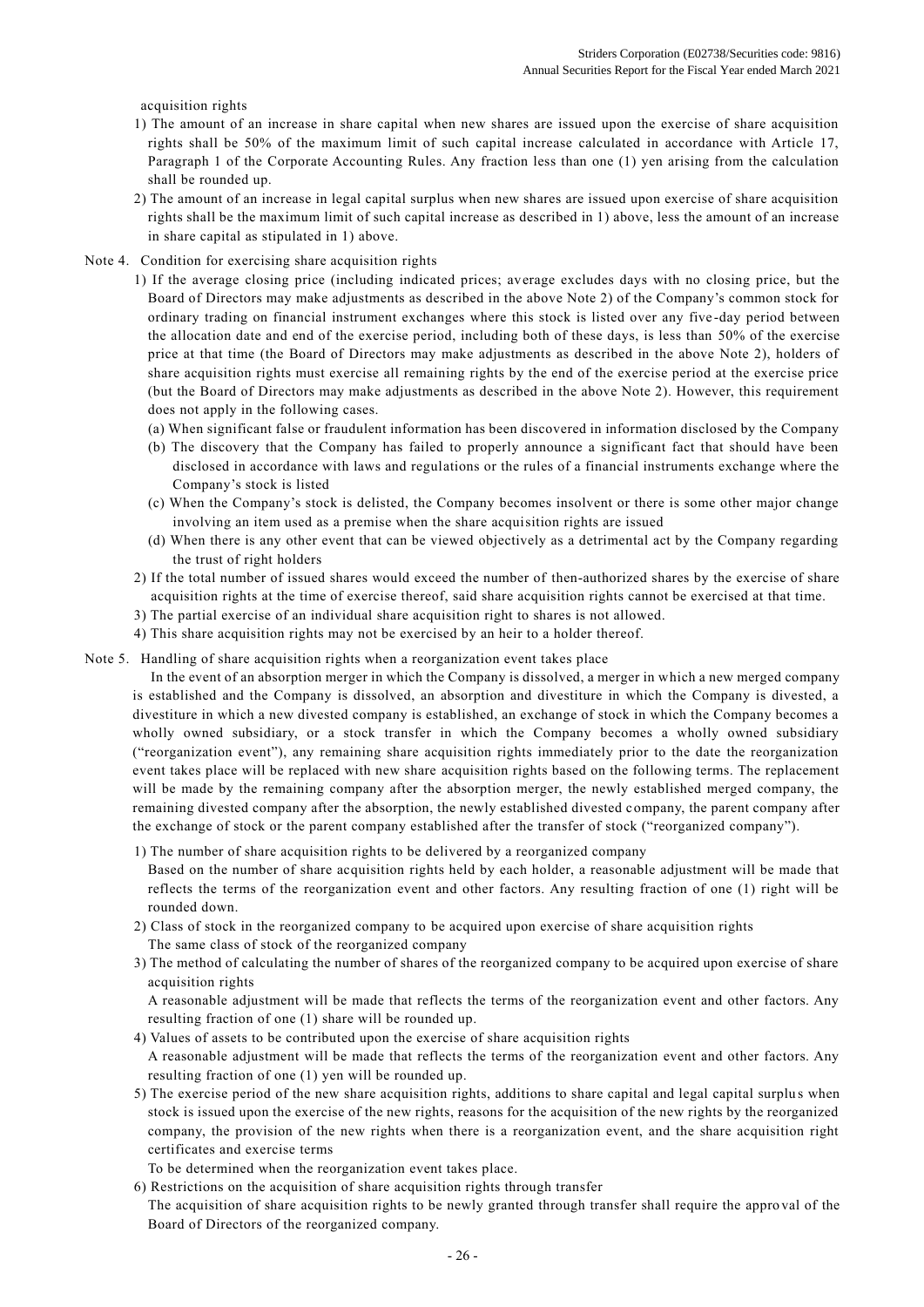7) Other conditions shall be determined in the same manner as those for the reorganized company.

(3) Exercises, etc. of Moving Strike Convertible Bonds, etc. There is no applicable information.

| $\left( \frac{1}{2} \right)$ changes in the Funnoci of Issued Shares, Stated Capfull, etc. |                                                           |                                                               |                                                     |                                                       |                                                                |                                                                 |  |  |  |  |
|--------------------------------------------------------------------------------------------|-----------------------------------------------------------|---------------------------------------------------------------|-----------------------------------------------------|-------------------------------------------------------|----------------------------------------------------------------|-----------------------------------------------------------------|--|--|--|--|
| Date                                                                                       | Change in total<br>number of<br>issued shares<br>(Shares) | Balance of<br>total number<br>of issued<br>shares<br>(Shares) | Change in<br>share capital<br>(Thousands of<br>yen) | Balance of<br>share capital<br>(Thousands)<br>of yen) | Change in<br>legal capital<br>surplus<br>(Thousands of<br>yen) | Balance of<br>legal capital<br>surplus<br>(Thousands of<br>yen) |  |  |  |  |
| From April 1, 2016 to<br>March 31, 2017<br>(Note 1)                                        | 140,000                                                   | 88,870,896                                                    | 3,742                                               | 1,582,416                                             | 3,742                                                          | 268,010                                                         |  |  |  |  |
| June 22, 2017<br>(Note 2)                                                                  |                                                           | 88,870,896                                                    | ۰                                                   | 1,582,416                                             | (173, 267)                                                     | 94,742                                                          |  |  |  |  |
| October 1, 2017<br>(Note 3)                                                                | (79, 983, 807)                                            | 8,887,089                                                     | ۰                                                   | 1,582,416                                             |                                                                | 94,742                                                          |  |  |  |  |
| December 27, 2019<br>(Note 1)                                                              | 10,000                                                    | 8,897,089                                                     | 1.409                                               | 1,583,825                                             | 1,409                                                          | 96,151                                                          |  |  |  |  |
| January 15, 2021<br>(Note 1)                                                               | 15,000                                                    | 8,912,089                                                     | 2,113                                               | 1,585,938                                             | 2,113                                                          | 98,264                                                          |  |  |  |  |

(4) Changes in the Number of Issued Shares, Stated Capital, etc.

Notes: 1. The increase in the number of shares and amounts is due to exercise of the share acquisition rights.

2. The decrease in legal capital surplus is due to covering the deficit.

3. The decrease in the total number of issued shares is due to the 1-for-10 reverse stock split.

(5) Shareholding by Shareholder Category

As of March 31, 2021

| Category                               | Details of shareholders (one unit share represents 100 shares) |                                      |                        |                   |                           |             |                           |        |                               |  |
|----------------------------------------|----------------------------------------------------------------|--------------------------------------|------------------------|-------------------|---------------------------|-------------|---------------------------|--------|-------------------------------|--|
|                                        | Government                                                     |                                      | Financial              |                   | Foreign entities, etc.    |             |                           |        | of shares<br>less than        |  |
|                                        | agencies<br>institutions                                       | Financial<br>and public institutions | instruments<br>traders | Other<br>entities | Other than<br>individuals | Individuals | Individuals<br>and others | Total  | one unit<br>share<br>(Shares) |  |
| Number of<br>shareholders<br>(Persons) | $\overline{\phantom{0}}$                                       |                                      | 17                     | 21                | 17                        | 11          | 4,037                     | 4,104  |                               |  |
| Number of shares<br>held (Units)       |                                                                | 26                                   | 1,229                  | 20,128            | 6,996                     | 116         | 60,573                    | 89,068 | 5,289                         |  |
| Shareholding<br>percentage $(\% )$     |                                                                | 0.03                                 | 1.38                   | 22.60             | 7.85                      | 0.13        | 68.01                     | 100.00 |                               |  |

Notes: 1. Treasury shares of 425,139 shares are included in "Individuals and others" and "Number of shares less than one unit share" in terms of 4,251 units and 39 shares, respectively.

2. One unit of shares under the name of Japan Securities Depository Center, Inc., is included in "Other entities" above.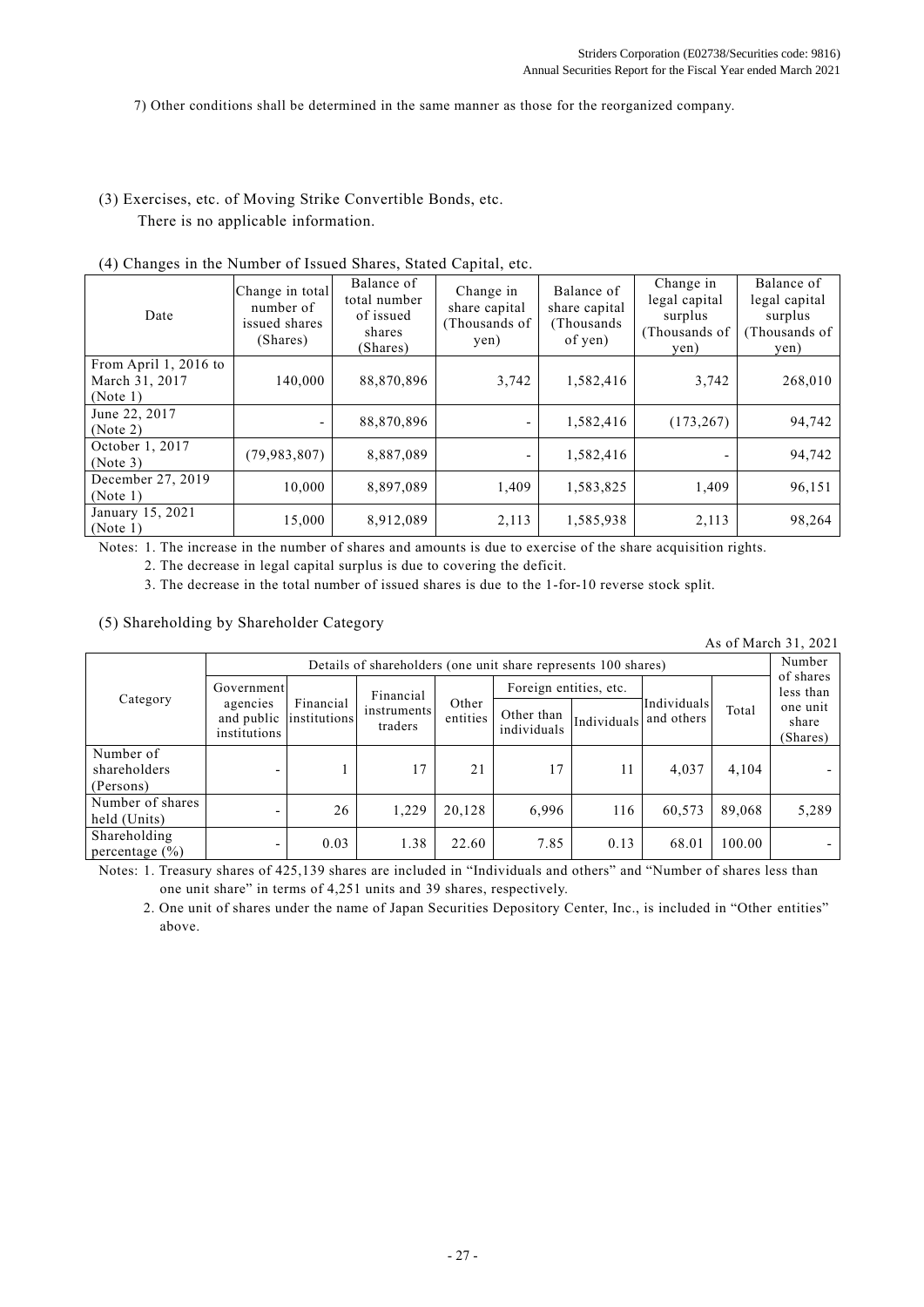## (6) Major Shareholders

As of March 31, 2021

| Name                                                                                                                                     | Address                                                                                                                       | Number of<br>shares held<br>(Thousand<br>shares) | Holding ratio<br>to total number<br>of issued<br>shares $(\% )$ |
|------------------------------------------------------------------------------------------------------------------------------------------|-------------------------------------------------------------------------------------------------------------------------------|--------------------------------------------------|-----------------------------------------------------------------|
| ShinkoShien ILP                                                                                                                          | 2-8, Kandasuda-cho, Chiyoda-ku, Tokyo                                                                                         | 1,529                                            | 18.02                                                           |
| Ryoichi Hayakawa                                                                                                                         | Inzai-shi, Chiba                                                                                                              | 483                                              | 5.70                                                            |
| KGI ASIA LIMITED-CLIENT<br><b>ACCOUNT</b><br>(Standing Proxy: The Hongkong<br>and Shanghai Banking Corporation<br>Limited, Tokyo Branch) | 41/F CENTRAL PLAZA, 18 HARBOUR<br>ROAD, WANCHAI, HONG KONG<br>(3-11-1 Nihombashi, Chuo-ku, Tokyo)                             | 356                                              | 4.20                                                            |
| Japan Silber Fleece Co., Ltd.                                                                                                            | 1-21-4, Minamihorie, Nishi-ku, Osaka-shi, Osaka                                                                               | 311                                              | 3.67                                                            |
| Kazuna Fukumitsu                                                                                                                         | Nishinari-ku, Osaka-shi, Osaka                                                                                                | 181                                              | 2.14                                                            |
| ABN AMRO CLEARING BANK<br><b>N.V. SINGAPORE BRANCH</b><br>(Standing Proxy: ABN AMRO<br>Clearing Securities Co., Ltd.)                    | 182 CECIL STREET #23-01 FRASERS TOWER<br>SINGAPORE 069547<br>(2-5-1 Atago Green Hills Mori Tower, Atago,<br>Minato-ku, Tokyo) | 176                                              | 2.08                                                            |
| Osaka Land Corporation                                                                                                                   | 818-3 Minaminakayasumatsu, Izumisano-shi,<br>Osaka                                                                            | 100                                              | 1.18                                                            |
| <b>J.P. MORGAN SECURITIES PLC</b><br>(Standing Proxy: JP Morgan<br>Securities Co., Ltd.)                                                 | 25 BANK STREET CANARY WHARF LONDON<br>UK<br>(Tokyo Building, 2-7-3 Marunoichi, Chiyoda-ku,<br>Tokyo)                          | 88                                               | 1.04                                                            |
| Ikuyo Morikawa                                                                                                                           | Kadoma-shi, Osaka                                                                                                             | 74                                               | 0.88                                                            |
| Fumio Yamamoto                                                                                                                           | Sakai-shi, Fukui                                                                                                              | 70                                               | 0.83                                                            |
| Total                                                                                                                                    |                                                                                                                               | 3,373                                            | 39.74                                                           |

Note: The Company holds 425,000 treasury shares, which is excluded from the above table of major shareholders.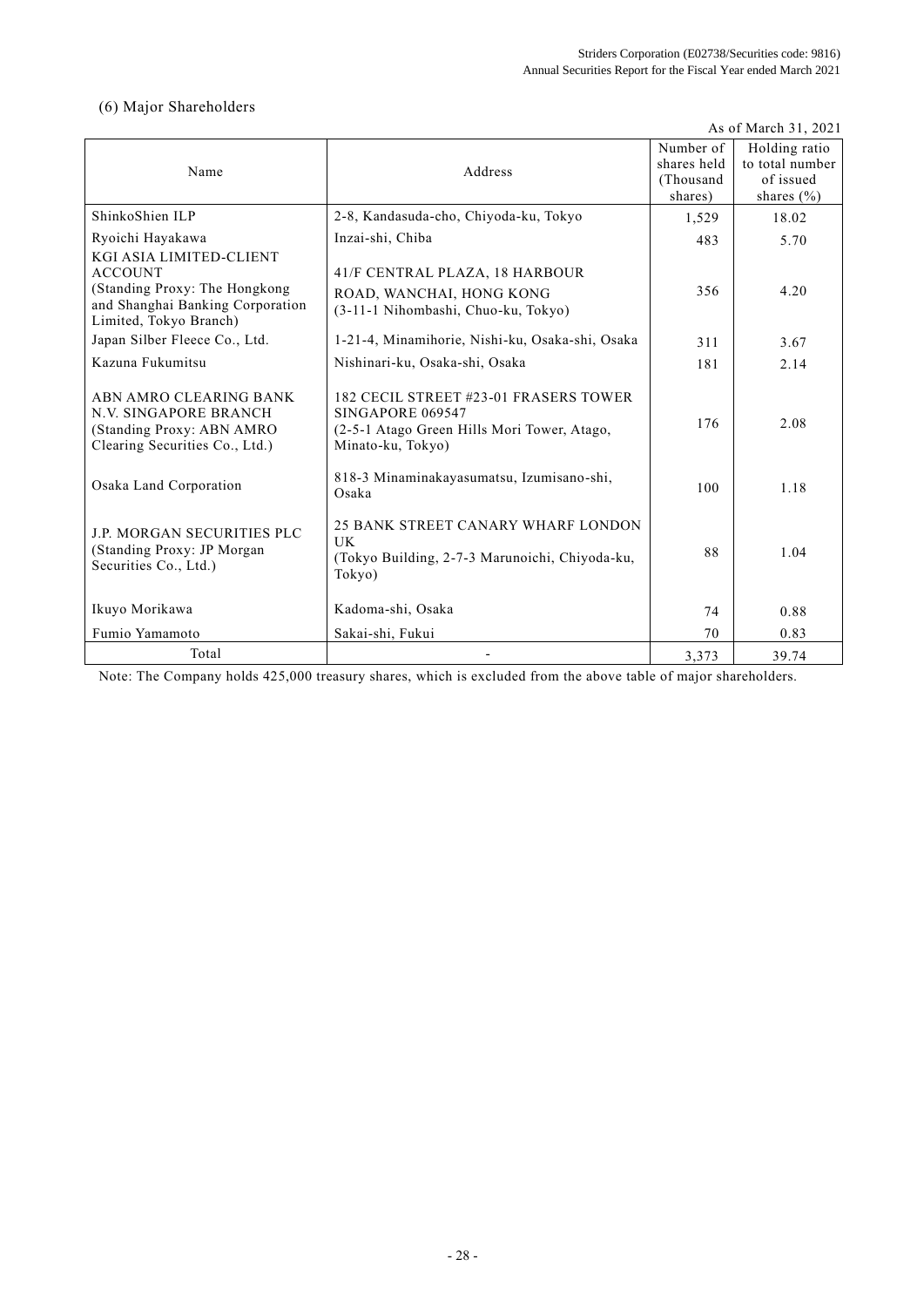## (7) Voting Rights

## 1) Issued Shares

As of March 31, 2021

| Classification of shares                                     | Number of shares (Shares) | Number of voting rights<br>(Units) | Remarks |
|--------------------------------------------------------------|---------------------------|------------------------------------|---------|
| Shares without voting rights                                 |                           |                                    |         |
| Shares with limited voting rights<br>(treasury shares, etc.) |                           |                                    |         |
| Shares with limited voting rights<br>(others)                |                           |                                    |         |
| Shares with full voting rights<br>(treasury shares, etc.)    | Common stock 425,100      |                                    |         |
| Shares with full voting rights<br>(others)                   | Common stock $8,481,700$  | 84,817                             |         |
| Shares less than one unit share                              | 5.289<br>Common stock     |                                    |         |
| Total number of issued shares                                | 8,912,089                 | $\overline{\phantom{0}}$           |         |
| Voting rights of total shareholders                          |                           | 84,817                             |         |

Note: The common stock indicated in "Shares with full voting rights (others)" includes 100 shares (Number of voting rights: 1) of unknown holders' stock registered under the name of Japan Securities Depository Center, Inc.

2) Treasury Shares, etc.

As of March 31, 2021

|                       |                    |               | Number of     |              |                  |
|-----------------------|--------------------|---------------|---------------|--------------|------------------|
|                       |                    | Number of     | treasury      | Total number | Holding ratio to |
| Owner's name or title | Owner's address    | treasury      | shares in the | of shares    | total number of  |
|                       |                    | shares in own | names of      | owned        | issued shares    |
|                       |                    | name (Shares) | others        | (Shares)     | (%)              |
|                       |                    |               | (Shares)      |              |                  |
| Striders Corporation  | 5-13-5, Shimbashi, | 425,100       |               | 425,100      | 4.77             |
|                       | Minato-ku, Tokyo   |               |               |              |                  |
| Total                 |                    | 425,100       | ۰             | 425,100      | 4.77             |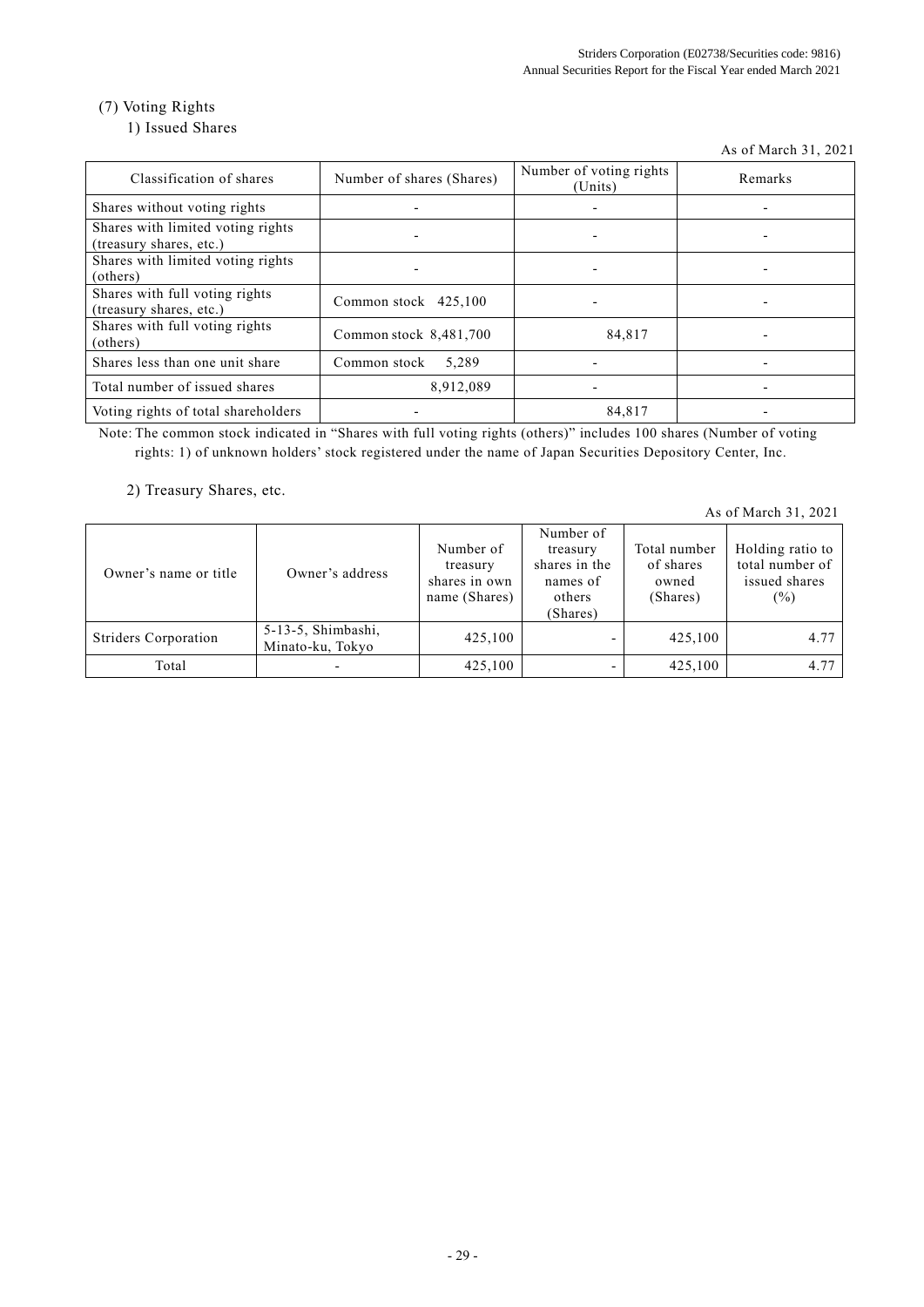## **2. Acquisitions, etc. of Treasury Shares**

[Classes of Shares, etc.] Acquisition of common stock that falls under the provisions of Article 155, Paragraph 3 and Article 155, Paragraph 7 of the Companies Act

- (1) Acquisitions by Resolution of Shareholders' Meeting
	- There is no applicable information.
- (2) Acquisitions by Resolution of Board of Directors' Meeting

Acquisition pursuant to Article 156 of the Companies Act, which is applicable in lieu of Article 165, Paragraph 3 of the same act

| Classification of shares                                   | Number of shares (Shares) | Total value (Yen) |
|------------------------------------------------------------|---------------------------|-------------------|
| Status of resolution at the Board of Directors meeting     |                           |                   |
| held on November 11, 2020                                  | 100,000                   | 40,000,000        |
| (Acquisition date: November $24 - March 31, 2020$ )        |                           |                   |
| Treasury shares acquired before the current fiscal year    | -                         |                   |
| Treasury shares acquired in the current fiscal year        |                           |                   |
| Total number of remaining shares subject to the            | 100,000                   | 40,000,000        |
| resolution and total value thereof                         |                           |                   |
| Unexercised ratio as of the end of the current fiscal year | 100                       | 100               |
| $(\%)$                                                     |                           |                   |
| Treasury shares acquired during the period for             |                           |                   |
| acquisition                                                |                           |                   |
| Unexercised ratio as of the submission date $(\%)$         | 100                       | 100               |

## (3) Acquisitions Not Based on Resolution of Shareholders' Meeting or Board of Directors' Meeting

| Classification of shares                            | Number of shares (Shares) | Total value (Yen) |
|-----------------------------------------------------|---------------------------|-------------------|
| Treasury shares acquired in the current fiscal year |                           |                   |
| Treasury shares acquired during the period for      |                           |                   |
| acquisition                                         |                           |                   |

The number of treasury shares held during the "period for acquisition" does not include shares resulting from purchases of less than one unit share from June 1, 2021 to the submission date of this Securities Registration Report.

## (4) Disposals or Holding of Acquired Treasury Shares

|                                                                                                      |                              | Current fiscal year                     | Period for acquisition       |                                         |  |
|------------------------------------------------------------------------------------------------------|------------------------------|-----------------------------------------|------------------------------|-----------------------------------------|--|
| Classification of shares                                                                             | Number of<br>shares (Shares) | Total amount of<br>disposition<br>(Yen) | Number of<br>shares (Shares) | Total amount of<br>disposition<br>(Yen) |  |
| Treasury shares offered for acquisition                                                              |                              |                                         |                              |                                         |  |
| Treasury shares canceled for disposition                                                             |                              | $\overline{\phantom{0}}$                |                              |                                         |  |
| Transferred treasury shares in connection with<br>merger, share exchange or corporate<br>divestiture |                              |                                         |                              |                                         |  |
| Others                                                                                               |                              |                                         |                              |                                         |  |
| Number of treasury shares held                                                                       | 425,139                      |                                         | 425,139                      |                                         |  |

Note: The number of treasury shares held during the "period for acquisition" does not include shares resulting from purchases of less than one unit share from June 1, 2021 to the submission date of this Securities Registration Report.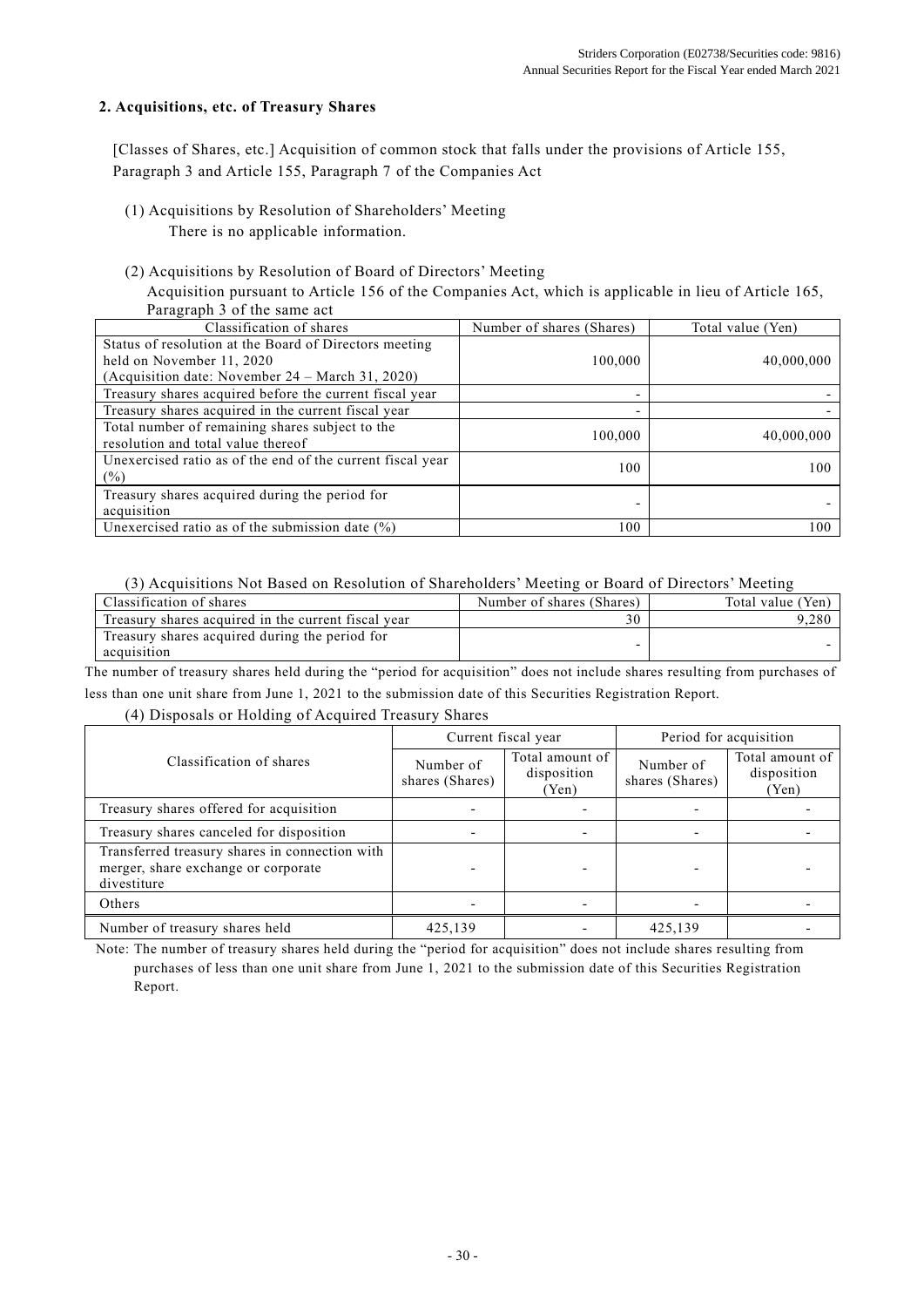## **3. Dividend Policy**

Distributing earnings to shareholders is one of the highest priorities of Striders. In the fiscal year that ended in March 2020, Striders changed its policy for distributions to the continuous payment of a steady dividend while giving due consideration to retained earnings. The basic policy is to pay a year-end dividend from surplus.

Striders will make effective use of internal reserves to enhance our financial base and to promote future business development. For the time being, the company will continue to pay stable dividends, while aiming to increase the level of dividends through medium- to long-term profit growth.

The Articles of Incorporation of Striders allow for the payment of an interim dividend with a record date of September 30 based on a resolution by the Board of Directors. Shareholders determine the year-end dividend at the shareholders' meeting and the Board of Directors determines the interim dividend.

For the fiscal year ending in March 2022, Striders plans to pay a stable dividend that reflects the business climate, results of operations and all other applicable factors. The amount of the year-end dividend is 3 yen per share.

The dividends from surplus for the fiscal year ended March 2021 are as follows.

| Date of resolution                                                                          | Total amount of dividends<br>(Thousands of yen) | Dividend per share<br>Yen) |  |
|---------------------------------------------------------------------------------------------|-------------------------------------------------|----------------------------|--|
| Resolution passed at the<br>Ordinary General Shareholders'<br>Meeting held on June 18, 2021 | 25,460                                          |                            |  |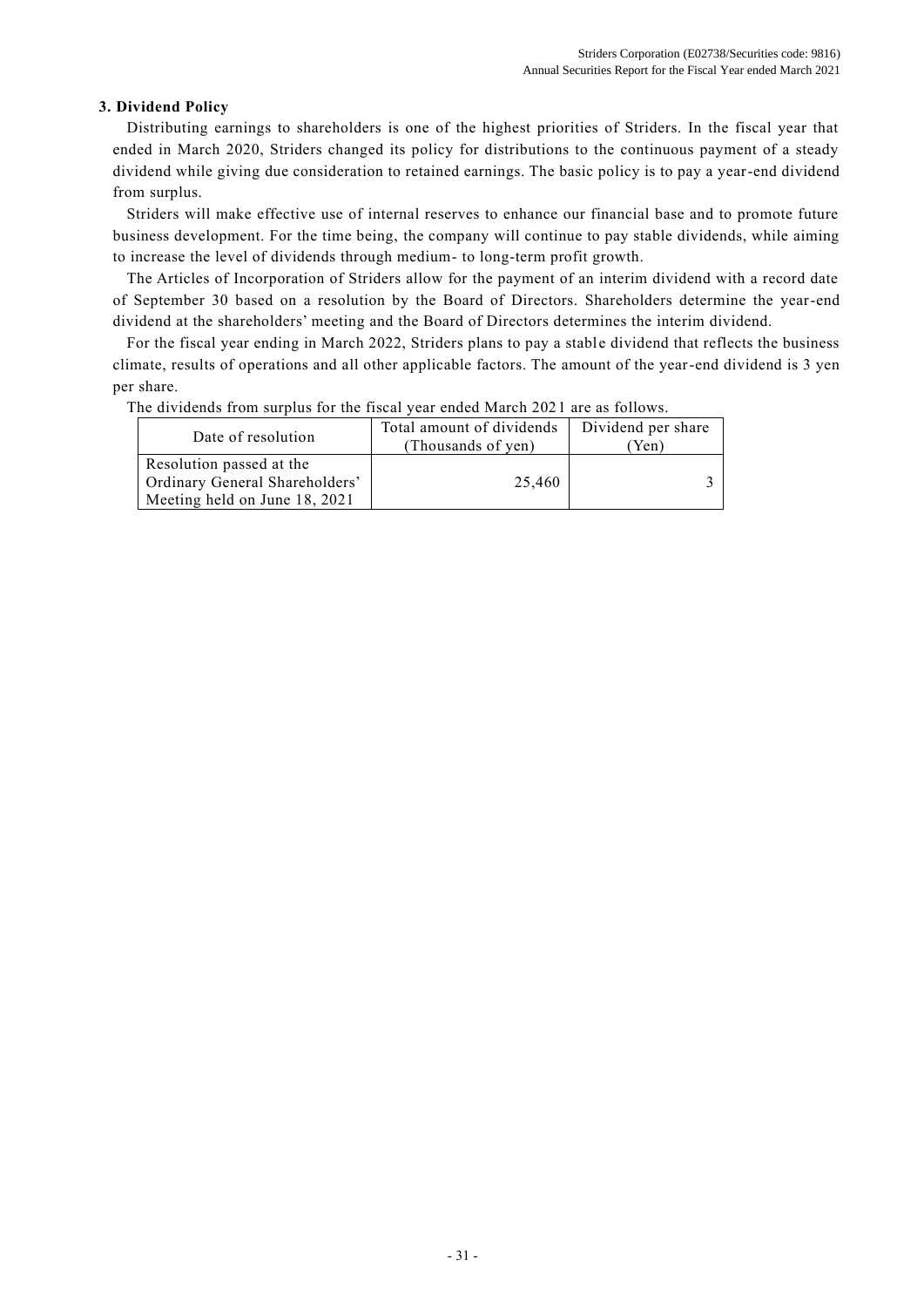## **4. Explanation about Corporate Governance, etc.**

- (1) Explanation about Corporate Governance
	- 1) Fundamental approach to corporate governance

The Striders Group considers important the safeguarding of shareholders' interests and maximization of corporate value while maintaining a balance among the interests of individuals associated with the Company. To this end, the Company recognizes the creation and further strengthening of the corporate governance system as a management issue. The Company uses objective checks of management to ensure transparency and maintain the soundness and fairness of management. To perform these checks, the Company uses the deliberating function of the Board of Directors, the supervisory function of the corporate auditors, the division of responsibilities within the Company, and other measures.

2) Outline of corporate governance structure and reason for using this structure

As a company with a Board of Directors and a Board of Corporate Auditors, we have a dual check system for business execution: supervision by the Board of Directors and auditing by the Corporate Auditors. In addition, outside directors and outside corporate auditors speak at the Board of Directors' meetings from a highly independent standpoint and supervise and monitor from an objective and neutral standpoint, while the corporate auditors, the President's Office, and the accounting auditors strengthen their cooperation so that they can grasp business execution. Since we have secured a system in which corporate auditors, the President's Office, and accounting auditors can fully exercise their management monitoring functions from both inside and outside the Company, we have adopted this system.

The Board of Directors consists of five directors as described in "(2) Information about Officers, 1) Members of the Board " and is chaired by Ryotaro Hayakawa, President and Chief Executive Officer. There are five current directors, one of whom is appointed as an outside director with extensive experience and expertise as a university professor, and is responsible for supervising management from the standpoint of an independent third party.

The Board of Corporate Auditors consists of three Corporate Auditors as described in "(2) Information about Officers, 1) Members of the Board," and all three are outside Corporate Auditors who have secured their independence. Full-time Corporate Auditor, Ikuo Yoshizawa, has been appointed as the Chairman. The Board of Corporate Auditors audits the execution of duties by the Directors in accordance with laws and regulations and the Articles of Incorporation.

The following diagram shows the structure of the corporate governance system.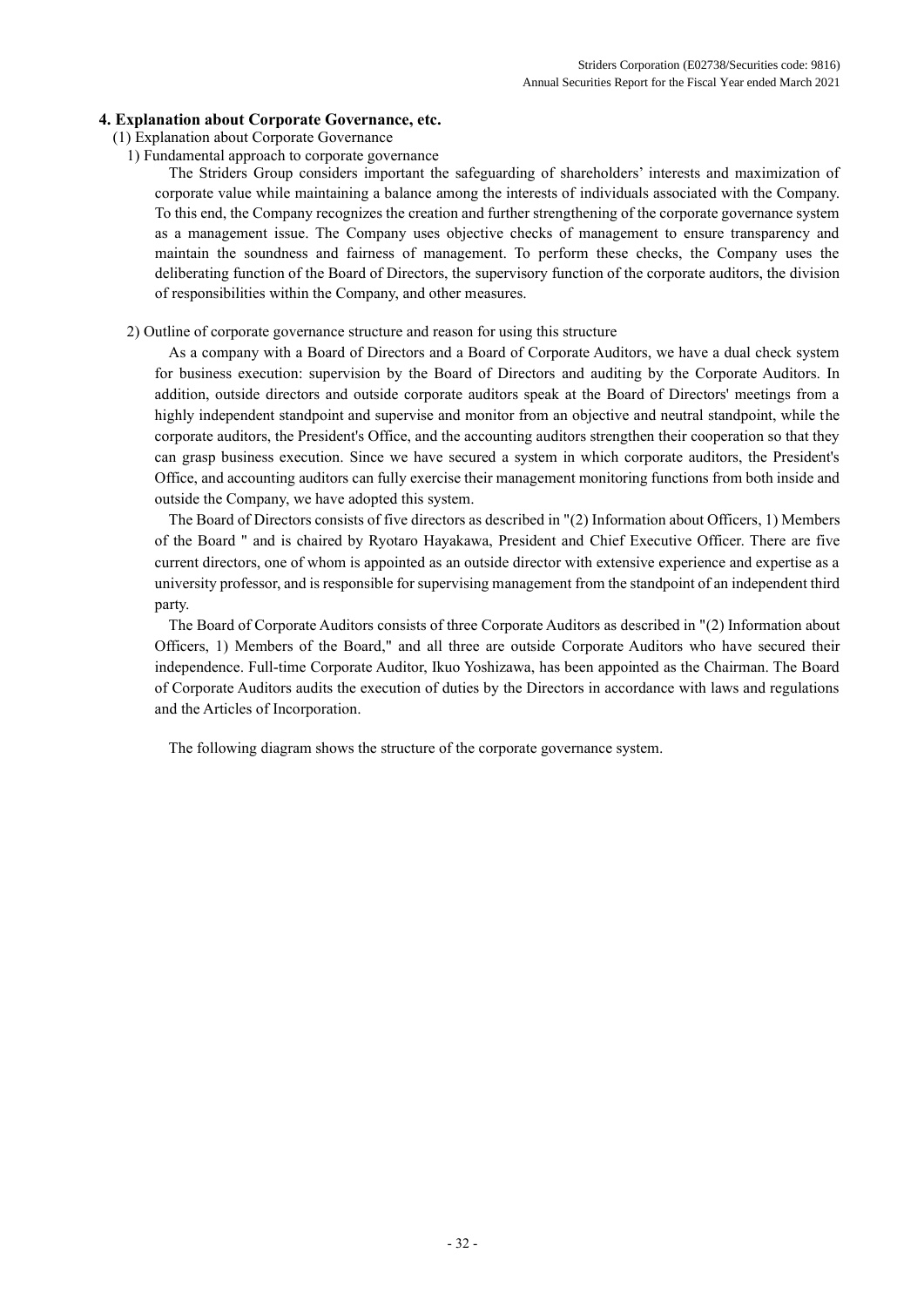

3) Other items concerning corporate governance

a) Internal Control System

As the cornerstone of the Company's internal control system, the representative director oversees the establishment, maintenance and enhancement of internal controls. In addition, the President Office, which is independent of business operations, performs internal audits and the Administration Division which serves as the supervising department for compliance, executes operations.

b) Risk Management

As part of our risk management system, we have entered into advisory contracts with lawyers, tax accountants, and social insurance labor attorneys, and have a system in place to receive appropriate advice and guidance when questions arise regarding important contracts, legal judgments, and compliance matters. In addition, the Company has established risk management regulations, etc., has determined the person responsible for the management of each risk, and has established a risk management system in accordance with the regulations. In addition, in order to ensure the appropriateness of the operations of the Company's subsidiaries, the Company has established the Rules for the Management of Affiliated Companies as a code of conduct applicable to all Group companies, and each Group company has established its own rules and regulations based on these rules and regulations.

c) Outline of the Contents of the Liability Limitation Agreement

Pursuant to the provisions of Article 427, Paragraph 1 of the Companies Act, the Company and its Outside Directors and Corporate Auditors have entered into an agreement to limit their liability for compensation claims under Article 423, Paragraph 1 of the same Act. The maximum amount of liability for compensation claims under the said agreement is the minimum liability amount stipulated in laws and regulations

d) Outline of the Contents of the Liability Insurance Policy for Directors and Officers

The Company has entered into a Directors and Officers Liability Insurance (D&O Insurance) contract with the Directors and Corporate Auditors as the insureds, and the contract covers compensation claims that may arise from the insured Directors and Corporate Auditors being held liable for the execution of their duties or being subject to claims related to the pursuit of such liability. All insurance premiums are paid by the company. However, the above insurance policy does not cover compensation claims resulting from intentional acts.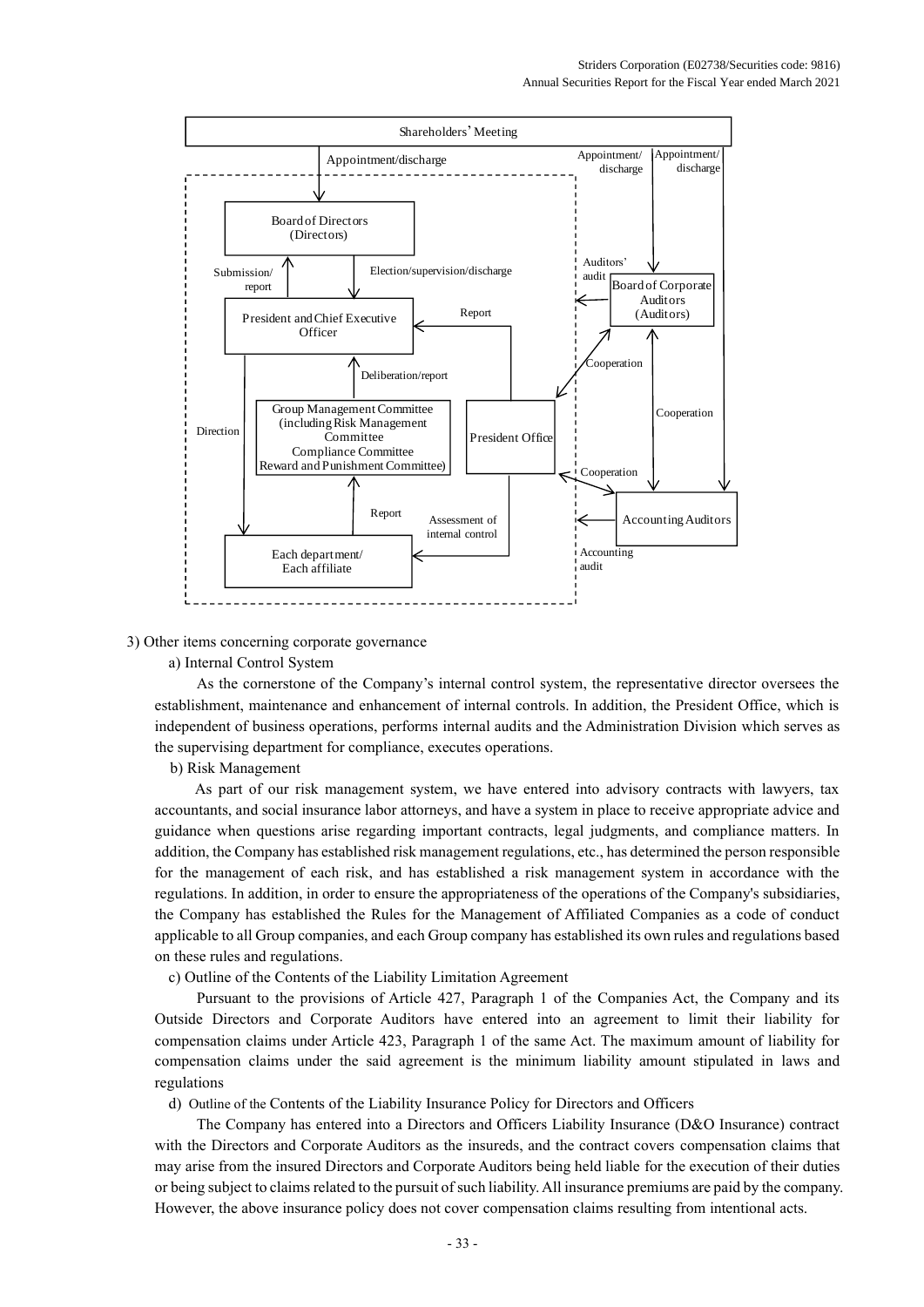e) Number of Directors

The Company's Articles of Incorporation stipulate that the Company shall have no more than ten (10) Directors.

f) Requirements for Resolution on Election of Directors

The Company stipulates in its Articles of Incorporation that resolutions for the election of Directors shall be adopted by a majority of the voting rights of shareholders present at the meeting where shareholders holding one-third or more of the voting rights of shareholders who are entitled to exercise their voting rights are present, and that resolutions for the election of Directors shall not be adopted by cumulative voting.

g) Matters to be resolved at the General Meeting of Shareholders that can be resolved by the Board of Directors

• Acquisition of treasury stock

The Company stipulates in its Articles of Incorporation that it may acquire its own shares through market transactions, etc. by a resolution of the Board of Directors in accordance with the provisions of Article 165, Paragraph 2 of the Companies Act.

Exemption from Liability of Directors

The Company stipulates in its Articles of Incorporation that the liability for compensation claims of Directors (including those who were previously Directors) for negligence of their duties may be exempted by a resolution of the Board of Directors to the extent permitted by law, pursuant to the provisions of Article 426, Paragraph 1 of the Companies Act.

**Exemption of Corporate Auditors from Liability** 

Pursuant to Article 426, paragraph (1) of the Companies Act, the Company stipulates in its articles of incorporation that corporate auditors (including those who were auditors) may be exempted from liability for compensation claims by a resolution of the board of directors to the extent of laws and regulations.

Interim Dividend

In accordance with Article 454, paragraph (5) of the Companies Act, the Company stipulates in its articles of incorporation that an interim dividend may be made on August 30 every year by a resolution of the board of directors.

h) Requirements for Special Resolutions at the General Meeting of Shareholders

 The Company stipulates in its Articles of Incorporation that special resolutions as stipulated in Article 309, Paragraph 2 of the Companies Act shall be adopted by two-thirds or more of the voting rights at the meeting where the shareholders holding one-third or more of the voting rights of the shareholders who are entitled to exercise their voting rights are present.

- (2) Information about Officers
	- 1) Members of the Board

8 males, 0 female (Pct. of female officers -%)

| Official title                                 | Name                | Date of birth      |                                                                                                                                           | Brief career history                                                                                                                                                                                                                                                                                                                                                                                                                                                                                                                                                                                 | Term<br>of<br>office | Number of<br>the company<br>shares held<br>(Thousand<br>shares) |
|------------------------------------------------|---------------------|--------------------|-------------------------------------------------------------------------------------------------------------------------------------------|------------------------------------------------------------------------------------------------------------------------------------------------------------------------------------------------------------------------------------------------------------------------------------------------------------------------------------------------------------------------------------------------------------------------------------------------------------------------------------------------------------------------------------------------------------------------------------------------------|----------------------|-----------------------------------------------------------------|
| President<br>and Chief<br>Executive<br>Officer | Ryotaro<br>Hayakawa | June 22,<br>1983   | April 2008<br>June 2014<br>October 2014<br>October 2014<br>June 2015<br>April 2016<br>June 2016<br>January 2018<br>June 2019<br>June 2020 | Joined ORIX Corporation<br>Director and General Manager of Management<br>Planning Office of the Company<br>Director of Mobile Link Inc. (current)<br>Director of Kurashiki Royal Art Hotel Co., Ltd.<br>(current)<br>Director of Striders Global Investment Pte. Ltd.<br>General Manager of Business Planning Division,<br>Director of the Company<br>Director of Trust Advisers Corporation (current)<br>Representative Director of the Company (current)<br>Managing Director of Striders Global Investment<br>Pte. Ltd. (current)<br>Representative Director of Narita Gateway Hotel<br>(current) | Notes 3<br>and       | 4                                                               |
| Chairman                                       | Ryoichi<br>Hayakawa | January 9,<br>1955 | April 1977                                                                                                                                | Joined The Long-Term Credit Bank of Japan (current                                                                                                                                                                                                                                                                                                                                                                                                                                                                                                                                                   | Note 3               | 483                                                             |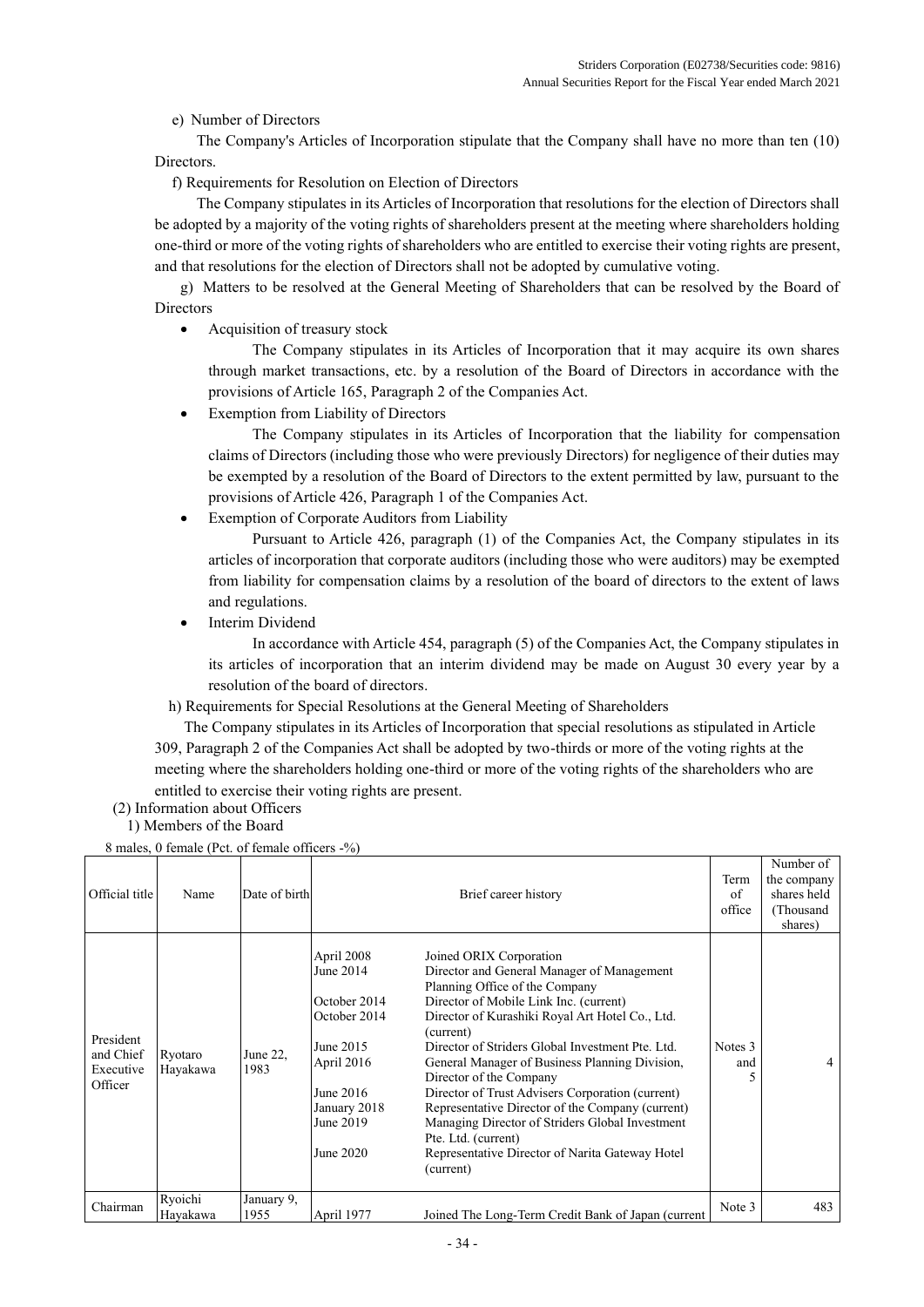|          |          |          |                | Shinsei Bank, Limited)                               |        |              |
|----------|----------|----------|----------------|------------------------------------------------------|--------|--------------|
|          |          |          | September 1995 | Councilor of Asia Department of The Long-Term        |        |              |
|          |          |          |                | Credit Bank of Japan                                 |        |              |
|          |          |          | November 1998  | General Manager of Management Planning Office of     |        |              |
|          |          |          |                | Nippon Computer Systems Corp.                        |        |              |
|          |          |          | February 2007  | Director of the Company                              |        |              |
|          |          |          | April 2007     | Representative Director of VLR Co., Ltd. (current    |        |              |
|          |          |          |                | M&A Global Partners Co., Ltd.) (current)             |        |              |
|          |          |          | February 2009  | Director of Trust Advisers Corporation (current)     |        |              |
|          |          |          | June 2009      | Representative Director of the Company               |        |              |
|          |          |          | March 2012     | Director of Mobile Link Inc. (current)               |        |              |
|          |          |          | May 2012       | Director of Y.K. Masuda Seimen (current)             |        |              |
|          |          |          | March 2013     | Representative Director of Narita Gateway Hotel      |        |              |
|          |          |          |                | Co., Ltd. (current)                                  |        |              |
|          |          |          | June 2014      | Representative Director of Kurashiki Royal Art Hotel |        |              |
|          |          |          |                | Co., Ltd. (current)                                  |        |              |
|          |          |          | June 2015      | Director of Striders Global Investment Pte. Ltd.     |        |              |
|          |          |          |                | (current)                                            |        |              |
|          |          |          | August 2017    | Director of PT. Citra Surya Komunikasi (current)     |        |              |
|          |          |          | December 2017  | Director of MIRAI Intellectual Property and          |        |              |
|          |          |          |                | Technology Research Center Co., Ltd. (current)       |        |              |
|          |          |          | January 2018   | Chairman and Chief Executive Officer of the          |        |              |
|          |          |          |                | Company                                              |        |              |
|          |          |          | June 2019      | Chairman of the Company (current)                    |        |              |
|          |          |          | April 2020     | Representative Director of Amagasa Co., Ltd.         |        |              |
|          |          |          |                | (current)                                            |        |              |
|          |          |          |                |                                                      |        |              |
|          |          |          |                |                                                      |        |              |
|          |          |          | April 1999     | Joined Yuto K.K.                                     |        |              |
|          |          |          | August 1999    | Joined Shoco Sangyo Co., Ltd.                        |        |              |
|          |          |          | January 2005   | Joined S-fit Co., Ltd.                               |        |              |
|          |          |          | April 2005     | Joined S-GRANT Co., Ltd.                             |        |              |
|          |          |          | December 2008  | Director of S-GRANT Advisors Co., Ltd. (current      |        |              |
|          |          |          |                | Trust Advisers Corporation)                          |        |              |
| Managing | Koichi   | December | June 2012      | Director of the Company                              | Note 3 | $\mathbf{1}$ |
| Director | Miyamura | 21, 1976 | March 2014     | Representative Director of Tokyo Apartment           |        |              |
|          |          |          |                | Guaranty Corporation (current)                       |        |              |
|          |          |          | June 2014      | Representative Director of Trust Advisers            |        |              |
|          |          |          |                | Corporation (current)                                |        |              |
|          |          |          | June 2019      | Managing Director of the Company (current)           |        |              |
|          |          |          | June 2019      | Representative Director of ReLive Co., Ltd.          |        |              |
|          |          |          |                | (current)                                            |        |              |
|          |          |          |                |                                                      |        |              |

| Official title                                | Name           | Date of<br>birth              |                                                                                                                             | Brief career history                                                                                                                                                                                                                                                                                                                                                                                                                                                                                                                                                                                                                                                                                                                                                                                                                                                                                                                                                                                                                                   | Term<br>of<br>office | Number of<br>the company<br>shares held<br>(Thousand<br>shares) |
|-----------------------------------------------|----------------|-------------------------------|-----------------------------------------------------------------------------------------------------------------------------|--------------------------------------------------------------------------------------------------------------------------------------------------------------------------------------------------------------------------------------------------------------------------------------------------------------------------------------------------------------------------------------------------------------------------------------------------------------------------------------------------------------------------------------------------------------------------------------------------------------------------------------------------------------------------------------------------------------------------------------------------------------------------------------------------------------------------------------------------------------------------------------------------------------------------------------------------------------------------------------------------------------------------------------------------------|----------------------|-----------------------------------------------------------------|
| Director<br>and Chief<br>Financial<br>Officer | Jun<br>Umehara | October 10, July 2009<br>1961 | April 1986<br>July 1989<br>July 1995<br>January 2001<br>May 2013<br>March 2016<br>April 2018<br>September 2018<br>June 2019 | Joined The Long-Term Credit Bank of Japan (current<br>Shinsei Bank, Limited)<br>Transferred to Ministry of Finance, Section Chief of<br>Planning Division, International Finance Bureau<br>(current International Bureau)<br>Vice President, Treasury Department of The Long-<br>Term Credit Bank of Japan (current Shinsei Bank,<br>Limited)<br>Joined Frank Russell Japan Co., Ltd. (current Russell<br>Investments Japan Co., Ltd.), Senior consultant<br>Joined U-Shin Ltd., General Manager of<br><b>Administrative Department</b><br>Joined SG Holdings Co., Ltd., external assignment to<br>SGH Global Japan Co., Ltd., General Manager of<br><b>Administrative Department</b><br>General Manager of the Internal Audit Office of SG<br>Holdings Co., Ltd.<br>Joined the Company, General Manager of<br><b>Administrative Division</b><br>Chief Financial Officer, General Manager of<br>Administrative Division of the Company<br>Director, Chief Financial Officer and General Manager<br>of Administrative Division of the Company (current) | Note 3               |                                                                 |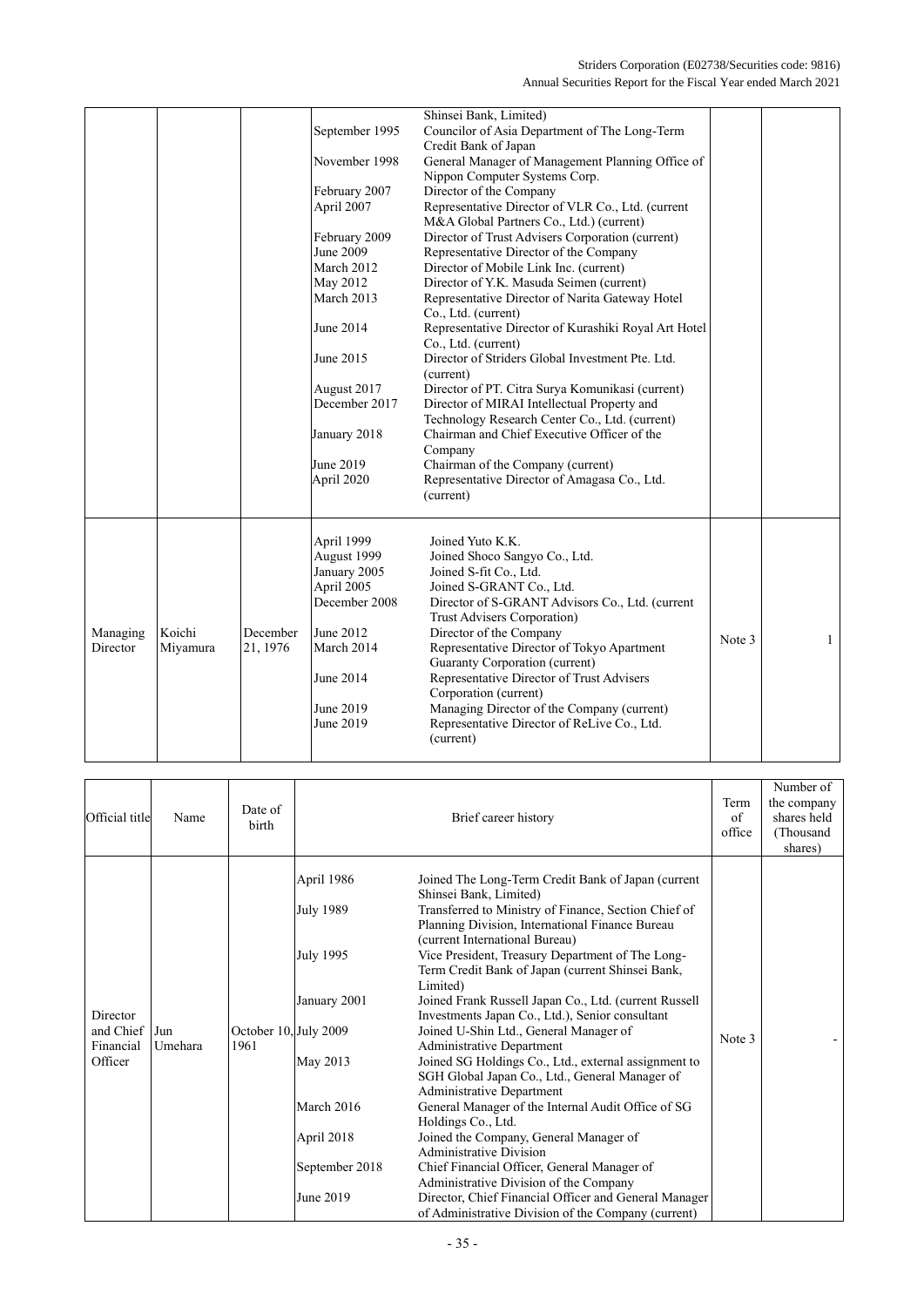| Director | Yasushi<br>Suzuki | February<br>24, 1963 | April 1986<br>July 1995<br>November 1996<br>August 1999<br>March 2000<br>June 2001<br>March 2002<br>April 2004<br>April 2008<br>June 2015 | Joined The Long-Term Credit Bank of Japan (current<br>Shinsei Bank, Limited)<br>General Manager of Sales Department of the Indonesia<br>Office, The Long-Term Credit Bank of Japan<br>Deputy Branch Manager of the Singapore Branch, The<br>Long-Term Credit Bank of Japan<br>Deputy General Manager of the New York Branch, The<br>Long-Term Credit Bank of Japan<br>Senior Economist of the Institute for Social and<br>Economic Infrastructure Systems (posted in London)<br>Financial Advisor of AntFactory Inc. (U.K.)<br>Associate Professor of the Department of Management<br>Systems, Kanazawa Institute of Technology<br>Associate Professor of the College of Asia Pacific<br>Studies, Ritsumeikan Asia Pacific University<br>Professor of the College of International Management,<br>Ritsumeikan Asia Pacific University (current)<br>Outside Director of the Company (current) | Note 3 |  |
|----------|-------------------|----------------------|-------------------------------------------------------------------------------------------------------------------------------------------|----------------------------------------------------------------------------------------------------------------------------------------------------------------------------------------------------------------------------------------------------------------------------------------------------------------------------------------------------------------------------------------------------------------------------------------------------------------------------------------------------------------------------------------------------------------------------------------------------------------------------------------------------------------------------------------------------------------------------------------------------------------------------------------------------------------------------------------------------------------------------------------------|--------|--|

| Official title                    | Name              | Date of birth       |                                                                                                                                                                                                                          | Brief career history                                                                                                                                                                                                                                                                                                                                                                                                                                                                                                                                                                                                                                                                                                                                                                                                                                                                                                                                                                                                                                                                                                                                                | Term<br>of<br>office | Number of the<br>company<br>shares held<br>(Thousand<br>shares) |
|-----------------------------------|-------------------|---------------------|--------------------------------------------------------------------------------------------------------------------------------------------------------------------------------------------------------------------------|---------------------------------------------------------------------------------------------------------------------------------------------------------------------------------------------------------------------------------------------------------------------------------------------------------------------------------------------------------------------------------------------------------------------------------------------------------------------------------------------------------------------------------------------------------------------------------------------------------------------------------------------------------------------------------------------------------------------------------------------------------------------------------------------------------------------------------------------------------------------------------------------------------------------------------------------------------------------------------------------------------------------------------------------------------------------------------------------------------------------------------------------------------------------|----------------------|-----------------------------------------------------------------|
| Full-time<br>Corporate<br>Auditor | Ikuo<br>Yoshizawa | January 28,<br>1952 | April 1976<br>March 1992<br>September 2000<br>April 2004<br>April 2007<br>April 2008<br>June 2012<br>January 2013<br>June 2014<br>October 2014<br>October 2014<br>October 2014<br>October 2014<br>March 2016<br>May 2018 | Joined Kokusai Denshin Denwa Co., Ltd. (current<br>KDDI Corp.)<br>Manager, in-charge of Sales Division of Kokusai<br>Denshin Denwa Co., Ltd.<br>Manager of Investigation of KDD Research<br>Institute, Inc. (current KDDI Research Institute,<br>Inc.)<br>External assignment to Research Institute of<br>Telecommunications and Economics, Foundation<br>for Multi-Media Communications<br>External assignment to KDDI Engineering and<br>Consulting, Inc.<br>Assignment to Nonprofit Organization (NPO) ITS<br>Japan<br>Full-time Corporate Auditor of the Company<br>(current)<br>Corporate Auditor of Mobile Link Inc. (current)<br>Corporate Auditor of Kurashiki Royal Art Hotel<br>Co., Ltd. (current)<br>Corporate Auditor of Trust Advisers Corporation<br>(current)<br>Corporate Auditor of Y.K. Masuda Seimen<br>(current)<br>Corporate Auditor of Narita Gateway Hotel Co.,<br>Ltd. (current)<br>Corporate Auditor of M&A Global Partners Co.,<br>Ltd. (current)<br>Corporate Auditor of Tokyo Apartment Guaranty<br>Corporation (current)<br>Corporate Auditor of MIRAI Intellectual Property<br>and Technology Research Center Co., Ltd.<br>(current) | Note 4               | 31                                                              |
| Corporate<br>Auditor              | Takae Kamei       | April 20,<br>1973   | April 1996<br>October 2000<br>April 2004<br>August 2005<br>June 2008<br><b>June 2009</b><br>December 2012<br>December 2012                                                                                               | Joined The Tokai Bank, Ltd. (current MUFG Bank,<br>Ltd.<br>Joined Deloitte Touche Tohmatsu (current Deloitte<br>Touche Tohmatsu LLC)<br>Registered as Certified Public Accountant<br>Joined Nippon Mirai Capital Co., Ltd.<br>Opened CPA Takae Kamei Office as President<br>(current)<br>Partner of Veritas & Co.<br>Registered as an attorney<br>Joined Shuhei Takahashi Law Office                                                                                                                                                                                                                                                                                                                                                                                                                                                                                                                                                                                                                                                                                                                                                                                | Note 4               |                                                                 |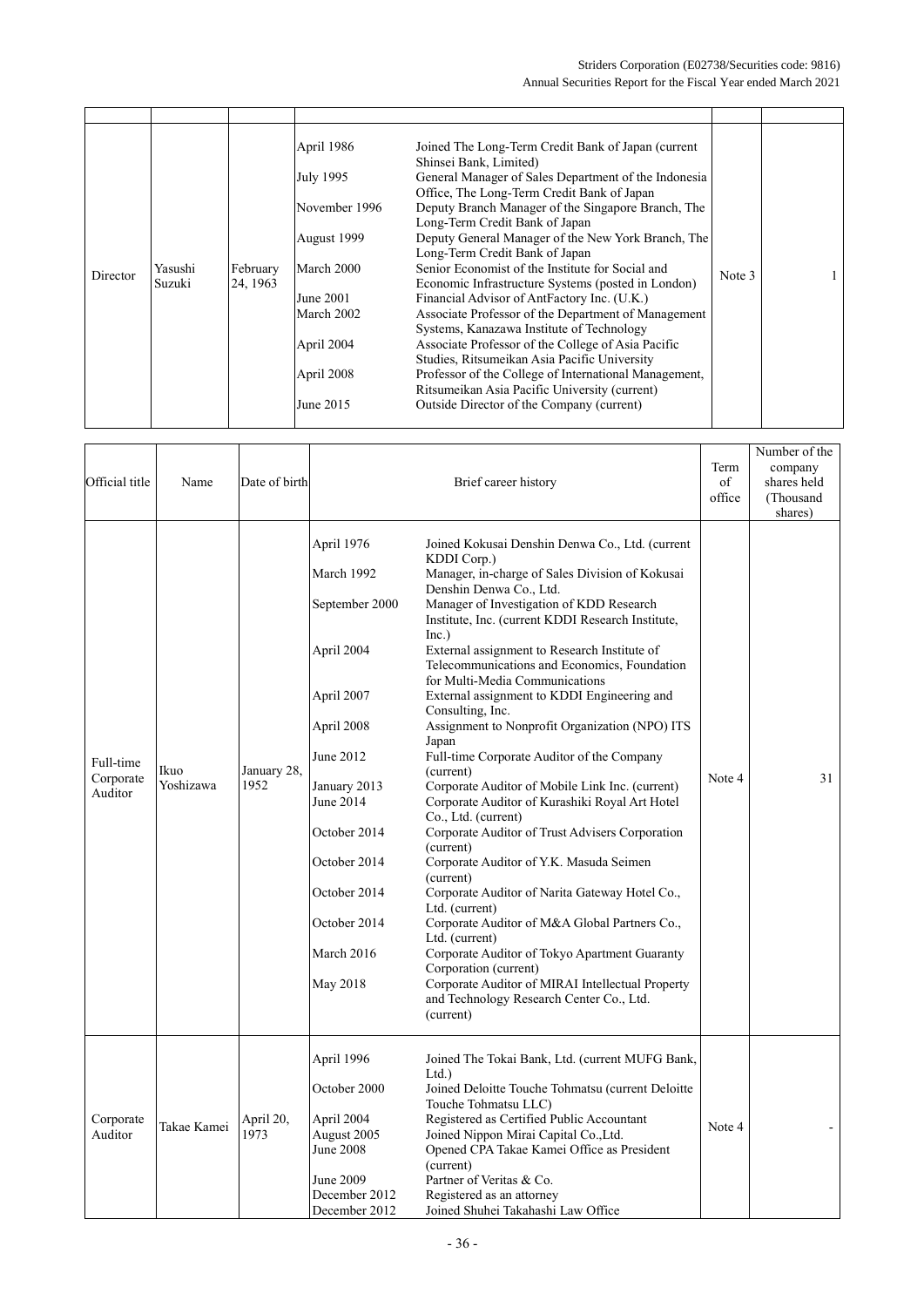|                      |                 |                     | <b>July 2017</b><br>June 2019<br>January 2021                                               | Partner of Shuhei Takahashi Law Office (current)<br>Corporate Auditor of the Company (current)<br>Representative Member of Trident Lawyer<br>Corporation(current)                                                                                                                                                                                                              |        |     |
|----------------------|-----------------|---------------------|---------------------------------------------------------------------------------------------|--------------------------------------------------------------------------------------------------------------------------------------------------------------------------------------------------------------------------------------------------------------------------------------------------------------------------------------------------------------------------------|--------|-----|
| Corporate<br>Auditor | Takuma<br>Honda | July $18$ ,<br>1983 | December 2006<br>April 2011<br>September 2016<br><b>July 2017</b><br>June 2019<br>June 2020 | Joined KPMG AZSA & Co. (current KPMG AZSA)<br>LLC)<br>Registered as Certified Public Accountant<br>Opened Takuma Honda Certified Public<br>Accountant Office (current Futarie Accounting)<br>Office) (current)<br>Joined Bridge Consulting Group Inc. (current)<br>Corporate Auditor of the Company (current)<br>Corporate Auditor of Trust Advisors Corporation.<br>(current) | Note 4 |     |
|                      |                 |                     | Total                                                                                       |                                                                                                                                                                                                                                                                                                                                                                                |        | 521 |

Notes: 1. Director Yasushi Suzuki is an outside director.

2. Corporate Auditors Ikuo Yoshizawa, Takae Kamei and Takuma Honda are outside corporate auditors.

3. The term of office is two years from the conclusion of the Ordinary General Shareholders' Meeting held on June 18, 2021.

4. The term of office is four years from the conclusion of the Ordinary General Shareholders' Meeting held on June 21, 2019.

5. The President and Chief Executive Officer Ryotaro Hayakawa is the first son of Ryoichi Hayakawa, the Chairman of the Company.

#### 1) Outside directors

The Company has one outside director and three outside corporate auditors.

Outside director Yasushi Suzuki is a professor of the College of International Management at Ritsumeikan Asia Pacific University. There are no personal, financial, business and other significant relationships between the Company and Yasushi Suzuki, except for the ownership of the Company's share.

Outside corporate auditor Ikuo Yoshizawa is a corporate auditor of the following subsidiaries of the Company: Mobile Link Inc., Kurashiki Royal Art Hotel Co., Ltd., Y.K. Masuda Seimen, Narita Gateway Hotel Co., Ltd., M&A Global Partners Co., Ltd., Tokyo Apartment Guaranty Corporation and the Company's affiliate MIRAI Intellectual Property and Technology Research Center Co., Ltd. There are no personal, financial, business and other significant relationships between the Company and Ikuo Yoshizawa, except for the ownership of the Company's share.

Outside corporate auditor Takae Kamei is the representative member of Trident Lawyer Corporation. There are no personal, financial, business and other significant relationships between the Company and the entity.

Outside corporate auditor Takuma Honda is a corporate auditor of Trust Advisors Corporation, which a subsidiary of our company. He is also the representative of Futarie Accounting Office. There are no personal, financial, business and other significant relationships between the Company and the Futarie Accounting Office.

(a) Functions and roles of outside directors and outside corporate auditors from the standpoint of corporate governance

Outside director Mr. Yasushi Suzuki has abundant experience and expertise due to his position as a university professor. He was selected as an outside director to provide valuable advice on investments mainly in Asia and in particular, advice and recommendations to ensure the adequacy and appropriateness of the Board of Directors' decision-making with respect to risk analysis of the strategic investment into the real estate tech startup in Indonesia and monitoring methods for overseas investments made in the past.

The outside corporate auditors were selected for the following reasons. Ikuo Yoshizawa is expected to use his considerable knowledge about finance and accounting acquired as a manager of Investigation at KDD Research Institute, Inc. (current KDDI Research Institute, Inc.) for the oversight of management and provision of valuable advice. Takae Kamei has specialized knowledge as an attorney that is incorporated in auditing activities. Takuma Honda, who is a certified public accountant, has considerable expertise involving corporate accounting and legal affairs. His knowledge about the oversight of corporate management is incorporated in auditing activities.

(b) Standards and policy for independence of the outside directors and outside corporate auditors

The Company has established the following standards for the selection of independent directors and corporate auditors. The Company selects one outside director and three outside corporate auditors who are independent of the Company to fulfill the role of ensuring that corporate governance functions effectively from the standpoint of protecting ordinary shareholders with no risk of conflicts of interest with these shareholders. The names of the outside director and corporate auditors are submitted to the Tokyo Stock Exchange.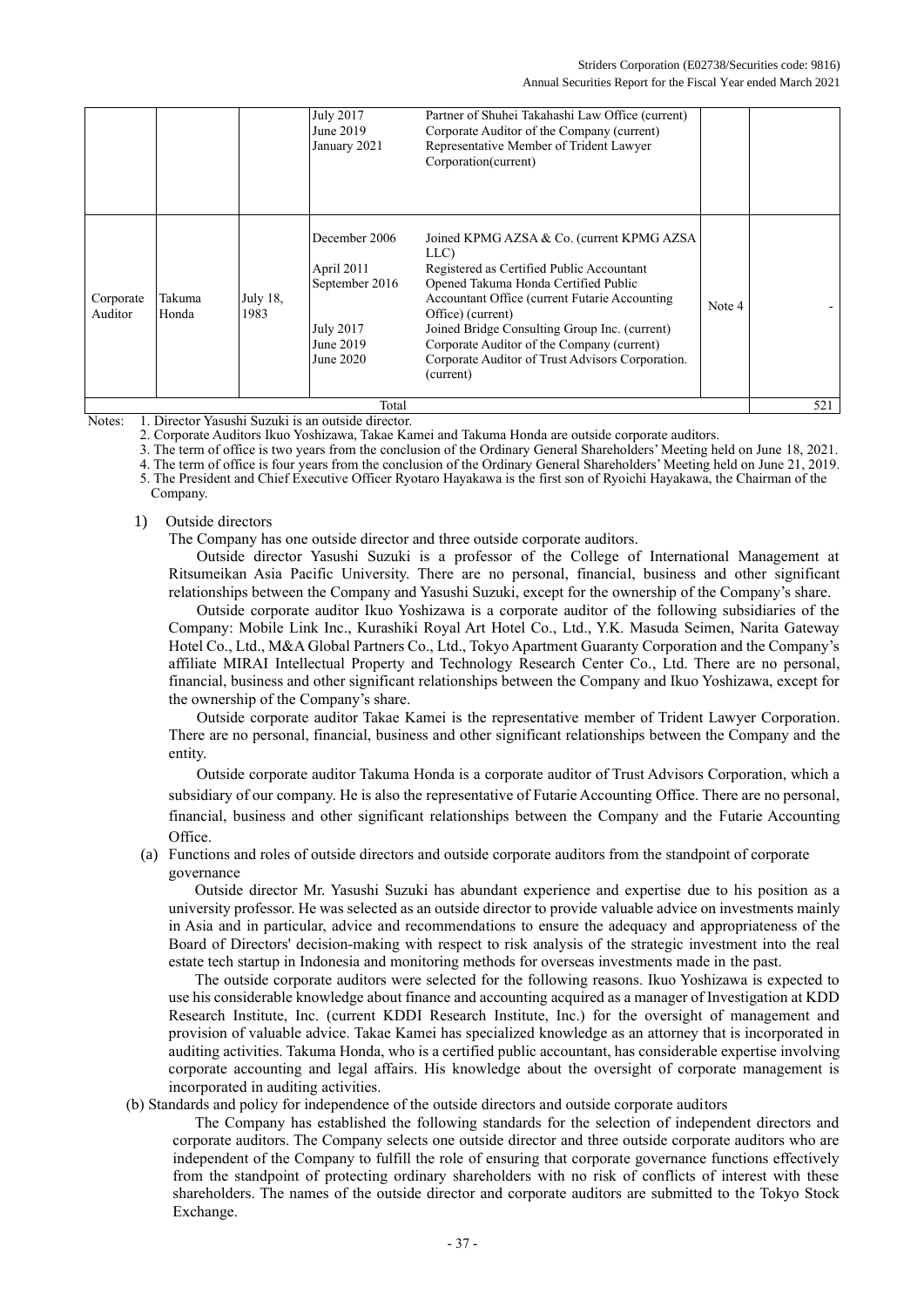- i. No past experience as a director or corporate auditor or employee (including corporate officer)
- of the Company and no receipt of executive compensation, salaries or advisory fees
	- ii. Expertise involving corporate management
	- iii. No significant monetary relationship or interest with the Company
	- iv. Ability to attend the regular meetings of the Board of Directors
- (c) Stance regarding the selection of outside directors and outside corporate auditors

The Company selects outside directors and outside corporate auditors based on their corporate management experience and knowledge and involvement in various industries, specialized knowledge and auditing experience and knowledge as a certified public accountant, and specialized knowledge and viewpoint based on experience and knowledge as an attorney.

3) Oversight, audits and internal audits by outside directors and outside corporate auditors, audits by corporate auditors, mutual cooperation with the accounting auditor, and relationship with internal controls departments

The outside director uses his extensive experience and specialized knowledge to make appropriate statements at meetings of the Board of Directors. This director supervises management and fulfills a checking function from the perspective independent from management.

The outside corporate auditors make appropriate statements at meetings of the Board of Directors based on their specialized knowledge and objective perspective. By cooperating with the President Office, which is independent of departments involved with business activities, the outside corporate auditors examines the compliance, risk management and accounting activities of organizational units within the Company and the entire Group as well as the suitability of business processes and provide suggestions for improvements. Regarding the relationship with the accounting auditor, there are measures for upgrading audits performed by corporate auditors. For example, there are regular audits and regular exchanges of information and opinions as well as requests for more effective collaboration with the Board of Corporate Auditors.

# (3) Financial Audit

1) Audits by corporate auditors

Corporate auditors perform regular audits. For specific issues involving management and accounting, they liaise with the Internal Audit Office and the accounting auditor to enhance audit effectiveness and efficiency. Corporate auditors have considerable knowledge of finance, accounting and legal matters. For example, these auditors have extensive business expertise due to many years of experience in the communications and IT industries, are certified public accountants or attorneys, or have other experience or qualifications.

Striders hold meetings of the Board of Corporate Auditors once a month in the current fiscal year. This table shows attendance of each corporate auditor at the meetings.

| Name           | Number of Board of Corporate Auditors meetings | Meetings attended |
|----------------|------------------------------------------------|-------------------|
| Ikuo Yoshizawa | $\overline{4}$                                 |                   |
| Takae Kamei    | ، 4                                            |                   |
| Takuma Honda   | ، 4                                            |                   |

Major items examined by the Board of Corporate Auditors

- Design of internal controls; support for making resolution at the Board of Directors regarding the Basic Policy for Internal Control Systems
- Compliance systems
- Status of measures for the prevention of power and sexual harassment
- Status of risk management activities
- Suitability of audits by the accounting auditor, suitability of audit plans and audit compensation, suitability of audit methods and results
- System for ensuring that the independent auditor performs duties properly
- Impact of COVID-19
- Risks related to investments

Activities of the corporate auditors

- Interview the representative director and other directors twice every year (full-time and other corporate auditors)
- Attend meetings of the Board of Directors, Management Committee and other important meetings
- Attend meetings of the Board of Directors and other important meetings at consolidated subsidiaries (nonfull-time corporate auditors attend only Board of Directors meetings)
- Examination of general and specific decision-making documents and other documents involving important decisions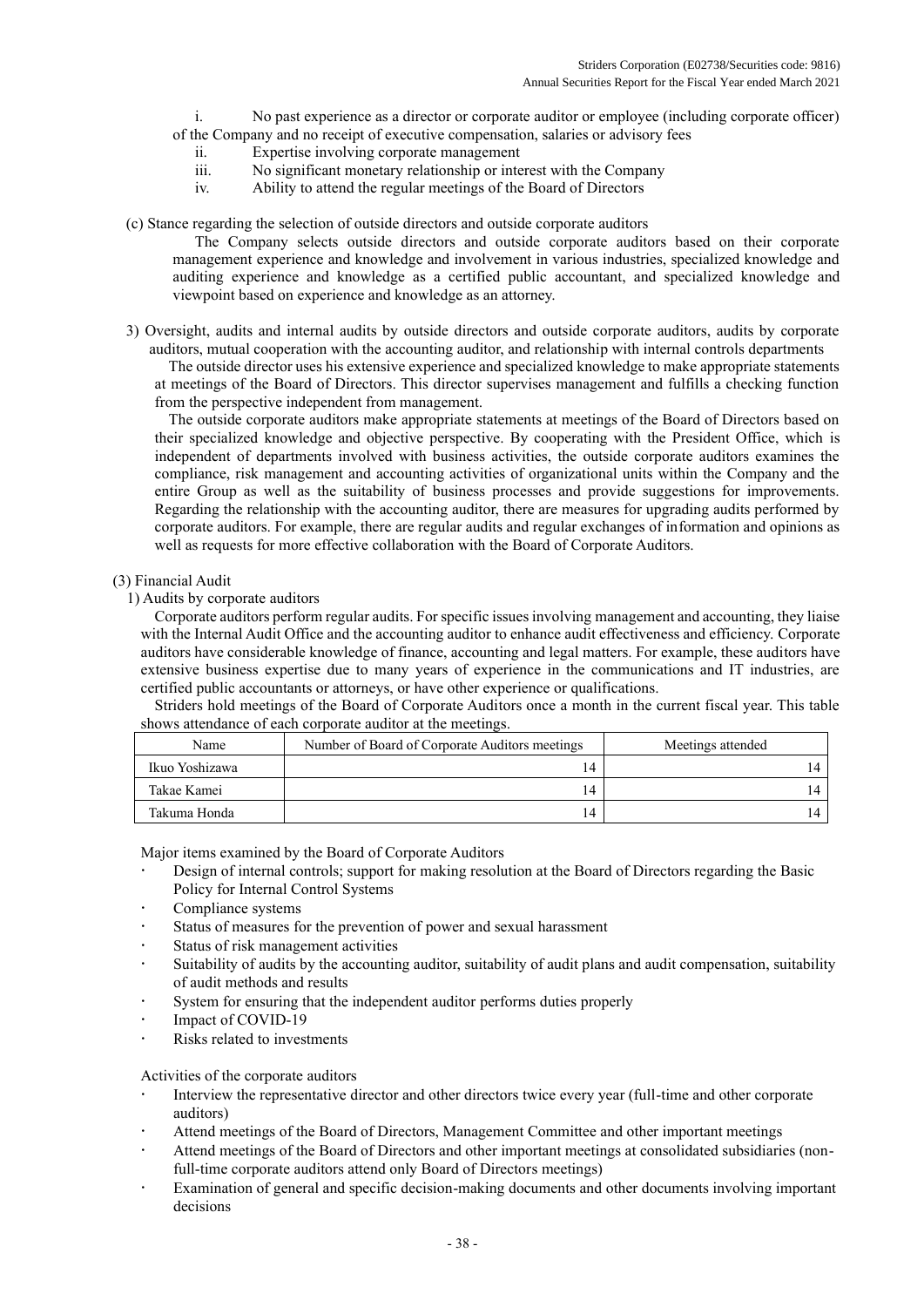- On-site audits of all consolidated subsidiaries (only the full-time corporate auditor)
- State opinions at meetings of the Board of Directors and Board of Corporate Auditors
- Interaction and cooperation with the outside directors

# 2) Internal audits

Striders has an Internal Audit Office (1 person), which is independent of departments involved with business activities and under the direct control of the president and representative director. In liaison with the Board of Corporate Auditors, this office examines the compliance, risk management and accounting activities of organizational units within Striders and the entire Striders Group as well as the suitability of business processes and provides suggestions for improvements. In addition, to strengthen internal controls, the Internal Audit Office examines the status of internal control systems and provides suggestions for improvements.

# 3) Accounting audit

- a. Name of the audit corporation Moore Shisei & Co.
- b. Number of years auditing Striders 3 years
- c. Names of certified public accountants who executed the audit Kiyozumi Asai, Engagement Partner, Certified Public Accountant Kiyoshi Maruyama, Engagement Partner, Certified Public Accountant
- d. Audit assistant information

Seven certified public accountants assisted with the accounting audit of Striders.

e. Method and reason for selection of the audit corporation

Moore Shisei & Co. was selected based on the decision that this firm is capable of performing efficient, highquality audits and of performing audits needed in relation to the size and growth of the Striders Group.

In the event of a problem that prevents this audit corporation from performing its duties or some other problem, the Board of Corporate Auditors will make a decision concerning a proposal at a shareholders' meeting for the termination of the audit corporation or to not renew its appointment.

If the audit corporation violates any of the provisions of Article 340, Paragraph 1 of the Companies Act, the audit corporation can be terminated with the unanimous agreement of the Board of Corporate Auditors. If this happens, a corporate auditor selected by the Board of Corporate Auditors must submit a notification of this termination and the reason for this action at the next shareholders' meeting.

f. Evaluation of the audit corporation by the corporate auditors and Board of Corporate Auditors

The corporate auditors and Board of Corporate Auditors evaluate the performance of the audit corporation in order to confirm two items. First is that Moore Shisei & Co. is maintaining its independence and performing audits with satisfactory quality. Second is the confirmation that audits are performed properly by receiving oral reports about audits from departments of Striders and individuals performing audits and by watching audits in progress.

# 4) Details of audit fee, etc.

a. Details of compensation to independent auditors

|                              |                                                                           | FY3/20                                                        | FY3/21                                                                     |                                                               |
|------------------------------|---------------------------------------------------------------------------|---------------------------------------------------------------|----------------------------------------------------------------------------|---------------------------------------------------------------|
| Category                     | Compensation based<br>on audit certification<br>work<br>Thousands of yen) | Compensation based<br>on non-audit work<br>(Thousands of yen) | Compensation based<br>on audit certification<br>work<br>(Thousands of yen) | Compensation based<br>on non-audit work<br>(Thousands of yen) |
| Reporting company            | 18,000                                                                    |                                                               | 22,000                                                                     |                                                               |
| Consolidated<br>subsidiaries |                                                                           |                                                               |                                                                            |                                                               |
| Total                        | 18,000                                                                    |                                                               | 22,000                                                                     |                                                               |

b. Compensation to auditing certified public accountants, etc. belonging to the same network (Moore Global Network Limited) (excluding compensation in a.)

|          |                                                                           | FY3/20                                                        | FY3/21                                                                     |                                                               |
|----------|---------------------------------------------------------------------------|---------------------------------------------------------------|----------------------------------------------------------------------------|---------------------------------------------------------------|
| Category | Compensation based<br>on audit certification<br>work<br>Thousands of ven) | Compensation based<br>on non-audit work<br>(Thousands of yen) | Compensation based<br>on audit certification<br>work<br>(Thousands of ven) | Compensation based<br>on non-audit work<br>(Thousands of yen) |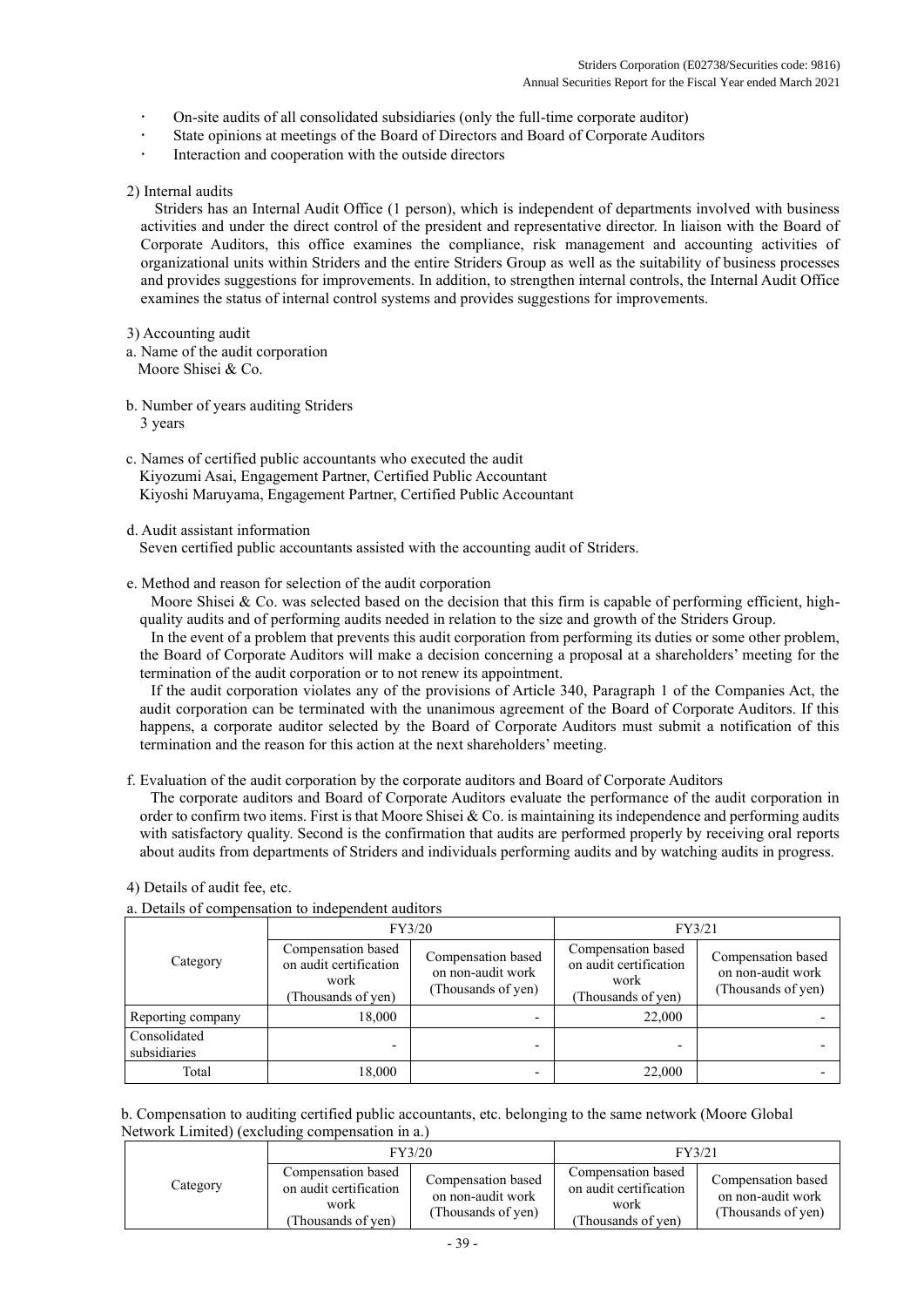| Reporting company            | $\overline{\phantom{0}}$ | -                        | $\overline{\phantom{0}}$ |  |
|------------------------------|--------------------------|--------------------------|--------------------------|--|
| Consolidated<br>subsidiaries | 1,540                    | $\overline{\phantom{0}}$ | 962                      |  |
| Total                        | 1,540                    | $\overline{\phantom{0}}$ | 962                      |  |

c. Other material compensation based on audit certification work There is no applicable information.

# d. Policy on determining audit fee

The audit fee is determined by the representative director with the consent of the Board of Corporate Auditors after taking into account the size and characteristics of the Striders' business activities, the number of days required for auditing, and other factors.

# e. Reason Board of Corporate Auditors agrees with audit corporation compensation

The Board of Corporate Auditors has agreed, as provided for in Article 399, Paragraph 1 of the Companies Act, with the compensation, etc. paid to the audit corporation as proposed by the Board of Directors. The reason is that, based on the results of an analysis and assessment of the performance of audits in the previous fiscal year, the corporate auditors determined that this compensation is suitable in relation to the auditing time and personnel assignments in the audit plan for the new fiscal year.

# (4) Compensation Paid to Executives

1) Policy concerning determination of the amount or calculation method of compensation, etc. of executives

The Company's Board of Directors has established a policy regarding the determination of the amount of compensation, etc. for each individual director and corporate auditor and the method of calculation thereof. With only fixed compensation, each individual is assigned a standard compensation index based on his or her roles and responsibilities for each executive category. Then compensation is determined within a designated range centered on this index in accordance with economic conditions, results of operations and other items. The Board of Directors decides on the compensation for Directors, and the Board of Corporate Auditors decides on the compensation for Corporate Auditors through consultation with the Corporate Auditors. Since the amount of compensation for each individual director and corporate auditor is determined through this procedure, the directors believe that the content of the compensation is in line with the decision policy.

2) Total amount of compensation, etc. by executive category, total amount by compensation category and number of eligible executives

|                                                              | Total amount of                          | Total amount by compensation category<br>(Thousands of yen) | Number of<br>eligible |                         |
|--------------------------------------------------------------|------------------------------------------|-------------------------------------------------------------|-----------------------|-------------------------|
| Executive category                                           | compensation, etc.<br>(Thousands of yen) | Fixed compensation<br>(Note 1)                              | <b>Bonuses</b>        | executives<br>(Persons) |
| Directors (excluding outside directors)                      | 43,200                                   | 43,200                                                      |                       |                         |
| Corporate Auditors (excluding outside<br>corporate auditors) |                                          |                                                             |                       |                         |
| Outside executives                                           | 12,600                                   | 12,600                                                      | -                     |                         |

Notes: 1. The amount of fixed compensation for Directors does not include the salary for employees of Directors who also serve as employees.

- 2. The Board of Directors confirms that the amount of compensation for directors is in line with the policy described in 1) above.
- 3. The maximum amount of compensation for Directors was resolved at the 24th Ordinary General Meeting of Shareholders held on October 28, 1988 to be 80 million yen or less per year (not including salaries for employees). The number of Directors as of the close of this Ordinary General Meeting of Shareholders is three.
- 4. At the 24th Ordinary General Meeting of Shareholders held on October 28, 1988, it was resolved that the maximum amount of compensation for Corporate Auditors shall be 15 million yen or less per year. The number of corporate auditors as of the close of this Ordinary General Meeting of Shareholders is one.

#### (5) Shareholding Status

1) Standard and basic approach for categorization of stock investments

Striders divides its stock investments into holdings that are solely investments and holdings for purposes other than solely investments. The standard and basic approach for determining these two categories is whether or not each investment is for the purpose of earning capital gains and/or dividend income.

The Company may hold investment shares for purposes other than pure investment when it judges that such holding will contribute to the enhancement of the Company's corporate value through the maintenance and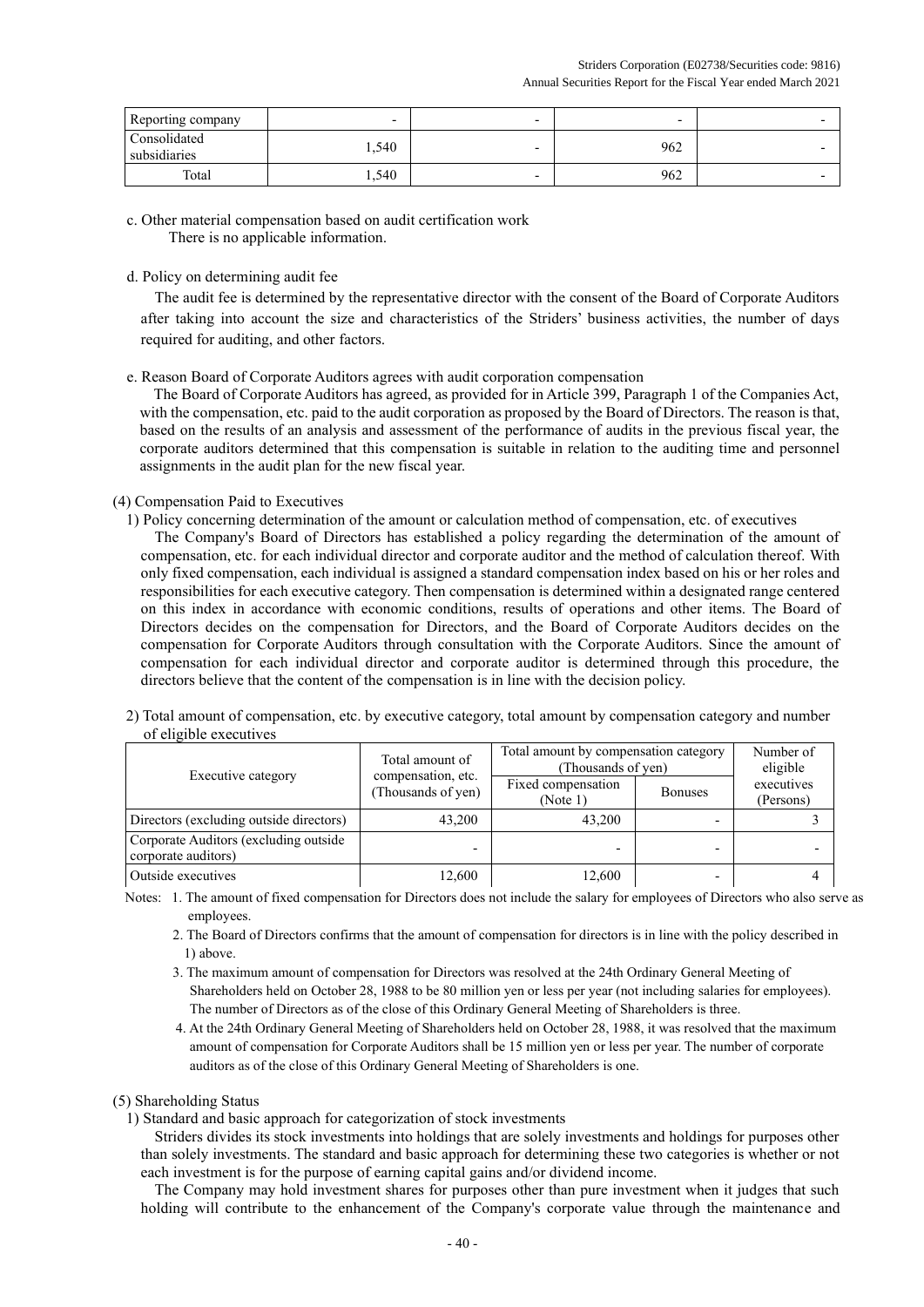strengthening of the Company's business strategies, cooperative and alliance relationships with issuing companies, or for the purpose of business development etc.

- 2) Investment stocks of which the purpose of holding is other than pure investment purposes
- a. Holding policy and method for verifying justification for owning a stock and results of verification by Board of Directors, etc. of the justification of owning specific stocks

With regard to investment stocks held for purposes other than pure investment, the Company will examine the rationality of holding each individual stock at the Board of Directors' meetings and will sell or reduce, as appropriate, stocks that are judged to have lost their rationality from a medium to long-term perspective. The rationality of holding stocks is comprehensively verified based on the purpose of holding the stocks, such as the creation of business opportunities and the maintenance and strengthening of relationships with the issuing companies, as well as the related earnings.

| b. Number of stocks owned and balance sheet value |  |
|---------------------------------------------------|--|
|---------------------------------------------------|--|

|                   | Number of<br>stocks owned | Total amount in the balance sheet<br>(Thousands of yen) |
|-------------------|---------------------------|---------------------------------------------------------|
| Non-listed shares |                           | .620                                                    |
| All other shares  |                           | 153,500                                                 |

(Increases in stock investments during FY3/21) There is no applicable information.

# (Decreases in stock investments during FY3/21)

|                   | Number of<br>stocks owned | Total selling cost for the decrease in<br>the number of shares (Thousands of<br>ven |
|-------------------|---------------------------|-------------------------------------------------------------------------------------|
| Non-listed shares |                           | 296                                                                                 |
| All other shares  |                           | 14 287                                                                              |

c. Number of shares by specified investment stock, balance sheet value, and other information Specified Investment Stocks

|           | FY3/21                                           | FY3/20                                           |                                                                                                                                                                                                                                                                       |                                |
|-----------|--------------------------------------------------|--------------------------------------------------|-----------------------------------------------------------------------------------------------------------------------------------------------------------------------------------------------------------------------------------------------------------------------|--------------------------------|
| Stock     | Number of shares (Shares)                        | Number of shares (Shares)                        | Purpose, quantitative benefits<br>and reason for increase in the                                                                                                                                                                                                      | Ownership of<br>Striders stock |
|           | Value in the balance sheet<br>(Thousands of yen) | Value in the balance sheet<br>(Thousands of yen) | number of shares                                                                                                                                                                                                                                                      |                                |
| Amagasa   | 500,000                                          | 550,000                                          | It is held to maintain and<br>strengthen a relationship in the<br>corporate turnaround business.<br>Although it is difficult to<br>describe the quantitative<br>holding effects, the rationality<br>of holding is comprehensively<br>verified in consideration of the |                                |
| Co., Ltd. | 153,500<br>164,450                               |                                                  | creation of business<br>opportunities and related<br>income associated with the<br>holding. Of the shares held by<br>the Company in the current<br>fiscal year, 50,000 shares have<br>been sold.                                                                      | None                           |

# 3) Investment stocks of which the purpose of holding is pure investment

|                   | FY3/21                 |                      | FY3/20                 |                      |
|-------------------|------------------------|----------------------|------------------------|----------------------|
| Category          |                        | Value in the balance |                        | Value in the balance |
|                   | Numbers of stock owned | sheet                | Numbers of stock owned | sheet                |
|                   |                        | (Thousands of ven)   |                        | (Thousands of ven)   |
| Non-listed shares |                        |                      |                        |                      |
| All other shares  | ∼                      | 11.278               |                        | 11,278               |

|                   |                       | FY3/21                   |                           |  |  |
|-------------------|-----------------------|--------------------------|---------------------------|--|--|
| Category          | (Thousands of yen)    |                          |                           |  |  |
|                   | Total dividend income | Total gain/loss on sales | Total valuation gain/loss |  |  |
| Non-listed shares | -                     |                          |                           |  |  |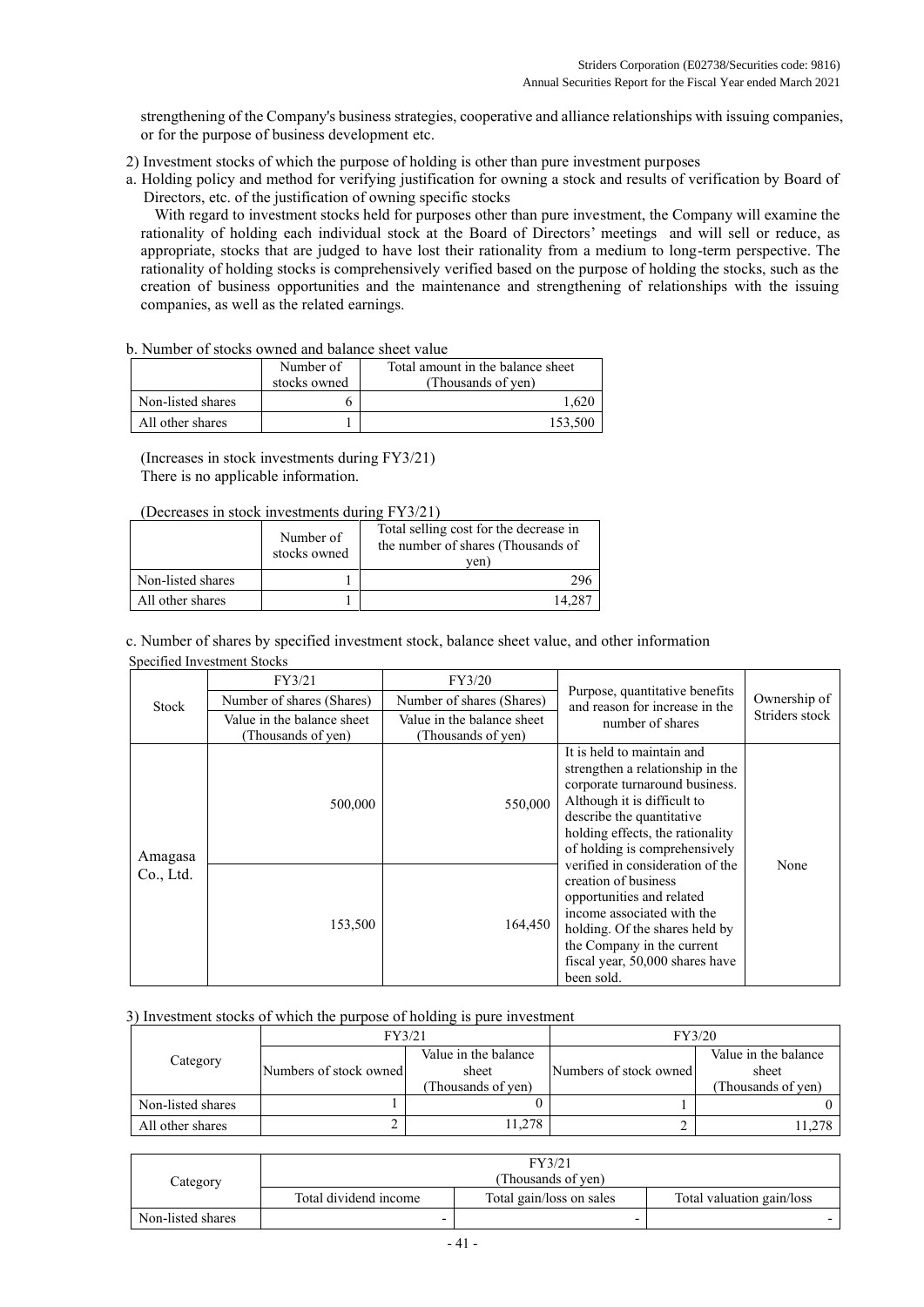| 11<br>shares <sup>-</sup><br>All<br>$\sim$ oult. | 46<br>_<br>$\mathbf{v}$ | 1hl |
|--------------------------------------------------|-------------------------|-----|

# **Section 5. Financial Information**

#### **1. Basis for Preparation of Consolidated and Non-consolidated Financial Statements**

- (1) The consolidated financial statements of the Company are prepared in accordance with the "Regulation on Terminology, Forms, and Preparation Methods of Consolidated Financial Statements" (Ministry of Finance Order No. 28, 1976).
- (2) The non-consolidated financial statements of the Company are prepared in accordance with the "Regulation on the Terminology, Forms, and Preparation Methods of Financial Statements" (Ministry of Finance Order No. 59, 1963) (hereinafter the "Regulations for Non-consolidated Financial Statements"). The Company is subject to prepare the non-consolidated financial statements in accordance with special provision pursuant to Article 127 of the Regulations for Non-consolidated Financial Statements.

#### **2. Audit Certificate**

Pursuant to the provision of Article 193-2, Paragraph 1 of the Financial Instruments and Exchange Act, the consolidated financial statements for the fiscal year (from April 1, 2020 to March 31, 2021) and the non-consolidated financial statements for the business year (from April 1, 2020 to March 31, 2021) have been audited by Moore Shisei & Co.

#### **3. Special Approaches to Secure the Appropriateness of the Consolidated Financial Statements, etc.**

- (1) The Company uses the following framework to ensure appropriateness of financial reports.
	- 1) To create a framework for the suitable implementation of internal controls for financial reports, policies for internal controls and other items have been established.
	- 2) To ensure the suitability of financial reports, the Internal Audit Office has been established to oversee internal controls.
	- 3) The Internal Audit Office uses audits, meetings, directives and other measures involving group companies for the purpose of submitting guidance so that group companies operate properly and in compliance with laws, regulations and rules. This office works with the Accounting Department to establish an infrastructure for ensuring that financial reports are accurate and reliable.
- (2) As one step to ensure the suitability of consolidated financial statements and other financial reports, the Company belongs to the Financial Accounting Standards Foundation and is creating a framework for accurately complying with accounting standards, revisions to these standards and other items.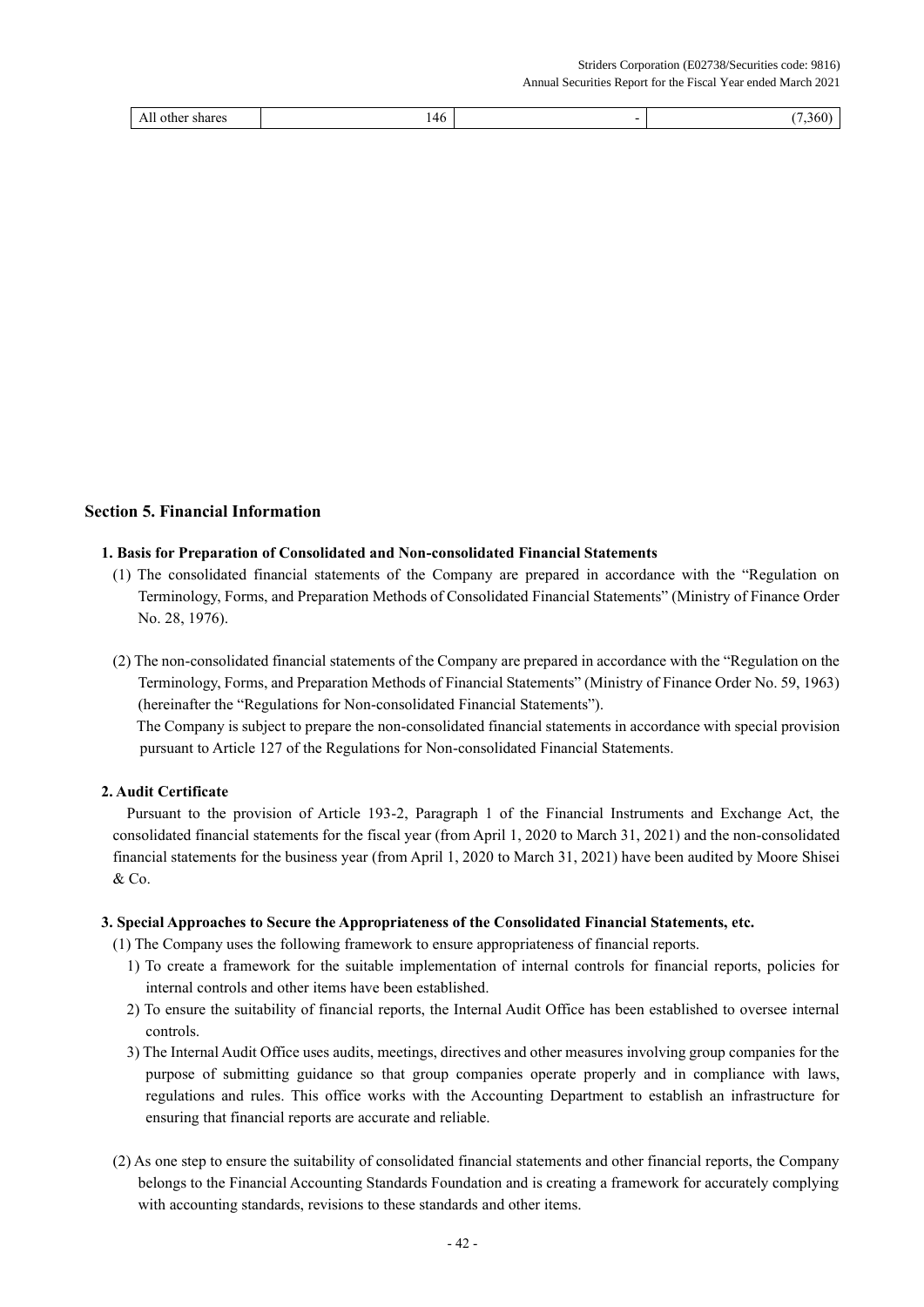# **1. Consolidated Financial Statements, etc.**

# **(1) Consolidated Balance Sheet**

| (1) Consonuateu daiance Sheet          |                       | (Thousands of yen)    |
|----------------------------------------|-----------------------|-----------------------|
|                                        | FY3/20                | FY3/21                |
|                                        | (As of Mar. 31, 2020) | (As of Mar. 31, 2021) |
| Assets                                 |                       |                       |
| Current assets                         |                       |                       |
| Cash and deposits                      | *1 2,200,502          | *1 2,894,896          |
| Accounts receivable-trade              | 300,342               | 180,641               |
| Securities                             | 51,107                | 4,587                 |
| Real estate for sale                   | 183,857               | 151,773               |
| Other inventories                      | 113,989               | 57,156                |
| Other                                  | 109,857               | 108,093               |
| Allowance for doubtful accounts        | (32, 386)             | (29, 846)             |
| Total current assets                   | 2,927,269             | 3,367,302             |
| Non-current assets                     |                       |                       |
| Property, plant and equipment          |                       |                       |
| Buildings and structures               | *1 1,308,835          | *1 1,316,979          |
| Accumulated depreciation               | (375, 460)            | (447, 995)            |
| Buildings and structures, net          | 933,374               | 868,983               |
| Machinery, equipment and vehicles      | *1 78,049             | *1 77,381             |
| Accumulated depreciation               | (53, 421)             | (60,271)              |
| Machinery, equipment and vehicles, net | 24,627                | 17,110                |
| Tools, furniture and fixtures          | 212,606               | 199,460               |
| Accumulated depreciation               | (135, 835)            | (142, 861)            |
| Tools, furniture and fixtures, net     | 76,771                | 56,598                |
| Land                                   | $*1$ 348,663          | $*1$ 348,663          |
| Leased assets                          |                       | 30,193                |
| Accumulated depreciation               | ٠                     | (3,982)               |
| Leased assets, net                     |                       | 26,211                |
| Total property, plant and equipment    | 1,383,436             | 1,317,567             |
| Intangible assets                      |                       |                       |
| Goodwill                               | 160,260               | 107,619               |
| Other                                  | 22,829                | 18,943                |
| Total intangible assets                | 183,090               | 126,562               |
| Investments and other assets           |                       |                       |
| Investment securities                  | 303,411               | 231,050               |
| Shares of subsidiaries and associates  | 81,811                | 82,551                |
| Deferred tax assets                    | 47,004                | 28,593                |
| Other                                  | 74,575                | 76,858                |
| Allowance for doubtful accounts        | (285)                 | (285)                 |
| Total investments and other assets     | 506,517               | 418,768               |
| Total non-current assets               | 2,073,044             | 1,862,898             |
| Total assets                           | 5,000,313             | 5,230,200             |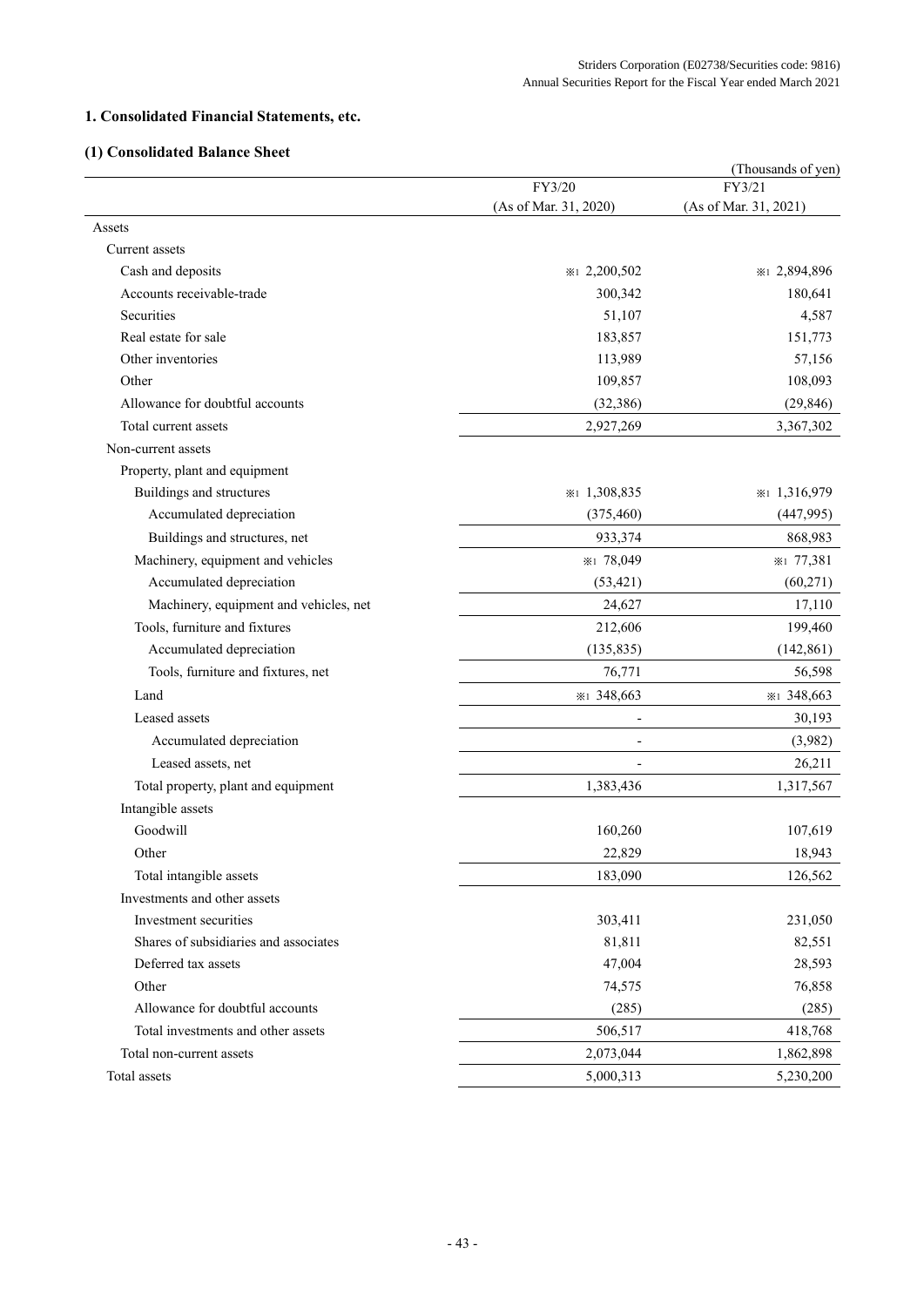|                                                       |                       | (Thousands of yen)    |
|-------------------------------------------------------|-----------------------|-----------------------|
|                                                       | FY3/20                | FY3/21                |
|                                                       | (As of Mar. 31, 2020) | (As of Mar. 31, 2021) |
| Liabilities                                           |                       |                       |
| <b>Current</b> liabilities                            |                       |                       |
| Accounts payable-trade                                | 226,329               | 124,036               |
| Short-term borrowings                                 | *1 97,853             | $\ast$ 11,512         |
| Current portion of bonds payable                      | 60,000                | 60,000                |
| Current portion of long-term borrowings               | *1 158,735            | *1 150,376            |
| Unearned revenue                                      | 203,483               | 185,212               |
| Accrued expenses                                      | 95,508                | 78,748                |
| Accounts payable-other                                | 82,664                | 72,661                |
| Income taxes payable                                  | 48,515                | 75,442                |
| Provision for bonuses                                 | 32,958                | 27,712                |
| Deposits received                                     | 129,097               | 123,880               |
| Interest rate swaps                                   | 21,763                | 15,017                |
| Other                                                 | 160,798               | 126,944               |
| Total current liabilities                             | 1,317,708             | 1,051,545             |
| Non-current liabilities                               |                       |                       |
| Bonds payable                                         | 320,000               | 260,000               |
| Long-term borrowings                                  | *1 729,600            | $*1,109,224$          |
| Retirement benefit liability                          | 58,015                | 61,805                |
| Long-term leasehold and guarantee deposits received   | 221,000               | 192,470               |
| Deferred tax liabilities                              | 164,814               | 159,126               |
| Other                                                 | 55,506                | 74,969                |
| Total non-current liabilities                         | 1,548,936             | 1,857,595             |
| <b>Total liabilities</b>                              | 2,866,645             | 2,909,140             |
| Net assets                                            |                       |                       |
| Shareholders' equity                                  |                       |                       |
| Share capital                                         | 1,583,825             | 1,585,938             |
| Capital surplus                                       | 107,616               | 109,730               |
| Retained earnings                                     | 592,962               | 732,817               |
| Treasury shares                                       | (144, 839)            | (144, 848)            |
| Total shareholders' equity                            | 2,139,565             | 2,283,637             |
| Accumulated other comprehensive income                |                       |                       |
| Valuation difference on available-for-sale securities | (13,092)              | 8,599                 |
| Deferred gains or losses on hedges                    | (21, 432)             | (14, 834)             |
| Foreign currency translation adjustment               | (3,503)               | (2,373)               |
| Remeasurements of defined benefit plans               | (6, 336)              | (5,815)               |
| Total accumulated other comprehensive income          | (44,364)              | (14, 424)             |
| Share acquisition rights                              | 3,402                 | 3,375                 |
|                                                       | 35,065                |                       |
| Non-controlling interests                             |                       | 48,471                |
| Total net assets                                      | 2,133,668             | 2,321,059             |
| Total liabilities and net assets                      | 5,000,313             | 5,230,200             |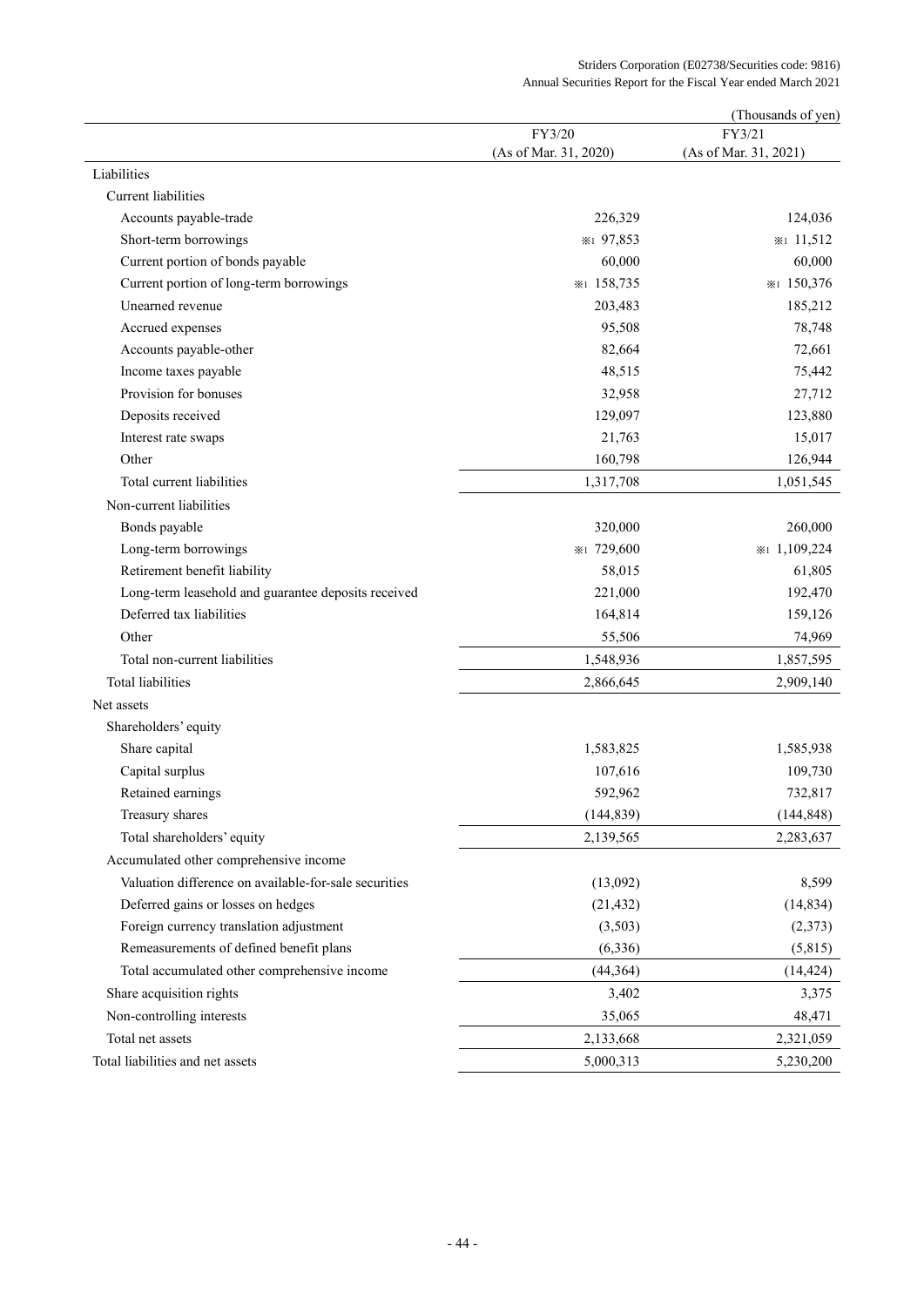# **(2) Consolidated Statements of Income and Comprehensive Income**

# **Consolidated Statement of Income**

|                                                             |                                  | (Thousands of yen)               |
|-------------------------------------------------------------|----------------------------------|----------------------------------|
|                                                             | FY3/20                           | FY3/21                           |
| Net sales                                                   | $(Apr. 1, 2019 - Mar. 31, 2020)$ | $(Apr. 1, 2020 - Mar. 31, 2021)$ |
|                                                             | 13,276,092                       | 10,482,350                       |
| Cost of sales                                               | 10,686,066                       | 8,447,166                        |
| Gross profit                                                | 2,590,025                        | 2,035,183                        |
| Selling, general and administrative expenses                | *1 2,333,850                     | *1 1,920,779                     |
| Operating profit                                            | 256,174                          | 114,404                          |
| Non-operating income                                        |                                  |                                  |
| Interest income                                             | 3,488                            | 2,947                            |
| Dividend income                                             | 2,247                            | 418                              |
| Gain on sales of securities                                 | 669                              | 1,558                            |
| Share of profit of entities accounted for using equity      | 2,713                            |                                  |
| method                                                      |                                  |                                  |
| Commission income                                           | 26,388                           | 36,022                           |
| Foreign exchange gains                                      | 266                              | 2,178                            |
| Subsidy income                                              |                                  | 142,057                          |
| Other                                                       | 3,110                            | 11,491                           |
| Total non-operating income                                  | 38,884                           | 196,674                          |
| Non-operating expenses                                      |                                  |                                  |
| Interest expenses                                           | 13,552                           | 16,859                           |
| Interest on bonds                                           | 2,095                            | 2,478                            |
| Share of loss of entities accounted for using equity method |                                  | 60,427                           |
| Bond issuance costs                                         | 3,833                            |                                  |
| Loss on valuation of securities                             | 12,509                           | 246                              |
| Commission expenses                                         | 4,500                            |                                  |
| Other                                                       | 3,885                            | 2,599                            |
| Total non-operating expenses                                | 40,376                           | 82,661                           |
| Ordinary profit                                             | 254,682                          | 228,467                          |
| Extraordinary income                                        |                                  |                                  |
| Gain on forgiveness of debts                                |                                  | 78,710                           |
| Gain on sales of non-current assets                         | $\frac{1}{2}$ 1,050              |                                  |
| Gain on sales of investment securities                      | 469                              |                                  |
| Other                                                       |                                  | 11,116                           |
| Total extraordinary income                                  | 1,519                            | 89,826                           |
| <b>Extraordinary</b> losses                                 |                                  |                                  |
| Loss on sales of investment securities                      |                                  | 20,407                           |
| Loss on valuation of investment securities                  | 8,017                            |                                  |
| Impairment loss                                             |                                  | *3 38,959                        |
| Other                                                       | 10                               | 778                              |
| Total extraordinary losses                                  | 8,027                            | 60,145                           |
| Profit before distributions of profit or loss on silent     |                                  |                                  |
| partnerships and income taxes                               | 248,174                          | 258,147                          |
| Distributions of profit or loss on silent partnerships      | (14, 493)                        | (429)                            |
| Profit before income taxes                                  | 262,668                          | 258,577                          |
| Income taxes-current                                        | 86,941                           | 118,211                          |
| Income taxes-deferred                                       | 3,957                            | 10,542                           |
| Total income taxes                                          | 90,899                           | 128,754                          |
| Profit                                                      | 171,768                          | 129,822                          |
| Profit (loss) attributable to non-controlling interests     | 20,616                           | 15,650                           |
|                                                             |                                  |                                  |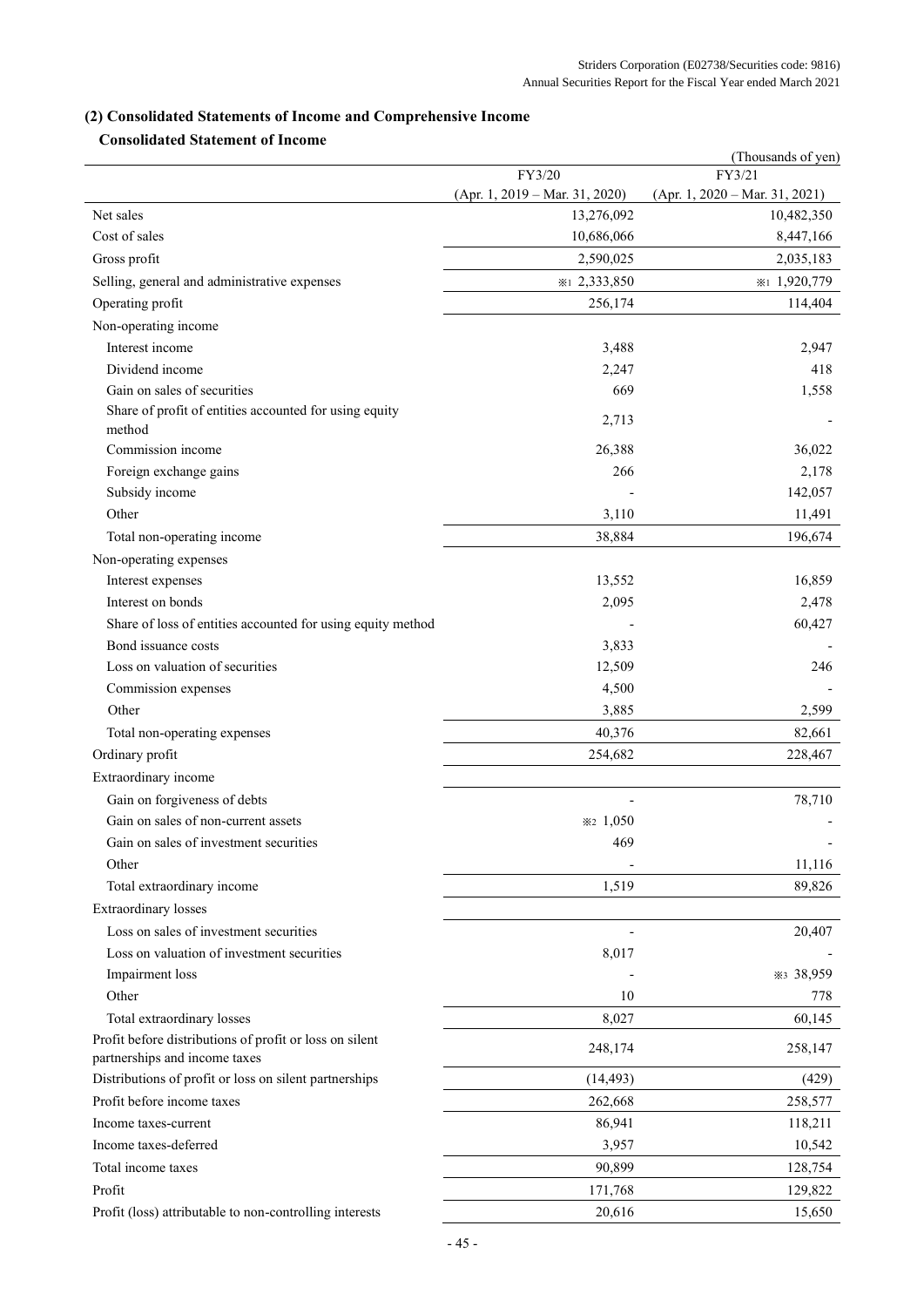# Profit attributable to owners of parent 151,151 114,172

# Consolidated Statement of Comprehensive Income

|                                                       |            | (Thousands of yen)                                                |
|-------------------------------------------------------|------------|-------------------------------------------------------------------|
|                                                       | FY3/20     | FY3/21                                                            |
|                                                       |            | (April 1, 2019 – March 31, 2020) (April 1, 2020 – March 31, 2021) |
| Profit                                                | 171,768    | 129,822                                                           |
| Other comprehensive income                            |            |                                                                   |
| Valuation difference on available-for-sale securities | (13,102)   | 20,245                                                            |
| Deferred gains or losses on hedges                    | 6,017      | 6,598                                                             |
| Foreign currency translation adjustment               | 1,885      | (167)                                                             |
| Remeasurements of defined benefit plans, net of tax   | (479)      | (773)                                                             |
| Total other comprehensive income                      | $*(5,678)$ | $*(25,902)$                                                       |
| Comprehensive income                                  | 166,090    | 155,725                                                           |
| Comprehensive income attributable to:                 |            |                                                                   |
| Owners of parent                                      | 142,419    | 144,112                                                           |
| Non-controlling interests                             | 23,670     | 11,612                                                            |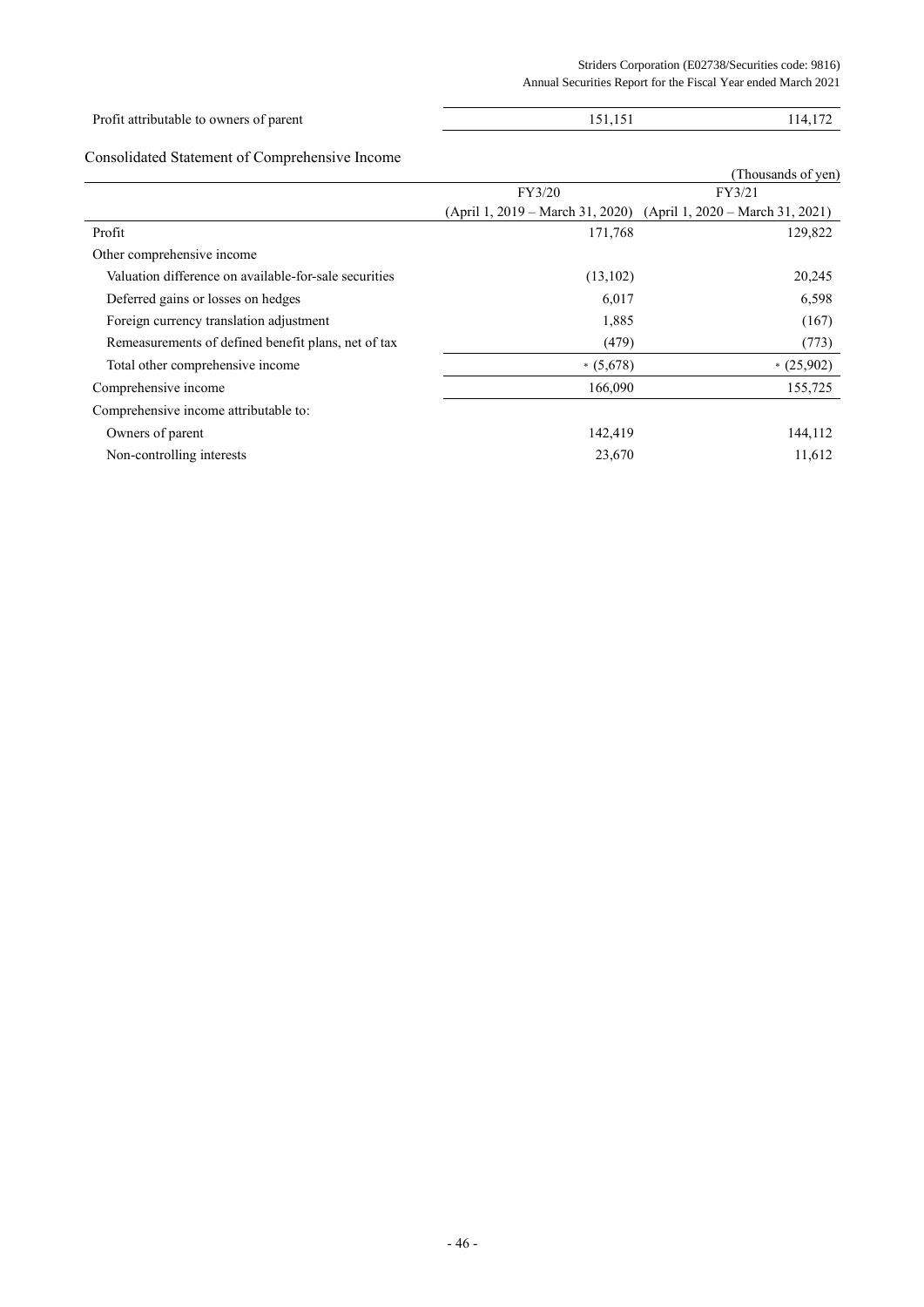# **(3) Consolidated Statement of Changes in Equity**

FY3/20 (Apr. 1, 2019 – Mar. 31, 2020)

|                                                         |               |                      |                   |                 | (Thousands of yen)            |  |
|---------------------------------------------------------|---------------|----------------------|-------------------|-----------------|-------------------------------|--|
|                                                         |               | Shareholders' equity |                   |                 |                               |  |
|                                                         | Share capital | Capital surplus      | Retained earnings | Treasury shares | Total shareholders'<br>equity |  |
| Balance at beginning of period                          | 1,582,416     | 106,207              | 441,810           | (21, 814)       | 2,108,620                     |  |
| Changes during period                                   |               |                      |                   |                 |                               |  |
| Issuance of new shares                                  | 1,409         | 1,409                |                   |                 | 2,818                         |  |
| Profit attributable to owners of<br>parent              |               |                      | 151,151           |                 | 151,151                       |  |
| Purchase of treasury shares                             |               |                      |                   | (123, 024)      | (123, 024)                    |  |
| Net changes in items other than<br>shareholders' equity |               |                      |                   |                 |                               |  |
| Total changes during period                             | 1,409         | 1,409                | 151,151           | (123, 024)      | 30,945                        |  |
| Balance at end of period                                | 1,583,825     | 107,616              | 592,962           | (144, 839)      | 2,139,565                     |  |

|                                                               |                                                                                  |                                             |                                                  |                                                       |                                                          |                                |                                  | (Thousands of yen)  |
|---------------------------------------------------------------|----------------------------------------------------------------------------------|---------------------------------------------|--------------------------------------------------|-------------------------------------------------------|----------------------------------------------------------|--------------------------------|----------------------------------|---------------------|
|                                                               |                                                                                  |                                             |                                                  | Accumulated other comprehensive income                |                                                          |                                |                                  |                     |
|                                                               | Valuation<br>difference<br><sub>on</sub><br>available-<br>for-sale<br>securities | Deferred<br>gains or<br>losses on<br>hedges | Foreign<br>currency<br>translation<br>adjustment | Remeasure-<br>ments of<br>defined<br>benefit<br>plans | Total<br>accumulated<br>other<br>comprehensive<br>income | Share<br>acquisition<br>rights | Non-<br>controlling<br>interests | Total net<br>assets |
| Balance at beginning<br>of period                             | 2,792                                                                            | (27, 450)                                   | (4,882)                                          | (6,091)                                               | (35,632)                                                 | 3,420                          | 11,394                           | 2,087,802           |
| Changes during<br>period                                      |                                                                                  |                                             |                                                  |                                                       |                                                          |                                |                                  |                     |
| Issuance of new<br>shares                                     |                                                                                  |                                             |                                                  |                                                       |                                                          | (18)                           |                                  | 2,800               |
| Profit attributable<br>to owners of parent                    |                                                                                  |                                             |                                                  |                                                       |                                                          |                                |                                  | 151,151             |
| Purchase of<br>treasury shares                                |                                                                                  |                                             |                                                  |                                                       |                                                          |                                |                                  | (123, 024)          |
| Net changes in<br>items other than<br>shareholders'<br>equity | (15,884)                                                                         | 6,017                                       | 1,378                                            | (244)                                                 | (8, 732)                                                 |                                | 23,670                           | 14,938              |
| Total changes during<br>period                                | (15,884)                                                                         | 6,017                                       | 1,378                                            | (244)                                                 | (8, 732)                                                 | (18)                           | 23,670                           | 45,865              |
| Balance at end of<br>period                                   | (13,092)                                                                         | (21, 432)                                   | (3,503)                                          | (6, 336)                                              | (44, 364)                                                | 3,402                          | 35,065                           | 2,133,668           |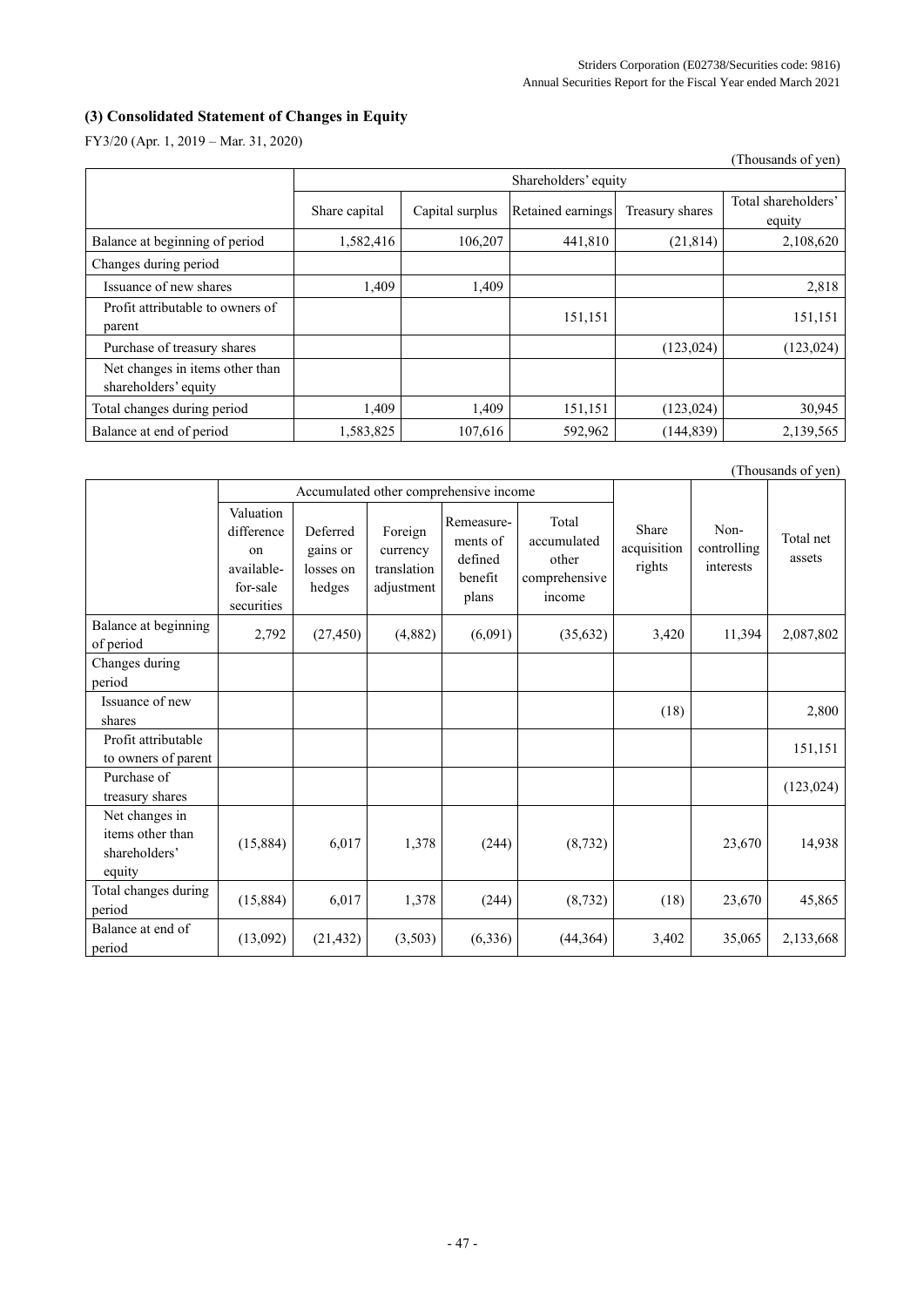# FY3/21 (Apr. 1, 2020 – Mar. 31, 2021)

|                                                         |               |                 |                      |                 | (Thousands of yen)            |
|---------------------------------------------------------|---------------|-----------------|----------------------|-----------------|-------------------------------|
|                                                         |               |                 | Shareholders' equity |                 |                               |
|                                                         | Share capital | Capital surplus | Retained earnings    | Treasury shares | Total shareholders'<br>equity |
| Balance at beginning of period                          | 1,583,825     | 107,616         | 592,962              | (144, 839)      | 2,139,565                     |
| Changes during period                                   |               |                 |                      |                 |                               |
| Issuance of new shares                                  | 2,113         | 2,113           |                      |                 | 4,227                         |
| Dividend of surplus                                     |               |                 | (25, 415)            |                 | (25, 415)                     |
| Profit attributable to owners of<br>parent              |               |                 | 114,172              |                 | 114,172                       |
| Purchase of treasury shares                             |               |                 |                      | (9)             | (9)                           |
| Change of scope of equity<br>method                     |               |                 | 51,098               |                 | 51,098                        |
| Net changes in items other than<br>shareholders' equity |               |                 |                      |                 |                               |
| Total changes during period                             | 2,113         | 2,113           | 139,854              | (9)             | 144,072                       |
| Balance at end of period                                | 1,585,938     | 109,730         | 732,817              | (144, 848)      | 2,283,637                     |

|                                                               |                                                                       |                                             |                                                  |                                                       |                                                          |                                |                                  | (Thousands of yen)  |
|---------------------------------------------------------------|-----------------------------------------------------------------------|---------------------------------------------|--------------------------------------------------|-------------------------------------------------------|----------------------------------------------------------|--------------------------------|----------------------------------|---------------------|
|                                                               |                                                                       | Accumulated other comprehensive income      |                                                  |                                                       |                                                          |                                |                                  |                     |
|                                                               | Valuation<br>difference<br>on<br>available-<br>for-sale<br>securities | Deferred<br>gains or<br>losses on<br>hedges | Foreign<br>currency<br>translation<br>adjustment | Remeasure-<br>ments of<br>defined<br>benefit<br>plans | Total<br>accumulated<br>other<br>comprehensive<br>income | Share<br>acquisition<br>rights | Non-<br>controlling<br>interests | Total net<br>assets |
| Balance at beginning<br>of period                             | (13,092)                                                              | (21, 432)                                   | (3,503)                                          | (6, 336)                                              | (44,364)                                                 | 3,402                          | 35,065                           | 2,133,668           |
| Changes during<br>period                                      |                                                                       |                                             |                                                  |                                                       |                                                          |                                |                                  |                     |
| Issuance of new<br>shares                                     |                                                                       |                                             |                                                  |                                                       |                                                          | (27)                           |                                  | 4,200               |
| Dividend of surplus                                           |                                                                       |                                             |                                                  |                                                       |                                                          |                                |                                  | (25, 415)           |
| Profit attributable<br>to owners of parent                    |                                                                       |                                             |                                                  |                                                       |                                                          |                                |                                  | 114,172             |
| Purchase of<br>treasury shares                                |                                                                       |                                             |                                                  |                                                       |                                                          |                                |                                  | (9)                 |
| Change of scope of<br>equity method                           |                                                                       |                                             |                                                  |                                                       |                                                          |                                |                                  | 51,098              |
| Net changes in<br>items other than<br>shareholders'<br>equity | 21,691                                                                | 6,598                                       | 1,130                                            | 520                                                   | 29,939                                                   |                                | 13,406                           | 43,346              |
| Total changes during<br>period                                | 21,691                                                                | 6,598                                       | 1,130                                            | 520                                                   | 29,939                                                   | (27)                           | 13,406                           | 187,391             |
| Balance at end of<br>period                                   | 8,599                                                                 | (14, 834)                                   | (2,373)                                          | (5,815)                                               | (14, 424)                                                | 3,375                          | 48,471                           | 2,321,059           |

- 48 -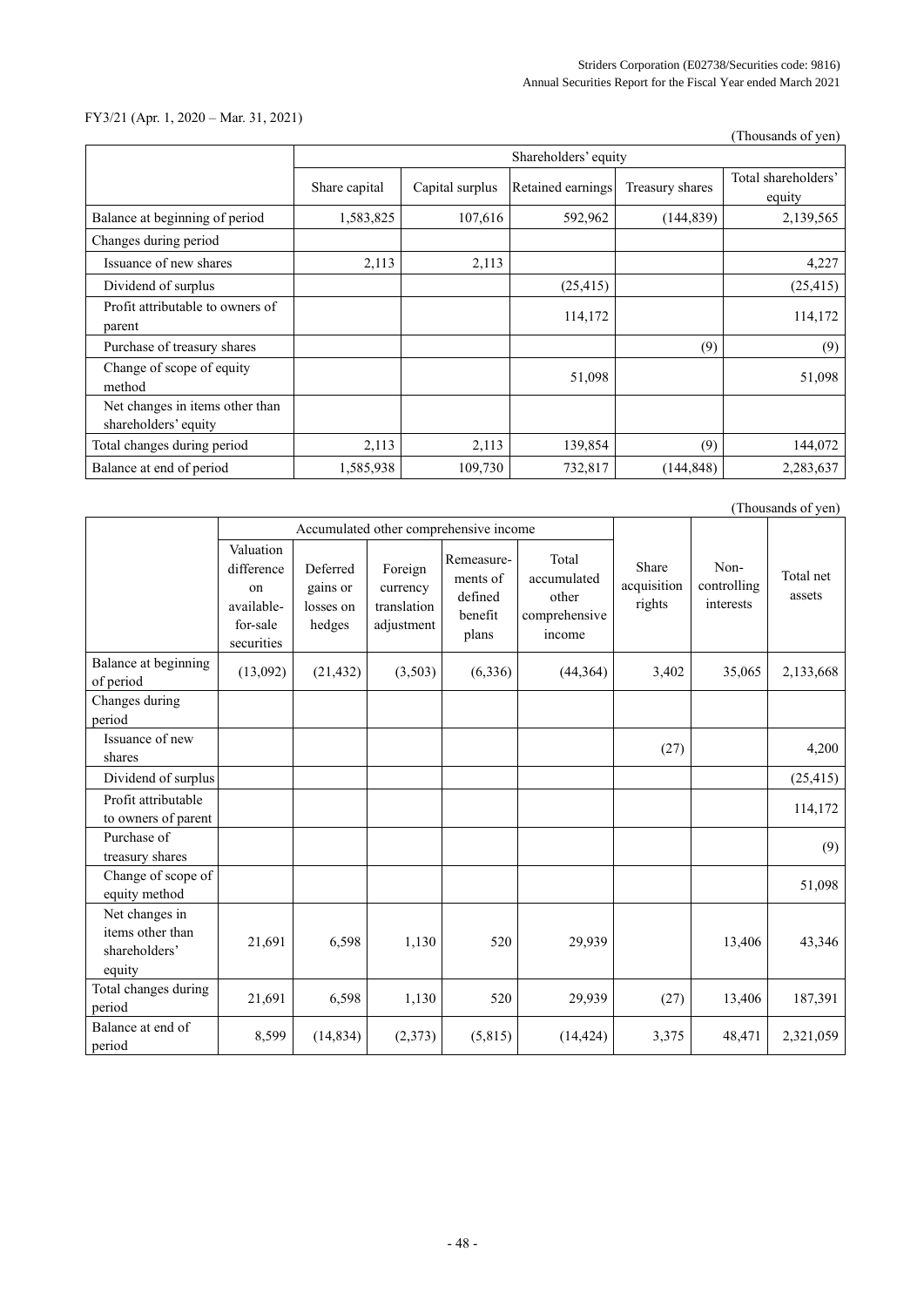# **(4) Consolidated Statement of Cash Flows**

| <i>e</i> onsonuattu stattintiit ol                                      |                                            | (Thousands of yen)                         |
|-------------------------------------------------------------------------|--------------------------------------------|--------------------------------------------|
|                                                                         | FY3/20<br>$(Apr. 1, 2019 - Mar. 31, 2020)$ | FY3/21<br>$(Apr. 1, 2020 - Mar. 31, 2021)$ |
| Cash flows from operating activities                                    |                                            |                                            |
| Profit before income taxes                                              | 262,668                                    | 258,577                                    |
| Depreciation                                                            | 110,256                                    | 114,241                                    |
| Impairment loss                                                         |                                            | 38,959                                     |
| Amortization of goodwill                                                | 13,907                                     | 13,682                                     |
| Increase (decrease) in allowance for doubtful accounts                  | (663)                                      | (681)                                      |
| Increase (decrease) in other provisions                                 | 12,342                                     | 1,583                                      |
| Loss (gain) on valuation of securities                                  | 12,509                                     | 246                                        |
| Loss (gain) on valuation of investment securities                       | 8,017                                      |                                            |
| Loss (gain) on sales of investment securities                           | (469)                                      | 20,407                                     |
| Subsidy income                                                          |                                            | (142, 057)                                 |
| Distributions of profit or loss on silent partnerships                  | (14, 493)                                  | (429)                                      |
| Interest and dividend income                                            | (5,735)                                    | (3,366)                                    |
| Interest expenses on borrowings and bonds                               | 15,648                                     | 19,338                                     |
| Gain on forgiveness of debts                                            |                                            | (78, 710)                                  |
| Foreign exchange losses (gains)                                         | (1,226)                                    | (435)                                      |
| Share of loss (profit) of entities accounted for using equity<br>method | (2,713)                                    | 60,427                                     |
| Loss (gain) on sales of securities                                      | (669)                                      | (1,558)                                    |
| Decrease (increase) in trade receivables                                | (82, 681)                                  | 112,927                                    |
| Decrease (increase) in inventories                                      | (119, 389)                                 | 83,544                                     |
| Increase (decrease) in trade payables                                   | 131,828                                    | (97, 367)                                  |
| Increase (decrease) in deposits received                                | 8,536                                      | (5, 155)                                   |
| Increase (decrease) in leasehold and guarantee deposits received        | (13,230)                                   | (28, 530)                                  |
| Other,                                                                  | 21,104                                     | (101, 077)                                 |
| Subtotal                                                                | 355,545                                    | 264,565                                    |
| Interest and dividends received                                         | 5,735                                      | 3,366                                      |
| Interest paid                                                           | (14, 754)                                  | (19, 378)                                  |
| Income taxes refund                                                     | 38,262                                     | 3,470                                      |
| Income taxes paid                                                       | (72, 936)                                  | (96, 730)                                  |
| Subsidy received                                                        |                                            | 142,057                                    |
| Net cash provided by (used in) operating activities                     | 311,852                                    | 297,350                                    |
| Cash flows from investing activities                                    |                                            |                                            |
| Proceeds from sales of shares of subsidiaries and associates            |                                            | 14,287                                     |
| Purchase of securities                                                  | (189)                                      | (10,043)                                   |
| Proceeds from sales of securities                                       | 8,446                                      | 58,133                                     |
| Purchase of property, plant and equipment                               | (93, 721)                                  | (10,778)                                   |
| Proceeds from sales of property, plant and equipment                    | 1,050                                      |                                            |
| Purchase of intangible assets                                           | (1,310)                                    | (4,318)                                    |
| Purchase of investment securities                                       | (149,316)                                  | (32,266)                                   |
| Proceeds from sales of investment securities                            | 10,790                                     | 95,371                                     |
| Collection of loans receivable                                          | 100,000                                    |                                            |
| Payments for investments in silent partnerships                         | (20, 037)                                  | (4)                                        |
| Other,                                                                  | 78                                         | (2,839)                                    |
| Net cash provided by (used in) investing activities                     | (144, 209)                                 | (107, 541)                                 |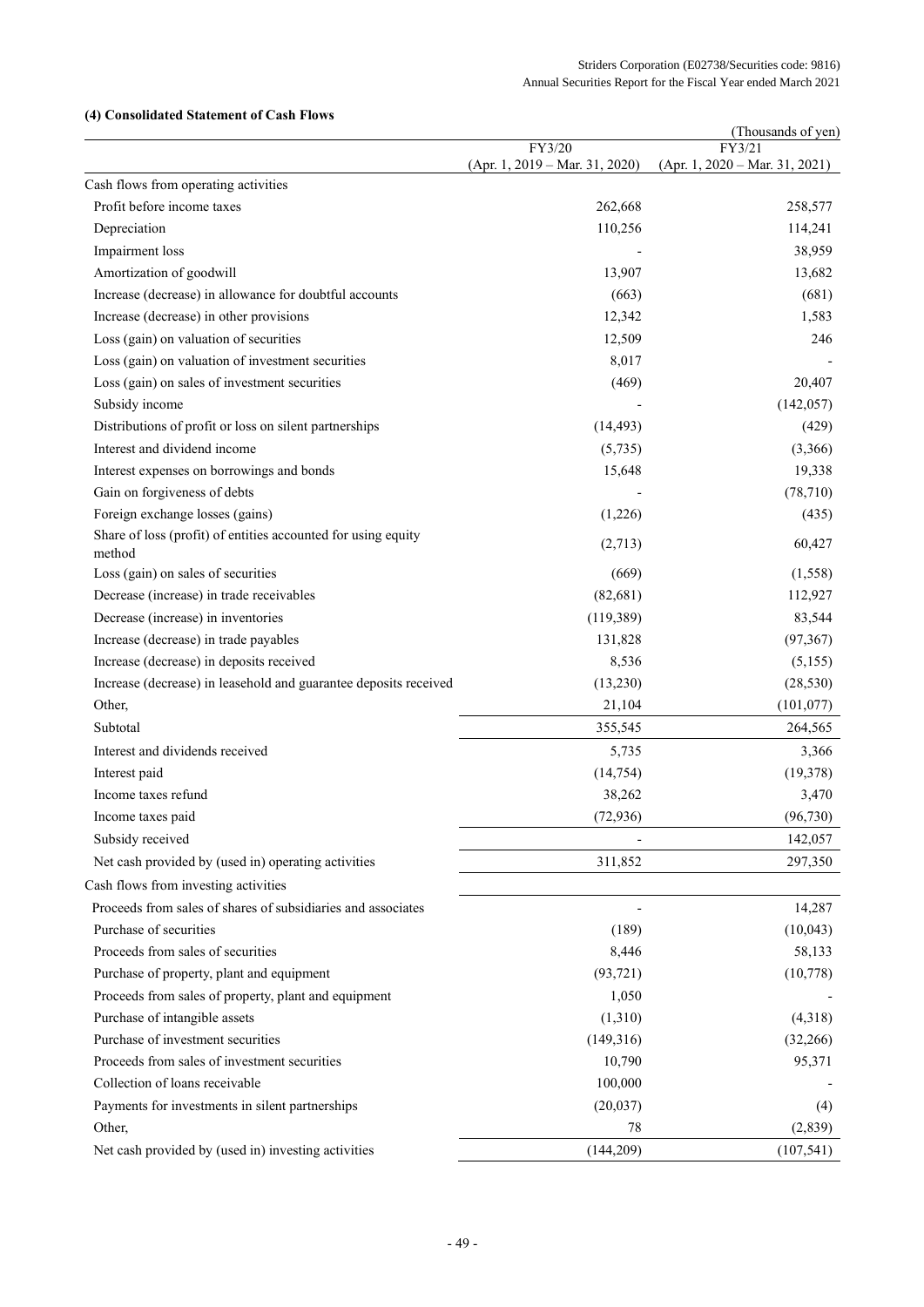## Striders Corporation (E02738/Securities code: 9816) Annual Securities Report for the Fiscal Year ended March 2021

|                                                             |                                  | (Thousands of yen)               |
|-------------------------------------------------------------|----------------------------------|----------------------------------|
|                                                             | FY3/20                           | FY3/21                           |
|                                                             | $(Apr. 1, 2019 - Mar. 31, 2020)$ | $(Apr. 1, 2020 - Mar. 31, 2021)$ |
| Cash flows from financing activities                        |                                  |                                  |
| Repayments of lease obligations                             |                                  | (3,908)                          |
| Increase (decrease) in short-term borrowings                | 10,000                           |                                  |
| Proceeds from issuance of bonds                             | 200,000                          |                                  |
| Redemption of bonds                                         | (20,000)                         | (60,000)                         |
| Proceeds from long-term borrowings                          | 191,000                          | 529,944                          |
| Repayments of long-term borrowings                          | (252,677)                        | (158, 735)                       |
| Purchase of treasury shares                                 | (123, 024)                       | (9)                              |
| Dividends paid                                              |                                  | (22,186)                         |
| Other,                                                      | 2,800                            | 4,200                            |
| Net cash provided by (used in) financing activities         | 8,098                            | 289,305                          |
| Effect of exchange rate change on cash and cash equivalents | 551                              | (1,800)                          |
| Net increase (decrease) in cash and cash equivalents        | 176,293                          | 692,396                          |
| Cash and cash equivalents at beginning of period            | 1,814,203                        | 1,990,496                        |
| Cash and cash equivalents at end of period                  | 1,990,496                        | 2,682,893                        |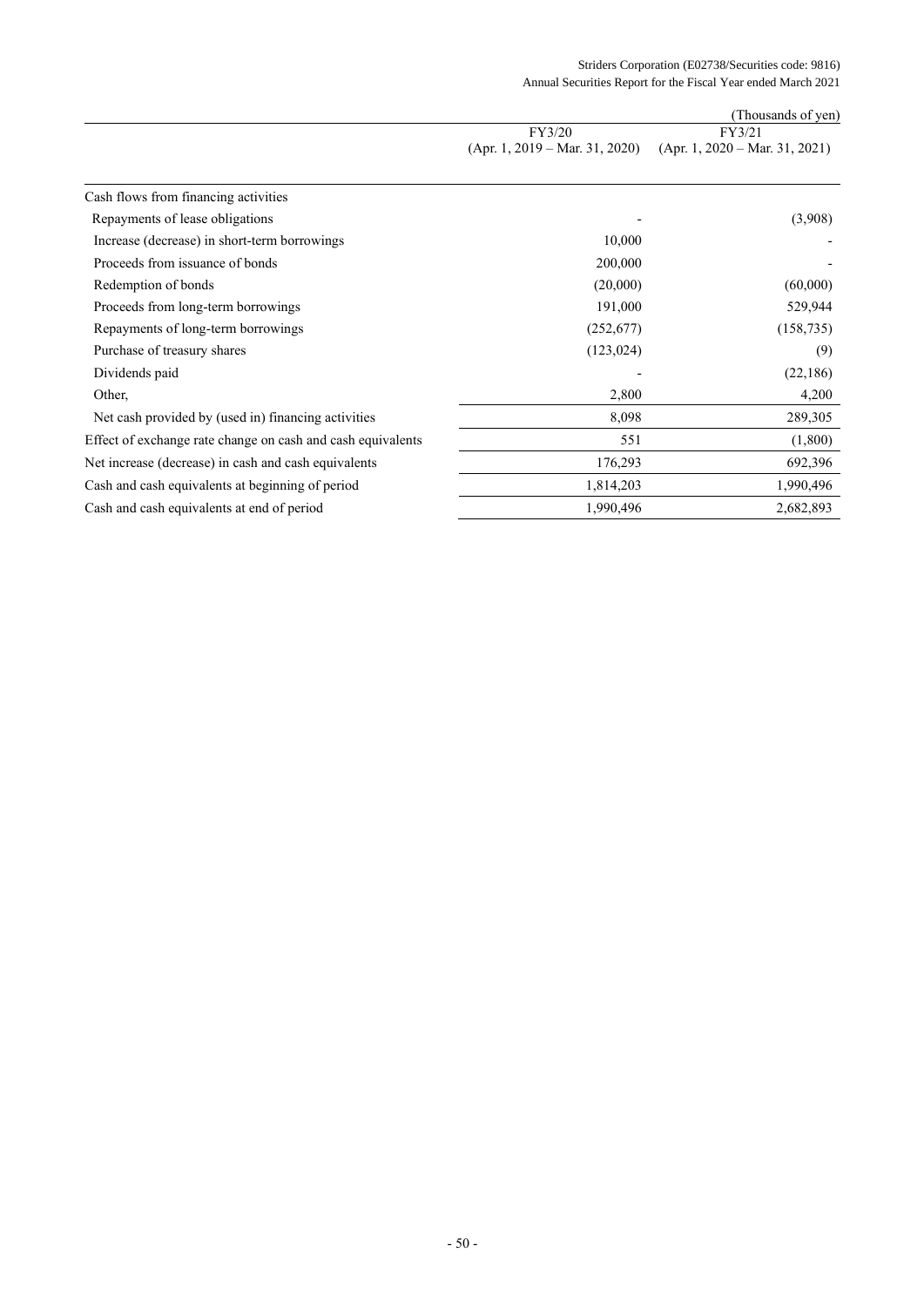# [Notes]

#### **Notes - Significant Accounting Policies for Preparation of Consolidated Financial Statements**

- 1. Matters relating to the scope of consolidation
	- Number of consolidated subsidiaries: 11

Names of consolidated subsidiaries: M&A Global Partners Co., Ltd. Trust Advisers Corporation Mobile Link Inc. Y.K. Masuda Seimen Global Holdings Co., Ltd. Narita Gateway Hotel Co., Ltd. Tokyo Apartment Guaranty Corporation Kurashiki Royal Art Hotel Co., Ltd. ReLive Co., Ltd. Striders Global Investment Pte. Ltd. PT. Citra Surya Komunikasi

2. Application of the equity method

Number of affiliates accounted for by the equity method: 1

- Names of the company: MIRAI Intellectual Property and Technology Research Center Co., Ltd.
- Significant changes in the scope of application of the equity method: Amagasa Co., Ltd. was included in the scope of application of the equity method from the first quarter of the current fiscal year, because the Chairman of the Company was concurrently appointed to serve as the Representative Director of Amagasa Co., Ltd. as of April 28, 2020, and could have a significant influence on the financial, operating, or business policy decisions of Amagasa Co., Ltd. However, it was excluded from the scope of application of the equity method from the end of the third quarter of the current fiscal year, following the transfer of a portion of its shares on December 22, 2020.

#### 3. Matters regarding the fiscal year, etc. of consolidated subsidiaries

Among the consolidated subsidiaries, the fiscal year of PT. Citra Surya Komunikasi ends on December 31.

In preparing the consolidated financial statements, the financial statements of this subsidiary as of December 31 were used, provided, however, that the necessary consolidation adjustments have been made for all significant transactions that occurred between January 1 and March 31, the end of the fiscal year.

#### 4. Matters regarding standards for accounting procedures

(1) Valuation criteria and methods for significant assets

- i. Securities
	- -Securities for trade purposes

Valued at the market price, cost of sales being determined by the moving average method.

- -Available-for-sale securities
	- Securities having market prices

Market price method based on market prices, etc. as of the closing date of the fiscal year. (Valuation differences are included directly in net assets and the cost of securities sold is determined by the moving average method.) Securities without market prices

Cost method based on the moving average method.

- ii. Inventories
	- -Real estate for sale

Cost method primarily based on the specific identification method. (The amount stated in the balance sheet was calculated by the book value write-down method based on a reduction in profitability.)

-Other inventories

Merchandise, finished goods and work in process are calculated by the cost method primarily based on the specific identification method (the amount stated in the balance sheet was calculated by the book value write-down method based on a reduction in profitability). Raw materials are calculated by the cost method primarily based on the last purchase cost method (the amount stated in the balance sheet was calculated by the book value write-down method based on a reduction in profitability). Supplies are calculated by the cost method based on the moving average method (the amount stated in the balance sheet was calculated by the book value write-down method based on a reduction in profitability).

(2) Depreciation and amortization methods for significant depreciable and amortizing assets

i. Property, plant and equipment

The Company and its consolidated subsidiaries primarily use the declining-balance method. However, buildings (excluding facilities attached to buildings) acquired on or after April 1, 1998, and facilities attached to buildings and structures acquired on or after April 1, 2016, are depreciated using the straight-line method. Approximate useful lives are as follows:

Buildings and structures: 6 to 31 years Machinery, equipment and vehicles: 2 to 10 years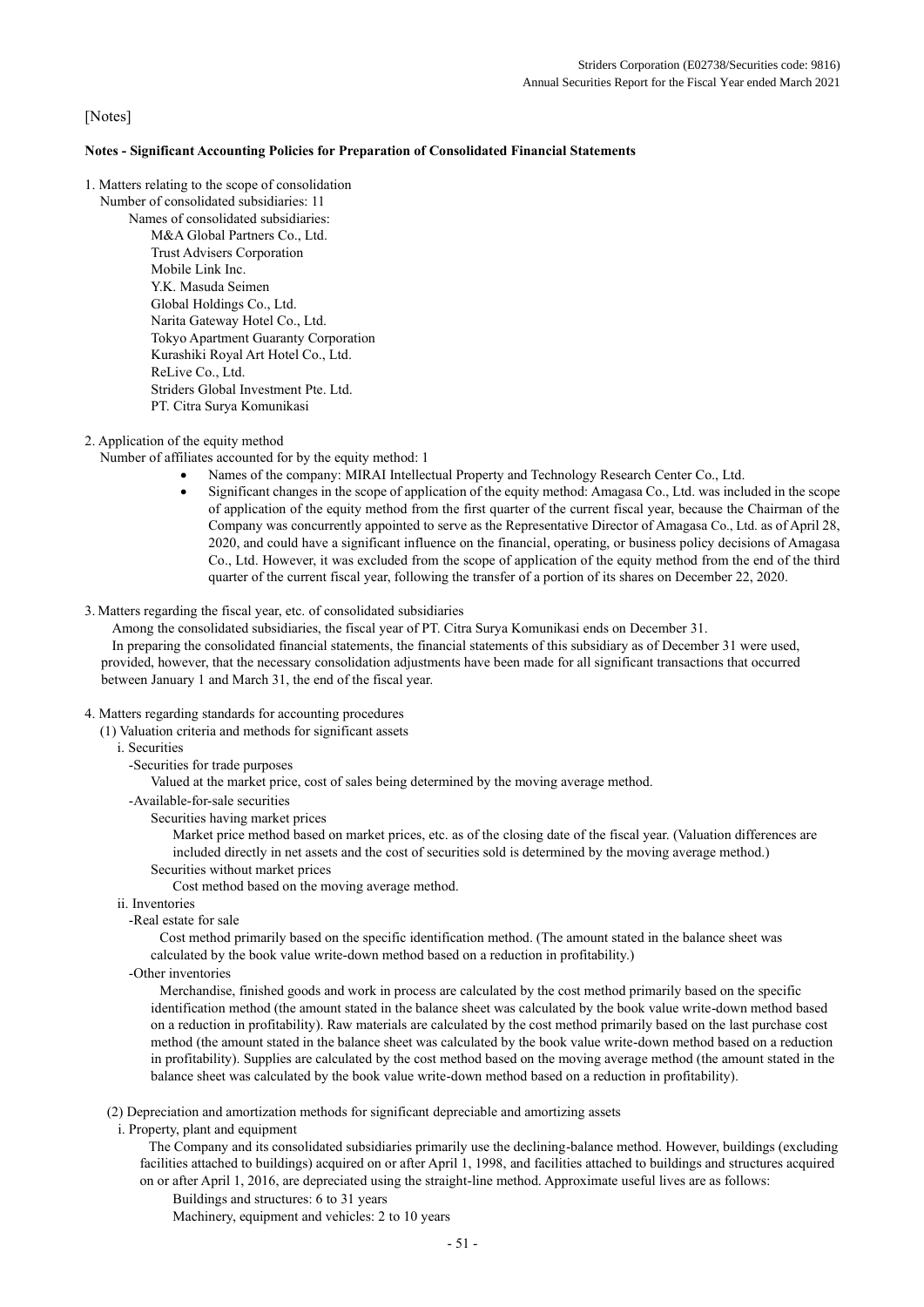Tools, furniture and fixtures: 2 to 15 years

ii. Intangible assets

Software intended for internal use is amortized using the straight-line method based on an estimated period of internal use (five years).

- (3) Reporting basis for significant allowances
	- i. Allowance for doubtful accounts

In the provision for possible losses on receivables caused by bad debts, the Company and its consolidated subsidiaries record estimated uncollectible amount based on the historical losses as to ordinary receivables and based on the consideration of feasibly recoverable amounts in individual cases of specific receivables for which collectability is a great concern.

ii. Provision for bonuses

In the provision for the future payment of employee bonuses, an anticipated amount of total bonus payments attributable to the current fiscal year is reported.

(4) Accounting method for retirement benefits

Some domestic consolidated subsidiaries calculate retirement benefit liability and retirement benefit expenses by using a simplified method in which the retirement benefit obligations are equal to the amount that would be paid if all employees voluntarily requested retirement benefits at the end of the fiscal year.

To prepare for retirement benefit payments to employees, some overseas consolidated subsidiaries use an accounting method based on International Financial Reporting Standards ("IFRS").

#### (5) Translation standard of significant foreign currency-denominated assets or liabilities into yen

Monetary debts and credits denominated in foreign currencies are translated into yen at the spot exchange rates on the fiscal year-end date, with the differences resulting from such translations recorded as losses or profits. The assets and liabilities of overseas subsidiaries and other companies are translated into yen at the spot exchange rates on the fiscal year-end date. Revenue and expenses are translated into yen using the average exchange rates during the fiscal year. Any differences resulting from these translations are included in the foreign currency translation adjustment and non-controlling interests under net assets.

- (6) Accounting for hedges
	- -Hedging method

The Company applies deferred hedge accounting.

-Hedging instruments and risks hedged

Hedging instruments: Interest rate swaps

- Risk hedged: Interest on borrowings
- -Hedging policy

As stated in the Company's Derivative Management Rules, hedges are used to reduce exposure to interest rate volatility. -Evaluation method for the effectiveness of hedges

- The cumulative changes in cash flows of the hedged risk and of the hedging instrument are compared and the ratio is used to evaluate effectiveness.
- (7) Amortization method and amortization period of goodwill

Goodwill is amortized using the straight-line method over a period of not more than 20 years during which benefits are expected to be received from the goodwill of each corresponding company or business.

(8) Definition of cash and cash equivalents in the consolidated statement of cash flows

Cash and cash equivalents consists of vault cash, deposits that can be withdrawn on demand, and short-term investments, with maturities of three months or less, that are highly liquid and readily convertible to known amounts of cash and present insignificant risk of change in value.

(9) Other significant matters for preparation of the consolidated financial statements

i. Accounting procedure for consumption taxes

Consumption tax and local consumption tax are accounted for by the tax exclusion method. Non-deductible consumption tax and local consumption tax on assets are treated as expenses for the current fiscal year.

- ii. Application of consolidated taxation system
	- The Company applies the consolidated taxation system.
- iii. Application of tax effect accounting associated with the transition from the consolidated taxation system to the group tax sharing system

With regard to the transition to the group tax sharing system that was established by the "Act for Partial Revision of the Income Tax Act, etc." (Act No. 8 of 2020) and the non-consolidated tax system items that were revised by this act, the Company and some consolidated subsidiaries in Japan have not applied the provisions of Paragraph 44 of the "Implementation Guidance on Accounting Standard for Tax Effect Accounting" (ASBJ Guidance No. 28, February 16, 2018) pursuant to the treatment under Paragraph 3 of the "Practical Solution on the Treatment of Tax Effect Accounting for the Transition from the Consolidated Taxation System to the Group Tax Sharing System" (ASBJ Practical Issues Task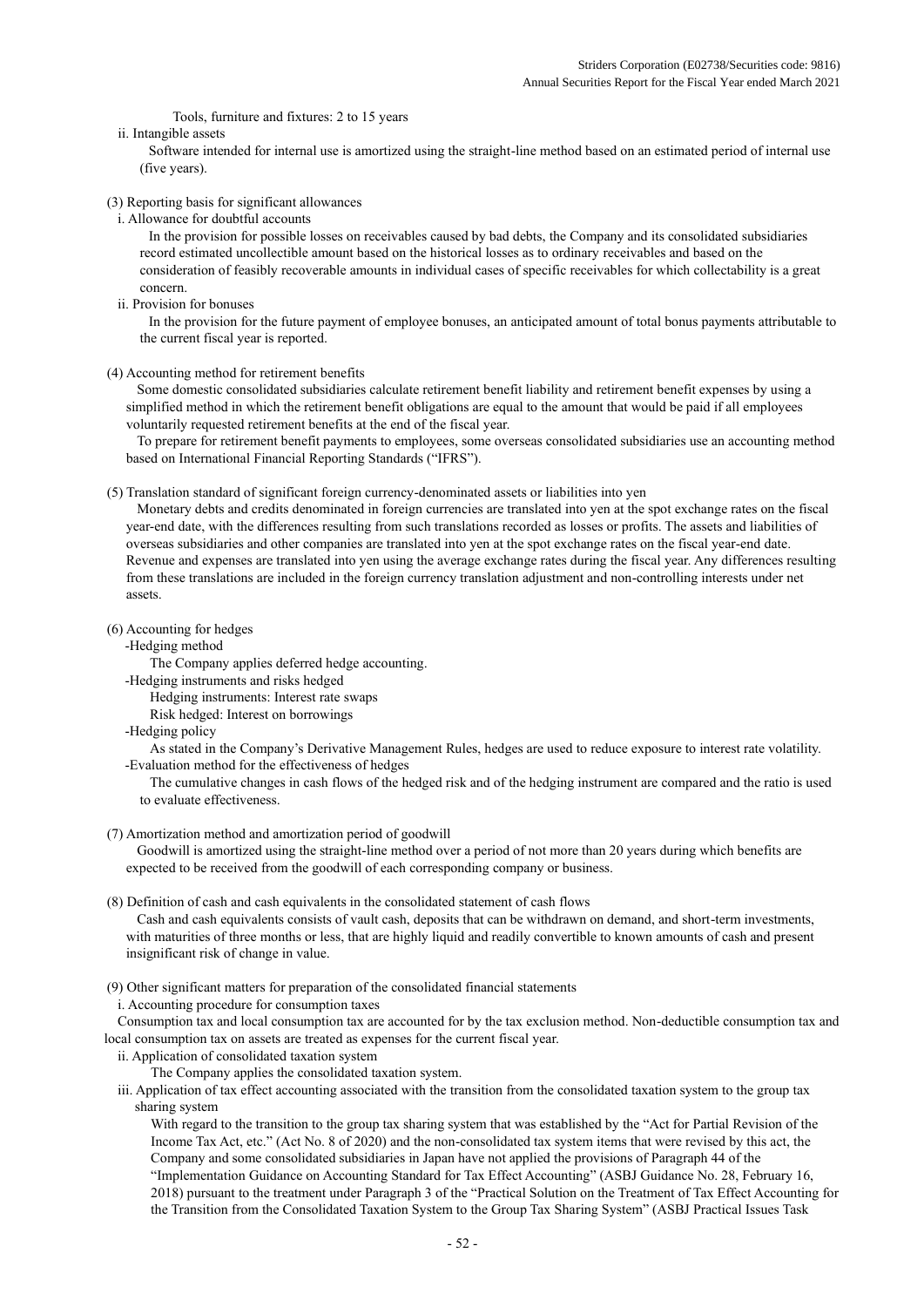Force (PITF) No. 39, March 31, 2020). Consequently, deferred tax assets and deferred tax liabilities are based on the tax law before the partial revision of the Income Tax Act.

(Significant accounting estimates)

The following is an item for which the amount was recorded in the consolidated financial statements for the current fiscal year based on accounting estimates, and which may have a significant impact on the consolidated financial statements for the following fiscal year.

Book balance of goodwill at Kurashiki Royal Art Hotel Co., Ltd. 107,619 thousand yen

As the business performance of the company deteriorated in the current fiscal year mainly due to the spread of the new coronavirus infection, it was judged that there was an indication of impairment of the goodwill and examined whether it was necessary to recognize an impairment loss. At the time of the review, it was determined that the total undiscounted future cash flow based on the future business plan of the company would exceed the book value of the fixed assets and goodwill of the company.

As a result, no loss on impairment has been recognized.

The calculation of this estimate is based on a business plan that focuses on the introduction of more efficient management based on the expectation that domestic tourism demand will recover as a result of widespread vaccination, as the main cause of the deterioration in the company's performance is the spread of the COVID-19 outbreak.

This estimate may be affected by changes in uncertain economic conditions in the future, and if the actual amount of the company's sales or net profit differs from the estimate, an impairment loss on goodwill may be recognized in the consolidated financial statements for the following fiscal year.

#### **Notes - Accounting Standards Issued but Not Yet Applied**

-Accounting Standard for Revenue Recognition (ASBJ Statement No. 29, March 31, 2020)

-Implementation Guidance on Accounting Standard for Revenue Recognition (ASBJ Guidance No. 30, March 26, 2021)

-Guidance on Disclosures about Fair Value of Financial Instruments (ASBJ Guidance No. 19, March 31, 2020)

(1) Summary

The International Accounting Standards Board (IASB) and U.S. Financial Accounting Standards Board (FASB) have jointly developed a comprehensive accounting standard concerning the recognition of revenue. This resulted in the May 2014 announcement of "Revenue from Contracts with Customers" (IFRS No. 15 of the IASB and Topic 606 of the FASB). IFRS No. 15 became effective starting with fiscal years beginning on or after January 1, 2018 and Topic 606 became effective starting with fiscal years beginning after December 15, 2017. Due to this action, the ASBJ developed a comprehensive accounting standard for revenue recognition and announced this standard along with implementation guidance.

The fundamental policy for the development of the ASBJ accounting standard for revenue recognition was to facilitate comparisons of financial statements, which is one benefit of compatibility with IFRS No. 15. Consequently, the development of this standard started by incorporating the basic elements of IFRS No. 15. In addition, in cases where there were items to be considered in relation to accounting practices in Japan, alternative methods were added, but only to an extent that did not negatively affect financial statement comparisons.

(2) Planned date of application

Striders plans to apply this standard and guidance at the beginning of the fiscal year ending March 31, 2022.

(3) Effect of application of this accounting standard, etc.

Striders is currently studying how the application of the Accounting Standard for Revenue Recognition, etc. will affect the consolidated financial statements.

-Accounting Standard for Fair Value Measurement (ASBJ Statement No. 30, July 4, 2019)

-Accounting Standard for Measurement of Inventories (ASBJ Statement No. 9, July 4, 2019)

-Accounting Standard for Financial Instruments (ASBJ Statement No. 10, July 4, 2019)

-Implementation Guidance on Accounting Standard for Fair Value Measurement (ASBJ Guidance No. 31, July 4, 2019)

-Implementation Guidance on Disclosures about Fair Value of Financial Instruments (ASBJ Guidance No. 19, March 31, 2020) (1) Summary

The IASB and the FASB have established basically identical guidance for the measurement of fair value (IFRS No. 13 Fair Value Measurement and Accounting Standards Codification Topic 820 Fair Value Measurement of the FASB). Consequently, the ASBJ took steps for the conformity with international accounting standards of the Japanese standard for guidance and disclosure concerning the fair value of primarily financial instruments. The result was the announcement of the ASBJ Accounting Standard for Fair Value Measurement and associated items.

The fundamental policy for the development of the ASBJ accounting standard for fair value measurement was to use a single calculation method in order to facilitate comparisons of the financial statements of companies in Japan and companies in other countries. Basically, all of the elements of IFRS No. 13 were incorporated. In addition, in consideration of accounting practices in Japan, the standards prescribe other methods for individual items, but only to the extent that there is no significant negative effect on financial statement comparisons.

#### (2) Planned date of application

Striders plans to apply this standards and guidances at the beginning of the fiscal year ending March 31, 2022.

(3) Effect of application of this accounting standard, etc. Striders is currently studying how the application of the Accounting Standard for Fair Value Measurement, etc. will affect the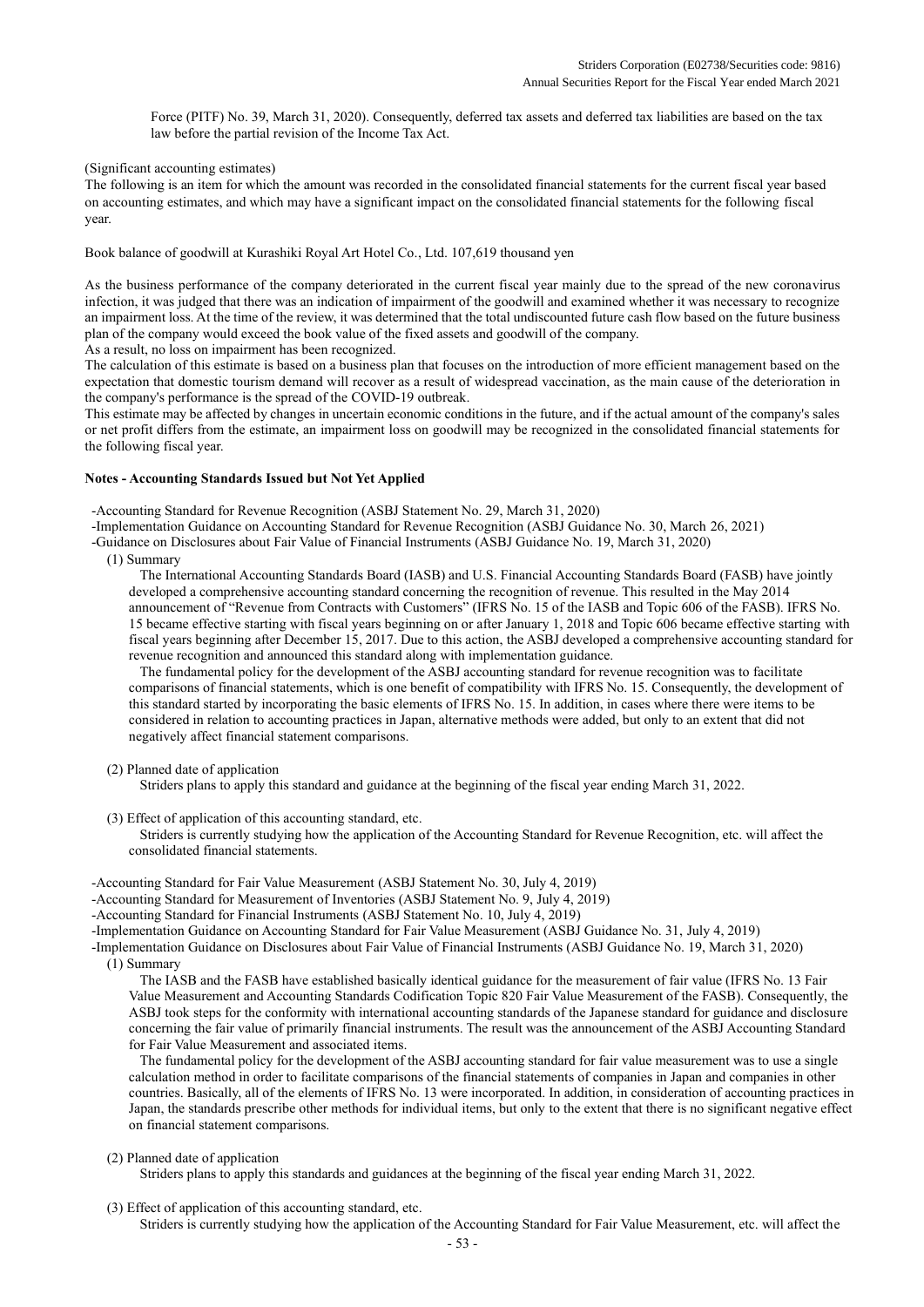consolidated financial statements.

#### **Notes - Changes in presentation method**

Changes in accordance with the application of the "Accounting Standard for Disclosure of Accounting Estimates" The "Accounting Standard for Disclosures of Accounting Estimates" (ASBJ Statement No. 31, March 31, 2020, hereinafter referred to as "the Standard") can be applied to consolidated financial statements for fiscal years ending on or after the date of its release. The application of the Standard is in accordance with the transitional treatment prescribed in the proviso of paragraph 11 of the Standard, and the notes to the consolidated financial statements for the previous fiscal year are not included with regard to the notes prescribed in paragraphs 6 and 7 of the Standard.

Change in the accounting classification of outsourcing fees for real estate transactions

Outsourcing expenses and commissions paid, which were previously recorded as selling, general and administrative expenses, are now recorded as cost of sales from the current fiscal year. This change is the result of a review of accounting categories in line with changes in administrative categories.

In order to reflect this change, the presentation method in the consolidated statement of income for the previous fiscal year has also been reclassified.

As a result, selling, general and administrative expenses of 498,620 thousand yen in the consolidated statement of income for the previous fiscal year have been reclassified as cost of sales.

#### **Notes - Consolidated Balance Sheet**

\*1. Assets pledged as collateral and secured liabilities

Assets pledged as collateral are as follows.

|                                   |                        | (Thousands of yen)     |
|-----------------------------------|------------------------|------------------------|
|                                   | FY3/20                 | FY3/21                 |
|                                   | (As of March 31, 2020) | (As of March 31, 2021) |
| Time deposits                     | 100,000                | 100,000                |
| <b>Buildings</b>                  | 665,112                | 622,708                |
| Machinery, equipment and vehicles | 12.970                 | 9,063                  |
| Land                              | 348,663                | 348,663                |
| Total                             | 1,126,746              | 1,080,435              |

Secured liabilities are as follows.

|                                                                            |                        | (Thousands of yen)     |
|----------------------------------------------------------------------------|------------------------|------------------------|
|                                                                            | FY3/20                 | FY3/21                 |
|                                                                            | (As of March 31, 2020) | (As of March 31, 2021) |
| Short-term borrowings                                                      | 5,490                  | 1,512                  |
| Long-term borrowings (include current portion of long-<br>term borrowings) | 722,297                | 629,189                |
| Total                                                                      | 727,787                | 630.701                |

#### \*2. Current account overdraft agreements

The Striders Group has current account overdraft agreements with three banks in order to improve capital efficiency and to raise funds efficiently as deemed necessary. The amount of credit available at the end of the past two fiscal years was as follows. (Thousands of yen)

|                                 |                          | $1.10$ would be $1.41$ |
|---------------------------------|--------------------------|------------------------|
|                                 | FY3/20                   | FY3/21                 |
|                                 | (As of March 31, 2020)   | (As of March 31, 2021) |
| Current account overdraft limit | 130,000                  | 248,000                |
| Credit used                     | $\overline{\phantom{0}}$ |                        |
| Credit available                | 130.000                  | 248,000                |
|                                 |                          |                        |

#### **Notes - Consolidated Statement of Income**

\*1. Major components and amounts of the selling, general and administrative expenses are as follows.

|                                              |                                  | (Thousands of yen)                 |
|----------------------------------------------|----------------------------------|------------------------------------|
|                                              | FY3/20                           | FY3/21                             |
|                                              | (April 1, 2019 – March 31, 2020) | $(April 1, 2020 - March 31, 2021)$ |
| Directors' compensations                     | 101,218                          | 110,391                            |
| Salaries and allowances                      | 742.789                          | 660,693                            |
| Provision for bonuses                        | 30,985                           | 16,952                             |
| Retirement benefit expenses                  | 6,677                            | 7,006                              |
| Provision of allowance for doubtful accounts | 603                              | 589                                |
| Business consignment expenses                | 225.917                          | 199.902                            |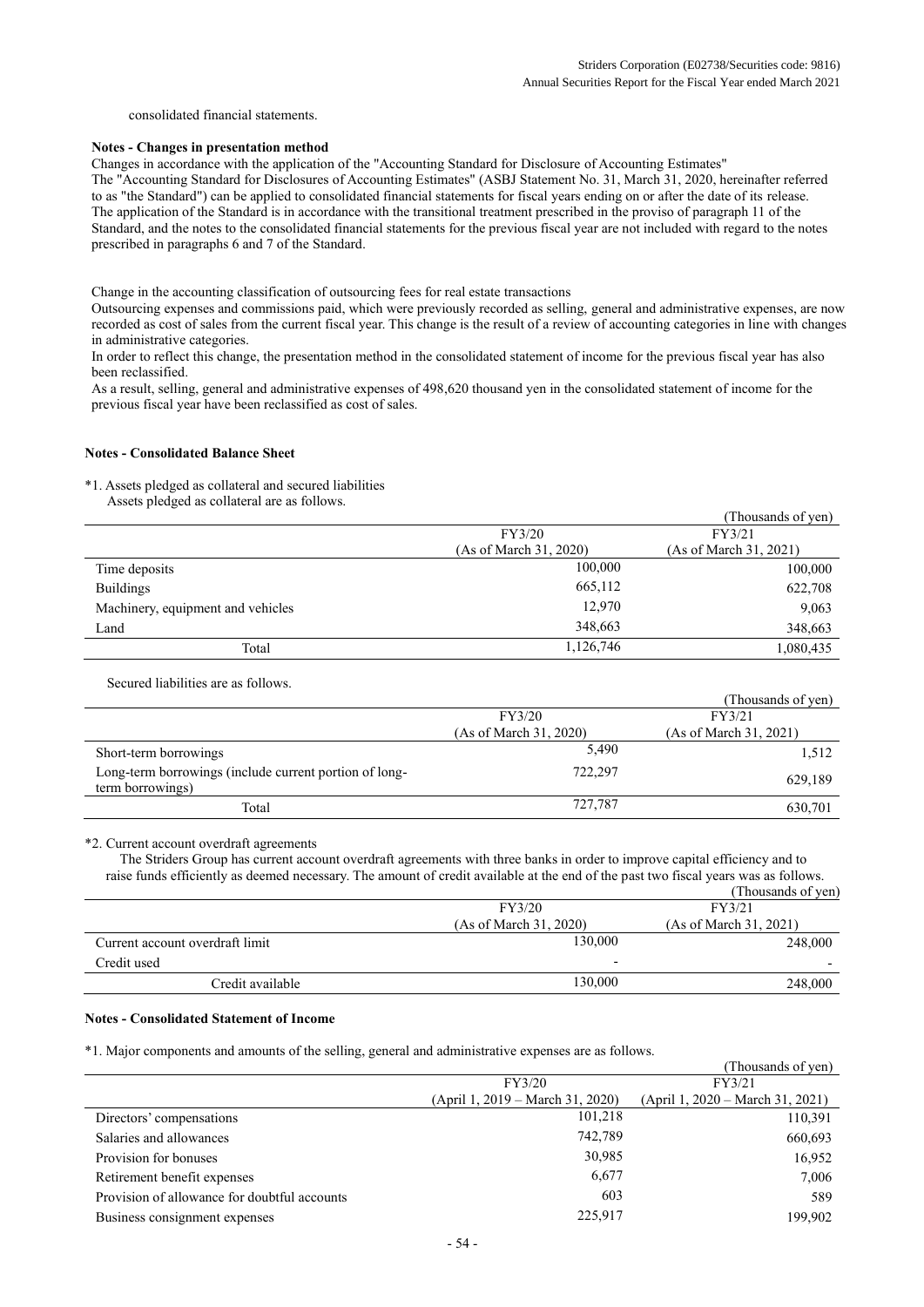#### Striders Corporation (E02738/Securities code: 9816) Annual Securities Report for the Fiscal Year ended March 2021

| Commission expenses      | 163,226 | 61,643 |
|--------------------------|---------|--------|
| Amortization of goodwill | 13,907  | 13,682 |

\*2. Gains on sales of non-current assets are as follows.

|                                   |                                    | (Thousands of ven)                 |
|-----------------------------------|------------------------------------|------------------------------------|
|                                   | FY3/20                             | FY3/21                             |
|                                   | $(April 1, 2019 - March 31, 2020)$ | $(April 1, 2020 - March 31, 2021)$ |
| Machinery, equipment and vehicles | .050                               |                                    |

\*3. Impairment loss

 $\overline{a}$ 

In the current fiscal year, the group recorded impairment losses on the following asset groups:

1) Impairment losses on assets

| - 1<br>The millions report on model |                          |          | (Thousands of yen) |  |
|-------------------------------------|--------------------------|----------|--------------------|--|
| Place                               | Purpose                  | Type     | Impairment Loss    |  |
| PT. CITRA SURYA KOMUNIKASI          | $\overline{\phantom{0}}$ | Goodwill | 38,959             |  |

2) Background to Impairment Loss Recognition The Company recognized an impairment loss on goodwill related to PT. CITRA SURYA KOMUNIKASI, a consolidated subsidiary of the Company because it is no longer expected to generate the earnings assumed in the business plans considered at the time of acquisition.

3) Grouping Methods Grouping is based on business category.

4) Method of calculating recoverable value The recoverable amount is calculated to be zero.

# **Notes - Consolidated Statement of Comprehensive Income**

\*Reclassification adjustments and tax effects pertaining to other comprehensive income are as follows.

|                                                        |                                  | (Thousands of yen)               |
|--------------------------------------------------------|----------------------------------|----------------------------------|
|                                                        | FY3/20                           | FY3/21                           |
|                                                        | (April 1, 2019 – March 31, 2020) | (April 1, 2020 – March 31, 2021) |
| Valuation difference on available-for-sale securities: |                                  |                                  |
| Amount recognized during the current fiscal year       | (9,782)                          | 1,589                            |
| Re-classification adjustments                          | 408                              | 19,360                           |
| Before tax effect adjustment                           | (9,374)                          | 20,949                           |
| Tax effects                                            | (3, 727)                         | (704)                            |
| Valuation difference on available-for-sale securities  | (13, 102)                        | 20,245                           |
| Deferred gains or losses on hedges:                    |                                  |                                  |
| Amount recognized during the current fiscal year       | 6,211                            | 6,745                            |
| Re-classification adjustments                          |                                  |                                  |
| Before tax effect adjustment                           | 6,211                            | 6,745                            |
| Tax effects                                            | (193)                            | (147)                            |
| Deferred gains or losses on hedges                     | 6,017                            | 6,598                            |
| Foreign currency translation adjustment:               |                                  |                                  |
| Amount recognized during the current fiscal year       | 1,885                            | (167)                            |
| Re-classification adjustments                          |                                  |                                  |
| Before tax effect adjustment                           | 1,885                            | (167)                            |
| Tax effects                                            |                                  |                                  |
| Foreign currency translation adjustment                | 1,885                            | (167)                            |
| Remeasurements of defined benefit plans, net of tax:   |                                  |                                  |
| Amount recognized during the current fiscal year       | (4,127)                          | (95)                             |
| Re-classification adjustments                          | 1,457                            | (895)                            |
| Before tax effect adjustment                           | (2,670)                          | (991)                            |
| Tax effects                                            | 2,190                            | 218                              |
| Remeasurements of defined benefit plans, net of tax    | (479)                            | (773)                            |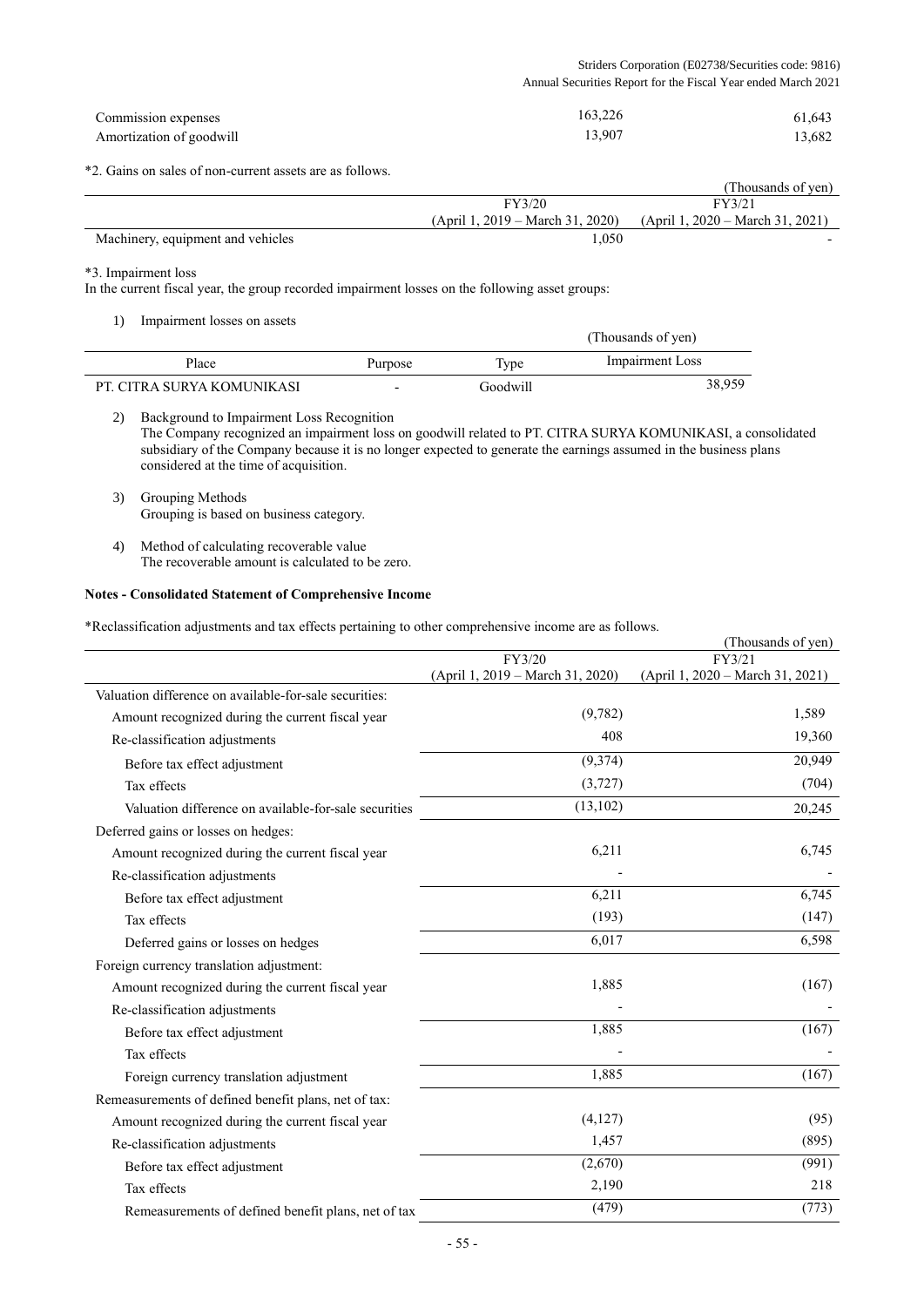| <b>Total</b><br>I other comprehensive income | 770. | $90^\circ$ |
|----------------------------------------------|------|------------|

# **Notes - Consolidated Statement of Changes in Equity**

#### FY3/20 (April 1, 2019 – March 31, 2020)

1. Matters regarding the class and number of issued shares and treasury shares

|                       |                     |          |                          | (Thousand shares)    |
|-----------------------|---------------------|----------|--------------------------|----------------------|
|                       | As of April 1, 2019 | Increase | Decrease                 | As of March 31, 2020 |
| Issued shares         |                     |          |                          |                      |
| Common stock (Note 1) | 8,887               | 10       |                          | 8,897                |
| Total                 | 8,887               | 10       | $\overline{\phantom{0}}$ | 8,897                |
| Treasury shares       |                     |          |                          |                      |
| Common stock (Note 2) | 57                  | 367      | $\overline{\phantom{0}}$ | 425                  |
| Total                 | 57                  | 367      | -                        | 425                  |

Note:

1. The increase in the number of issued shares of common stock is due to the exercise of 10 thousand share acquisition rights.

2. The increase in the number of treasury shares of common stock is due to the acquisition of 367 thousand treasury shares based on a board resolution.

#### 2. Matters regarding share acquisition rights

|                                     | Classification of<br>Type of shares<br>Classification                   |                                        | Number of shares subject to share acquisition rights<br>(Shares) |          |          |                         | Balance as of<br>March 31, 2020 |
|-------------------------------------|-------------------------------------------------------------------------|----------------------------------------|------------------------------------------------------------------|----------|----------|-------------------------|---------------------------------|
|                                     | share acquisition<br>rights                                             | subject to share<br>acquisition rights | As of April<br>1,2019                                            | Increase | Decrease | As of March<br>31, 2020 | (Thousands of<br>yen)           |
| The Company<br>(Parent<br>company)  | No. 6 share<br>acquisition rights<br>(issued on May 29,<br>2013) (Note) | Common stock                           | 25,000                                                           |          | 10,000   | 15,000                  |                                 |
| The Company<br>(Parent)<br>company) | No. 8 share<br>acquisition rights<br>(issued on Oct. 5,<br>2015)        | Common stock                           | 435,000                                                          |          |          | 435,000                 | 2,175                           |
| The Company<br>(Parent)<br>company) | No. 9 share<br>acquisition rights<br>(issued on Dec. 7,<br>2018)        | Common stock                           | 400,000                                                          |          | -        | 400,000                 | 1,200                           |
|                                     | Total                                                                   |                                        | 860,000                                                          | ٠        | 10,000   | 850,000                 | 3,402                           |

Note: The decrease in the number of No.6 share acquisition rights is due to the exercise of the share acquisition rights.

#### 3. Matters concerning dividends

Dividends with a record date during FY3/20 but with an effective date in FY3/21

| Resolution                                            | Class of<br>shares | Total amount of<br>dividends<br>(in thousand ven) | Dividend<br>resource | Dividend per share<br>$(in$ yen) | Record date       | Effective date |
|-------------------------------------------------------|--------------------|---------------------------------------------------|----------------------|----------------------------------|-------------------|----------------|
| Annual<br>Shareholders'<br>Meeting<br>(June 19, 2020) | Common<br>Stock    | 25.415                                            | Retained<br>earnings |                                  | March 31,<br>2020 | June 22, 2020  |

## FY3/21 (April 1, 2020 – March 31, 2021)

1. Matters regarding the class and number of issued shares and treasury shares

|                       |                     |              |                          | (Thousand shares)    |
|-----------------------|---------------------|--------------|--------------------------|----------------------|
|                       | As of April 1, 2020 | Increase     | Decrease                 | As of March 31, 2021 |
| Issued shares         |                     |              |                          |                      |
| Common stock (Note 1) | 8,897               | 15           |                          | 8,912                |
| Total                 | 8,897               | 15           | $\overline{\phantom{a}}$ | 8,912                |
| Treasury shares       |                     |              |                          |                      |
| Common stock (Note 2) | 425                 | $\mathbf{0}$ | $\overline{\phantom{0}}$ | 425                  |
| Total                 | 425                 | 0            |                          | 425                  |

Note: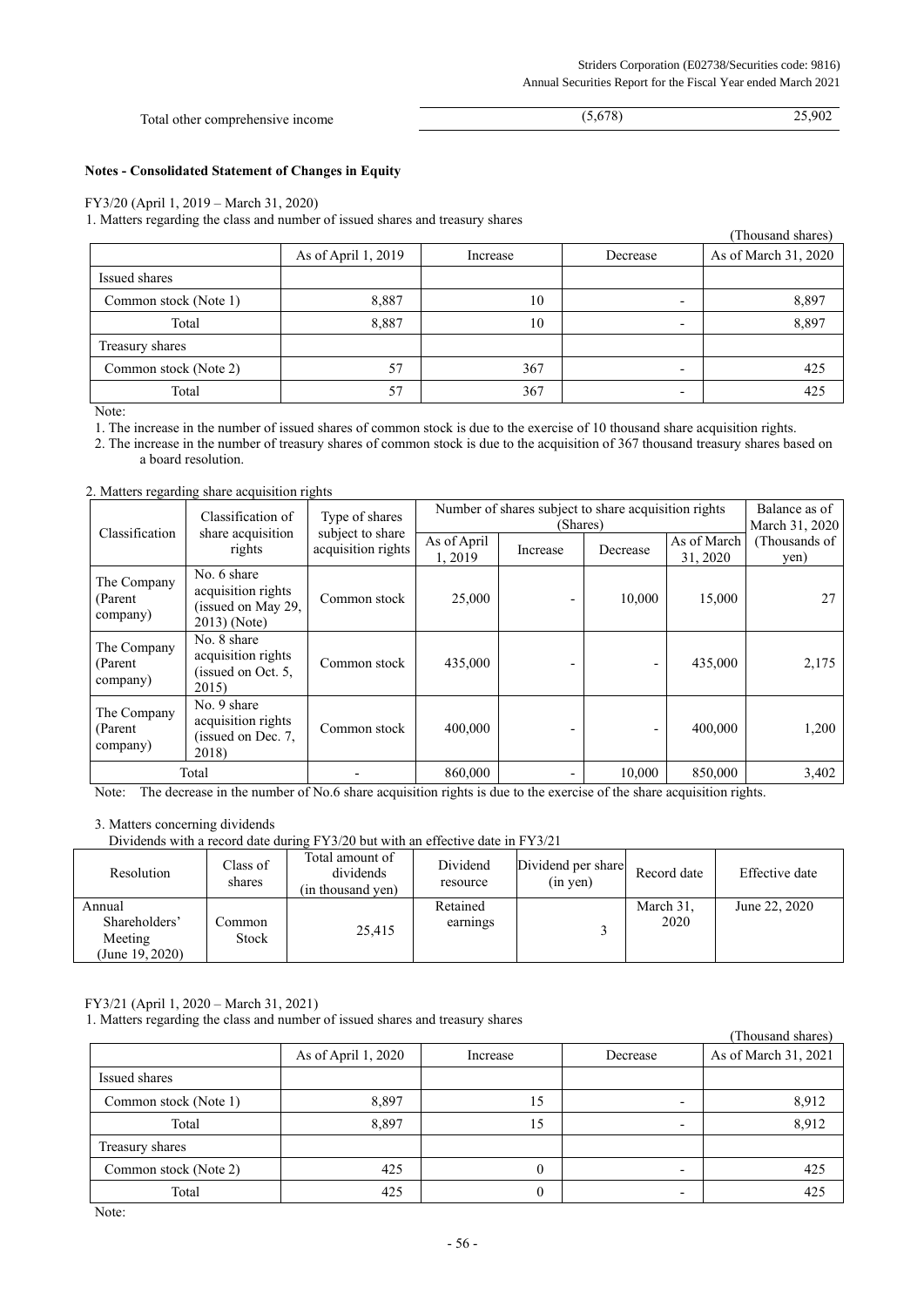- 1. The increase in the number of issued shares of common stock is due to the exercise of 15 thousand share acquisition rights.
- 2. The increase in the number of treasury shares of common stock is due to purchase of 0 thousand shares less than one unit.

|                                     | Classification of                                                        | Type of shares                         | Number of shares subject to share acquisition rights | Balance as of<br>March 31, 2021 |          |                         |                       |
|-------------------------------------|--------------------------------------------------------------------------|----------------------------------------|------------------------------------------------------|---------------------------------|----------|-------------------------|-----------------------|
| Classification                      | share acquisition<br>rights                                              | subject to share<br>acquisition rights | As of April<br>1,2020                                | Increase                        | Decrease | As of March<br>31, 2021 | (Thousands of<br>yen) |
| The Company<br>(Parent<br>company)  | No. 6 share<br>acquisition rights<br>(issued on May 29,<br>$2013$ (Note) | Common stock                           | 15,000                                               |                                 | 15,000   |                         |                       |
| The Company<br>(Parent)<br>company) | No. 8 share<br>acquisition rights<br>(issued on Oct. 5,<br>2015)         | Common stock                           | 435,000                                              |                                 |          | 435,000                 | 2,175                 |
| The Company<br>(Parent<br>company)  | No. 9 share<br>acquisition rights<br>(issued on Dec. 7,<br>2018)         | Common stock                           | 400,000                                              |                                 |          | 400,000                 | 1,200                 |
|                                     | Total                                                                    |                                        | 850,000                                              | -                               | 15,000   | 835,000                 | 3,375                 |

## 2. Matters regarding share acquisition rights

Note: The decrease in the number of No.6 share acquisition rights is due to the exercise of the share option.

## 3. Matters concerning dividends

# 1) Dividends Payment

| Resolution                                            | Class of<br>shares | Total amount of<br>dividends<br>(in thousand yen) | Dividend<br>resource | Dividend per Share<br>$(in$ yen $)$ | Record date       | Effective date |
|-------------------------------------------------------|--------------------|---------------------------------------------------|----------------------|-------------------------------------|-------------------|----------------|
| Annual<br>Shareholders'<br>Meeting<br>(June 19, 2020) | .`ommon<br>Stock   | 25,415                                            | Retained<br>Earnings |                                     | March 31,<br>2020 | June 22, 2020  |

2) Dividends with a record date during FY3/21 but with an effective date in FY3/22

| Resolution                                            | Class of<br>shares | Total amount of<br>dividends<br>(in thousand ven) | Dividend<br>resource | Dividend per share<br>$(in \text{ yen})$ | Record date       | Effective date |
|-------------------------------------------------------|--------------------|---------------------------------------------------|----------------------|------------------------------------------|-------------------|----------------|
| Annual<br>Shareholders'<br>Meeting<br>(June 18, 2021) | .`ommon<br>Stock   | 25,460                                            | Retained<br>Earnings |                                          | March 31,<br>2021 | June 21, 2021  |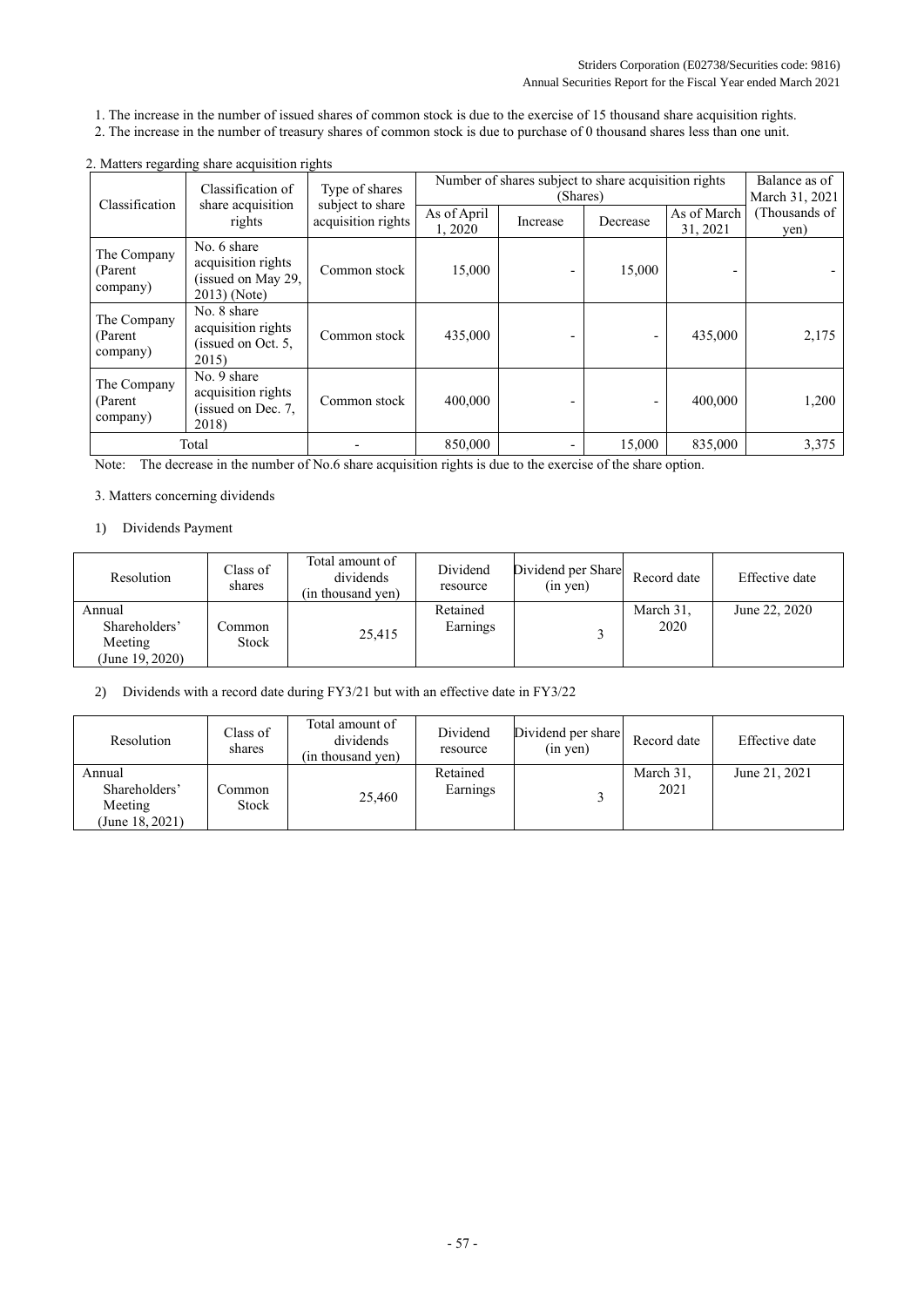## **Notes - Consolidated Statement of Cash Flows**

\* The relationship between the balance of cash and cash equivalents at the end of the fiscal year and the amount of items posted in the consolidated balance sheet is as follows.

|                           |                                    | (Thousands of yen)                 |
|---------------------------|------------------------------------|------------------------------------|
|                           | FY3/20                             | FY3/21                             |
|                           | $(April 1, 2019 - March 31, 2020)$ | $(April 1, 2020 - March 31, 2021)$ |
| Cash and deposit account  | 2,200,502                          | 2,894,896                          |
| Derivative deposits       | (210,005)                          | (212,003)                          |
| Cash and cash equivalents | 1,990,496                          | 2,682,893                          |

#### **Notes - Leases**

This information is not disclosed due to its lack of significance.

#### **Notes - Financial Instruments**

1. Matters pertaining to the status of financial instruments

(1) Policy to deal with financial instruments

The group's policy is to restrict investment of funds to short-term deposits and similar financial instruments and to use bank loans and bond issuance as the primary means of procuring funds.

(2) Details and risks of financial instruments

Operating receivables consisting of accounts receivable-trade are generally exposed to the credit risk of customers. To manage exposure to this credit risk, the Striders Group monitors payment deadlines and amounts outstanding for each counterparty and customer in accordance with the group's credit management rules.

Operating debt consisting of accounts payable-trade has payment deadlines of not more than one year.

Short-term borrowings are used mainly to fund business transactions. Bonds and long-term borrowings are used mainly to fund capital expenditures. To eliminate exposure to interest rate risk for some long-term borrowings, the Company uses interest rate swaps to change to fixed interest rates. The Company limits derivatives transactions within the scope of real demand in line with its internal guidelines. Operating debts, bonds and borrowings are always vulnerable to liquidity risk. As a result, the Company manages this risk for all group companies in order to perform comprehensive risk management for the entire group.

(3) Supplemental explanation concerning fair value of financial instruments

Fair value of the financial instruments is measured at a quoted fair value, if available, or reasonably assessed value if a quoted fair value is not available. As the calculation of the reasonably assessed value incorporates varying factors, the amount may vary if different assumptions are used.

#### 2. Matters pertaining to the fair value, etc. of financial instruments

Amounts in the consolidated balance sheet, fair value and the differences are as follows. Items for which fair value is extremely difficult to measure are not included. (See Note 2)

FY3/20 (As of March 31, 2020)

|                                                        |                                                    |            | (Thousands of yen) |
|--------------------------------------------------------|----------------------------------------------------|------------|--------------------|
|                                                        | Amount posted in the<br>consolidated balance sheet | Fair value | Difference         |
| (1) Cash and deposits                                  | 2,200,502                                          | 2,200,502  |                    |
| (2) Accounts receivable-trade                          | 300,342                                            |            |                    |
| Allowance for doubtful accounts <sup>*1</sup>          | (2,847)                                            |            |                    |
|                                                        | 297,495                                            | 297,495    |                    |
| (3) Marketable securities and investment<br>securities | 327,453                                            | 327,453    |                    |
| Total assets                                           | 2,825,450                                          | 2,825,450  |                    |
| (1) Accounts payable-trade                             | 226,329                                            | 226,329    |                    |
| (2) Short-term borrowings                              | 97,853                                             | 97,853     |                    |
| (3) Current portion of bonds                           | 60,000                                             | 59,750     | (249)              |
| (4) Current portion of long-term borrowings            | 158,735                                            | 158,239    | (495)              |
| (5) Accounts payable-other                             | 82,664                                             | 82,664     |                    |
| (6) Accrued expenses                                   | 95,508                                             | 95,508     |                    |
| (7) Income taxes payable                               | 48,515                                             | 48,515     |                    |
| (8) Deposits received                                  | 120,097                                            | 129,097    |                    |
| (9) Bonds payable                                      | 320,000                                            | 316,027    | (3,927)            |
| $(10)$ Long-term borrowings                            | 729,600                                            | 726,563    | (3,036)            |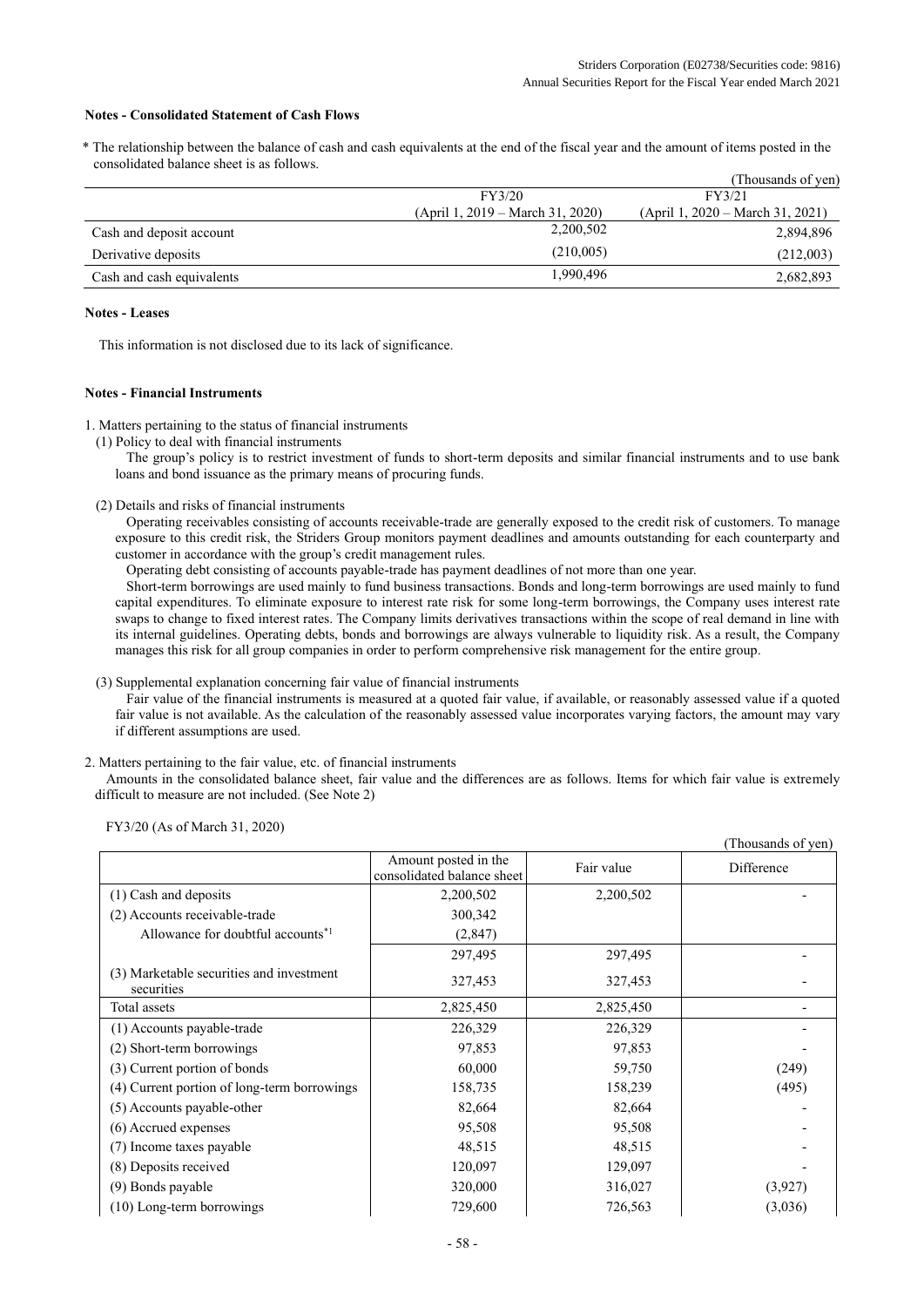## Striders Corporation (E02738/Securities code: 9816) Annual Securities Report for the Fiscal Year ended March 2021

| (11) Long-term lease and guarantee<br>deposited   | 221,000   | 217,530   | (3, 470) |
|---------------------------------------------------|-----------|-----------|----------|
| Total liabilities                                 | 2,169,305 | 2,158,081 | 1,223    |
| Derivative transactions <sup><math>2</math></sup> | [21,763]  | [21,763]  |          |

\*1: Allowance for doubtful accounts on accounts receivable-trade is eliminated.

\*2: Receivables and payables incurred under derivative transactions are presented in net amounts. Net payables are presented in brackets.

# FY3/21 (As of March 31, 2021)

|                                                        |                                                    |            | (Thousands of yen) |
|--------------------------------------------------------|----------------------------------------------------|------------|--------------------|
|                                                        | Amount posted in the<br>consolidated balance sheet | Fair value | Difference         |
| (1) Cash and deposits                                  | 2,894,896                                          | 2,894,896  |                    |
| (2) Accounts receivable-trade                          | 180,641                                            |            |                    |
| Allowance for doubtful accounts <sup>*1</sup>          | (2,153)                                            |            |                    |
|                                                        | 178,488                                            | 178,488    |                    |
| (3) Marketable securities and investment<br>securities | 173,083                                            | 173,083    |                    |
| Total assets                                           | 3,246,468                                          | 3,246,468  | -                  |
| (1) Accounts payable-trade                             | 124,036                                            | 124,036    |                    |
| (2) Short-term borrowings                              | 11,512                                             | 11,512     |                    |
| (3) Current portion of bonds                           | 60,000                                             | 59,823     | (176)              |
| (4) Current portion of long-term borrowings            | 150,376                                            | 150,076    | (299)              |
| (5) Accounts payable-other                             | 72,661                                             | 72,661     |                    |
| (6) Accrued expenses                                   | 78,748                                             | 78,748     |                    |
| (7) Income taxes payable                               | 75,442                                             | 75,442     |                    |
| (8) Deposits received                                  | 123,880                                            | 123,880    |                    |
| (9) Bonds payable                                      | 260,000                                            | 258,955    | (1,044)            |
| $(10)$ Long-term borrowings                            | 1,109,224                                          | 1,126,710  | 17,486             |
| (11) Long-term lease and guarantee<br>deposited        | 192,470                                            | 190,259    | (2,210)            |
| <b>Total liabilities</b>                               | 2,258,353                                          | 2,272,108  | 13,755             |
| Derivative transactions <sup>*2</sup>                  | [15,017]                                           | [15,017]   |                    |

\*1: Allowance for doubtful accounts on accounts receivable-trade is eliminated.

\*2: Receivables and payables incurred under derivative transactions are presented in net amounts. Net payables are presented in brackets.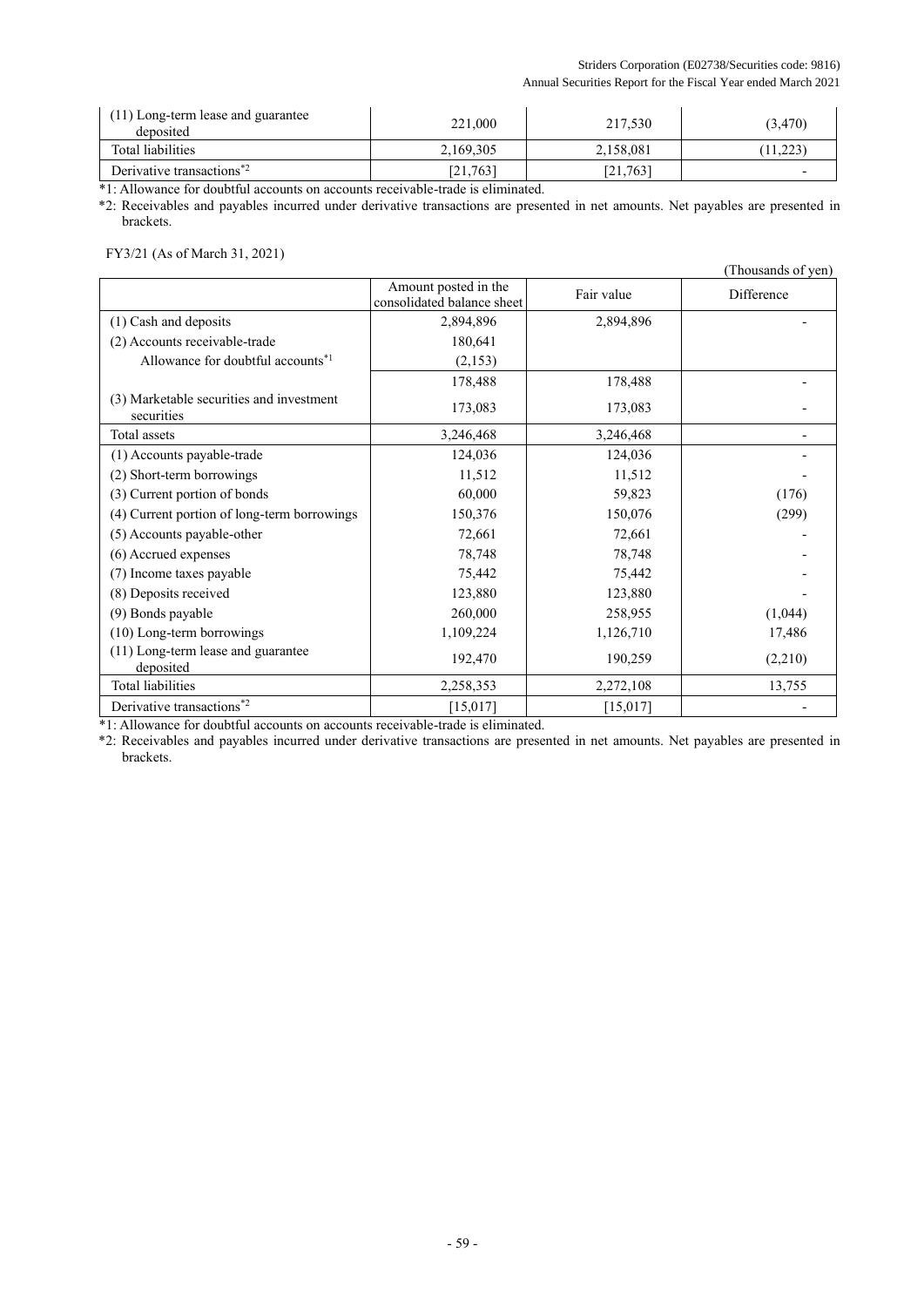Notes: 1. Calculation method of fair value of financial instruments and matters pertaining to securities and derivative transactions Assets

(1) Cash and deposits and (2) Accounts receivable-trade

Because these items are settled in a short period and their fair value is nearly equal to their book values, the fair value of these items is based on their book value.

(3) Marketable securities and investment securities

Fair value of these items is based on prices at listed securities exchanges. See "Securities" under the Notes section for information about securities categorized by holding purpose.

(1) Accounts payable-trade, (2) Short-term borrowings, (5) Accrued expenses, (6) Accounts payable-other, (7) Income taxes payable and (8) Deposits received

Because these items are settled in a short period and their fair value is nearly equal to their book values, the fair value of these items is based on their book value.

(3) Current portion of bonds, (4) Current portion of long-term borrowings, (9) Bonds payable and (10) Long-term borrowings

Fair value of the financial instruments in these categories is determined using present value obtained by discounting the combined value of principal and interest by the interest rate assumed when the Company borrows new money.

(11) Long-term lease and guarantee deposited

Fair value of long-term lease and guarantee deposits is determined using present value discounted by a suitable interest rate, such as the yield of Japanese government bonds over the remaining period of each real estate lease contract, with a credit spread added.

Derivative Transactions

See "Derivatives" under the Notes section.

## 2. Financial instruments for which fair value is extremely difficult to measure

|                                                         |                        | (Thousands of yen)     |  |
|---------------------------------------------------------|------------------------|------------------------|--|
|                                                         | FY3/20                 | FY3/21                 |  |
| Category                                                | (As of March 31, 2020) | (As of March 31, 2021) |  |
| Investment securities (non-listed shares) <sup>*1</sup> | 27,066                 | 62.554                 |  |
| Shares of subsidiaries and associates <sup>*2</sup>     | 81.811                 | 82.551                 |  |

\*1: As the investment securities (non-listed shares) have no market price and their fair value is deemed extremely difficult to determine, they are not included in "(3) Marketable securities and investment securities."

\*2: The market value of shares of subsidiaries and associates is not disclosed, as they have no market price and their fair value is deemed extremely difficult to determine.

# 3. Scheduled redemption of monetary receivables after the fiscal year end

FY3/20 (As of March 31, 2020)

|                           |                 |                                             |                                             | (Thousands of yen) |
|---------------------------|-----------------|---------------------------------------------|---------------------------------------------|--------------------|
|                           | Within one year | More than one year<br>but within five years | More than five years<br>but within 10 years | More than 10 years |
| Cash and deposits         | 2,200,502       |                                             |                                             |                    |
| Accounts receivable-trade | 300,342         |                                             |                                             |                    |
| Total                     | 2,500,844       |                                             |                                             |                    |

#### FY3/21 (As of March 31, 2021)

(Thousands of yen)

|                           | Within one year | More than one year<br>but within five vears | More than five years<br>but within 10 years | More than 10 years |
|---------------------------|-----------------|---------------------------------------------|---------------------------------------------|--------------------|
| Cash and deposits         | 2,894,896       |                                             |                                             |                    |
| Accounts receivable-trade | 180.641         |                                             |                                             |                    |
| Total                     | 3,075,538       |                                             |                                             |                    |

4. Scheduled repayment of long-term borrowings and other interest-bearing debt after the fiscal year end FY3/20 (As of March 31, 2020)

|                       |            |                             |              |                                |             | (Thousands of yen) |
|-----------------------|------------|-----------------------------|--------------|--------------------------------|-------------|--------------------|
|                       |            | More than one More than two |              | More than                      | More than   |                    |
|                       | Within one | year but                    | years but    | three years but four years but |             | More than          |
|                       | year       | within two                  | within three | within four                    | within five | five years         |
|                       |            | vears                       | vears        | vears                          | vears       |                    |
| Short-term borrowings | 97,853     | -                           |              |                                |             |                    |
| Bonds payable         | 60,000     | 60,000                      | 60,000       | 160,000                        | 40,000      |                    |
| Long-term borrowings  | 158,735    | 150,376                     | 208,129      | 92.124                         | 55,744      | 223,227            |
| Total                 | 316,588    | 210,376                     | 268,129      | 252,124                        | 95.744      | 223,227            |

Liabilities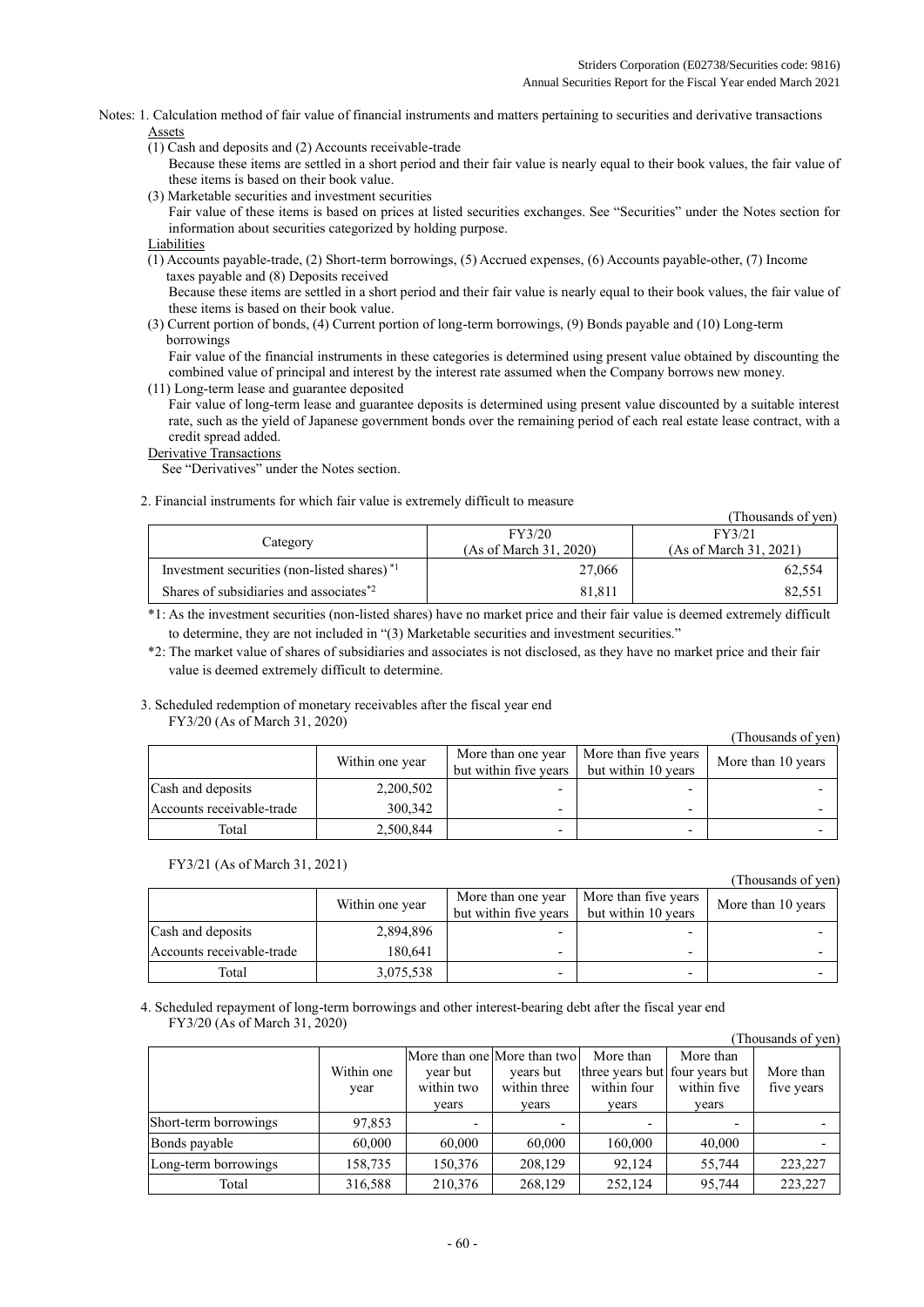$(T1 \t 1 \t 0)$ 

# FY3/21 (As of March 31, 2021)

|                       |            |                             |              |                                |             | (Thousands of yen) |
|-----------------------|------------|-----------------------------|--------------|--------------------------------|-------------|--------------------|
|                       |            | More than one More than two |              | More than                      | More than   |                    |
|                       | Within one | year but                    | years but    | three years but four years but |             | More than          |
|                       | year       | within two                  | within three | within four                    | within five | five years         |
|                       |            | vears                       | vears        | vears                          | vears       |                    |
| Short-term borrowings | 11,512     | $\overline{\phantom{0}}$    |              |                                | -           |                    |
| Bonds payable         | 60,000     | 60,000                      | 160,000      | 40,000                         | -           |                    |
| Long-term borrowings  | 150,376    | 116,811                     | 257,288      | 350,575                        | 75,792      | 308,758            |
| Total                 | 221,888    | 176,811                     | 417,288      | 390,575                        | 75,792      | 308,758            |

# **Notes - Securities**

1. Securities for trade purposes

|                                                |                        | Thousands of year      |
|------------------------------------------------|------------------------|------------------------|
|                                                | FY3/20                 | FY3/21                 |
|                                                | (As of March 31, 2020) | (As of March 31, 2021) |
| Unrealized gain (loss) included in profit/loss | (12, 509)              | (246)                  |

2. Available-for-sale securities

FY3/20 (April 1, 2019 – March 31, 2020)

|                                                                                      |               |                |                  | (Thousands of yen) |
|--------------------------------------------------------------------------------------|---------------|----------------|------------------|--------------------|
|                                                                                      | Type          | Carrying value | Acquisition cost | Difference         |
| Securities for which the carrying                                                    | <b>Stocks</b> | 171,175        | 146.798          | 24,377             |
| value exceeds their acquisition cost                                                 | Subtotal      | 171,175        | 146,798          | 24,377             |
| Securities for which the carrying<br>value does not exceed their<br>acquisition cost | <b>Stocks</b> | 105,169        | 134,131          | (28,961)           |
|                                                                                      | Subtotal      | 105,169        | 134,131          | (28,961)           |
| Total                                                                                |               | 276,345        | 280,929          | (4,584)            |

Note: As the investment securities (reported at 27,066 thousand yen in the consolidated balance sheet) have no market price and the fair value is deemed extremely difficult to determine, they are not included in the above table reporting the status of availablefor-sale securities.

FY3/21 (April 1, 2020 – March 31, 2021)

|                                                                           |               |                |                  | (Thousands of yen) |
|---------------------------------------------------------------------------|---------------|----------------|------------------|--------------------|
|                                                                           | Type          | Carrying value | Acquisition cost | Difference         |
| Securities for which the carrying<br>value exceeds their acquisition cost | <b>Stocks</b> | 157,208        | 133,548          | 23,659             |
|                                                                           | Subtotal      | 157,208        | 133,548          | 23,659             |
| Securities for which the carrying                                         | <b>Stocks</b> | 11,287         | 18,648           | (7,360)            |
| value does not exceed their<br>acquisition cost                           | Subtotal      | 11,287         | 18,648           | (7,360)            |
| Total                                                                     |               | 168,496        | 152,197          | 16,299             |

Note: As the investment securities (reported at 62,554 thousand yen in the consolidated balance sheet) have no market price and the fair value is deemed extremely difficult to determine, they are not included in the above table reporting the status of availablefor-sale securities.

# 3. Available-for-sale securities sold FY3/20 (April 1, 2019 – March 31, 2020)

|               |                |            | (Thousands of yen) |
|---------------|----------------|------------|--------------------|
| Type          | Sales proceeds | Total gain | Total loss         |
| <b>Stocks</b> | 10,790         | 469        |                    |
| Total         | 10,790         | 469        |                    |

FY3/21 (April 1, 2020 – March 31, 2021)

| $\sim$ $\sim$<br>____ |                 |            | (Thousands of yen) |
|-----------------------|-----------------|------------|--------------------|
| T <sub>VDC</sub>      | Sales proceeds  | Total gain | Total loss         |
| <b>Stocks</b>         | 05.371<br>,,,,, |            | 20,407             |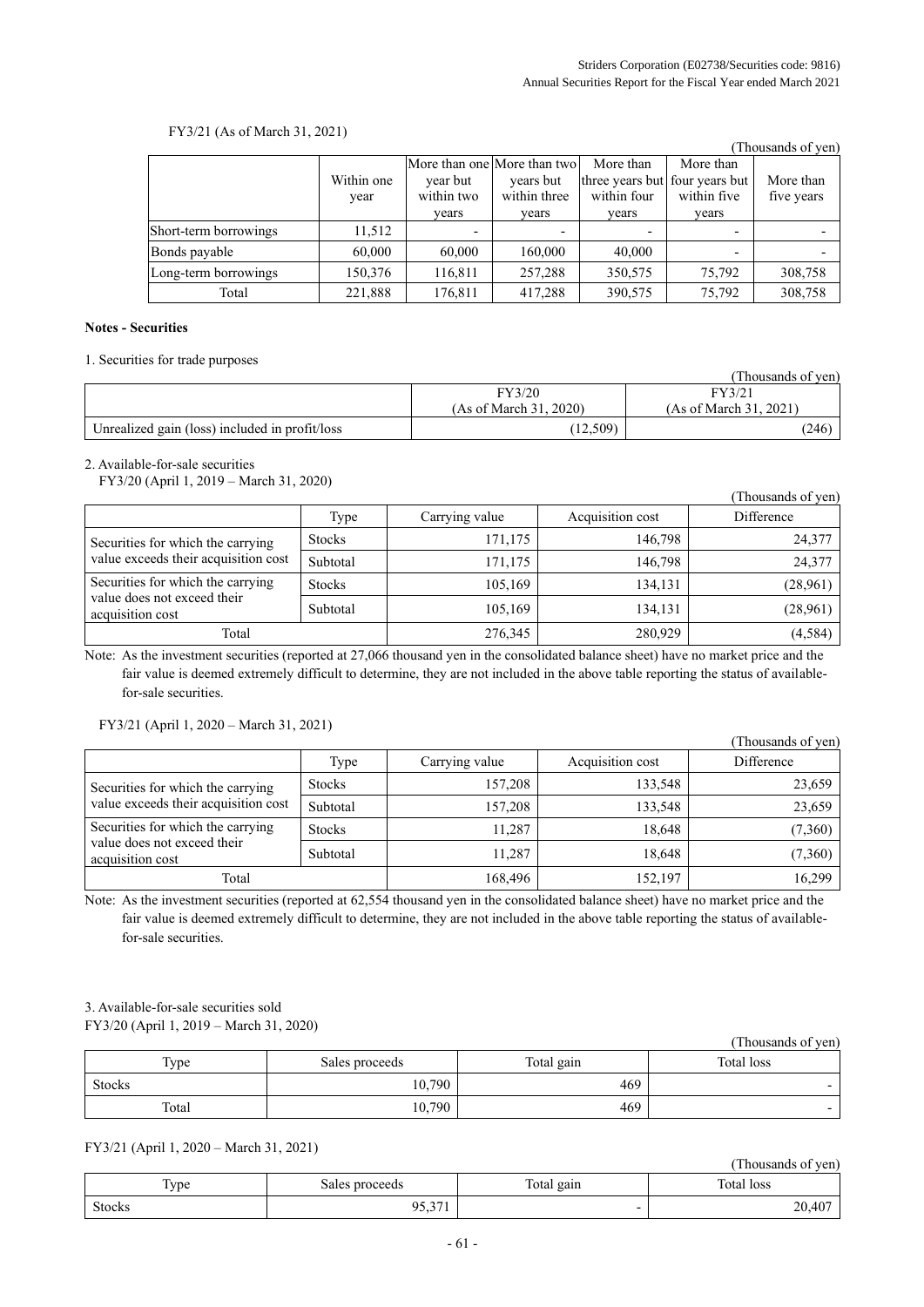Striders Corporation (E02738/Securities code: 9816) Annual Securities Report for the Fiscal Year ended March 2021

| $\Delta E = \Delta E$<br>Total<br>ັ້ |  | 20.46<br>__ |
|--------------------------------------|--|-------------|
|--------------------------------------|--|-------------|

4. Marketable securities written down for impairment

Securities of 8,017 thousand yen (available-for-sale securities of 8,017 thousand yen) were written down for the fiscal year ended March 31, 2020.

There are no securities applicable for impairment for the fiscal year ended March 31, 2021.

#### **Notes - Derivatives**

Derivative transactions accounted by the hedge accounting method

Interest rates

FY3/20 (As of March 31, 2020)

|                  |                                                   |                   |                          |                                                | (Thousands of yen) |
|------------------|---------------------------------------------------|-------------------|--------------------------|------------------------------------------------|--------------------|
| Hedging method   | Transaction category                              | Risk hedged       | Contract<br>amount, etc. | Contract amount,<br>etc. exceeding<br>one year | Fair value         |
| Principle method | Interest rate swaps<br>Receive floating/pay fixed | <b>Borrowings</b> | 973,500                  | 620,285                                        | (21,763)           |
|                  | Total                                             |                   | 973,500                  | 620,285                                        | (21,763)           |

Note: Calculation method of fair value

The fair value was calculated based on prices, etc. presented by financial institutions, etc. with which the Company has transactions.

FY3/21 (As of March 31, 2021)

|                  |                                                   |                   |                          |                                                | (Thousands of yen) |
|------------------|---------------------------------------------------|-------------------|--------------------------|------------------------------------------------|--------------------|
| Hedging method   | Transaction category                              | Risk hedged       | Contract<br>amount, etc. | Contract amount,<br>etc. exceeding<br>one year | Fair value         |
| Principle method | Interest rate swaps<br>Receive floating/pay fixed | <b>Borrowings</b> | 973,500                  | 528,749                                        | (15,017)           |
|                  | Total                                             |                   | 973,500                  | 528,749                                        | (15,017)           |

Note: Calculation method of fair value

The fair value was calculated based on prices, etc. presented by financial institutions, etc. with which the Company has transactions.

#### **Notes - Retirement Benefits**

Some domestic consolidated subsidiaries use a defined benefit non-contributory retirement benefit plan (a lump-sum retirement payment system based on retirement payment rules) for the payment of retirement benefits to their employees. A simplified method is used to calculate retirement benefit liability and retirement benefit expenses.

An overseas subsidiary PT. Citra Surya Komunikasi has a defined retirement benefit plan.

2. Defined benefit plan

(1) Reconciliation of beginning and ending balances of retirement benefit obligations (excluding plans using the simplified method as stated in (2))

|                                                          |        | (Thousands of yen)                                                |
|----------------------------------------------------------|--------|-------------------------------------------------------------------|
|                                                          | FY3/20 | FY3/21                                                            |
|                                                          |        | (April 1, 2019 – March 31, 2020) (April 1, 2020 – March 31, 2021) |
| Retirement benefit obligations at beginning of<br>period | 37,554 | 48,025                                                            |
| Service cost                                             | 2,519  | 2,288                                                             |
| Interest cost                                            | 3,028  | 3,138                                                             |
| Actuarial differences                                    | 3,804  | 860                                                               |
| Foreign exchange translation gains or losses             | 1,119  | (3,039)                                                           |
| Retirement benefit obligations at end of period          | 48,025 | 51,273                                                            |

(2) Reconciliation of beginning and ending balances of retirement benefit liability when using the simplified method

|                                                     |        | (Thousands of yen)                                                |
|-----------------------------------------------------|--------|-------------------------------------------------------------------|
|                                                     | FY3/20 | FY3/21                                                            |
|                                                     |        | (April 1, 2019 – March 31, 2020) (April 1, 2020 – March 31, 2021) |
| Retirement benefit liability at beginning of period | 9.338  | 9.989                                                             |

<sup>1.</sup> Retirement benefit plans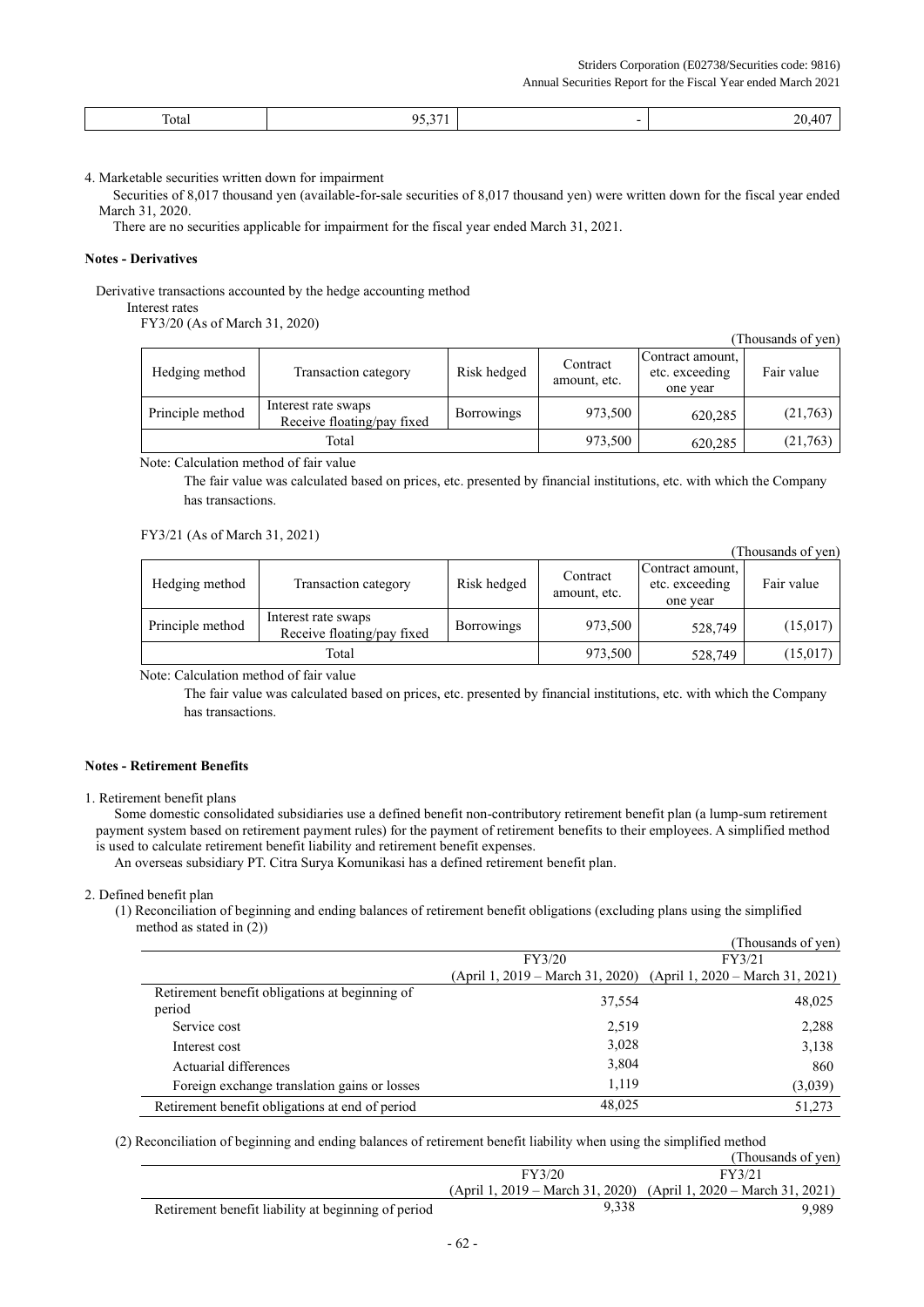| Retirement benefit expenses                   |       |  |
|-----------------------------------------------|-------|--|
| Retirement benefit liability at end of period | 9.989 |  |

(3) Reconciliation of ending balances of retirement benefit obligations and plan assets against retirement benefit liability and retirement benefit asset recognized in the consolidated balance sheet

|                                                                                                                                                      |                        | (Thousands of yen)     |
|------------------------------------------------------------------------------------------------------------------------------------------------------|------------------------|------------------------|
|                                                                                                                                                      | FY3/20                 | FY3/21                 |
|                                                                                                                                                      | (As of March 31, 2020) | (As of March 31, 2021) |
| Retirement benefit obligations of contributory plan                                                                                                  |                        |                        |
| Plan assets at fair value                                                                                                                            |                        |                        |
|                                                                                                                                                      |                        |                        |
| Retirement benefit obligations of non-contributory<br>plan                                                                                           | 58,015                 | 61,805                 |
| Net liability/asset recognized in the consolidated<br>balance sheet                                                                                  | 58,015                 | 61,805                 |
| Retirement benefit liability                                                                                                                         | 58,015                 | 61,805                 |
| Net liability/asset recognized in the consolidated<br>balance sheet                                                                                  | 58,015                 | 61,805                 |
| $\mathbf{M}$ and $\mathbf{M}$ and $\mathbf{M}$ and $\mathbf{M}$ and $\mathbf{M}$ and $\mathbf{M}$ and $\mathbf{M}$ and $\mathbf{M}$ and $\mathbf{M}$ |                        |                        |

Note: Plans using the simplified method are included.

(4) Components of retirement benefit expenses

|                                                            |                        | (Thousands of yen)     |
|------------------------------------------------------------|------------------------|------------------------|
|                                                            | FY3/20                 | FY3/21                 |
|                                                            | (As of March 31, 2020) | (As of March 31, 2021) |
| Service cost                                               | 2,519                  | 2,288                  |
| Interest cost                                              | 3,028                  | 3,138                  |
| Amortization of actuarial differences                      | 1,457                  | 1,756                  |
| Retirement benefit expenses using the simplified<br>method | 651                    | 542                    |
| Retirement benefit expenses for defined benefit<br>plan    | 7,655                  | 7,725                  |

(5) Remeasurements of defined benefit plans, net of tax

Components of remeasurements of defined benefit plans, net of tax

|                       |                | (Thousands of ven)                                                |
|-----------------------|----------------|-------------------------------------------------------------------|
|                       | FY3/20         | FY3/21                                                            |
|                       |                | (April 1, 2019 – March 31, 2020) (April 1, 2020 – March 31, 2021) |
| Actuarial differences | $1.45^{\circ}$ | .756                                                              |

(6) Remeasurements of defined benefit plans, cumulative

Components of cumulative remeasurements of defined benefit plans, net of tax

|                                    |                        | (Thousands of yen)     |
|------------------------------------|------------------------|------------------------|
|                                    | FY3/20                 | FY3/21                 |
|                                    | (As of March 31, 2020) | (As of March 31, 2021) |
| Unrecognized actuarial differences | 16.564                 | 14.620                 |

(7) Relevant information on assumptions for actuarial calculation

Principal assumptions for actuarial calculation (presented by the weighted average)

|                                   | FY3/20                 | FY3/21                 |
|-----------------------------------|------------------------|------------------------|
|                                   | (As of March 31, 2020) | (As of March 31, 2021) |
| Discount rate                     | 7.0%                   | $5.6\%$                |
| Expected rate of salary increases | 3.0                    |                        |

#### **Notes - Stock Options**

Additional Information

For transactions for granting stock options with vesting conditions to employees and others prior to the start of applying "Practical Solution on Transactions Granting Employees and Others Share Acquisition Rights, which Involve Considerations, with Vesting Conditions" (PITF No. 36, January 12, 2018), the previous accounting treatment continued to be applied as stipulated in PITF No. 36, Paragraph 10 (3).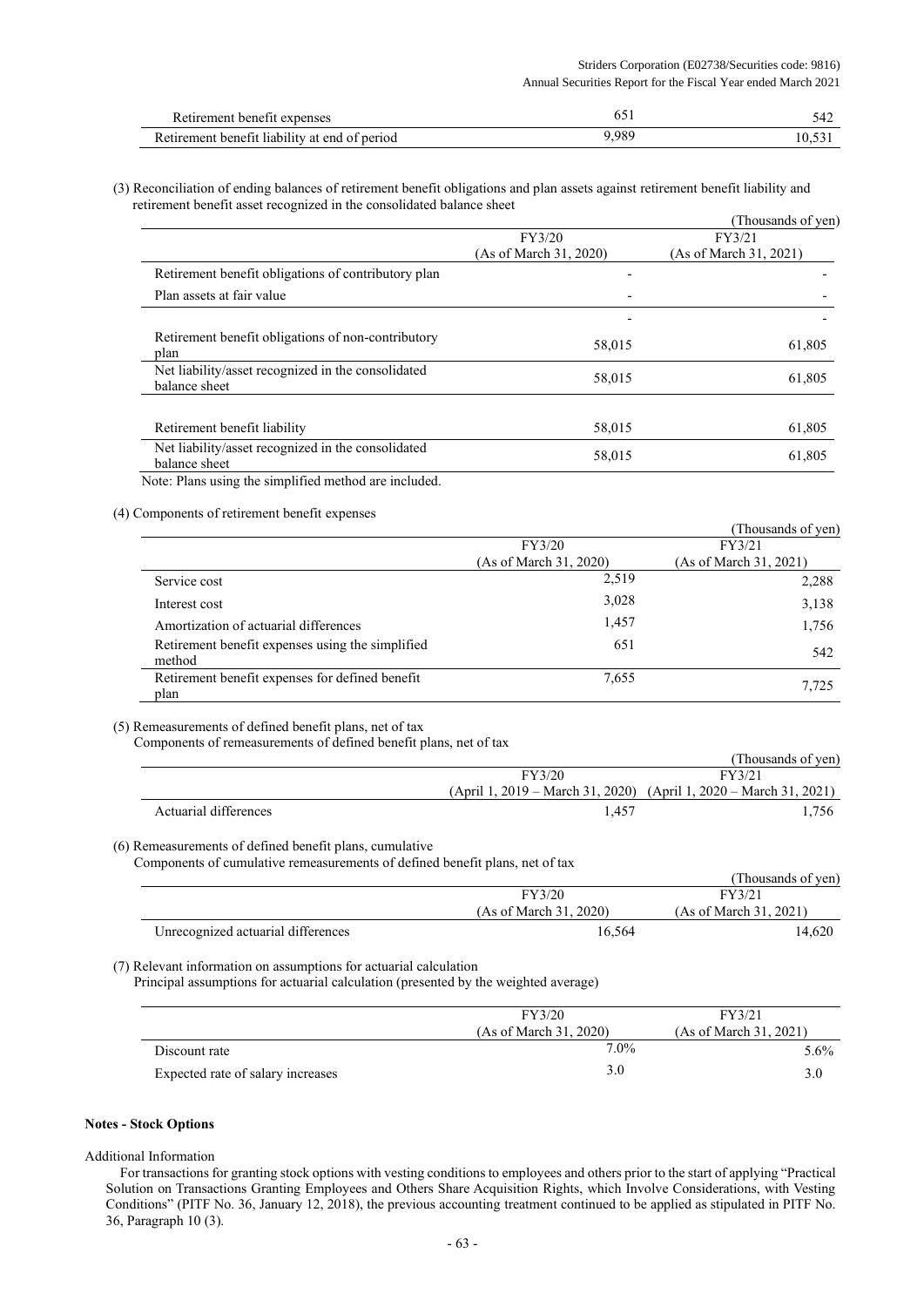|                                                                 | No. 8 share acquisition rights                                                                                                                                                                                                                                                                                                                                                                                                                                                                                                                                                                                                                                                                                                                                                                                                                                                                                                                                                                                                                                                                                                                                                                                                                                                                                                                                                                                                                                                                                                                                                                                                                                                                                                                                                                                                                                                                                                                                                                                                                                                                                                             |
|-----------------------------------------------------------------|--------------------------------------------------------------------------------------------------------------------------------------------------------------------------------------------------------------------------------------------------------------------------------------------------------------------------------------------------------------------------------------------------------------------------------------------------------------------------------------------------------------------------------------------------------------------------------------------------------------------------------------------------------------------------------------------------------------------------------------------------------------------------------------------------------------------------------------------------------------------------------------------------------------------------------------------------------------------------------------------------------------------------------------------------------------------------------------------------------------------------------------------------------------------------------------------------------------------------------------------------------------------------------------------------------------------------------------------------------------------------------------------------------------------------------------------------------------------------------------------------------------------------------------------------------------------------------------------------------------------------------------------------------------------------------------------------------------------------------------------------------------------------------------------------------------------------------------------------------------------------------------------------------------------------------------------------------------------------------------------------------------------------------------------------------------------------------------------------------------------------------------------|
| Number of eligible people and<br>their positions                | Directors of Striders: 6<br>Corporate Auditors of Striders: 3<br>Employees of Striders: 6                                                                                                                                                                                                                                                                                                                                                                                                                                                                                                                                                                                                                                                                                                                                                                                                                                                                                                                                                                                                                                                                                                                                                                                                                                                                                                                                                                                                                                                                                                                                                                                                                                                                                                                                                                                                                                                                                                                                                                                                                                                  |
| Number of stock options<br>granted by class of shares<br>(Note) | Common stock: 445,000 shares                                                                                                                                                                                                                                                                                                                                                                                                                                                                                                                                                                                                                                                                                                                                                                                                                                                                                                                                                                                                                                                                                                                                                                                                                                                                                                                                                                                                                                                                                                                                                                                                                                                                                                                                                                                                                                                                                                                                                                                                                                                                                                               |
| Date of grant                                                   | October 5, 2015                                                                                                                                                                                                                                                                                                                                                                                                                                                                                                                                                                                                                                                                                                                                                                                                                                                                                                                                                                                                                                                                                                                                                                                                                                                                                                                                                                                                                                                                                                                                                                                                                                                                                                                                                                                                                                                                                                                                                                                                                                                                                                                            |
| Vesting conditions                                              | 1) A holder of share acquisition rights may exercise the number of share acquisition rights out of<br>the allotted number based on the percentage specified in each of (a) to (c) below only when the<br>Company's operating profit has reached the amount shown below. These operating profit<br>figures have been set according to the Company's performance goals. To determine the<br>operating profit, figures in the consolidated statement of income included in the Company's<br>Securities Registration Reports (Yukashoken Hokokusho) for the periods between the fiscal<br>years ended March 31, 2016 and ending March 31, 2023 will be used. Should there be any<br>material change in the concept of operating profit to be referred to due to the change of<br>applicable accounting standards or any other factors, the Company shall specify at its Board of<br>Directors meeting another appropriate performance indicator to the extent deemed reasonable.<br>Any fraction less than one (1) right that may be exercised shall be rounded down.<br>(a) 30% of the allotted number may be exercised when operating profit has exceeded 130 million<br>yen, except when the exercise becomes mandatory under the condition described in 2) below.<br>(b) 60% of the allotted number may be exercised when operating profit has exceeded 150<br>million yen, except when the exercise becomes mandatory under the condition described in<br>2) below.<br>(c) 100% of the allotted number may be exercised when operating profit has exceeded 200<br>million yen, except when the exercise becomes mandatory under the condition described in<br>2) below.<br>2) If the average closing price of Striders common stock for ordinary trading on financial<br>instrument exchanges where this stock is listed over any five-day period between the allocation<br>date and end of the exercise period, including both of these days, is less than 30% of the<br>exercise price at that time, holders of share acquisition rights must exercise all remaining rights<br>by the end of the exercise period at the exercise price. |
| Eligible service period                                         | Eligible service period is not specified.                                                                                                                                                                                                                                                                                                                                                                                                                                                                                                                                                                                                                                                                                                                                                                                                                                                                                                                                                                                                                                                                                                                                                                                                                                                                                                                                                                                                                                                                                                                                                                                                                                                                                                                                                                                                                                                                                                                                                                                                                                                                                                  |
| Exercise period                                                 | July 1, 2016 – October 4, 2023                                                                                                                                                                                                                                                                                                                                                                                                                                                                                                                                                                                                                                                                                                                                                                                                                                                                                                                                                                                                                                                                                                                                                                                                                                                                                                                                                                                                                                                                                                                                                                                                                                                                                                                                                                                                                                                                                                                                                                                                                                                                                                             |

1. Summary of stock options with vesting conditions (1) Terms of the stock options with vesting conditions

Note: The number of stock options is translated into the number of shares.

(2) Number of and changes in stock options with vesting conditions

The following describes the number of and changes in stock options during FY3/21. The number of stock options is translated into the number of shares.

1) Number of stock options

|                                                | No. 8 share acquisition rights |
|------------------------------------------------|--------------------------------|
| Unvested stock options (Shares)                |                                |
| As of March 31, 2020                           |                                |
| Granted                                        |                                |
| Forfeited                                      |                                |
| Vested                                         |                                |
| Unvested stock options as of March 31, 2021    |                                |
| Vested stock options (Shares)                  |                                |
| As of March 31, 2020                           | 435,000                        |
| Vested                                         |                                |
| Exercised                                      |                                |
| Forfeited                                      |                                |
| Unexercised stock options as of March 31, 2021 | 435,000                        |

2) Per share prices

| Exercise price (Yen)                  |  |
|---------------------------------------|--|
| Average share price on exercise (Yen) |  |

2. Summary of accounting treatment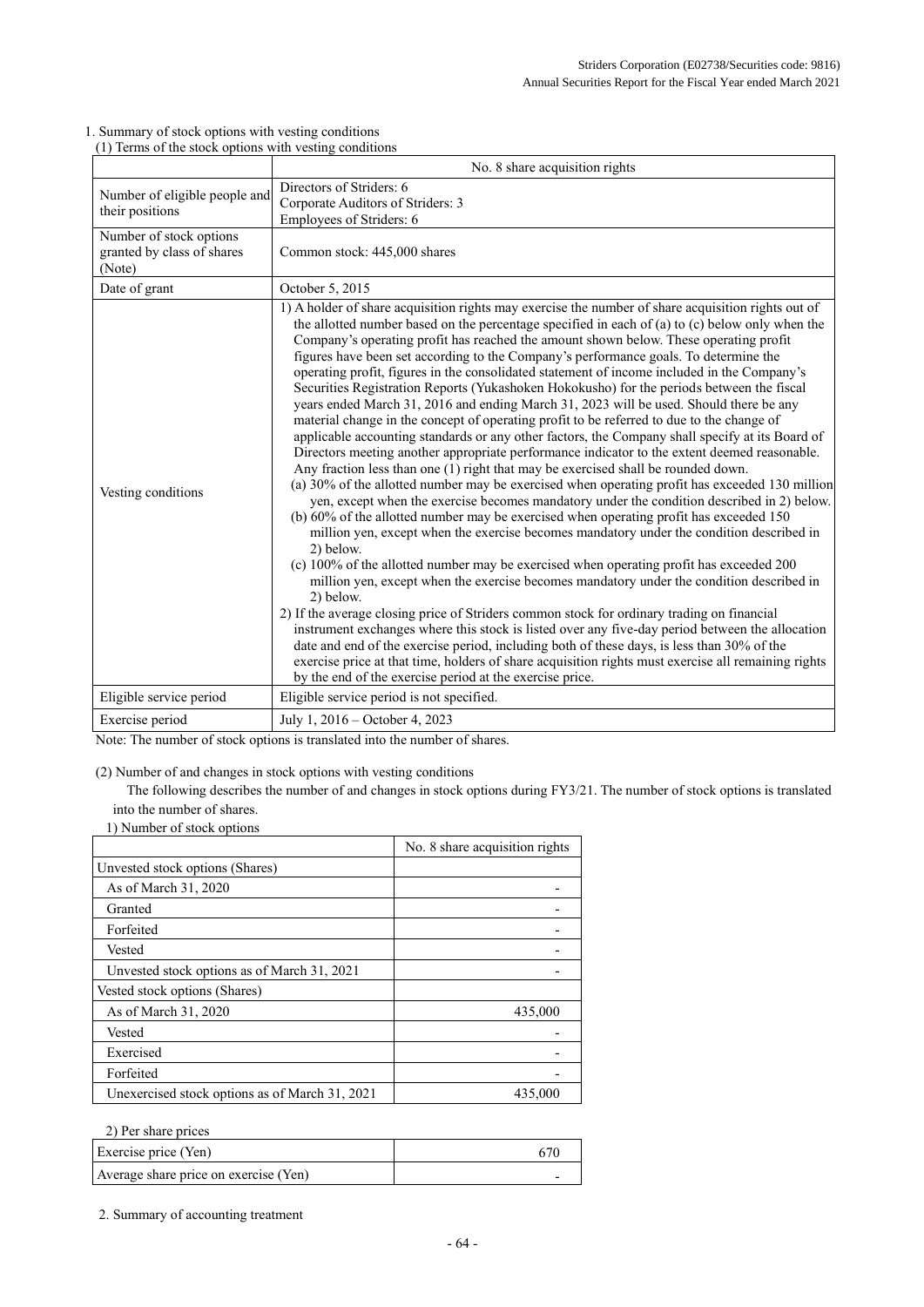When stock options are issued, the amount paid for the stock options is added to net assets as share acquisition rights. When a stock option is exercised, the amount paid when that stock option was issued and the amount paid when the stock option was exercised are transferred to share capital and capital surplus.

When a stock option expires or becomes invalid without being exercised, the amount corresponding to that stock option is recognized as a profit in the fiscal year in which the stock option expired or became invalid.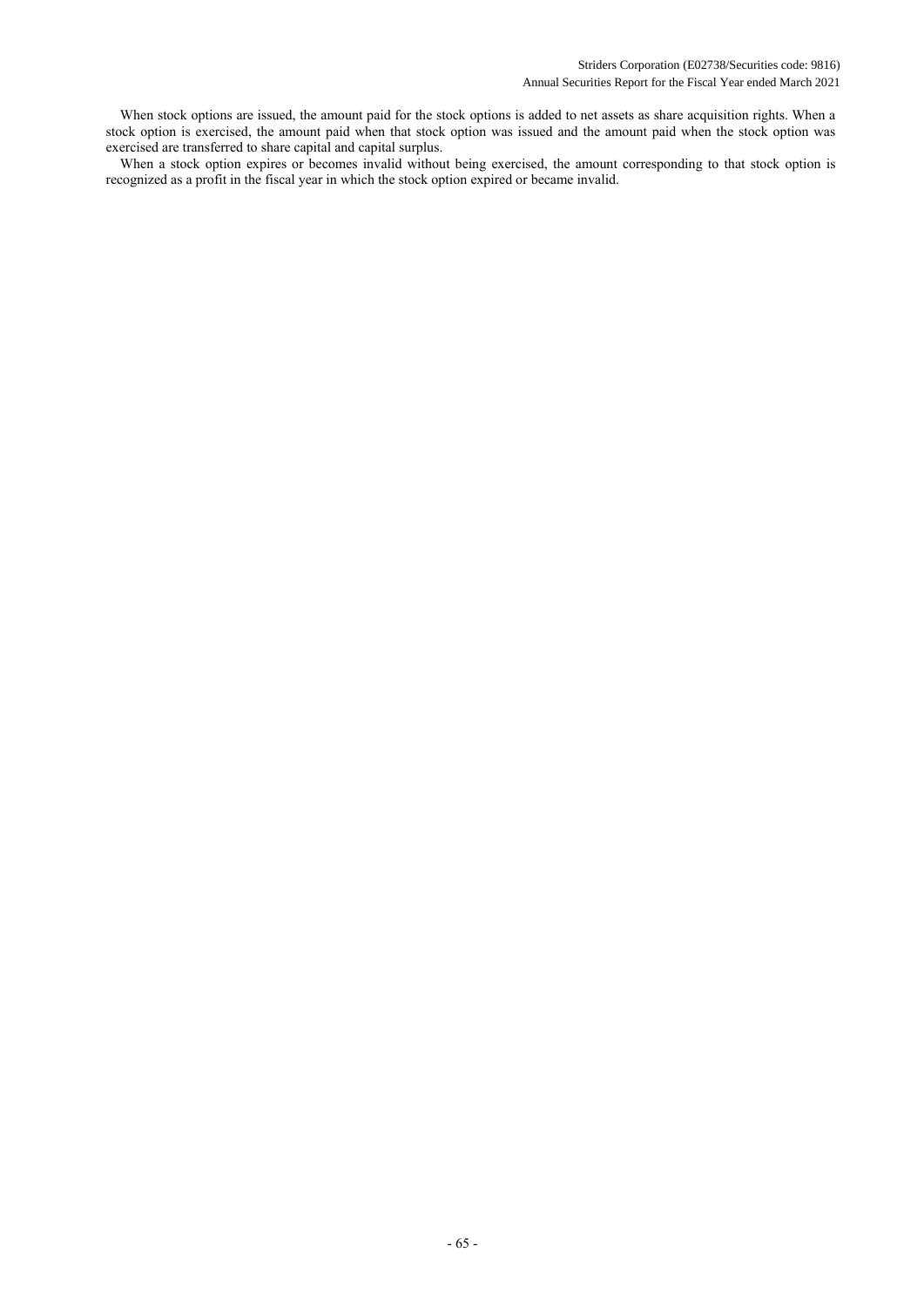# **Notes - Tax Effect Accounting**

1. Details of the causes for deferred tax assets and deferred tax liabilities

|                                                                                                 |                                  | (Thousands of yen)               |
|-------------------------------------------------------------------------------------------------|----------------------------------|----------------------------------|
|                                                                                                 | FY3/20<br>(As of March 31, 2020) | FY3/21<br>(As of March 31, 2021) |
| Deferred tax assets                                                                             |                                  |                                  |
| Excess allowance for doubtful accounts                                                          | 804                              | 698                              |
| Provision for bonuses                                                                           | 10,433                           | 8,735                            |
| Loss on valuation of investment securities                                                      | 46,559                           | 46,559                           |
| Loss carried forward (Note 1)                                                                   | 160,614                          | 111,982                          |
| Retirement benefit liability                                                                    | 15,361                           | 14,817                           |
| Other                                                                                           | 21,610                           | 18,784                           |
| Subtotal deferred tax assets                                                                    | 255,384                          | 201,578                          |
| Valuation reserve for tax-deductible loss carried forward<br>(Note 1)                           | (126, 614)                       | (94, 982)                        |
| Valuation reserve for total future temporary differences                                        | (75, 933)                        | (71, 569)                        |
| Subtotal valuation allowance                                                                    | (202, 547)                       | (166, 552)                       |
| Total deferred tax assets                                                                       | 52,836                           | 35,052                           |
| Deferred tax liabilities                                                                        |                                  |                                  |
| Valuation difference on available-for-sale securities                                           | 5,725                            | 6,430                            |
| Valuation difference due to the evaluation of stock of<br>consolidated subsidiary at fair value | 164,814                          | 159,126                          |
| Other                                                                                           | 106                              | 1                                |
| Total deferred tax liabilities                                                                  | 170,647                          | 165,558                          |
| Net deferred tax liabilities                                                                    | 117,810                          | 130,532                          |

Note 1: Tax-deductible loss carried forward and associated deferred tax assets divided by deadlines

#### FY3/20 (As of March 31, 2020)

|                                           |                    |                                                  |                                                     |                                                      |                                                     |                          | Thousands of yen) |
|-------------------------------------------|--------------------|--------------------------------------------------|-----------------------------------------------------|------------------------------------------------------|-----------------------------------------------------|--------------------------|-------------------|
|                                           | Within one<br>year | More than<br>one year but<br>within two<br>years | More than<br>two years<br>but within<br>three years | More than<br>three years<br>but within<br>four years | More than<br>four years<br>but within<br>five years | More than<br>five years  | Total             |
| Tax-deductible loss<br>carried forward *1 | 84,079             | 39,872                                           | 7.034                                               | 2,267                                                | 6.456                                               | 20.903                   | 160,614           |
| Valuation allowance                       | (67,079)           | (22, 872)                                        | (7,034)                                             | (2,267)                                              | (6, 456)                                            | (20,903)                 | (126, 614)        |
| Deferred tax assets                       | 17,000             | 17,000                                           |                                                     |                                                      | ٠                                                   | $\overline{\phantom{0}}$ | $*234.000$        |

#### FY3/21 (As of March 31, 2021)

Statutory effective tax rate

## (Thousands of yen)

|                                           |                    |                                                  |                                                     |                                                      |                                                     |                         | $1100$ would be $01$ , $011$ |
|-------------------------------------------|--------------------|--------------------------------------------------|-----------------------------------------------------|------------------------------------------------------|-----------------------------------------------------|-------------------------|------------------------------|
|                                           | Within one<br>year | More than<br>one year but<br>within two<br>vears | More than<br>two years<br>but within<br>three years | More than<br>three years<br>but within<br>four years | More than<br>four years<br>but within<br>five years | More than<br>five years | Total                        |
| Tax-deductible loss<br>carried forward *1 | 39,603             | 7.034                                            | 2,267                                               | 6.456                                                | 3,375                                               | 53,224                  | 111,982                      |
| Valuation allowance                       | (22,603)           | (7,034)                                          | (2,267)                                             | (6, 456)                                             | (3,375)                                             | (53, 224)               | (94, 982)                    |
| Deferred tax assets                       | 17,000             |                                                  |                                                     |                                                      |                                                     |                         | *2 17,000                    |

\*1: The tax-deductible loss carried forward is obtained by multiplying by the statutory effective tax rate.

\*2: The amount of these deferred tax assets is believed to be recoverable by using an estimate of taxable income, prior to an adjustment for temporary differences, based on tax planning.

2. Details of major items causing the significant difference between the statutory effective tax rate and the actual effective tax rate after the application of tax-effect accounting

| FY3/20                 | FY3/21                 |
|------------------------|------------------------|
| (As of March 31, 2020) | (As of March 31, 2021) |
| 30.6%                  | 30.6%                  |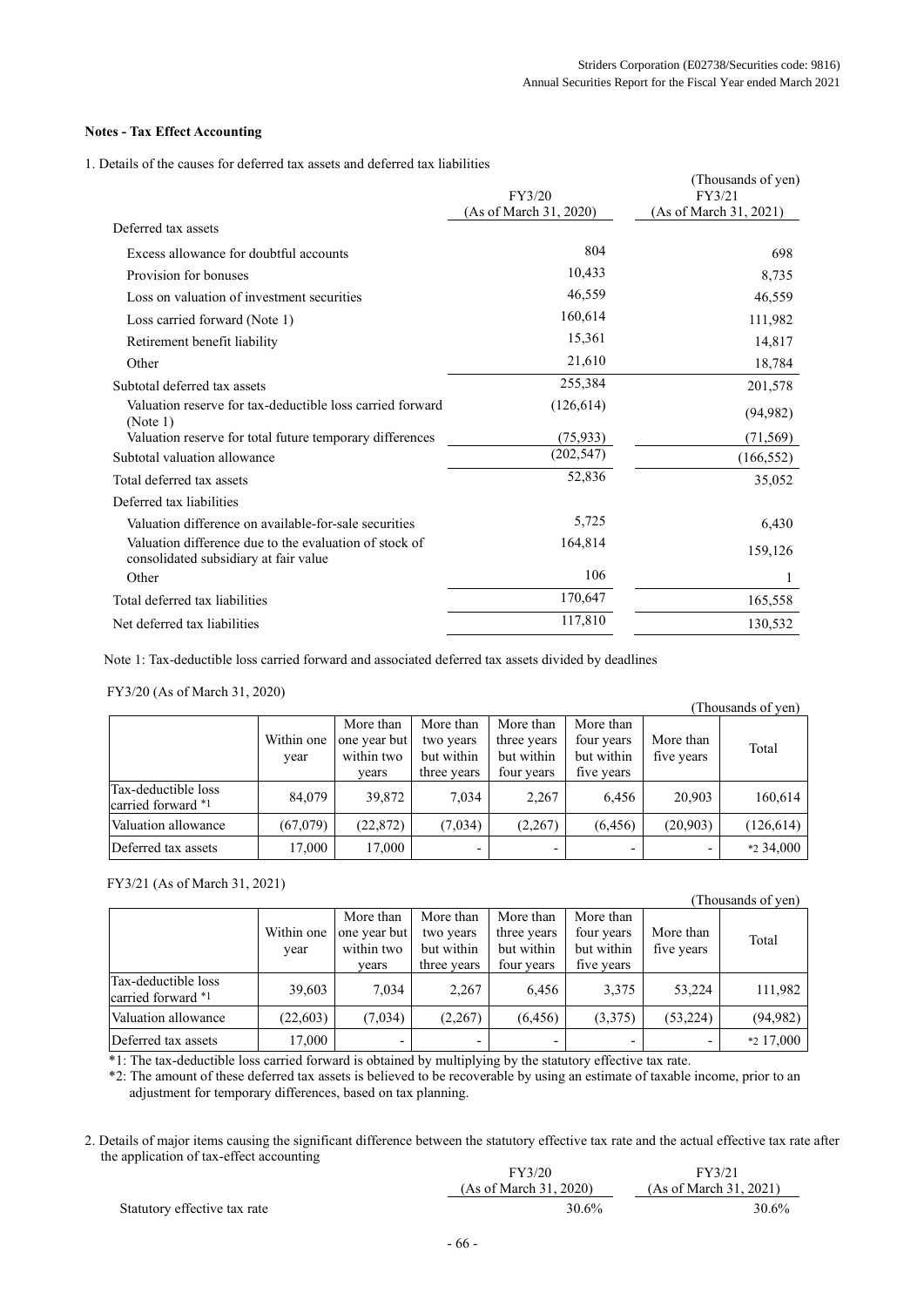| (Adjustments)                                                                         |       |        |
|---------------------------------------------------------------------------------------|-------|--------|
| Entertainment expenses and other items not to be<br>included in expenses indefinitely | 3.5   | 1.6    |
| Residential tax for the period                                                        | 0.6   | 0.5    |
| Increase (decrease) in valuation allowance                                            | 7.7   | 12.1   |
| Amortization of goodwill                                                              | 1.6   | 6.9    |
| Consolidation adjustment                                                              | 0.6   | 8.4    |
| Effect of consolidated taxation                                                       | (9.3) | (10.9) |
| Other                                                                                 | (0.7) | 0.7    |
| Actual effective tax rate after the application of tax-<br>effect accounting          | 34.6  | 49.8   |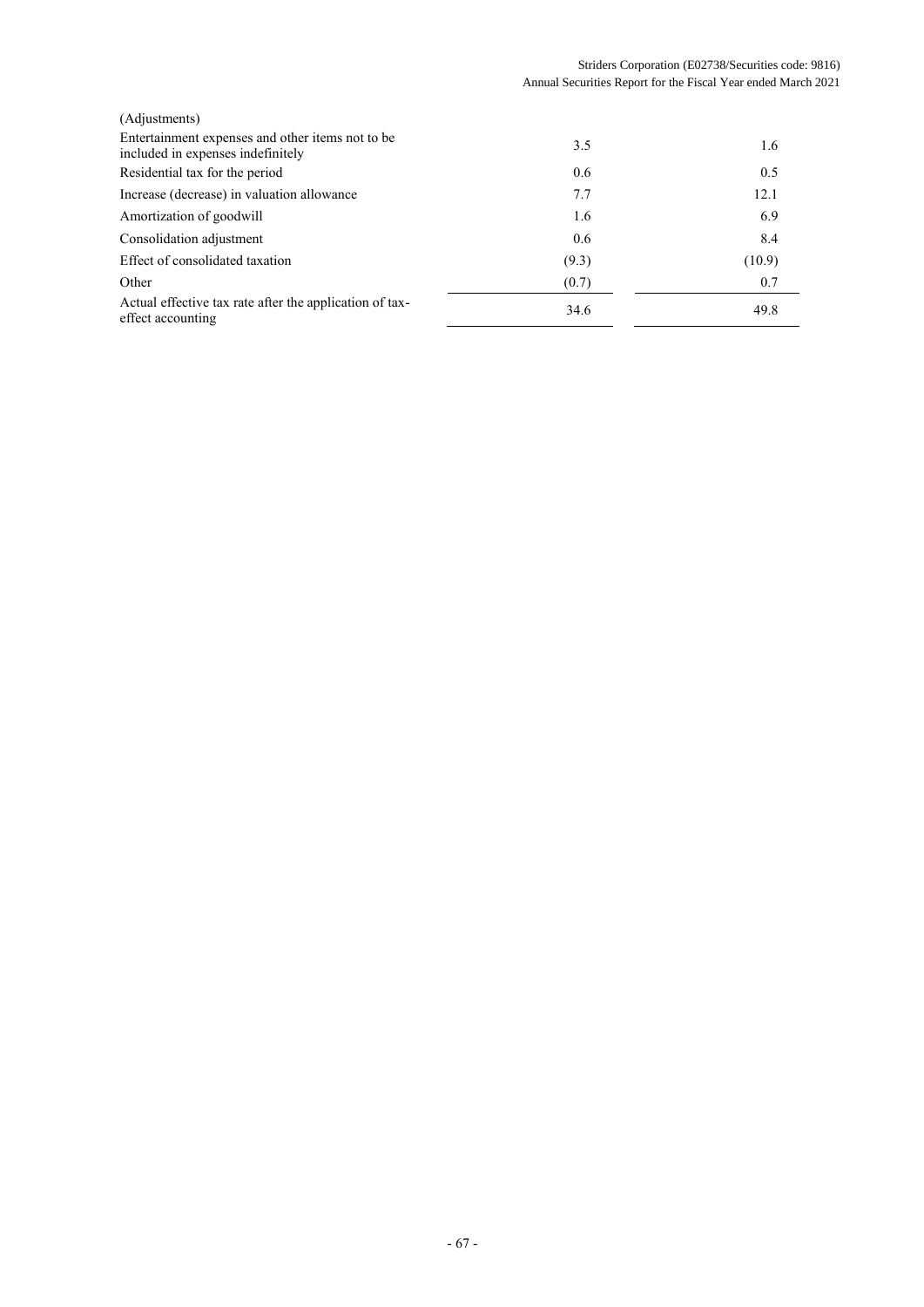#### **Notes - Segment Information, etc.**

#### **Segment Information**

1. Outline of reportable segments

The reportable segments of the Company are the constituent units for which separate financial information is available and which are subject to periodic reviews by the Board of Directors to determine allocations of resources and to evaluate performance.

The Striders Group has consolidated subsidiaries that are mainly categorized in accordance with business activities. These

consolidated subsidiaries determine comprehensive strategies and conduct business activities as a unified business unit.

The Striders Group is composed of segments by line of business, of which there are three reportable segments based on the scale of business: Real Estate Business, Hotel Business, and Overseas Business.

The Real Estate Business is engaged in management of apartments and other properties and real estate brokerage; the Hotel Business in operation of hotels; and the Overseas Business in business investments mainly in the Asian region and developing countries and the advertisement agency business in the Republic of Indonesia.

2. Calculation method of the amounts of net sales, profit/loss, assets, liabilities and other items by reportable segment The accounting methods used for reportable operating segments are generally the same as those described in "Significant Accounting Policies in the Preparation of Consolidated Financial Statements."

Profits for reportable segments are generally operating profit. Inter-segment sales and transfers are based on prevailing market prices.

| FY3/20 (April 1, 2019 – March 31, 2020)                                   |                                       |                          |                             |            | (Thousands of yen) |            |                             |                                     |
|---------------------------------------------------------------------------|---------------------------------------|--------------------------|-----------------------------|------------|--------------------|------------|-----------------------------|-------------------------------------|
|                                                                           |                                       |                          | Reportable Segment          |            |                    |            | Adjustment                  | Amount in the<br>consolidated       |
|                                                                           | <b>Real Estate</b><br><b>Business</b> | Hotel<br><b>Business</b> | Overseas<br><b>Business</b> | Total      | Other<br>(Note 1)  | Total      | (Notes $2, 3$ )<br>and $4)$ | financial<br>statements<br>(Note 5) |
| Net sales                                                                 |                                       |                          |                             |            |                    |            |                             |                                     |
| Sales to external<br>customers                                            | 10,442,042                            | 1,377,978                | 873,006                     | 12,693,027 | 583,065            | 13,276,092 |                             | 13,276,092                          |
| Inter-segment<br>sales and transfers                                      |                                       | 448                      | 3,624                       | 4,072      | 11                 | 4,084      | (4,084)                     |                                     |
| Total                                                                     | 10,442,042                            | 1,378,426                | 876,630                     | 12,697,099 | 583,076            | 13,280,176 | (4,084)                     | 13,276,092                          |
| Segment profit                                                            | 290,994                               | 86,917                   | 28,281                      | 406,193    | 58,932             | 465,126    | (208, 951)                  | 256,174                             |
| Segment assets                                                            | 1,163,641                             | 1,656,897                | 427,260                     | 3,247,798  | 527,685            | 3,775,483  | 1,224,830                   | 5,000,313                           |
| Other items                                                               |                                       |                          |                             |            |                    |            |                             |                                     |
| Depreciation                                                              | 9,267                                 | 91,218                   | 4,417                       | 104,903    | 2,864              | 107,767    | 2,488                       | 110,256                             |
| Amortization of<br>goodwill                                               |                                       | 8,122                    | 5,785                       | 13,907     | $\qquad \qquad -$  | 13,907     |                             | 13,907                              |
| Share of profit of<br>entities accounted<br>for using equity<br>method    |                                       |                          |                             |            | 2,713              | 2,713      |                             | 2,713                               |
| Increase in<br>property, plant and<br>equipment, and<br>intangible assets | 944                                   | 83,538                   | 6,519                       | 91,002     | 2,034              | 93,037     | 1,408                       | 94,445                              |

3. Information pertaining to net sales, profit/loss, assets, liabilities and other items in reportable segments

Notes: 1. The "Other" business segment consists of activities that are not included in any of the reportable segments, and is primarily engaged in the information technology business and the food business.

2. The adjustment of minus 208,951 thousand yen to segment profit is mainly personnel and other expenses for administrative departments.

3. The adjustments to segment assets and depreciation are for corporate assets and depreciation that are not allocated to reportable segments.

4. The adjustment to increases in property, plant and equipment and intangible assets is the sum of company-wide assets that are not allocated to reportable segments.

5. Segment profit is adjusted with operating profit shown on the consolidated statement of income.

| FY3/21 (April 1, 2020 – March 31, 2021) |  |  |  |
|-----------------------------------------|--|--|--|
|                                         |  |  |  |

| FY3/21 (April 1, 2020 – March 31, 2021)<br>(Thousands of ven) |                                                                                                  |  |                    |       |          |       |                             |                               |  |  |
|---------------------------------------------------------------|--------------------------------------------------------------------------------------------------|--|--------------------|-------|----------|-------|-----------------------------|-------------------------------|--|--|
|                                                               |                                                                                                  |  | Reportable Segment |       | Other    |       | Adjustment                  | Amount in the<br>consolidated |  |  |
|                                                               | Hotel<br><b>Real Estate</b><br>Jverseas<br><b>Business</b><br><b>Business</b><br><b>Business</b> |  |                    | Total | (Note 1) | Total | (Notes $2, 3$ )<br>and $4)$ | financial<br>statements       |  |  |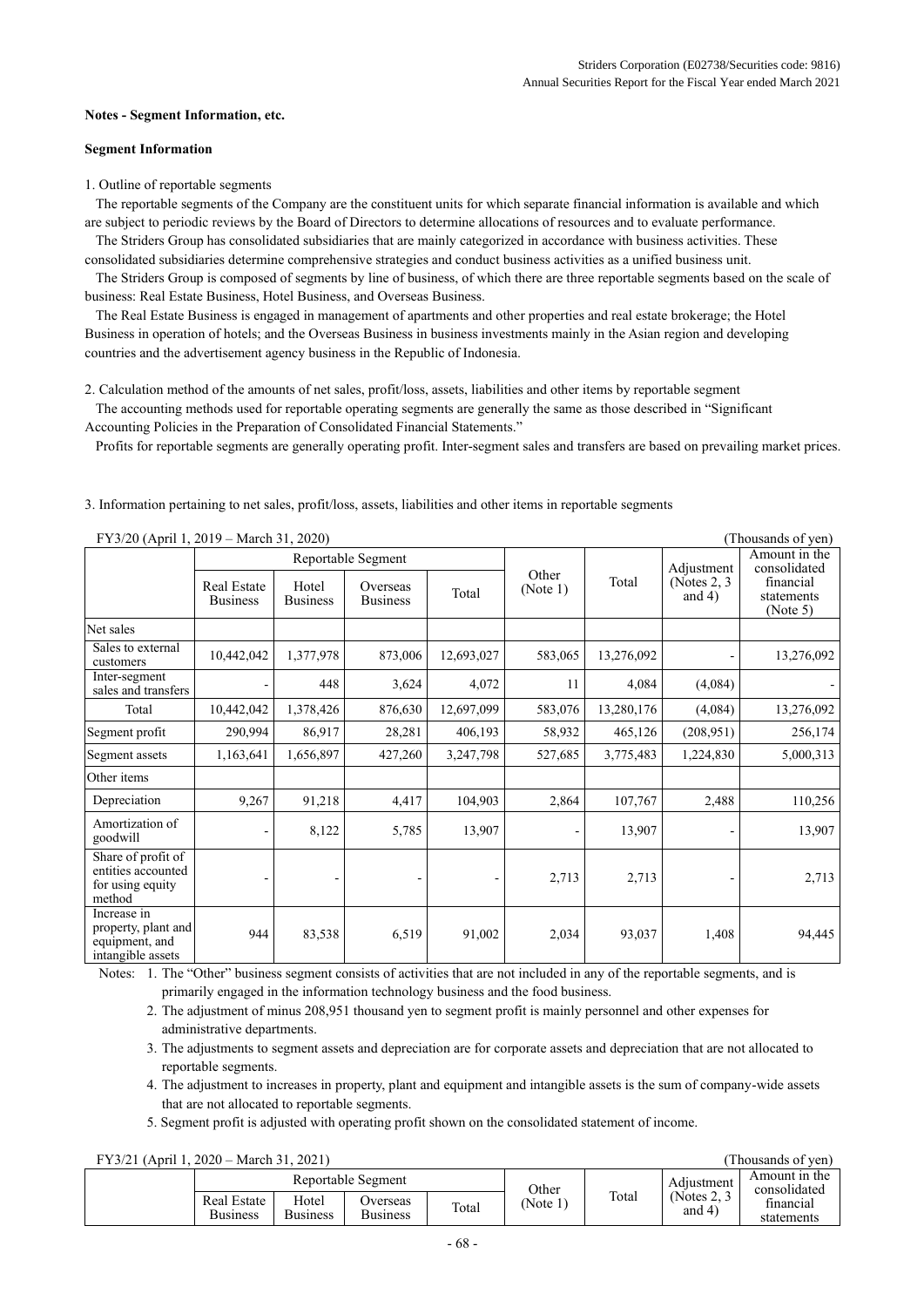### Striders Corporation (E02738/Securities code: 9816) Annual Securities Report for the Fiscal Year ended March 2021

|                                                                           |           |           |           |            |                          |            |                              | (Note 5)   |
|---------------------------------------------------------------------------|-----------|-----------|-----------|------------|--------------------------|------------|------------------------------|------------|
| Net sales                                                                 |           |           |           |            |                          |            |                              |            |
| Sales to external<br>customers                                            | 8,706,397 | 954,635   | 435,124   | 10,096,157 | 386,192                  | 10,482,350 |                              | 10,482,350 |
| Inter-segment<br>sales and transfers                                      |           | 363       |           | 363        |                          | 363        | (363)                        |            |
| Total                                                                     | 8,706,397 | 954,998   | 435,124   | 10,096,520 | 386,192                  | 10,482,713 | (363)                        | 10,482,350 |
| Segment profit                                                            | 299,427   | 37,444    | (40, 419) | 296,452    | 19,376                   | 315,828    | (201, 424)                   | 114,404    |
| Segment assets                                                            | 1,147,363 | 2,096,989 | 312,557   | 3,556,910  | 514,128                  | 4,071,039  | 1,159,161                    | 5,230,200  |
| Other items                                                               |           |           |           |            |                          |            |                              |            |
| Depreciation                                                              | 12,498    | 91,725    | 5,053     | 109,277    | 2,646                    | 111,923    | 2,317                        | 114,241    |
| Amortization of<br>goodwill                                               |           | 8,122     | 5,560     | 13,682     | $\overline{\phantom{0}}$ | 13,682     | $\qquad \qquad \blacksquare$ | 13,682     |
| Share of profit of<br>entities accounted<br>for using equity<br>method    |           |           |           |            | (60, 427)                | (60, 427)  |                              | (60, 427)  |
| Increase in<br>property, plant and<br>equipment, and<br>intangible assets | 36,245    | 6,464     | 86        | 42,796     | 419                      | 43,216     | 3,174                        | 46,390     |

Notes: 1. The "Other" business segment consists of activities that are not included in any of the reportable segments and is

primarily engaged in the information technology business and the food business.

- 2. The adjustment of minus 201,424 thousand yen to segment profit is mainly personnel and other expenses for administrative departments.
- 3. The adjustments to segment assets and depreciation are for corporate assets and depreciation that are not allocated to reportable segments.
- 4. The adjustment to increases in property, plant and equipment and intangible assets is the sum of company-wide assets that are not allocated to reportable segments.
- 5. Segment profit is adjusted with operating profit shown on the consolidated statement of income.

#### **Related Information**

FY3/20 (April 1, 2019 – March 31, 2020)

1. Information about products and services

This information is omitted because this information is presented in Segment Information.

2. Geographical information

(1) Net sales

This information is omitted because sales to external customers in Japan accounted for more than 90% of net sales in the consolidated statement of income.

(2) Property, plant and equipment

This information is omitted because property, plant and equipment in Japan exceed 90% of property, plant and equipment on the consolidated balance sheet.

3. Information of specific major customer

This information is omitted because no single customer accounted for 10% or more of total sales in FY3/20.

# FY3/21 (April 1, 2020 – March 31, 2021)

1. Information about products and services

This information is omitted because this information is presented in Segment Information.

#### 2. Geographical information

(1) Net sales

This information is omitted because sales to external customers in Japan accounted for more than 90% of net sales in the consolidated statement of income.

#### (2) Property, plant and equipment

This information is omitted because property, plant and equipment in Japan exceed 90% of property, plant and equipment on the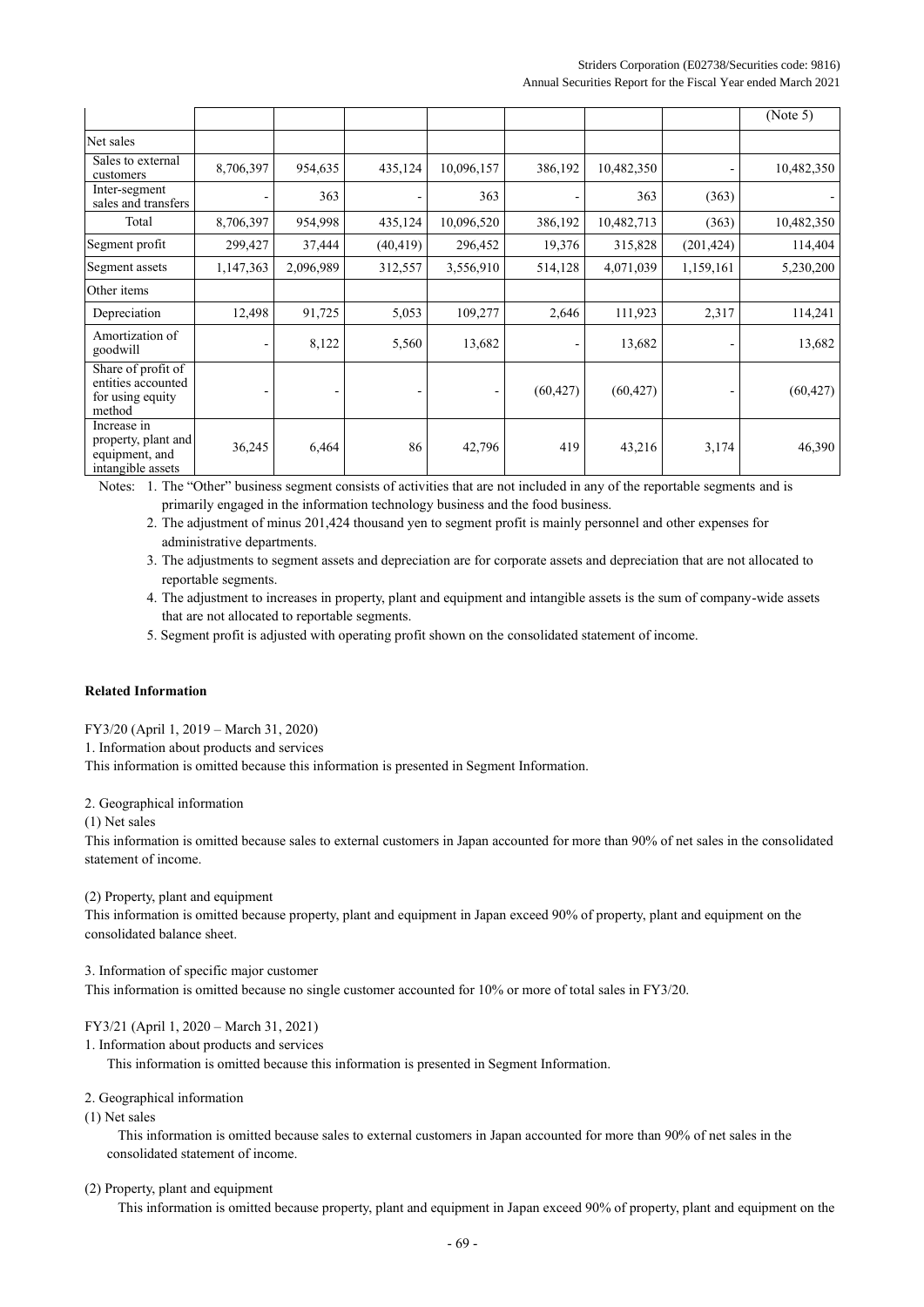consolidated balance sheet.

3. Information of specific major customer

This information is omitted because no single customer accounted for 10% or more of total sales in FY3/21.

#### **Information Related to Impairment Loss of Non-current Assets by Each Reportable Segment**

FY3/20 (April 1, 2019 – March 31, 2020)

There is no applicable information.

# FY3/21 (April 1, 2020 – March 31, 2021) (Thousands of yen)

| $1.1$ $3.21$ $1.1$ $1.1$ $1.20$ $20$ | 110043411430110111             |                          |                      |       |                             |        |
|--------------------------------------|--------------------------------|--------------------------|----------------------|-------|-----------------------------|--------|
|                                      | Real Estate<br><b>Business</b> | Hotel<br><b>Business</b> | Overseas<br>Business | Other | Elimination or<br>corporate | Total  |
| Impairment loss                      |                                |                          | 38.959               |       | -                           | 38,959 |

Note: The amount of "Overseas Business" is related to goodwill.

#### **Information Related to Amortization of Goodwill and Unamortized Balance by Each Reportable Segment**  $FV3/20 (A \text{ will } 1, 2019$  March 31, 2020) (Thousands of yen)

| $\Gamma$ 1 3/20 (April 1, 2019 – March 31, 2020) |                                |                          | Thousands of vehr           |       |                             |         |
|--------------------------------------------------|--------------------------------|--------------------------|-----------------------------|-------|-----------------------------|---------|
|                                                  | Real Estate<br><b>Business</b> | Hotel<br><b>Business</b> | Overseas<br><b>Business</b> | Other | Elimination or<br>corporate | Total   |
| Amortization for<br>the period                   |                                | 8.122                    | 5,785                       |       |                             | 13,907  |
| Balance at the end<br>of the period              |                                | 115,741                  | 44.519                      |       |                             | 160,260 |

## FY3/21 (April 1, 2020 – March 31, 2021) (Thousands of yen)

|                                     | Real Estate<br><b>Business</b> | Hotel<br><b>Business</b> | Overseas<br><b>Business</b> | Other | Elimination or<br>corporate | Total   |  |  |
|-------------------------------------|--------------------------------|--------------------------|-----------------------------|-------|-----------------------------|---------|--|--|
| Amortization for<br>the period      |                                | 8.122                    | 5,560                       |       |                             | 13,682  |  |  |
| Balance at the end<br>of the period |                                | 107,619                  |                             |       |                             | 107.619 |  |  |

#### **Information Related to Gain on Bargain Purchase by Each Reportable Segment**

There is no applicable information.

# **Information on Related Parties**

Transactions with related parties

Transactions between the Company submitting consolidated financial statements and related parties

Officers and major institutional shareholders (limited to individuals), etc. of the Company submitting consolidated financial statements.

FY 3/20 (April 1, 2019 – March 31, 2020) There are no applicable items.

FY 3/21 (April 1, 2020 – March 31, 2021)

| Catego<br>ry  | Name of<br>Company or<br>Individual | Locatio<br>n | Capital or<br>Investments<br>millions of yen | $\left\{\n\begin{array}{c}\n\text{folding or hell, Relationship} \\ \text{Description of } \text{Amount (in } \text{Accoun}\n\end{array}\n\right\}$<br>Occupation | ratio of Votingvith the relate<br>Rights | party | Transactions Thousands of | Transaction<br>yen) | item                     | End-of-year<br>balance (million<br>of yen) |
|---------------|-------------------------------------|--------------|----------------------------------------------|-------------------------------------------------------------------------------------------------------------------------------------------------------------------|------------------------------------------|-------|---------------------------|---------------------|--------------------------|--------------------------------------------|
|               |                                     |              |                                              | <b>Managing Director</b>                                                                                                                                          | (Being)                                  |       | Guarantee                 | 28,700              | $\overline{\phantom{0}}$ |                                            |
|               |                                     |              |                                              | of Striders                                                                                                                                                       | held)                                    |       | s debt for                |                     |                          |                                            |
|               | Koichi                              |              |                                              | Corporation,                                                                                                                                                      | Directly                                 |       | equipment                 |                     |                          |                                            |
|               | Miyamu                              |              |                                              | Representative                                                                                                                                                    | $0.01\%$                                 |       | leases of                 |                     |                          |                                            |
|               | ra                                  |              |                                              | Director of Trust                                                                                                                                                 |                                          |       | the                       |                     |                          |                                            |
| Direct        |                                     |              |                                              | Advisors                                                                                                                                                          |                                          |       | Company'                  |                     |                          |                                            |
| <sub>or</sub> |                                     |              |                                              | Corporation,                                                                                                                                                      |                                          |       |                           |                     |                          |                                            |
|               |                                     |              |                                              | Representative                                                                                                                                                    |                                          |       | subsidiary                |                     |                          |                                            |
|               |                                     |              |                                              | Director of Tokyo                                                                                                                                                 |                                          |       |                           |                     |                          |                                            |
|               |                                     |              |                                              | Apartment                                                                                                                                                         |                                          |       |                           |                     |                          |                                            |
|               |                                     |              |                                              | Guarantee                                                                                                                                                         |                                          |       |                           |                     |                          |                                            |
|               |                                     |              |                                              | Corporation. and                                                                                                                                                  |                                          |       |                           |                     |                          |                                            |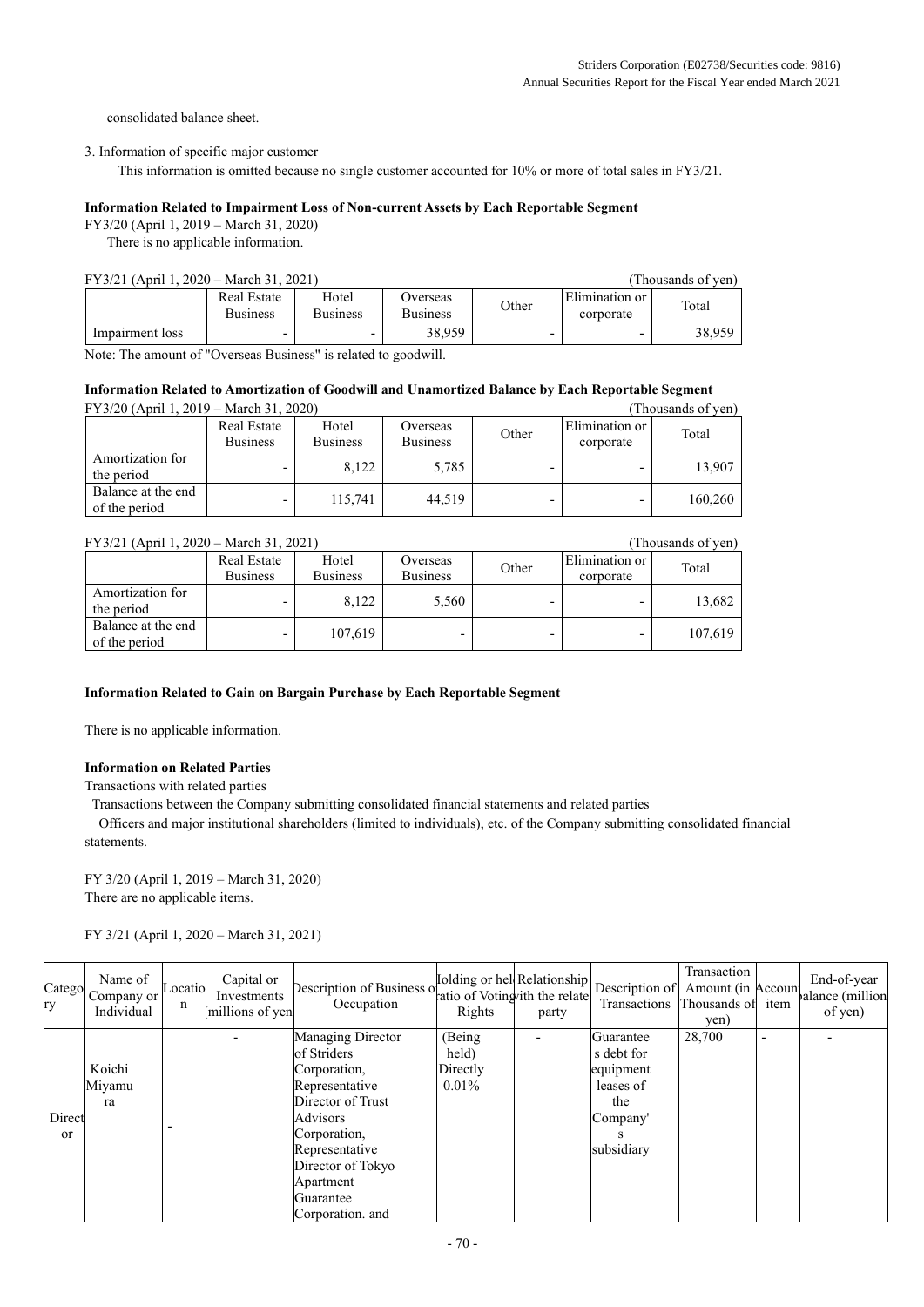#### Striders Corporation (E02738/Securities code: 9816) Annual Securities Report for the Fiscal Year ended March 2021

|  |  | Representative     |  |  |  |
|--|--|--------------------|--|--|--|
|  |  | Director of ReLive |  |  |  |
|  |  | Ltd<br>$- \cdot -$ |  |  |  |

Note: The Company has received a debt guarantee from Koichi Miyamura, Managing Director, for the lease contract of Trust Advisors, a subsidiary of the Company. The transaction amount of the debt guarantee represents the balance of lease obligations at the end of the fiscal year. Any guarantee fee has been paid.

# **Notes - Per Share Information**

|                                    | FY3/20<br>$(April 1, 2019 - March 31, 2020)$ | FY3/21<br>$(April 1, 2020 - March 31, 2021)$ |
|------------------------------------|----------------------------------------------|----------------------------------------------|
| Net assets per share (Yen)         | 247.31                                       | 267.38                                       |
| Net income per share (Yen)         | 17.48                                        | 13.47                                        |
| Diluted net income per share (Yen) | 17.48                                        |                                              |

Note: 1. Diluted net income per share for the fiscal year ended March 31, 2021 is not shown because there are no potential shares having a dilutive effect.

2. The calculation basis for net income per share and diluted net income per share are as follows:

|                                                                                                                                            | FY3/20<br>(April 1, 2019 – March 31, 2020)                                                                                                                                                       | FY3/21<br>(April 1, 2020 – March 31, 2021)                                                                                                                                                       |
|--------------------------------------------------------------------------------------------------------------------------------------------|--------------------------------------------------------------------------------------------------------------------------------------------------------------------------------------------------|--------------------------------------------------------------------------------------------------------------------------------------------------------------------------------------------------|
| Net income per share                                                                                                                       |                                                                                                                                                                                                  |                                                                                                                                                                                                  |
| Profit attributable to owners of parent<br>(Thousands of yen)                                                                              | 151,151                                                                                                                                                                                          | 114,172                                                                                                                                                                                          |
| Amount not attributed to common shareholders<br>(Thousands of yen)                                                                         |                                                                                                                                                                                                  |                                                                                                                                                                                                  |
| Profit attributable to owners of parent related to common<br>shares (Thousands of yen)                                                     | 151,151                                                                                                                                                                                          | 114,172                                                                                                                                                                                          |
| Average number of shares outstanding during the period<br>(Thousands of shares)                                                            | 8,644                                                                                                                                                                                            | 8,475                                                                                                                                                                                            |
|                                                                                                                                            |                                                                                                                                                                                                  |                                                                                                                                                                                                  |
| Diluted net income per share                                                                                                               |                                                                                                                                                                                                  |                                                                                                                                                                                                  |
| [Basis for calculation]                                                                                                                    |                                                                                                                                                                                                  |                                                                                                                                                                                                  |
| Adjustment to profit attributable to owners of parent<br>(Thousands of yen)                                                                |                                                                                                                                                                                                  |                                                                                                                                                                                                  |
| Increase in the number of common shares<br>(Thousands of shares)                                                                           | $\theta$                                                                                                                                                                                         |                                                                                                                                                                                                  |
| [Of which, share acquisition rights<br>(Thousands of shares)]                                                                              | [0]                                                                                                                                                                                              | $[\cdot]$                                                                                                                                                                                        |
| Description of the potential shares not included in the<br>calculation of diluted net income per share due to their<br>non-dilutive effect | Striders Corporation No. 8 share<br>acquisition rights: 4,350 (100<br>common shares per right)<br>Striders Corporation No. 9 share<br>acquisition rights: 4,000 (100<br>common shares per right) | Striders Corporation No. 8 share<br>acquisition rights: 4,350 (100<br>common shares per right)<br>Striders Corporation No. 9 share<br>acquisition rights: 4,000 (100<br>common shares per right) |

# **Notes - Subsequent Events**

There are no applicable items.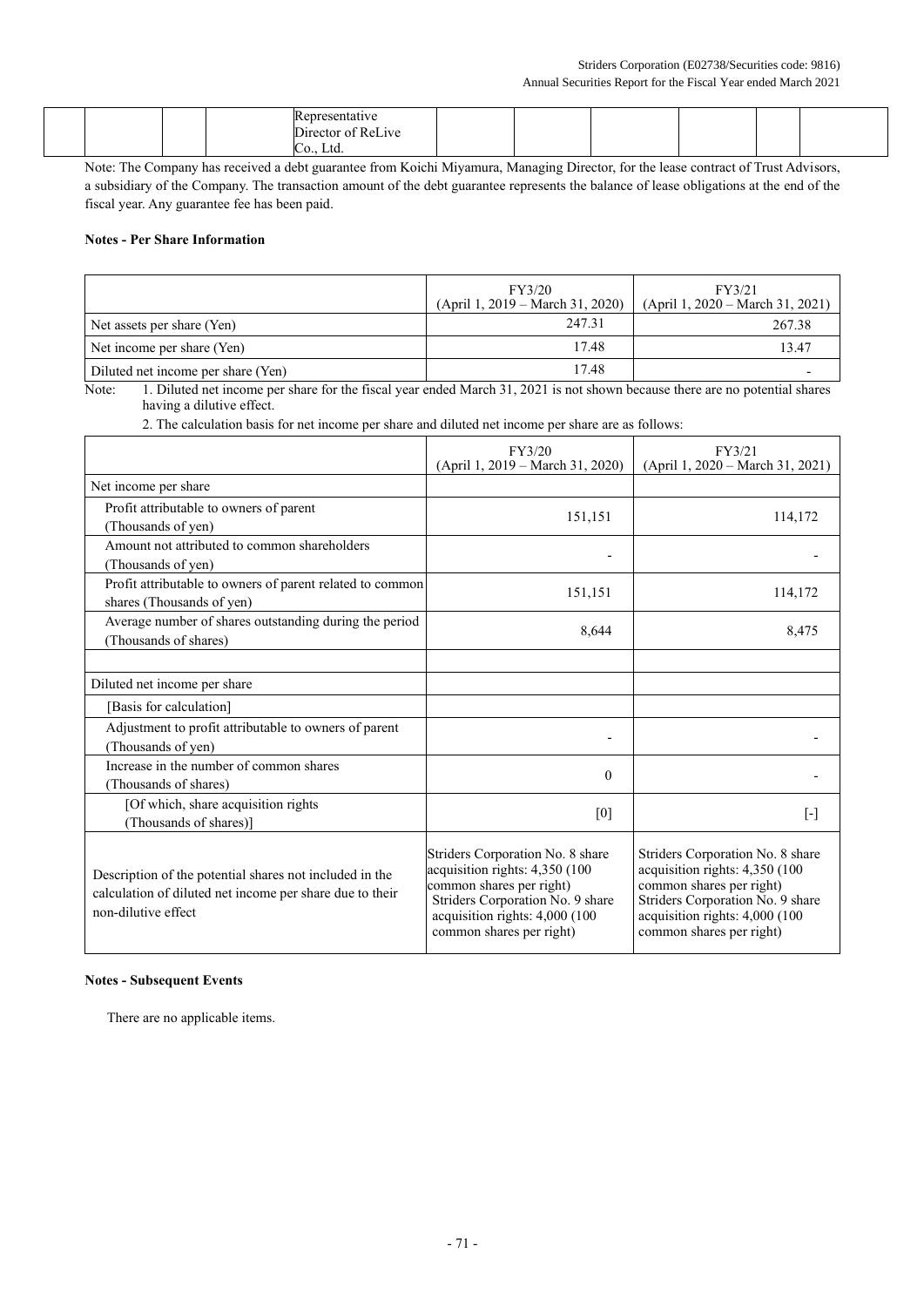# 5) Consolidated Supplementary Schedules

# **Detailed Statement of Bonds**

| Company name    | Stock brand                | Issue date | beginning of<br>period<br>Thousands of<br>yen) | Balance at the Balance at the<br>end of period<br>Thousands of<br>yen) | Interest rate<br>$(\%)$ | Collateral | Redemption<br>date |
|-----------------|----------------------------|------------|------------------------------------------------|------------------------------------------------------------------------|-------------------------|------------|--------------------|
| <b>Striders</b> | First unsecured corporate  | December   | 100,000                                        | 100,000                                                                | 0.42                    | None       | December           |
| Corporation     | bond                       | 28, 2018   | i – )                                          | $\overline{a}$                                                         |                         |            | 28, 2023           |
| <b>Striders</b> | Second unsecured corporate | March 25,  | 80,000(20,00                                   | 60,000                                                                 | 0.38                    | None       | March 25,          |
| Corporation     | bond (Note 1)              | 2019       | $\Omega$                                       | (20,000)                                                               |                         |            | 2024               |
| <b>Striders</b> | Third unsecured corporate  | November   | 100,000                                        | 80,000                                                                 | 0.21                    | None       | November           |
| Corporation     | bond (Note 1)              | 29, 2019   | (20,000)                                       | (20,000)                                                               |                         |            | 29, 2024           |
| <b>Striders</b> | Fourth unsecured corporate | December   | 100,000                                        | 80,000                                                                 | 0.42                    | None       | December           |
| Corporation     | bond (Note 1)              | 25, 2019   | (20,000)                                       | (20,000)                                                               |                         |            | 25, 2024           |
| Total           |                            |            | 380,000                                        | 320,000                                                                |                         |            |                    |
|                 |                            |            | (60,000)                                       | (60,000)                                                               |                         |            |                    |

Notes: 1. Figures in parentheses are amount scheduled to be redeemed within one year.

2. Repayments of bonds within five years after March 31, 2021 are scheduled as follows:

|                 |                    |                  |                  | (Thousands of yen) |
|-----------------|--------------------|------------------|------------------|--------------------|
|                 | More than one year | More than two    | More than three  | More than four     |
| Within one year | but within two     | years but within | years but within | years but within   |
|                 | vears              | three years      | four years       | five years         |
| 60,000          | 60,000             | 160,000          | 40,000           |                    |

# **Detailed Statement of Borrowings**

| Category                                                                        | Balance as of March<br>31, 2020<br>(Thousands of yen) | Balance as of March<br>31, 2021<br>Thousands of yen) | Average interest rate<br>$(\%)$ | Due date  |
|---------------------------------------------------------------------------------|-------------------------------------------------------|------------------------------------------------------|---------------------------------|-----------|
| Short-term borrowings                                                           | 97,853                                                | 11.512                                               | 1.9                             |           |
| Current portion of long-term<br>borrowings                                      | 158,735                                               | 150.376                                              | 0.7                             |           |
| Current portion of long-term lease<br>obligations                               |                                                       | 5,307                                                | 0.4                             |           |
| Long-term borrowings (excluding<br>current portion of long-term<br>borrowings)  | 729,600                                               | 1,109,224                                            | 0.9                             | 2022-2033 |
| Long-term lease obligations (excluding<br>current portion of lease obligations) |                                                       | 23,392                                               | 0.4                             | 2022-2025 |
| Total                                                                           | 986,188                                               | 1.299.813                                            |                                 |           |

Notes: 1. The weighted average interest rate on the balance of borrowings at the end of fiscal year is stated as the average interest rate.

2. Long-term borrowings (excluding current portion of long-term borrowings) scheduled to be repaid within five years after the fiscal year end are as follows:

|                             |         |                                                                                         |         | (Thousands of yen) |
|-----------------------------|---------|-----------------------------------------------------------------------------------------|---------|--------------------|
|                             |         | More than one year   More than two years   More than three years   More than four years |         |                    |
|                             |         | but within two years but within three years but within four years but within five years |         |                    |
| Long-term borrowings        | 116.811 | 257,288                                                                                 | 350,575 | 75.792             |
| Long-term lease obligations | 5,237   | 5,256                                                                                   | 5,276   | 7.622              |

# (2) Other Information

Quarterly Information for the Current Fiscal Year

| Cumulative period                                                        | Three months ended<br>June 30, 2020 | Six months ended<br>September 30, 2020 | Nine months ended<br>December 31, 2020 | Fiscal year ended<br>March 31, 2021 |
|--------------------------------------------------------------------------|-------------------------------------|----------------------------------------|----------------------------------------|-------------------------------------|
| Net sales (Thousands of yen)                                             | 2,528,811                           | 5,941,717                              | 8,213,191                              | 10,482,350                          |
| Profit before income taxes<br>(Thousands of yen)                         | 19,856                              | 155,900                                | 204,833                                | 258,577                             |
| Profit or Loss attributable to<br>owners of parent (Thousands of<br>yen) | (10, 967)                           | 82,963                                 | 128,871                                | 114,172                             |
| Net income or Loss per share (Yen)                                       | (1.29)                              | 9.79                                   | 15.21                                  | 13.47                               |

| Each quarter | 1 St<br>Juarter           | Juarter<br>2nd    | 3rd<br>Juarter        | 4th<br><b>Ouarter</b> |
|--------------|---------------------------|-------------------|-----------------------|-----------------------|
|              | $2020$ to<br>. .<br>April | $2020$ to<br>July | $2020$ to<br>Jctober. | 2021<br>January<br>tc |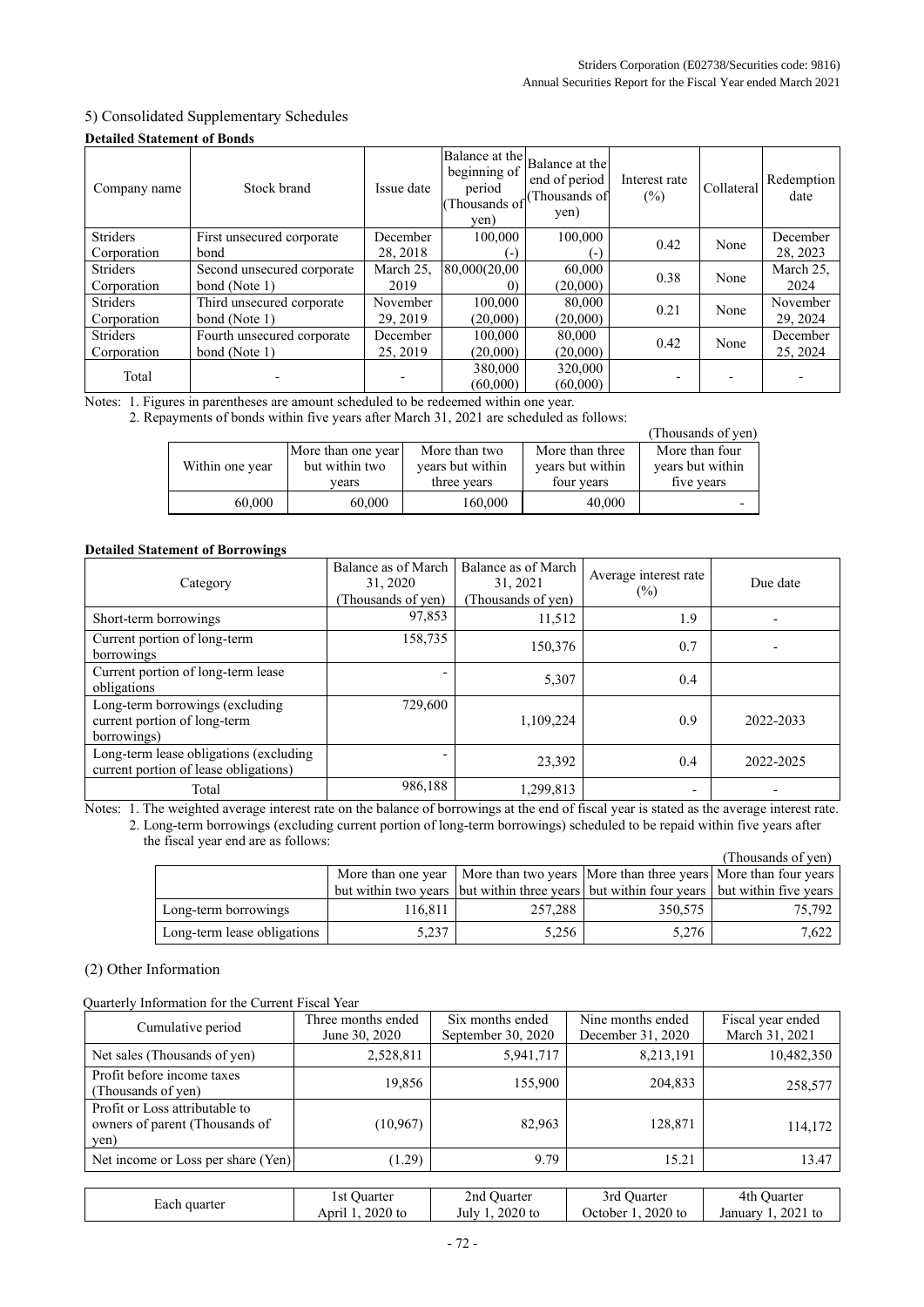Striders Corporation (E02738/Securities code: 9816) Annual Securities Report for the Fiscal Year ended March 2021

|                                   | June 30, 2020 | September 30, 2020 | December 31, 2020 | March 31, 2021 |
|-----------------------------------|---------------|--------------------|-------------------|----------------|
| Net income (loss) per share (Yen) | 1.29          | .1.09              | 5.42              | 72)<br>1.731   |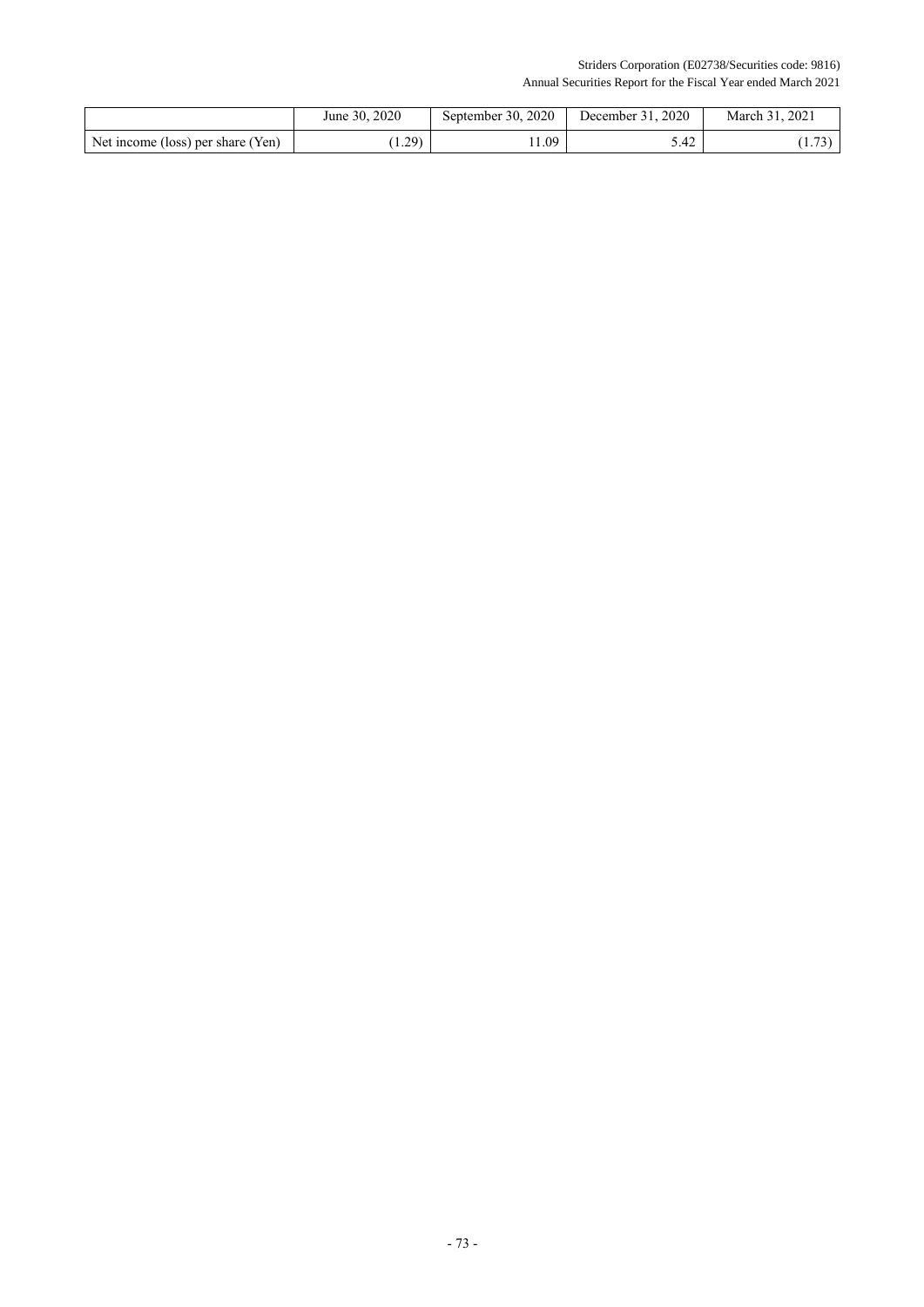# **2. Financial Statements, etc.**

# (1) Financial Statements

1) Non-consolidated Balance Sheet

|                                                                 |                        | (Thousands of yen)     |
|-----------------------------------------------------------------|------------------------|------------------------|
|                                                                 | FY3/20                 | FY3/21                 |
|                                                                 | (As of March 31, 2020) | (As of March 31, 2021) |
| Assets                                                          |                        |                        |
| Current assets                                                  |                        |                        |
| Cash and deposits                                               | $*1$ 971,082           | $*1932,094$            |
| Accounts receivable-other from subsidiaries and<br>associates   | 109,793                | 151,856                |
| Short-term loans receivable from subsidiaries<br>and associates | $*4$ 192,000           | $*462,000$             |
| Other                                                           | 10,135                 | 11,099                 |
| Total current assets                                            | 1,283,010              | 1,157,050              |
| Non-current assets                                              |                        |                        |
| Property, plant and equipment                                   | 1,008                  | 1,106                  |
| Intangible assets                                               | 4,984                  | 5,905                  |
| Investments and other assets                                    |                        |                        |
| Investment securities                                           | 179,295                | 168,057                |
| Shares of subsidiaries and associates                           | 858,449                | 905,351                |
| Long-term loans receivable from subsidiaries<br>and associates  | *4 774,032             | *4 744,784             |
| Deferred tax assets                                             | 18,004                 | 2,689                  |
| Other                                                           | 7,848                  | 7,848                  |
| Total investments and other assets                              | 1,837,629              | 1,828,731              |
| Total non-current assets                                        | 1,843,621              | 1,835,743              |
| Total assets                                                    | 3,126,632              | 2,992,793              |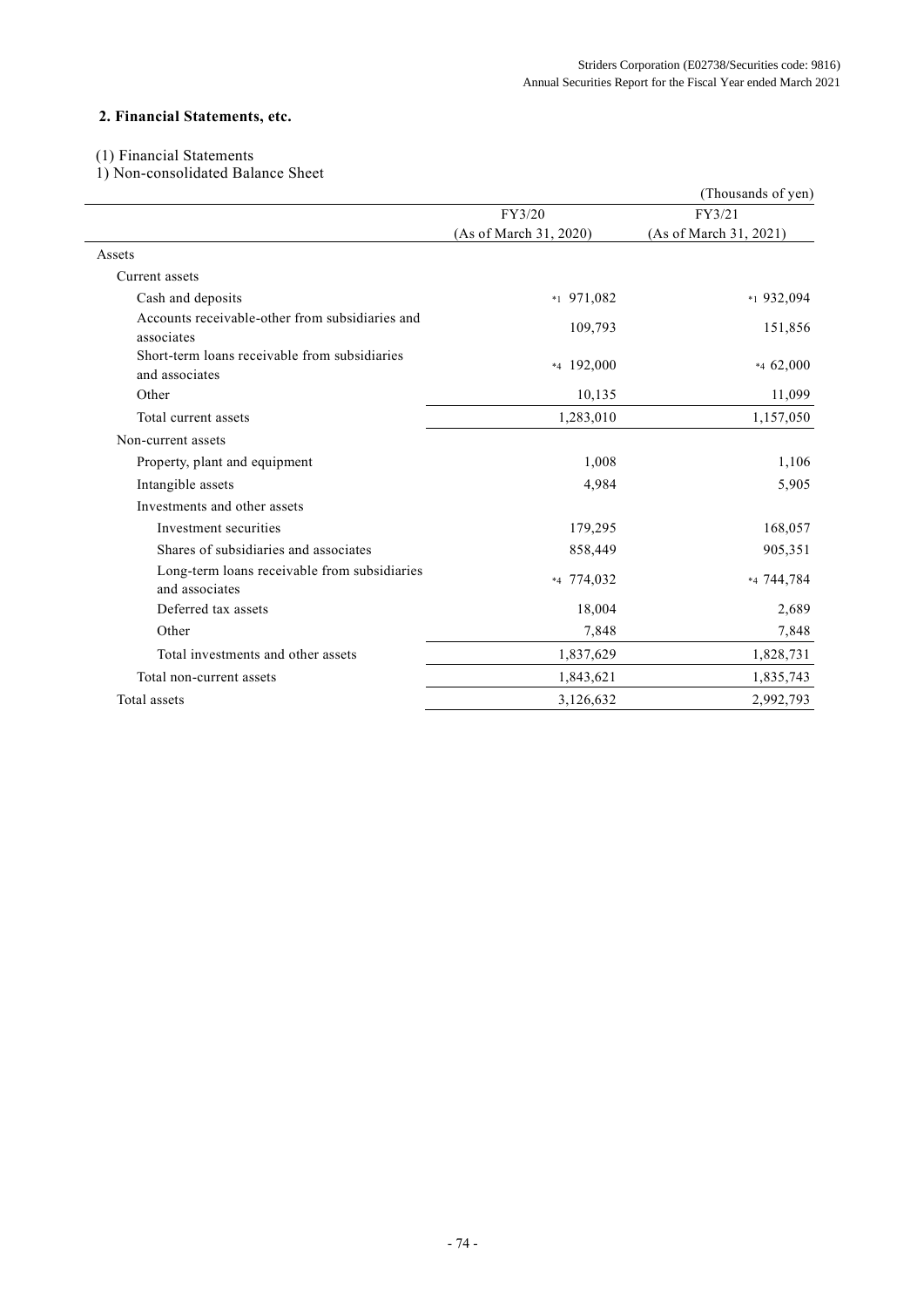|                                                                     |                        | (Thousands of yen)     |
|---------------------------------------------------------------------|------------------------|------------------------|
|                                                                     | FY3/20                 | FY3/21                 |
| Liabilities                                                         | (As of March 31, 2020) | (As of March 31, 2021) |
| Current liabilities                                                 |                        |                        |
|                                                                     | 60,000                 | 60,000                 |
| Current portion of bonds<br>Current portion of long-term borrowings | $*1$ 132,463           | $*1$ 124,104           |
| Accounts payable-other from subsidiaries and                        |                        |                        |
| associates                                                          | 9,210                  | 9,549                  |
| Accrued expenses                                                    | 12,244                 | 12,369                 |
| Income taxes payable                                                | 12,360                 | 26,538                 |
| Accrued consumption taxes                                           |                        | 5,716                  |
| Provision for bonuses                                               | 3,776                  | 3,762                  |
| Interest rate swaps                                                 | 20,682                 | 14,419                 |
| Other                                                               | 9,758                  | 7,298                  |
| Total current liabilities                                           | 260,496                | 263,758                |
| Non-current liabilities                                             |                        |                        |
| Bonds payable                                                       | 320,000                | 260,000                |
| Long-term borrowings                                                | $*1646,596$            | $*1$ 522,492           |
| Total non-current liabilities                                       | 966,596                | 782,492                |
| <b>Total liabilities</b>                                            | 1,227,092              | 1,046,250              |
| Net assets                                                          |                        |                        |
| Shareholders' equity                                                |                        |                        |
| Share capital                                                       | 1,583,825              | 1,585,938              |
| Capital surplus                                                     |                        |                        |
| Legal capital surplus                                               | 96,151                 | 98,264                 |
| Total capital surpluses                                             | 96,151                 | 98,264                 |
| Retained earnings                                                   |                        |                        |
| Legal retained earnings                                             |                        | 2,541                  |
| Other retained earnings                                             |                        |                        |
| Retained earnings brought forward                                   | 376,079                | 408,482                |
| Total retained earnings                                             | 376,079                | 411,023                |
| Treasury shares                                                     | (144, 839)             | (144, 848)             |
| Total shareholders' equity                                          | 1,911,216              | 1,950,378              |
| Valuation and translation adjustments                               |                        |                        |
| Valuation difference on available-for-sale<br>securities            | 5,603                  | 7,209                  |
| Deferred gains or losses on hedges                                  | (20, 682)              | (14, 419)              |
| Total valuation and translation adjustments                         | (15,078)               | (7,210)                |
| Share acquisition rights                                            | 3,402                  | 3,375                  |
| Total net assets                                                    | 1,899,540              | 1,946,543              |
| Total liabilities and net assets                                    | 3,126,632              | 2,992,793              |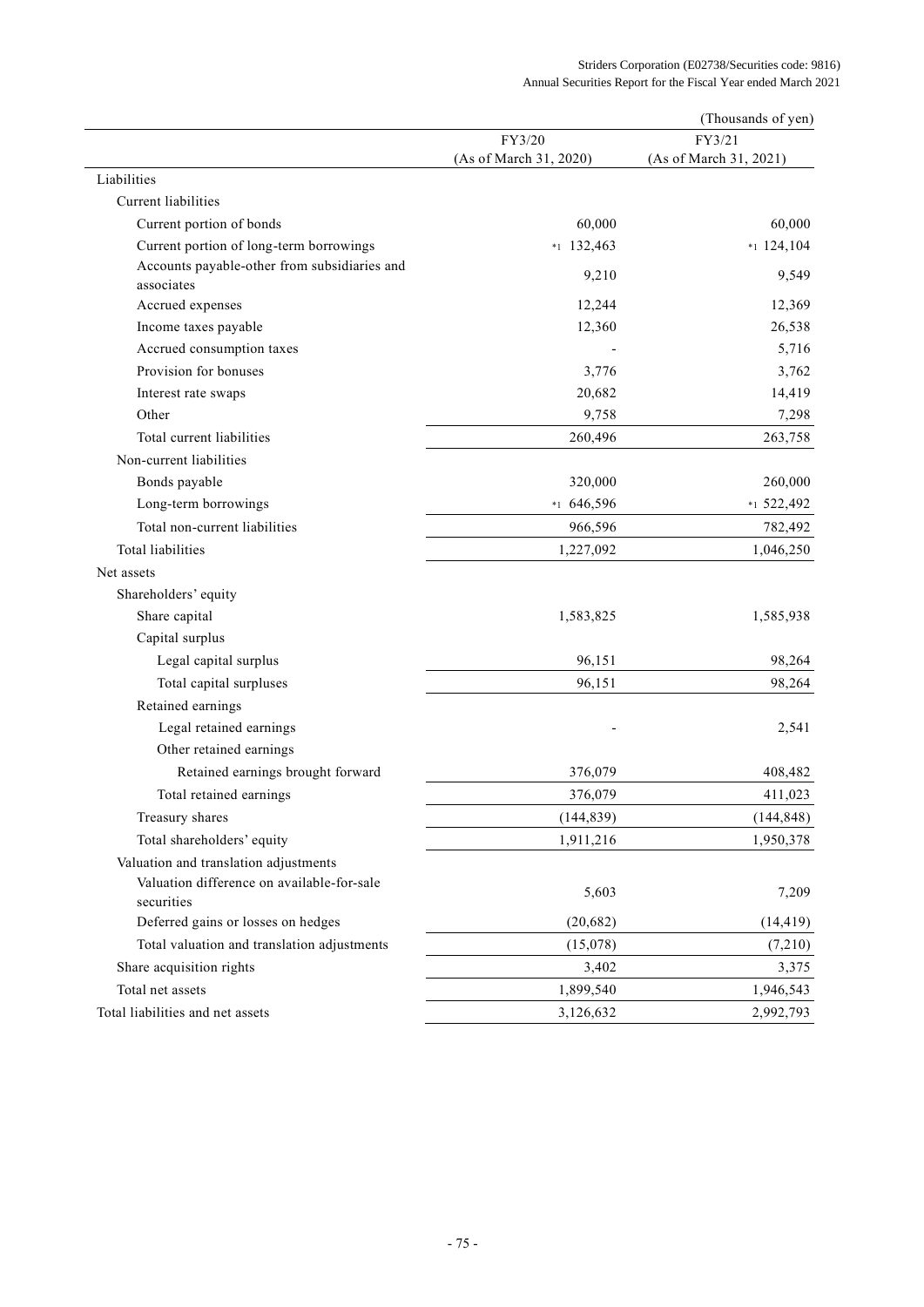# 2) Non-consolidated Statement of Income

| FY3/21<br>FY3/20<br>(April 1, 2019 - March 31,<br>(April 1, 2020 - March 31,<br>2020)<br>2021)<br>Net sales<br>$*1$ 149,727<br>Gross profit<br>149,727<br>Selling, general and administrative expenses<br>$*2$ 241,615<br>Operating loss<br>(91,888)<br>Non-operating income | *1 172,544<br>172,544 |
|------------------------------------------------------------------------------------------------------------------------------------------------------------------------------------------------------------------------------------------------------------------------------|-----------------------|
|                                                                                                                                                                                                                                                                              |                       |
|                                                                                                                                                                                                                                                                              |                       |
|                                                                                                                                                                                                                                                                              |                       |
|                                                                                                                                                                                                                                                                              |                       |
|                                                                                                                                                                                                                                                                              |                       |
|                                                                                                                                                                                                                                                                              | *2 234,706            |
|                                                                                                                                                                                                                                                                              | (62, 161)             |
|                                                                                                                                                                                                                                                                              |                       |
| Interest income<br>$*1$ 22,394                                                                                                                                                                                                                                               | $*121,696$            |
| Dividend income<br>$*1$ 78,764                                                                                                                                                                                                                                               | *1 77,946             |
| Gain on sales of securities<br>400                                                                                                                                                                                                                                           | 704                   |
| Foreign exchange gains                                                                                                                                                                                                                                                       | 2,143                 |
| 89<br>Other                                                                                                                                                                                                                                                                  | 3,411                 |
| Total non-operating income<br>101,648                                                                                                                                                                                                                                        | 105,901               |
| Non-operating expenses                                                                                                                                                                                                                                                       |                       |
| Interest expenses<br>11,622                                                                                                                                                                                                                                                  | 10,225                |
| Interest on bonds<br>2,095                                                                                                                                                                                                                                                   | 2,478                 |
| Foreign exchange losses<br>2,585                                                                                                                                                                                                                                             |                       |
| Bond issuance cost<br>3,833                                                                                                                                                                                                                                                  |                       |
| Other<br>1,331                                                                                                                                                                                                                                                               | 3,361                 |
| Total non-operating expenses<br>21,469                                                                                                                                                                                                                                       | 16,065                |
| Ordinary profit (loss)<br>(11,709)                                                                                                                                                                                                                                           | 27,674                |
| Extraordinary profit                                                                                                                                                                                                                                                         |                       |
| Gain on sale of shares of subsidiaries and associates                                                                                                                                                                                                                        | 1,047                 |
| Total Extraordinary profit                                                                                                                                                                                                                                                   | 1,047                 |
| <b>Extraordinary</b> losses                                                                                                                                                                                                                                                  |                       |
| Loss on retirement of non-current assets                                                                                                                                                                                                                                     | $\mathbf{0}$          |
| Loss on valuation of shares of subsidiaries and<br>8,017<br>associates                                                                                                                                                                                                       |                       |
| 8,017<br>Total extraordinary losses                                                                                                                                                                                                                                          | $\boldsymbol{0}$      |
| Profit (loss) before income taxes<br>(19, 726)                                                                                                                                                                                                                               | 28,721                |
| Income taxes-current<br>(33,204)                                                                                                                                                                                                                                             | (46, 248)             |
| Income taxes-deferred<br>(670)                                                                                                                                                                                                                                               | 14,610                |
| Total income taxes<br>(33,874)                                                                                                                                                                                                                                               | (31, 638)             |
| Profit<br>14,147                                                                                                                                                                                                                                                             | 60,359                |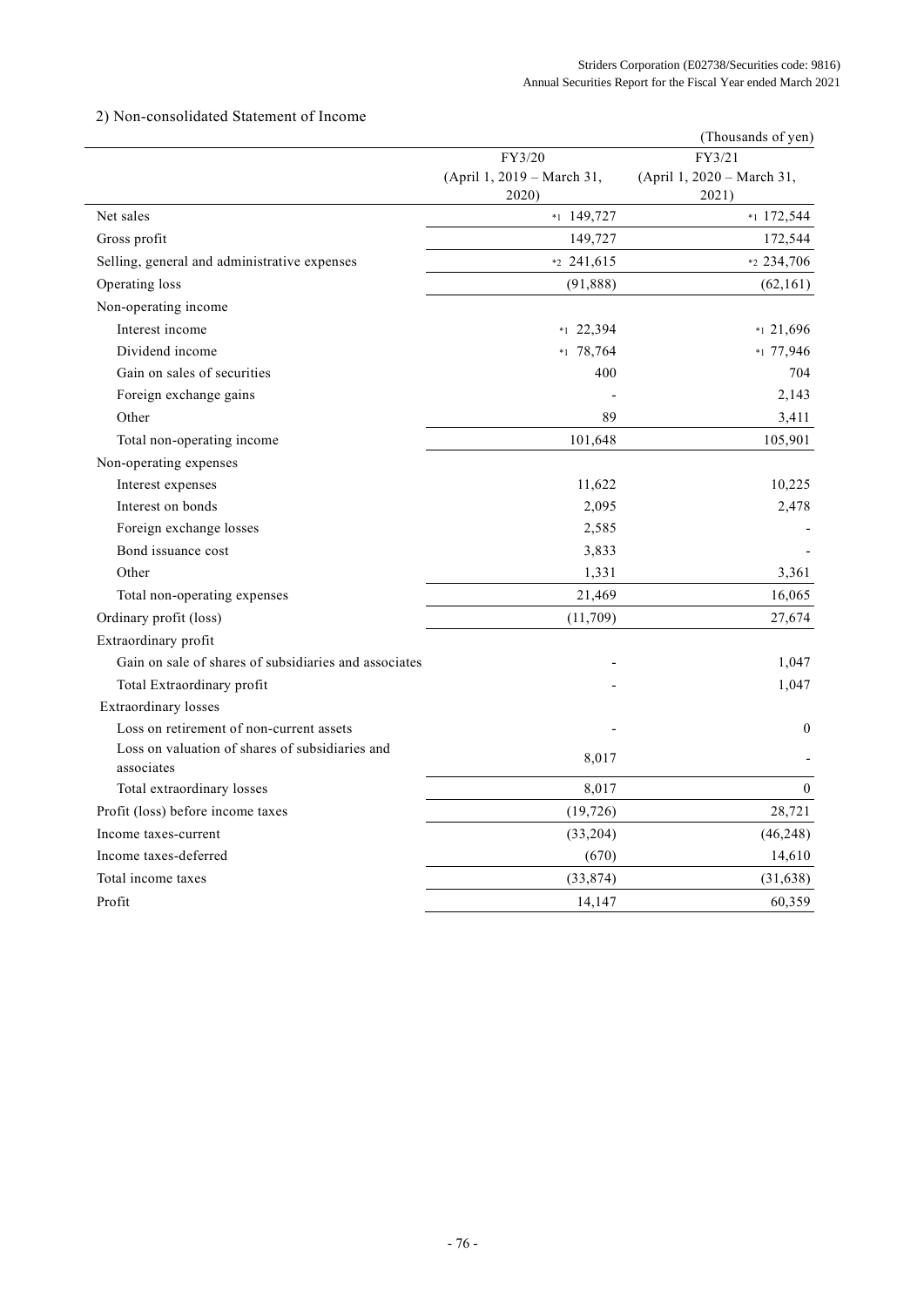# 3) Non-consolidated Statement of Changes in Equity

# FY3/20 (April 1, 2019 – March 31, 2020)

|                                                         |                  |                             |                             |                                                                    |                               |                    | (Thousands of yen)               |  |
|---------------------------------------------------------|------------------|-----------------------------|-----------------------------|--------------------------------------------------------------------|-------------------------------|--------------------|----------------------------------|--|
|                                                         |                  | Shareholders' equity        |                             |                                                                    |                               |                    |                                  |  |
|                                                         |                  | Capital surplus             |                             | Retained earnings                                                  |                               |                    |                                  |  |
|                                                         | Share<br>capital | Legal<br>capital<br>surplus | Total<br>capital<br>surplus | Other retained<br>earnings<br>Retained earnings<br>brought forward | Total<br>retained<br>earnings | Treasury<br>shares | Total<br>shareholders'<br>equity |  |
| Balance at beginning of<br>period                       | 1,582,416        | 94,742                      | 94,742                      | 361,931                                                            | 361,931                       | (21, 814)          | 2,017,275                        |  |
| Changes during period                                   |                  |                             |                             |                                                                    |                               |                    |                                  |  |
| Issuance of new shares                                  | 1,409            | 1,409                       | 1,409                       |                                                                    |                               |                    | 2,818                            |  |
| Profit                                                  |                  |                             |                             | 14,147                                                             | 14,147                        |                    | 14,147                           |  |
| Purchase of treasury<br>shares                          |                  |                             |                             |                                                                    |                               | (123, 024)         | (123, 024)                       |  |
| Net changes in items other<br>than shareholders' equity |                  |                             |                             |                                                                    |                               |                    |                                  |  |
| Total changes during period                             | 1,409            | 1,409                       | 1,409                       | 14,147                                                             | 14,147                        | (123, 024)         | (106, 058)                       |  |
| Balance at end of period                                | 1,583,825        | 96,151                      | 96,151                      | 376,079                                                            | 376,079                       | (144, 839)         | 1,911,216                        |  |

|                                                         |                                                                 | Valuation and translation adjustments    |                                                   |                                |                  |
|---------------------------------------------------------|-----------------------------------------------------------------|------------------------------------------|---------------------------------------------------|--------------------------------|------------------|
|                                                         | Valuation<br>difference on<br>available-for-<br>sale securities | Deferred gains<br>or losses on<br>hedges | Total valuation<br>and translation<br>adjustments | Share<br>acquisition<br>rights | Total net assets |
| Balance at beginning of<br>period                       | (1,692)                                                         | (26,261)                                 | (27, 954)                                         | 3,420                          | 1,992,741        |
| Changes during period                                   |                                                                 |                                          |                                                   |                                |                  |
| Issuance of new shares                                  |                                                                 |                                          |                                                   | (18)                           | 2,800            |
| Profit                                                  |                                                                 |                                          |                                                   |                                | 14,147           |
| Purchase of treasury<br>shares                          |                                                                 |                                          |                                                   |                                | (123, 024)       |
| Net changes in items other<br>than shareholders' equity | 7,296                                                           | 5,579                                    | 12,875                                            |                                | 12,875           |
| Total changes during period                             | 7,296                                                           | 5,579                                    | 12,875                                            | (18)                           | (93, 200)        |
| Balance at end of period                                | 5,603                                                           | (20,682)                                 | (15,078)                                          | 3,402                          | 1,899,540        |

FY3/21 (April 1, 2020 – March 31, 2021)

(Thousands of yen)

|                                         | Shareholders' equity |                             |                             |                               |                                                                             |                               |                    |                                                  |
|-----------------------------------------|----------------------|-----------------------------|-----------------------------|-------------------------------|-----------------------------------------------------------------------------|-------------------------------|--------------------|--------------------------------------------------|
|                                         |                      | Capital surplus             |                             | Retained earnings             |                                                                             |                               |                    |                                                  |
|                                         | Share<br>capital     | Legal<br>capital<br>surplus | Total<br>capital<br>surplus | Legal<br>retained<br>earnings | Other<br>retained<br>earnings<br>Retained<br>earnings<br>brought<br>forward | Total<br>retained<br>earnings | Treasury<br>shares | Total<br>sharehold<br>ers <sup>2</sup><br>equity |
| Balance at beginning of<br>period       | 1,583,825            | 96,151                      | 96,151                      |                               | 376,079                                                                     |                               |                    | 376,079 (144,839) 1.911,216                      |
| Changes during period                   |                      |                             |                             |                               |                                                                             |                               |                    |                                                  |
| Issuance of new shares                  | 2,113                | 2,113                       | 2,113                       |                               |                                                                             |                               |                    | 4,227                                            |
| Provision of legal retained<br>earnings |                      |                             |                             | 2,541                         | (2,541)                                                                     |                               |                    |                                                  |
| Dividends of retained                   |                      |                             |                             |                               | (25, 415)                                                                   | (25, 415)                     |                    | (25, 415)                                        |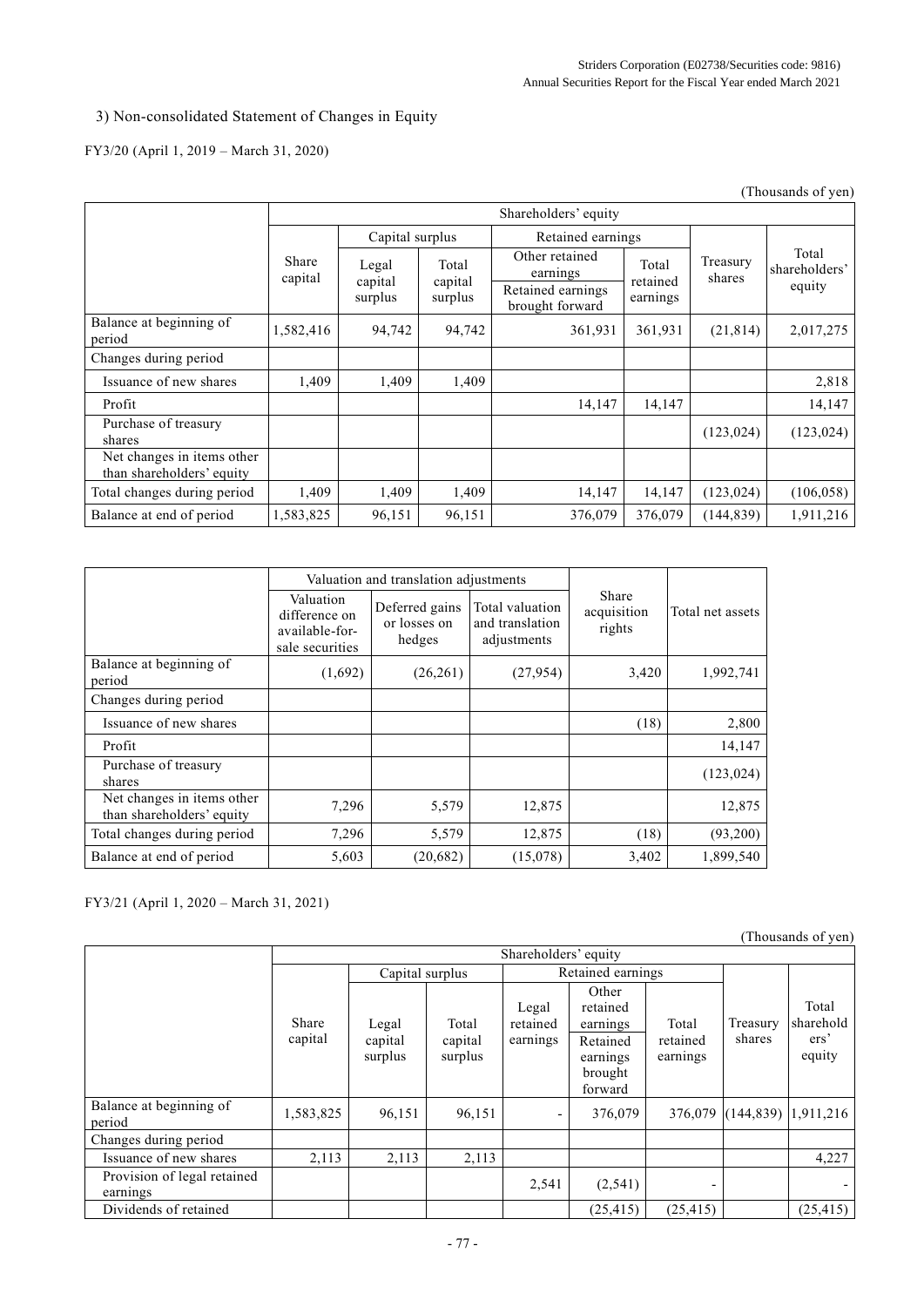### Striders Corporation (E02738/Securities code: 9816) Annual Securities Report for the Fiscal Year ended March 2021

| earnings                                                |           |        |        |       |         |        |                             |        |
|---------------------------------------------------------|-----------|--------|--------|-------|---------|--------|-----------------------------|--------|
| Profit                                                  |           |        |        |       | 60.359  | 60.359 |                             | 60.359 |
| Purchase of treasury shares                             |           |        |        |       |         |        | (9)                         | (9)    |
| Net changes in items other<br>than shareholders' equity |           |        |        |       |         |        |                             |        |
| Total changes during period                             | 2.113     | 2,113  | 2.113  | 2.541 | 32,402  | 34,944 |                             | 39.161 |
| Balance at end of period                                | 1,585,938 | 98,264 | 98,264 | 2.541 | 408.482 |        | 411,023 (144,848) 1,950,378 |        |

|                                                         |                                                                 | Valuation and translation adjustments    |                                                   |                                |                  |
|---------------------------------------------------------|-----------------------------------------------------------------|------------------------------------------|---------------------------------------------------|--------------------------------|------------------|
|                                                         | Valuation<br>difference on<br>available-for-<br>sale securities | Deferred gains<br>or losses on<br>hedges | Total valuation<br>and translation<br>adjustments | Share<br>acquisition<br>rights | Total net assets |
| Balance at beginning of<br>period                       | 5,603                                                           | (20, 682)                                | (15,078)                                          | 3,402                          | 1,899,540        |
| Changes during period                                   |                                                                 |                                          |                                                   |                                |                  |
| Issuance of new shares                                  |                                                                 |                                          |                                                   | (27)                           | 4,200            |
| Provision of legal retained<br>earnings                 |                                                                 |                                          |                                                   |                                |                  |
| Purchase of treasury<br>shares                          |                                                                 |                                          |                                                   |                                | (25, 415)        |
| Profit                                                  |                                                                 |                                          |                                                   |                                | 60,359           |
| Purchase of treasury<br>shares                          |                                                                 |                                          |                                                   |                                | (9)              |
| Net changes in items other<br>than shareholders' equity | 1,605                                                           | 6,262                                    | 7,867                                             |                                | 7,867            |
| Total changes during period                             | 1,605                                                           | 6,262                                    | 7,867                                             | (27)                           | 47,002           |
| Balance at end of period                                | 7,209                                                           | (14, 419)                                | (7,210)                                           | 3,375                          | 1,946,543        |

[Notes]

### **Notes - Significant Accounting Policies**

- 1. Valuation criteria and methods for assets
	- Valuation criteria and methods for marketable securities
		- i. Securities for trade purposes
			- Valued at the market price, cost of sales being determined by the moving average method.
		- ii. Shares of subsidiaries and affiliates
			- Cost method based on the moving average method.
		- iii. Available-for-sale securities
			- Securities having market prices

Market price method based on market prices, etc. as of the closing date of the fiscal year. (Valuation differences are included directly in net assets and the cost of securities sold is determined by the moving average method.)

Securities without market prices

Cost method based on the moving average method.

- 2. Depreciation and amortization methods for non-current assets
- (1) Property, plant and equipment

The Company uses the declining-balance method. However, buildings (excluding facilities attached to buildings) acquired on or after April 1, 1998, and facilities attached to buildings and structures acquired on or after April 1, 2016, are depreciated using the straight-line method.

Approximate useful lives: Tools, furniture and fixtures: 4-5 years

(2) Intangible assets

Software intended for internal use is amortized using the straight-line method based on an estimated period of internal use (five years).

3. Translation standard of foreign currency-denominated assets or liabilities into yen

Monetary debts and credits denominated in foreign currencies are translated into yen at the spot exchange rates on the fiscal year-end date, with the differences resulting from such translations recorded as losses or profits.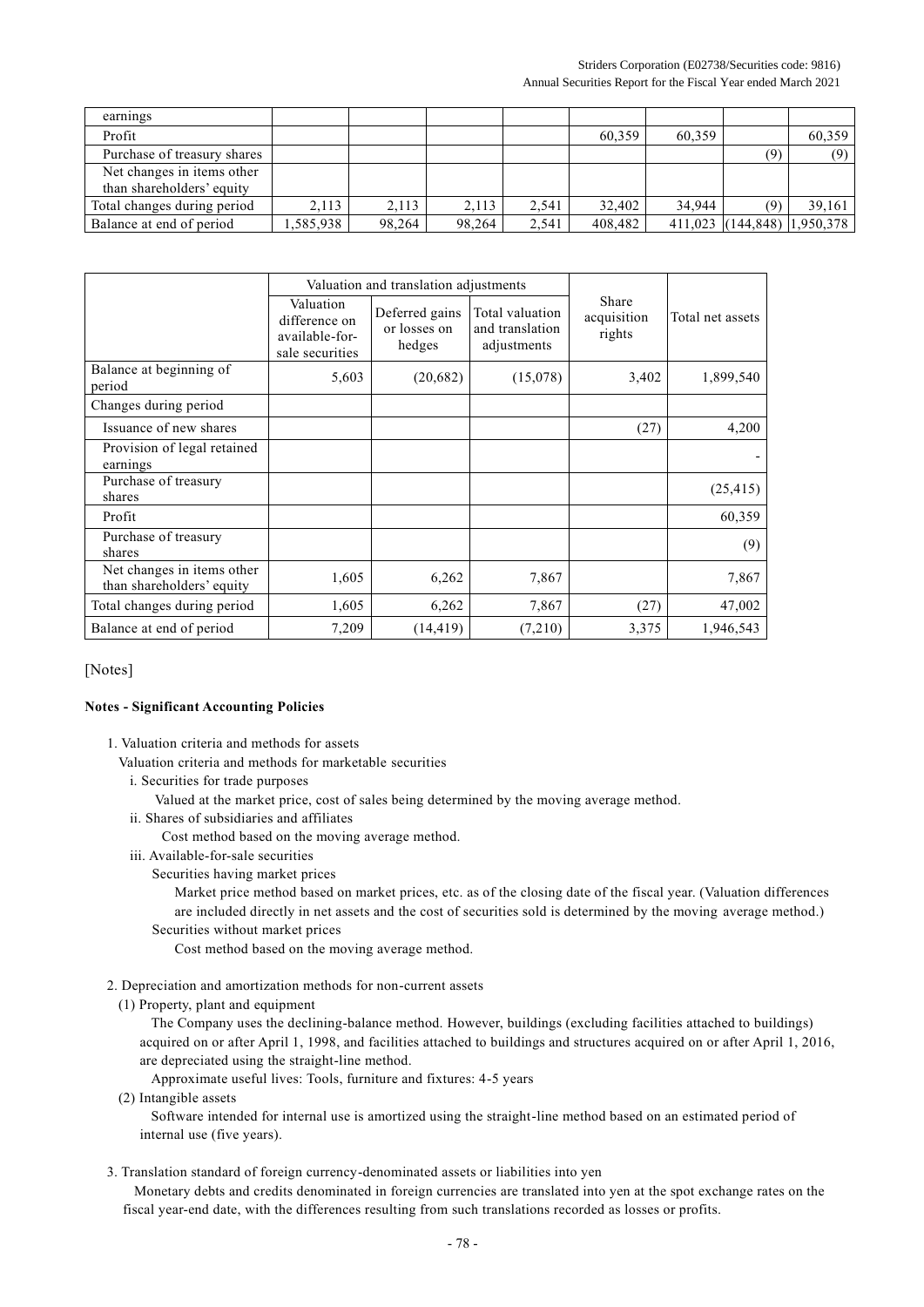### 4. Reporting basis for allowances

(1) Allowance for doubtful accounts

In the provision for possible losses on receivables caused by bad debts, an estimated uncollectible amount is reported based on their historical losses as to ordinary receivables and based on the consideration of feasibly recoverable amounts in individual cases of specific receivables for which collectability is a great concern.

### (2) Provision for bonuses

In the provision for the future payment of employee bonuses, an anticipated amount of total bonus payments attributable to the current fiscal year is reported.

### 5. Accounting for hedges

### -Hedging method

- The Company applies deferred hedge accounting.
- -Hedging instruments and risks hedged
	- Hedging instruments: Interest rate swaps
	- Risk hedged: Interest on borrowings
- -Hedging policy

As stated in the Company's Derivative Management Rules, hedges are used to reduce exposure to interest rate volatility.

-Evaluation method for the effectiveness of hedges

The cumulative changes in cash flows of the hedged risk and of the hedging instrument are comp ared and the ratio is used to evaluate effectiveness.

- 6. Other significant matters for preparation of the financial statements
	- (1) Accounting procedure for consumption taxes
		- National and local consumption taxes are accounted by the tax-exclusion method.
	- (2) Application of consolidated taxation system
		- The Company applies the consolidated taxation system.
	- (3) Application of tax effect accounting associated with the transition from the consolidated taxation system to the group tax sharing system

With regard to the transition to the group tax sharing system that was established by the "Act for Partial Revision of the Income Tax Act, etc." (Act No. 8 of 2020) and the non-consolidated tax system items that were revised by this act, the Company has not applied the provisions of Paragraph 44 of the "Implementation Guidance on Accounting Standard for Tax Effect Accounting" (ASBJ Guidance No. 28, February 16, 2018) pursuant to the treatment under Paragraph 3 of the "Practical Solution on the Treatment of Tax Effect Accounting for the Transition from the Consolidated Taxation System to the Group Tax Sharing System" (ASBJ PITF No. 39, March 31, 2020). Consequently, deferred tax assets and deferred tax liabilities are based on the tax law before the partial revision of the Income Tax Act.

#### **Notes – Significant Accounting Estimates**

Items that include the amount in the financial statements for the current fiscal year based on accounting estimates that may have a significant impact on the financial statements for the following fiscal year are as follows:

Book Balance of Shares of Subsidiaries and Associates Related to Kurashiki Royal Art Hotel Co., Ltd. 508,617,000 yen

 We considered the necessity of recording a loss on valuation of shares of subsidiaries and associates because the actual value of the company's shares has declined significantly due to the deterioration of the company's business performance during the current fiscal year mainly caused by the COVID-19 pandemic. Based on the company's feasible and reasonable future business plans, the actual value of the company's shares is expected to recover within five years, and therefore, a loss on valuation of shares of subsidiaries and associates has not been recorded.

 The calculation of this estimate is based on business plans that focus on the introduction of more efficient business management, based on the expectation that domestic tourism demand will recover as a result of widespread vaccination, since the main caus e of the deterioration of the company's business performance is the COVID-19 outbreak.

 This estimate may be affected by future changes in uncertain economic conditions, etc. If the actual amount of the company's sales or net income differs from the estimate, the company may record a loss on valuation of shares of subsidiaries and associates in the financial statements for the following fiscal year.

#### **Notes - Changes in Presentation**

The "Accounting Standard for Disclosures about Accounting Estimates" (ASBJ Statement No. 31, March 31, 2020, hereinafter referred to as "the Standard") can be applied to financial statements for fiscal years ending on or after the date of its rel ease. Accordingly, the Company has applied the Standard from the end of the current fiscal year and disclosed "Significant Accounting Estimates".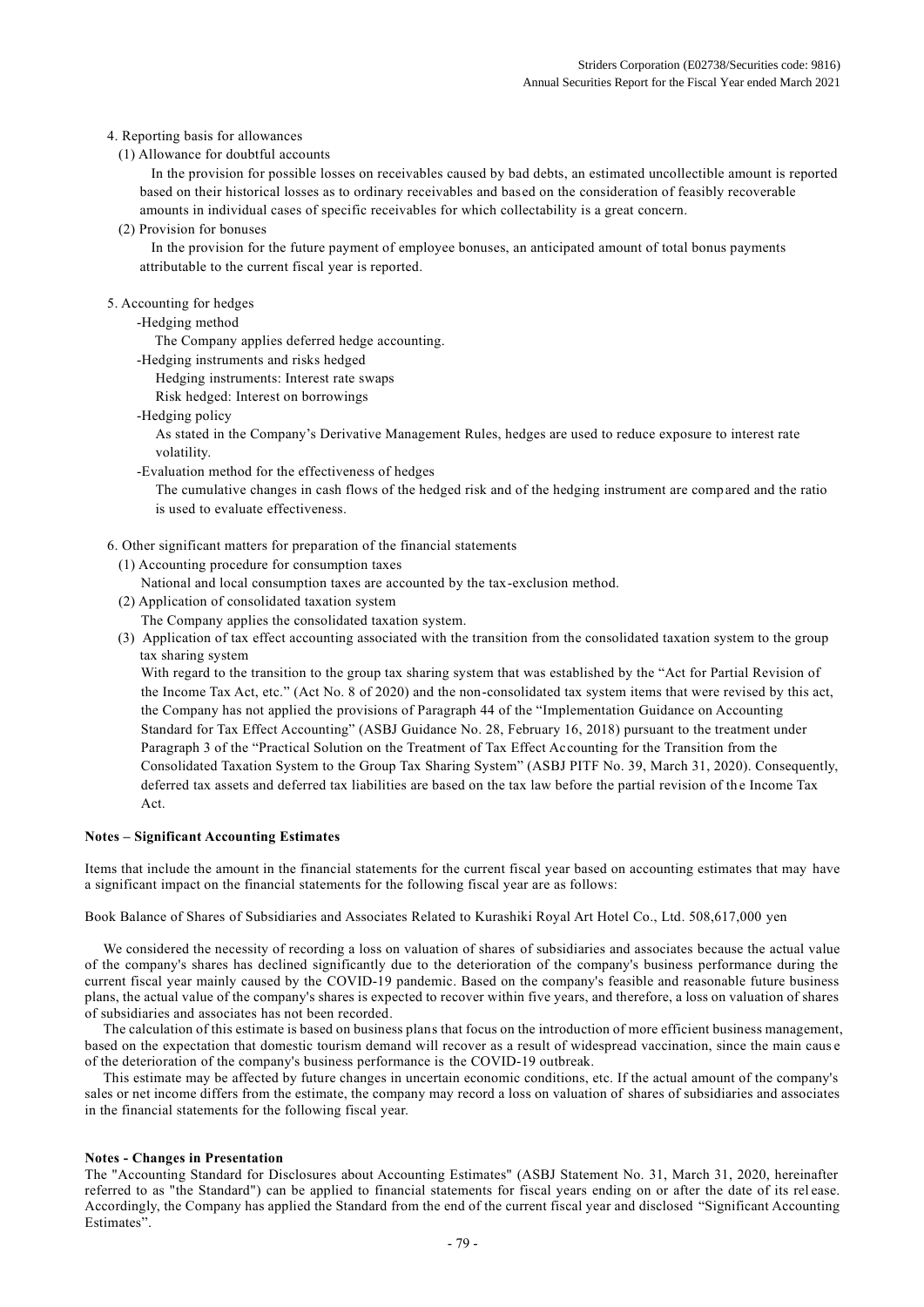The application of the standard for disclosure of estimates is in accordance with the transitional treatment prescribed in the proviso of paragraph 11 of the standard for disclosure of estimates, and the notes on financial statements for the previous fiscal ye ar are not included in the notes prescribed in paragraphs 6 and 7 of the standards for disclosure of estimates.

### **Notes - Non-consolidated Balance Sheet**

\*1. Assets pledged as collateral and secured liabilities Assets pledged as collateral are as follows.

|                                                                                                                                                                                                                                                                                                      |                                      | (Thousands of yen)           |
|------------------------------------------------------------------------------------------------------------------------------------------------------------------------------------------------------------------------------------------------------------------------------------------------------|--------------------------------------|------------------------------|
|                                                                                                                                                                                                                                                                                                      | FY3/20                               | FY3/21                       |
|                                                                                                                                                                                                                                                                                                      | (As of March 31, 2020)               | (As of March 31, 2021)       |
| Time deposits                                                                                                                                                                                                                                                                                        | 100,000                              | 100,000                      |
| Secured liabilities corresponding to the above collateral are as follows.                                                                                                                                                                                                                            |                                      |                              |
|                                                                                                                                                                                                                                                                                                      |                                      | (Thousands of yen)           |
|                                                                                                                                                                                                                                                                                                      | FY3/20                               | FY3/21                       |
|                                                                                                                                                                                                                                                                                                      | (As of March 31, 2020)               | (As of March 31, 2021)       |
| Long-term borrowings (includes current portion of<br>long-term borrowings)                                                                                                                                                                                                                           | 613,021                              | 546,185                      |
| *2. Guaranteed debt                                                                                                                                                                                                                                                                                  |                                      |                              |
| (1) The Company guarantees the following subsidiaries' bank loans.                                                                                                                                                                                                                                   |                                      |                              |
|                                                                                                                                                                                                                                                                                                      |                                      | (Thousands of yen)           |
| FY3/20                                                                                                                                                                                                                                                                                               |                                      | FY3/21                       |
| (As of March 31, 2020)                                                                                                                                                                                                                                                                               |                                      | (As of March 31, 2021)       |
| Global Holdings Co., Ltd.                                                                                                                                                                                                                                                                            | 98,800<br>Global Holdings Co., Ltd.  | 74,100                       |
| (2) The Company guarantees as follows debt based on an administrative outsourcing contract of a subsidiary with a<br>property management organization.<br>FY3/20                                                                                                                                     |                                      | (Thousands of yen)<br>FY3/21 |
| (As of March 31, 2020)                                                                                                                                                                                                                                                                               |                                      | (As of March 31, 2021)       |
| Trust Advisers Corporation                                                                                                                                                                                                                                                                           | Trust Advisers Corporation<br>18,527 | 18,975                       |
| (3) The Company guarantees the following subsidiaries' trade payables.                                                                                                                                                                                                                               |                                      |                              |
|                                                                                                                                                                                                                                                                                                      |                                      | (Thousands of yen)           |
| FY3/20                                                                                                                                                                                                                                                                                               |                                      | FY3/21                       |
| (As of March 31, 2020)                                                                                                                                                                                                                                                                               |                                      | (As of March 31, 2021)       |
| Mobile Link Inc.<br>26,705                                                                                                                                                                                                                                                                           | Mobile Link Inc.                     | 22,361                       |
| *3. Current account overdraft agreements<br>The Company has current account overdraft agreements with two banks in order to improve capital efficiency and to raise<br>funds efficiently as deemed necessary. The amount of credit available at the end of the past two fiscal years was as follows. | FY3/20                               | (Thousands of yen)<br>FY3/21 |
|                                                                                                                                                                                                                                                                                                      |                                      |                              |
|                                                                                                                                                                                                                                                                                                      |                                      |                              |
|                                                                                                                                                                                                                                                                                                      | (As of March 31, 2020)               | (As of March 31, 2021)       |
| Current account overdraft limit                                                                                                                                                                                                                                                                      | 100,000                              | 218,000                      |
| Credit used<br>Credit available                                                                                                                                                                                                                                                                      | 100,000                              | 218,000                      |

\*4. The Company has credit facility agreements with consolidated subsidiaries Global Holdings Co., Ltd., M&A Global Partners Co., Ltd., Narita Gateway Hotel Co., Ltd., Kurashiki Royal Art Hotel Co., Ltd., Trust Advisers Corporation, Mobile Link Inc. and Y.K. Masuda Seimen. The amount of credit available at the end of the past two fiscal years was as follows.

|                  |                        | (Thousands of yen)     |
|------------------|------------------------|------------------------|
|                  | FY3/20                 | FY3/21                 |
|                  | (As of March 31, 2020) | (As of March 31, 2021) |
| Credit available | 1,529,000              | 1,785,000              |
| Credit used      | 784.500                | 624,500                |
| Credit available | 744.500                | 1,160,500              |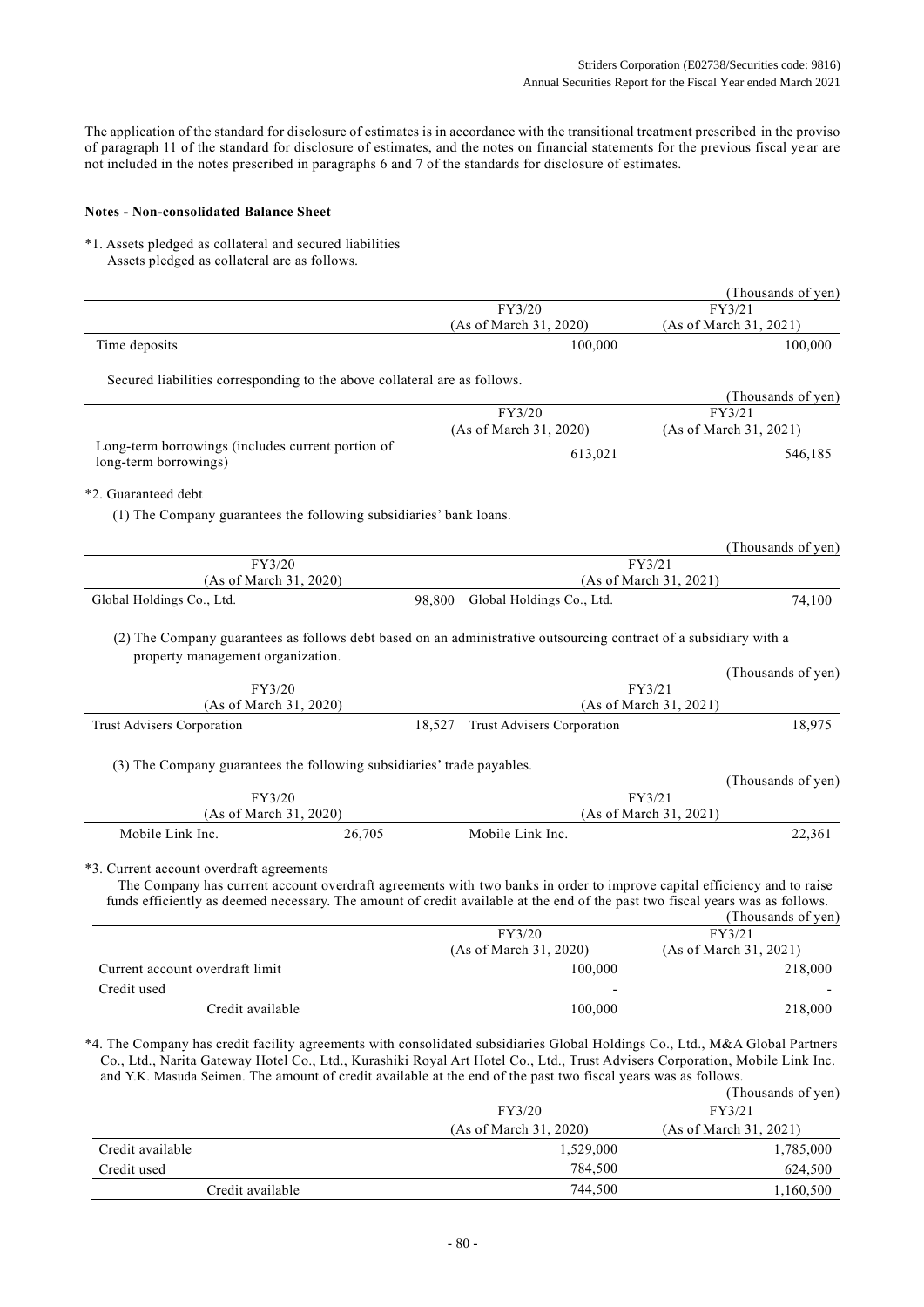$\sigma$   $\sigma$   $\sigma$   $\sigma$ 

### **Notes - Non-consolidated Statement of Income**

\*1. The following items related to transactions with subsidiaries and associates are included.

|                                                              |                                  | (Thousands of yen)               |
|--------------------------------------------------------------|----------------------------------|----------------------------------|
|                                                              | FY3/20                           | FY3/21                           |
|                                                              | (April 1, 2019 – March 31, 2020) | (April 1, 2020 – March 31, 2021) |
| Sales to subsidiaries and associates                         | 149,727                          | 172,544                          |
| Interests received from subsidiaries and<br>associates       | 22,109                           | 21.631                           |
| Dividend income received from subsidiaries<br>and associates | 78,600                           | 77,800                           |

\*2. Selling expenses accounted for 0% of selling, general and administrative (SG&A) expenses for the previous and current fiscal years. General and administrative expenses accounted for 100% of the SG&A expenses for the previous and current fiscal years.

Major components and amounts of the SG&A expenses are as follows.

|                          |                                  | (Thousands of yen)               |
|--------------------------|----------------------------------|----------------------------------|
|                          | FY3/20                           | FY3/21                           |
|                          | (April 1, 2019 – March 31, 2020) | (April 1, 2020 – March 31, 2021) |
| Directors' compensations | 51,900                           | 55,800                           |
| Salaries and allowances  | 45.564                           | 47.199                           |
| Advisory Fee             | 20,564                           | 23,732                           |

## **Notes - Marketable Securities**

No subsidiaries' stocks (carrying value of 831,106 thousand yen in FY3/21 and 784,204 thousand yen in FY3/20) and affiliates' stocks (carrying value of 74,244 thousand yen in FY3/21 and 74,244 thousand yen in FY3/20) are shown because there is no market price and the fair value is deemed extremely difficult to determine.

### **Notes - Tax Effect Accounting**

1. Details of the causes for deferred tax assets and deferred tax liabilities

|                                                               | FY3/20<br>(As of March 31, 2020) | (I nousands of yen)<br>FY3/21<br>(As of March 31, 2021) |
|---------------------------------------------------------------|----------------------------------|---------------------------------------------------------|
|                                                               |                                  |                                                         |
| Deferred tax assets                                           |                                  |                                                         |
| Provision for bonuses                                         | 1,156                            | 1,152                                                   |
| Loss carried forward                                          | 114,637                          | 51,405                                                  |
| Loss on valuation of investment securities                    | 41,117                           | 41,117                                                  |
| Loss on valuation of shares of subsidiaries and<br>associates | 200,407                          | 200,407                                                 |
| Other                                                         | 937                              | 836                                                     |
| Subtotal deferred tax assets                                  | 358,257                          | 294,919                                                 |
| Valuation reserve for tax-deductible loss carried<br>forward  | (90, 907)                        | (42, 285)                                               |
| Valuation reserve for total future temporary<br>differences   | (243, 619)                       | (243, 513)                                              |
| Subtotal valuation allowance                                  | (334, 527)                       | (285,799)                                               |
| Total deferred tax assets                                     | 23,730                           | 9,120                                                   |
| Deferred tax liabilities                                      |                                  |                                                         |
| Valuation difference on available-for-sale<br>securities      | 5,725                            | 6,430                                                   |
| Total deferred tax liabilities                                | 5,725                            | 6,430                                                   |
| Net deferred tax liabilities                                  | 18,004                           | 2,689                                                   |
|                                                               |                                  |                                                         |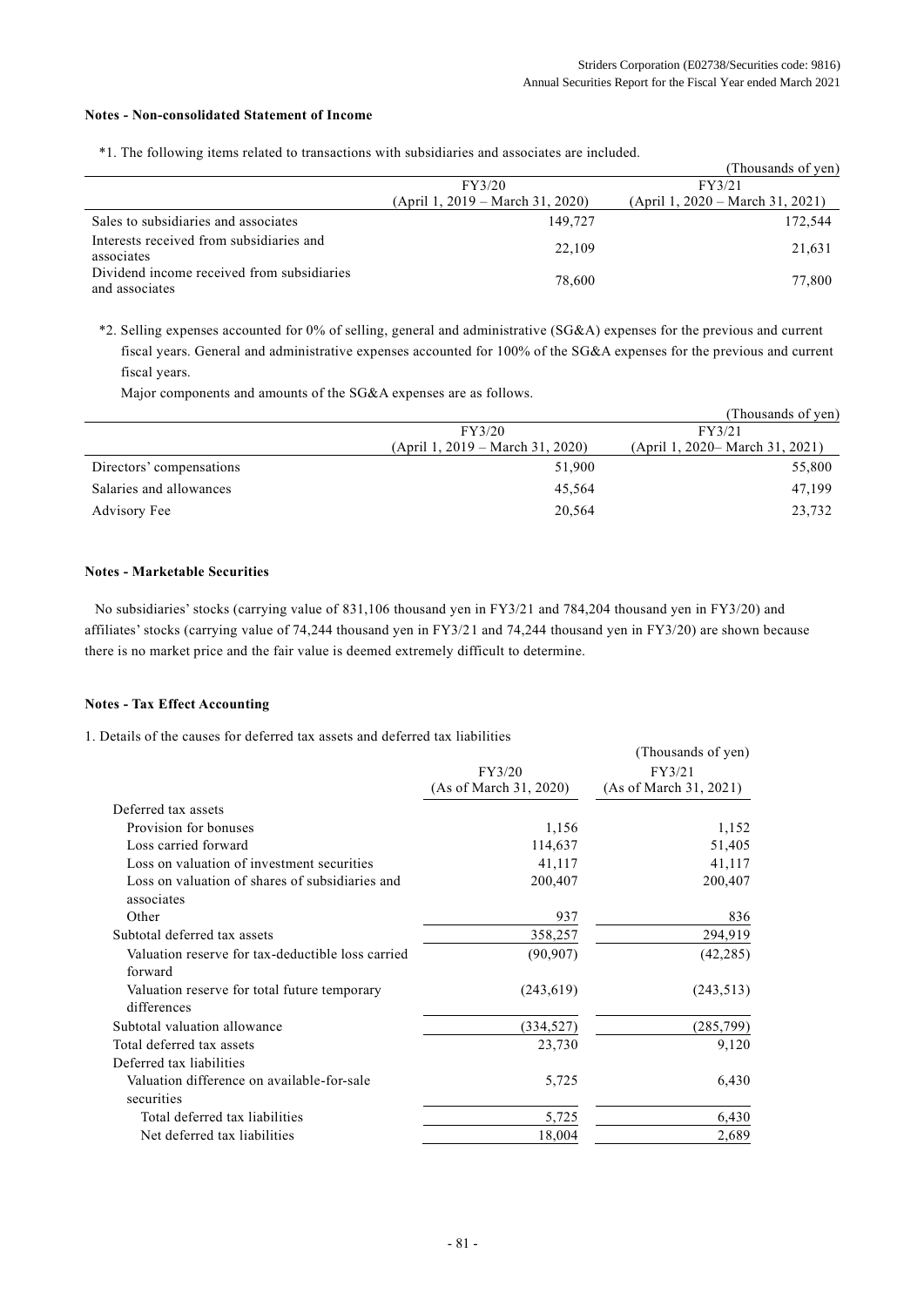2. Details of major items causing the significant difference between the statutory effective tax rate and the actual effectiv e tax rate after the application of tax-effect accounting

|                                                         | FY3/20                             | FY3/21                 |
|---------------------------------------------------------|------------------------------------|------------------------|
|                                                         | (As of March 31, 2020)             | (As of March 31, 2021) |
| Statutory effective tax rate                            |                                    | 30.6%                  |
| (Adjustments)                                           |                                    |                        |
| Dividend income and other items not to be included      |                                    | (82.9)                 |
| 1n                                                      |                                    |                        |
| income indefinitely                                     |                                    |                        |
| Entertainment expenses and other items not to be        |                                    | 6.1                    |
| included in expenses indefinitely                       | Omitted due to recognition of loss |                        |
| Residential tax for the period                          | before income taxes.               | 3.3                    |
| Increase (decrease) in valuation allowance              |                                    | 83.8                   |
| Effect of consolidated taxation                         |                                    | (155.6)                |
| Other                                                   |                                    | 4.6                    |
| Actual effective tax rate after the application of tax- |                                    | (110.2)                |
| effect accounting                                       |                                    |                        |

## **Notes - Subsequent Events**

There is no applicable information.

## 4) Non-consolidated Supplementary Schedules

Detailed Statement of Property, Plant and Equipment, etc.

|                                  |                                |          |          |                                                   |                                 | (Thousands of yen)                             |
|----------------------------------|--------------------------------|----------|----------|---------------------------------------------------|---------------------------------|------------------------------------------------|
| Category                         | Balance as of<br>April 1, 2020 | Increase | Decrease | Depreciation<br>or<br>amortization<br>at year-end | Balance As of<br>March 31, 2021 | Accumulated<br>depreciation or<br>amortization |
| Property, plant and<br>equipment |                                |          |          | 576                                               | 1.106                           | 6,833                                          |
| Intangible assets                |                                |          |          | 1,578                                             | 5,905                           | 5,454                                          |

Note: Because the amount of property, plant and equipment and intangible assets was no more than 1% of total assets, the amounts of "Balance as of April 1, 2020," "Increase" and "Decrease" were omitted.

## Detailed Statement of Allowances

|                              |                                |          |          | (Thousands of yen)                  |
|------------------------------|--------------------------------|----------|----------|-------------------------------------|
| $\angle$ ategory             | Balance as of<br>April 1, 2020 | Increase | Decrease | Balance as of<br>.2021<br>March 31. |
| <b>Provision for bonuses</b> | 3,776                          | 3,762    | 3,776    | 3,762                               |

(2) Components of Major Assets and Liabilities

Omitted because the Company prepares consolidated financial statements.

## (3) Other Information

There is no applicable information.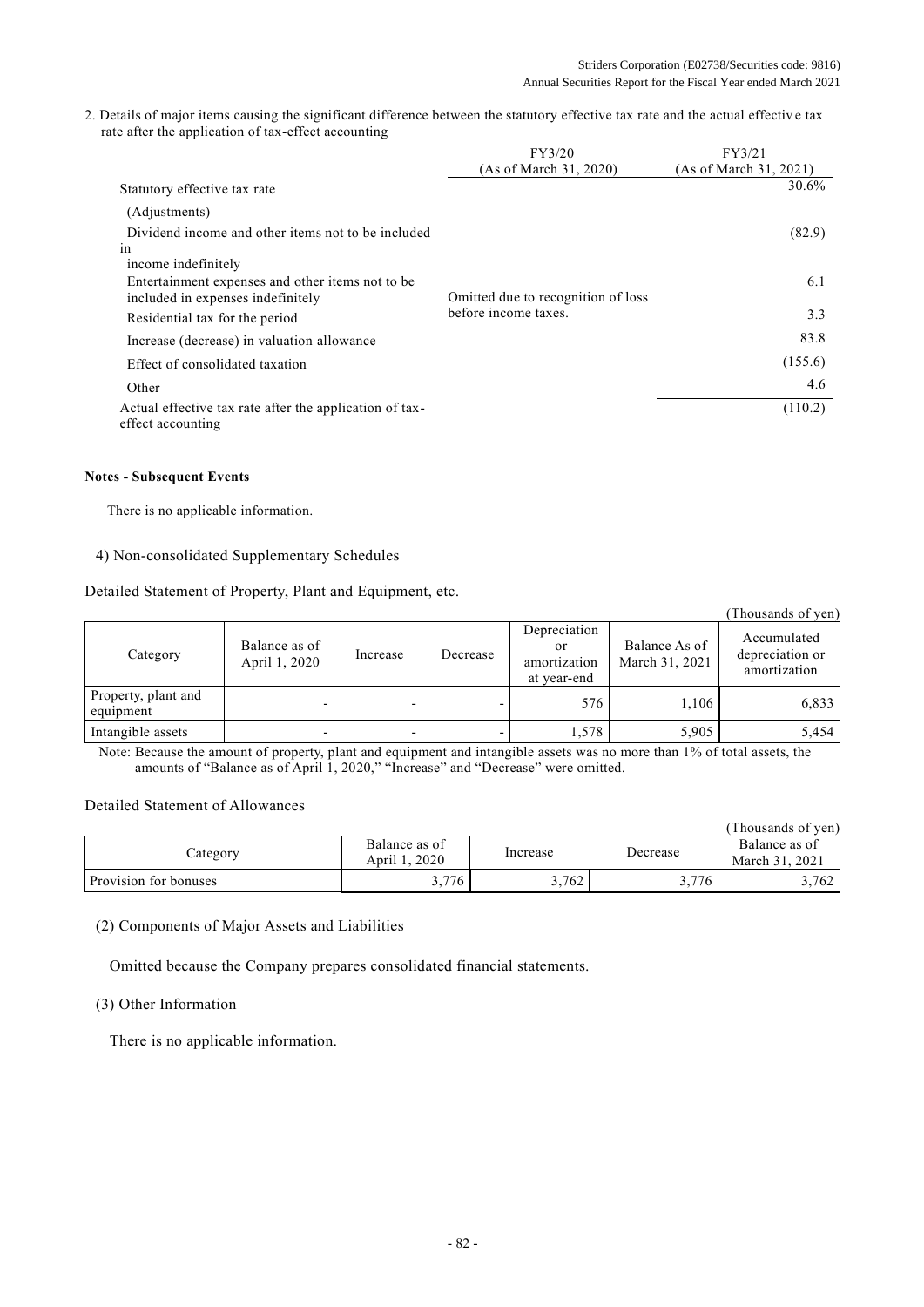| Business year                                                     | April 1 to March 31                                                                                                                                                                                                                                                                                                                                                                        |                                                                                                                                                                                                                                                                                                                                                                                                                                                                                                                                                                                                                                                                                                                                                                                                                 |                       |  |
|-------------------------------------------------------------------|--------------------------------------------------------------------------------------------------------------------------------------------------------------------------------------------------------------------------------------------------------------------------------------------------------------------------------------------------------------------------------------------|-----------------------------------------------------------------------------------------------------------------------------------------------------------------------------------------------------------------------------------------------------------------------------------------------------------------------------------------------------------------------------------------------------------------------------------------------------------------------------------------------------------------------------------------------------------------------------------------------------------------------------------------------------------------------------------------------------------------------------------------------------------------------------------------------------------------|-----------------------|--|
| Ordinary General<br>Shareholders' Meeting                         | June                                                                                                                                                                                                                                                                                                                                                                                       |                                                                                                                                                                                                                                                                                                                                                                                                                                                                                                                                                                                                                                                                                                                                                                                                                 |                       |  |
| Record date                                                       | March 31                                                                                                                                                                                                                                                                                                                                                                                   |                                                                                                                                                                                                                                                                                                                                                                                                                                                                                                                                                                                                                                                                                                                                                                                                                 |                       |  |
| Record date of dividend<br>from surplus                           | September 30 and March 31                                                                                                                                                                                                                                                                                                                                                                  |                                                                                                                                                                                                                                                                                                                                                                                                                                                                                                                                                                                                                                                                                                                                                                                                                 |                       |  |
| Number of shares in one<br>share unit                             | 100 shares                                                                                                                                                                                                                                                                                                                                                                                 |                                                                                                                                                                                                                                                                                                                                                                                                                                                                                                                                                                                                                                                                                                                                                                                                                 |                       |  |
| Purchase of shares less<br>than one unit<br>Administration office | Securities Agency Division                                                                                                                                                                                                                                                                                                                                                                 | Special account administrator<br>Mitsubishi UFJ Trust and Banking Corporation                                                                                                                                                                                                                                                                                                                                                                                                                                                                                                                                                                                                                                                                                                                                   |                       |  |
| Administrator of the<br>shareholder registry<br>Agents            |                                                                                                                                                                                                                                                                                                                                                                                            | 1-4-5, Marunouchi, Chiyoda-ku, Tokyo<br>This administrator does not handle these purchases.                                                                                                                                                                                                                                                                                                                                                                                                                                                                                                                                                                                                                                                                                                                     |                       |  |
| Purchasing fee                                                    |                                                                                                                                                                                                                                                                                                                                                                                            | The amount prescribed separately as the one equivalent to the commission fees for<br>entrustment of purchases of shares                                                                                                                                                                                                                                                                                                                                                                                                                                                                                                                                                                                                                                                                                         |                       |  |
| Method of public notice                                           | Public notices of the Company are done by electronic public notice.<br>However, if the Company is not able to issue electronic public notices due to accidents<br>or any other unavoidable reasons, notices will be published in the Nihon Keizai<br>Shimbun newspaper.<br>Electronic notices are posted on the Company's website at the following address.<br>https://www.striders.co.jp/ |                                                                                                                                                                                                                                                                                                                                                                                                                                                                                                                                                                                                                                                                                                                                                                                                                 |                       |  |
| Special benefit for<br>shareholders                               | only.<br>number of shares held.                                                                                                                                                                                                                                                                                                                                                            | The Company has been implementing a shareholder benefit program that provides<br>hotel vouchers for the Narita Gateway Hotel and Kurashiki Royal Art Hotel, both of<br>which are owned and operated by the Company. However, the Company resolved at<br>the Board of Directors' meeting held on February 25, 2021 to discontinue the<br>shareholder special benefit program. The Company will offer QUO cards to<br>shareholders of the Company as of March 31, 2021 as a special benefit for this time<br>(1) Eligible shareholders: Shareholders who hold at least two units (200 shares) of<br>the Company's stock and whose names are entered or recorded in the<br>shareholders' register as of the end of March 2021.<br>(2) Details of benefits: Quo cards will be provided as follows, depending on the |                       |  |
|                                                                   |                                                                                                                                                                                                                                                                                                                                                                                            | Shares held<br>At least 200 shares (2 units) and                                                                                                                                                                                                                                                                                                                                                                                                                                                                                                                                                                                                                                                                                                                                                                | Quo Card<br>$500$ yen |  |
|                                                                   |                                                                                                                                                                                                                                                                                                                                                                                            | less than 500 shares (5 units)<br>At least 500 shares (5 units) and<br>less than $1,000$ shares $(10 \text{ units})$                                                                                                                                                                                                                                                                                                                                                                                                                                                                                                                                                                                                                                                                                            | 1,500 yen             |  |
|                                                                   |                                                                                                                                                                                                                                                                                                                                                                                            | At least 1,000 shares (10 units)                                                                                                                                                                                                                                                                                                                                                                                                                                                                                                                                                                                                                                                                                                                                                                                | 2,500 yen             |  |

# **Section 6. Overview of Operational Procedures for Shares**

Notes: 1. Rights for holdings of shares less than one unit

The Company's Articles of Incorporation state that shareholders who own shares less than one unit cannot exercise any rights other than the rights listed below.

- (1) Rights stipulated in each item of Article 189, Paragraph 2 of the Companies Act
- (2) Right to demand acquisition of stock with acquisition rights
- (3) Right to receive allocations of shares or share acquisition rights for subscription in accordance with the number of shares held by each shareholder
- 2. The Company's administrator of the shareholder registry is as follows.

Sumitomo Mitsui Trust Bank, Limited

1-4-1, Marunouchi, Chiyoda-ku, Tokyo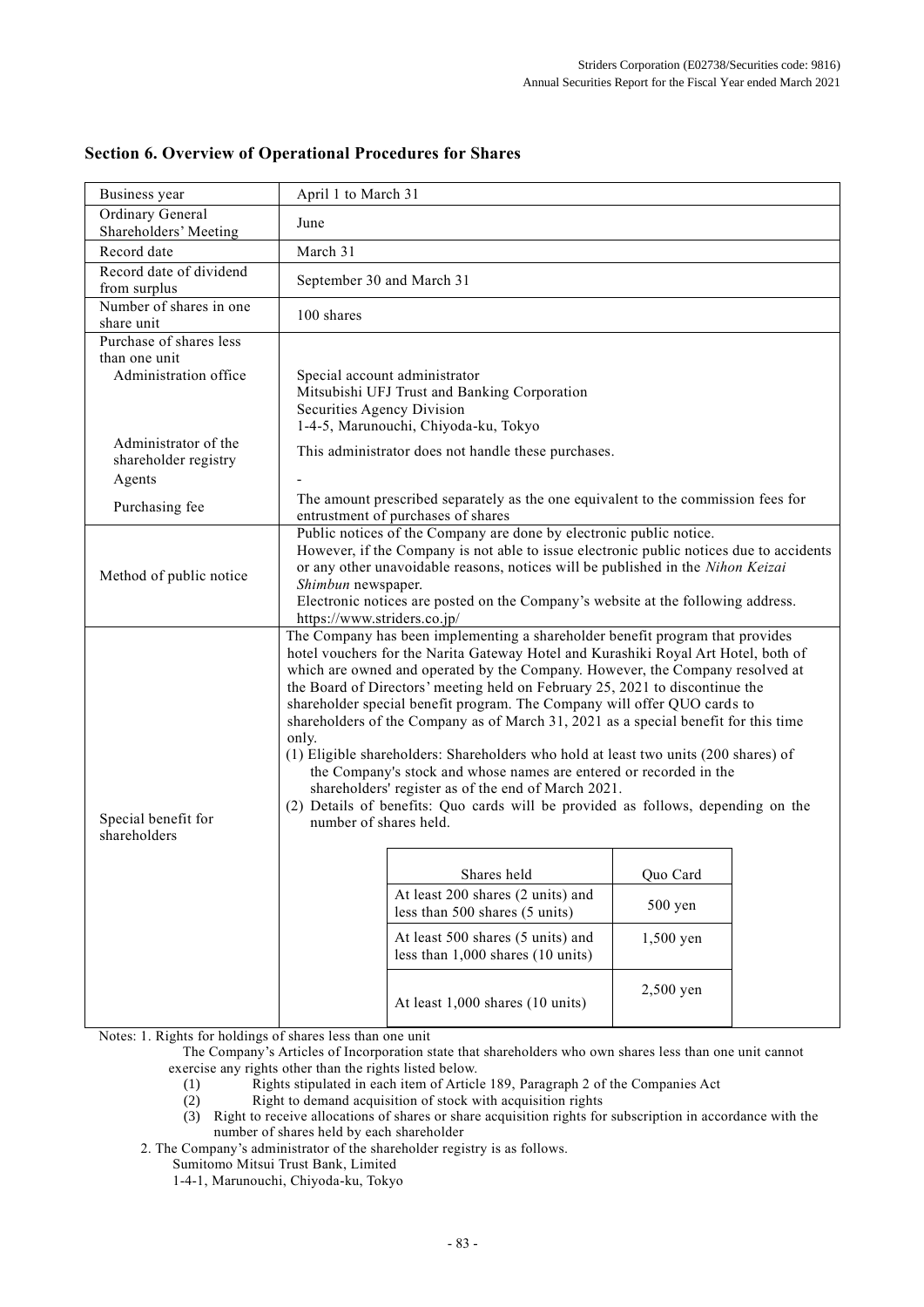# **Section 7. Reference Information of Reporting Company**

# **1. Information about Parent Company, etc. of Reporting Company**

The Company has no parent companies, etc.

# **2. Other Reference Information**

The Company has submitted the following documents during the period from the beginning date of the current fiscal year to the date of submission of this Securities Registration Report.

(1) Securities Registration Report, Attachments and Written Confirmation

For the 56th period (from April 1, 2019 to March 31, 2020): Submitted to the Director-General of the Kanto Local Finance Bureau on June 19, 2020.

- (2) Internal Control Report and Attachments Submitted to the Director-General of the Kanto Local Finance Bureau on June 19, 2020.
- (3) Quarterly Reports and Written Confirmation

1st Quarter of the 57th period (from April 1, 2020 to June 30, 2020):

Submitted to the Director-General of the Kanto Local Finance Bureau on August 12, 2020.

2nd Quarter of the 57th period (from July 1, 2020 to September 30, 2020):

Submitted to the Director-General of the Kanto Local Finance Bureau on November 12, 2020.

3rd Quarter of the 57th period (from October 1, 2020 to December 31, 2020): Submitted to the Director-General of the Kanto Local Finance Bureau on February 12, 2021.

# (4) Extraordinary Reports

Submitted to the Director-General of the Kanto Local Finance Bureau on June 22, 2020. The extraordinary report was filed pursuant to rules under Item 9-2, Paragraph 2, Article 19 (Results of exercise of voting rights at a shareholders' meeting) of the "Cabinet Office Ordinance on Disclosure of Corporate Affairs."

Submitted to the Director-General of the Kanto Local Finance Bureau on June 30, 2020. The extraordinary report was filed pursuant to Item 12, Paragraph 2, Article 19 (Occurrence of events that have a marked impact on the Company's financial position, results of operations or cash flows) of the "Cabinet Offic e Ordinance on Disclosure of Corporate Affairs."

Submitted to the Director-General of the Kanto Local Finance Bureau on May 12, 2021. The extraordinary report was filed pursuant to Item 19, Paragraph 2, Article 19 (Occurrence of events that have a marked impact on the Company's consolidated financial position, results of operations or cash flows) of the "Cabinet Office Ordinance on Disclosure of Corporate Affairs."

(5) Amendments to Extraordinary Reports

Submitted to Director-General of Kanto Finance Bureau on October 8, 2020. Amendment to the extraordinary report submitted on June 22, 2020.

(6) Report on the Status of Own Stock Purchase

Report on the status of own stock purchase for repurchase pursuant to the provision of Paragraph 1, Article 24 -6 of the Financial Instruments and Exchange Act

Reporting period (from November 24, 2020 to November 30, 2020):

Submitted to the Director-General of the Kanto Local Finance Bureau on December 3, 2020.

Reporting period (from December 1, 2020 to December 31, 2020):

Submitted to the Director-General of the Kanto Local Finance Bureau on January 6, 2021.

Reporting period (from January 1, 2021 to January 31, 2021): Submitted to the Director-General of the Kanto Local Finance Bureau on February 2, 2021.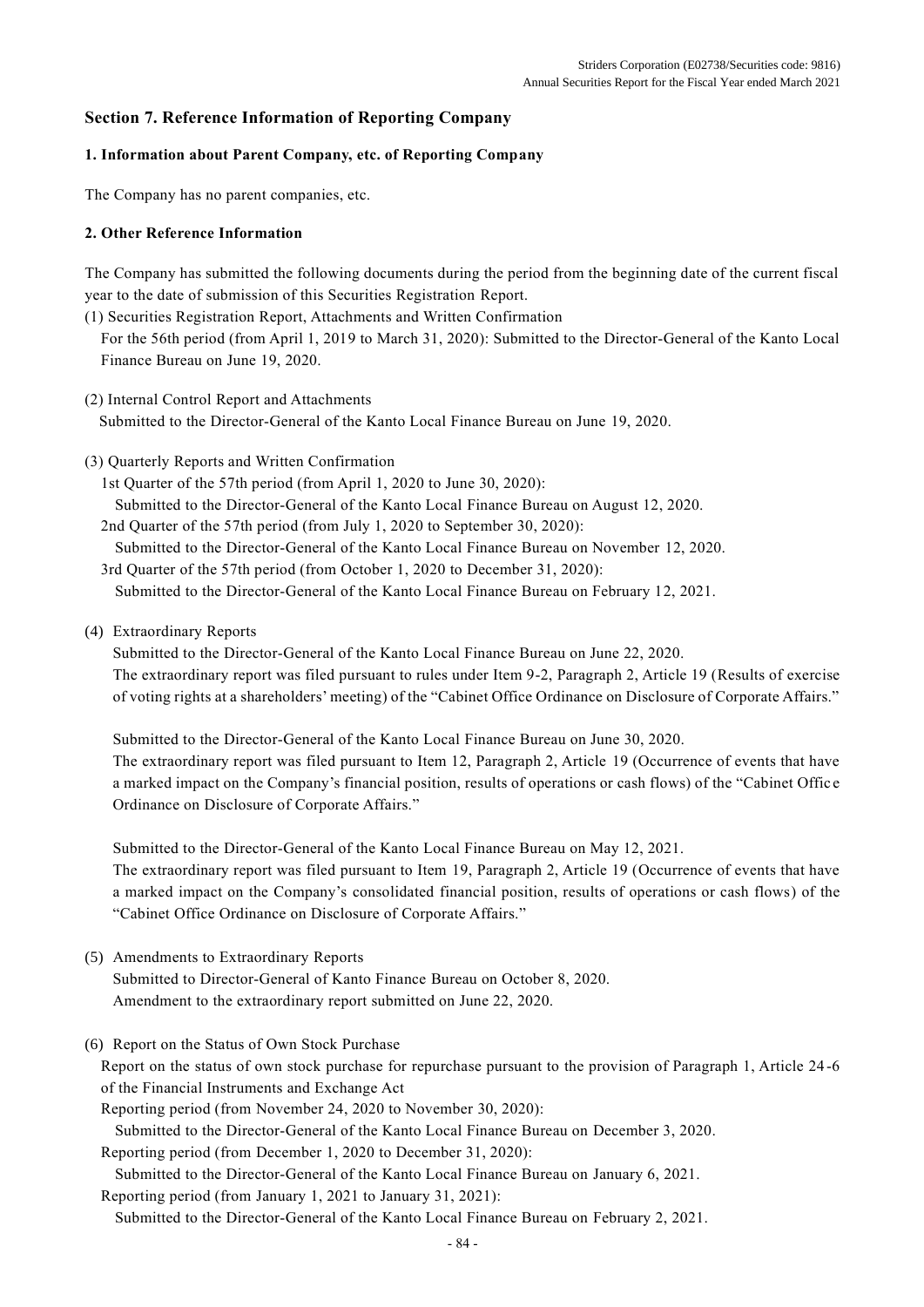Reporting period (from February 1, 2021 to February 28, 2021): Submitted to the Director-General of the Kanto Local Finance Bureau on March 2, 2021 Reporting period (from March 1, 2021 to March 31, 2021): Submitted to the Director-General of the Kanto Local Finance Bureau on April 2, 2021

# **Part II. Information about Company which Provides Guarantee to Reporting Company**

There is no applicable information.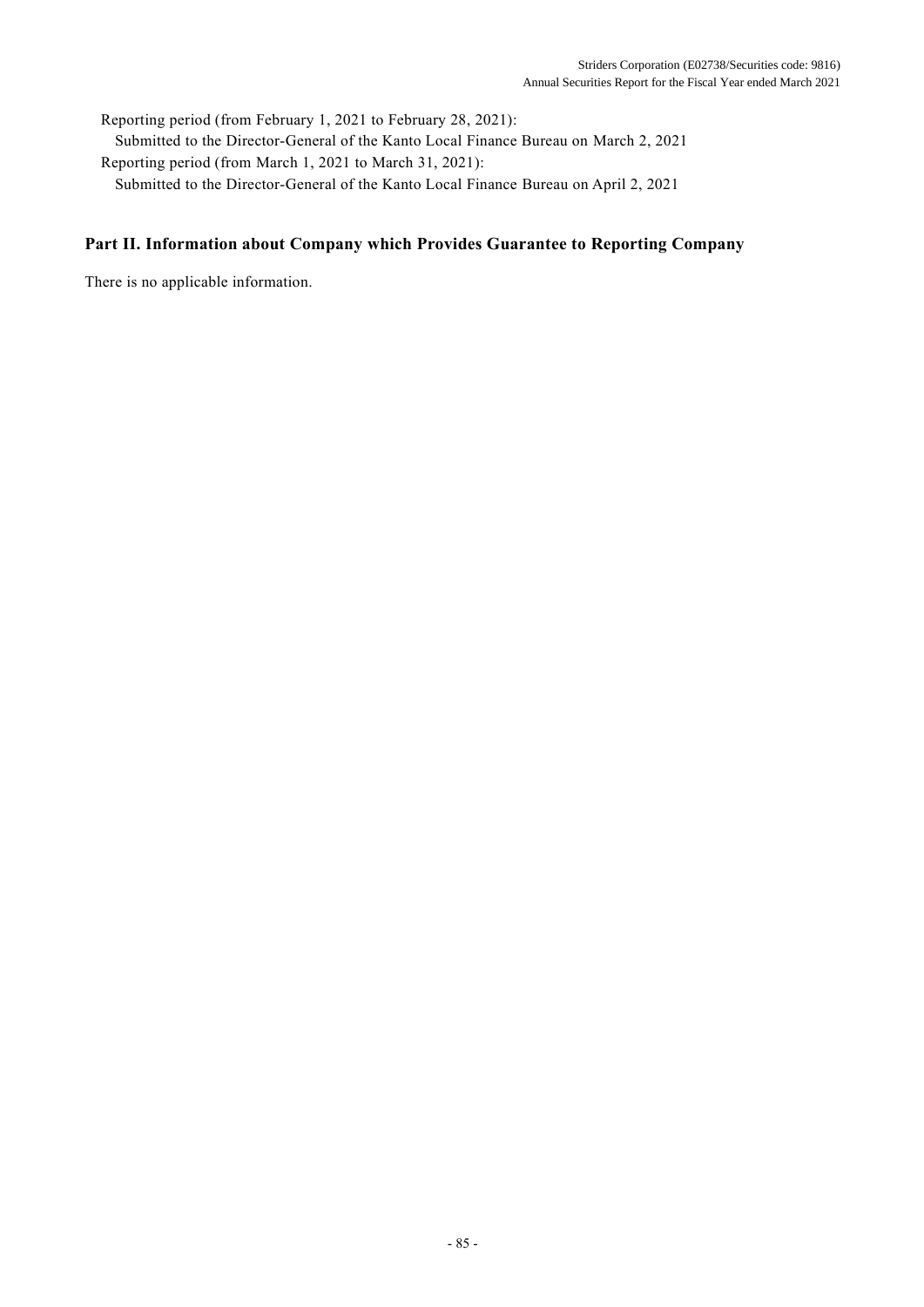### **Audit Report and Internal Control Audit Report by Independent Auditor**

Board of Directors Striders Corporation

Moore Shisei & Co.

Chiyoda-ku, Tokyo

Kiyozumi Asai Certified Public Accountant Engagement Partner

June 18,2021

Kiyoshi Maruyama Certified Public Accountant Engagement Partner

## <Audit on Financial Statements>

### Auditor's opinion

To make audit certification pursuant to the provisions of Article 193-2, Paragraph 1 of the Financial Instruments and Exchange Act, Moore Shisei & Co. (the "Audit Firm") audited the consolidated financial statements of Striders Corporation (the "Company") included in the "Financial Information" section of the Securities Registration Report for the consolidated fiscal year that commenced on April 1, 2020, and ended on March 31, 2021, which consisted of consolidated balance sheet, consolidated statement of income, consolidated statement of comprehensive income, consolidated statement of changes in equity, consolidated statement of cash flows, significant accounting policies for preparation of consolidated financial statements and other notes to consolidated financial statements and consolidated supplementary schedules.

In our opinion, the consolidated financial statements referred to above present fairly, in all material aspects, the financial position of Striders Corporation and its consolidated subsidiaries as of March 31, 2021, and their operating results and cash flows for the consolidated fiscal year ended on the same day, in accordance with the corporate accounting standards generally accepted in Japan.

### Basis for auditor's opinion

The Audit Firm conducted its audit in accordance with auditing standards generally accepted in Japan. Our responsibilities under those standards are further described in the auditor's responsibilities for the audit of the consolidated financial statements section of this report. The Audit Firm is independent of the Company and its consolidated subsidiaries in accordance with the provisions related to professional ethics in Japan, and the Audit Firm has fulfilled its other ethical responsibilities as an auditor. The Audit Firm believes that it obtained sufficient and appropriate audit evidence that forms the basis for expressing its opinions.

### Key Audit Considerations

The main audit considerations are those deemed particularly important as professional experts in the audit of consolidated financial statements for the current fiscal year. The main audit considerations are the process of implementing the audit and the formation of audit opinions for the consolidated financial statements as a whole, and the Audit Firm does not express its opinions individually.

| Consideration of Impairment Losses on Non-current Assets in Hotel Business Segment |                                                        |  |
|------------------------------------------------------------------------------------|--------------------------------------------------------|--|
| Contents of major audit considerations and reasons                                 | <b>Audit Response</b>                                  |  |
| for determination                                                                  |                                                        |  |
| Striders Corporation recorded 2,096,989,000 yen in                                 | In considering the valuation of non-current assets, we |  |
| segment assets of the hotel business as of March 31,                               | performed the following audit procedures.              |  |
| 2021, accounting for 40.1% of total assets. This                                   | • With respect to the undiscounted future cash         |  |
| includes 107,619,000 yen of goodwill.                                              | flows, we verified the consistency with the            |  |
| In the event of an impairment loss, the impact on the                              | business plans on which the undiscounted               |  |
| performance of the Group's business and the hotel                                  | future cash flows were based, and we also              |  |
| business segment would be significant.                                             | verified whether there were any changes in             |  |
| The company monitors operating income and                                          | the estimation method<br>adopted<br>by                 |  |
| undiscounted future cash flows based on the business                               | management. In addition, we compared the               |  |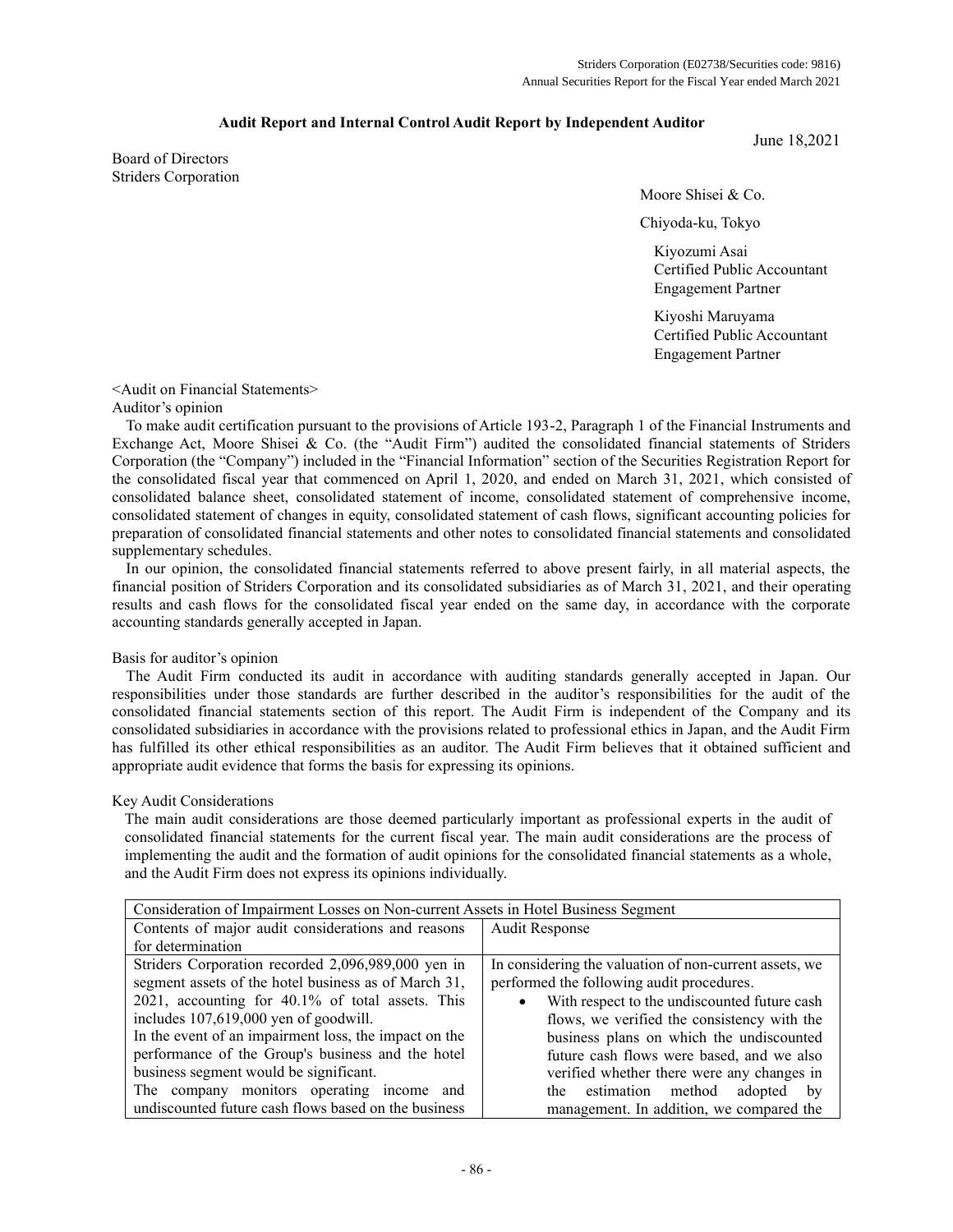| plans, focusing on whether the excess earning           | undiscounted future cash flows of prior      |
|---------------------------------------------------------|----------------------------------------------|
| capacity expected at the time of business acquisition   | periods with actual results to assess the    |
| will be sustained in the future, to identify indication | degree of reliability and uncertainty of     |
| of impairment of non-current assets including           | management's estimates.<br>In order to       |
| goodwill, and to determine whether to recognize         | understand the current state of the hotel's  |
|                                                         | business<br>future                           |
| impairment losses. Such estimates of future cash        | environment<br>and                           |
| flows are based on significant assumptions, such as     | projections, we read through materials       |
| the forecasted changes in market demand related to      | reported to the Board of Directors and other |
| the hotel business, occupancy rates and average room    | relevant documents, as well as reports on    |
| rates, which affect the earnings forecast, and are      | tourism statistics issued by the cities in   |
| subject to significant influence by management's        | which the hotel is located, and evaluated    |
| judgment.                                               | whether the contents of these reports are    |
| As stated in Notes "(Significant Accounting             | consistent with the business environment on  |
| Estimates)", such judgments regarding impairment of     | which management's estimates are based,      |
| including<br>assets<br>goodwill,<br>non-current<br>are  | and whether any events or circumstances      |
| significantly affected by management's assumptions      | have arisen that would necessitate a change  |
| and inherent judgments that are taken into account in   | in the estimation method.                    |
| future business plans. In addition, the uncertainty of  | We discussed the estimation assumptions      |
| these assumptions has increased due to the recent       | used by management with management and       |
| spread of the new coronavirus infection. Hence, the     | those responsible for the preparation of the |
| Audit Firm deemed this to be a major audit              | plans, and assessed the feasibility or       |
| consideration.                                          | uncertainty of the assumptions used in light |
|                                                         | of the Audit Firm's understanding of the     |
|                                                         | current state of the business environment    |
|                                                         | and future projections, in comparison with   |
|                                                         | past results, and in consideration of the    |
|                                                         | following factors.                           |
|                                                         | · Evaluated whether the estimates of the     |
|                                                         | expected number of tourists are reasonable   |
|                                                         | compared to past results and reports on      |
|                                                         | tourism statistics.                          |
|                                                         | · A sensitivity analysis was conducted on    |
|                                                         |                                              |
|                                                         | changes in key assumptions.                  |
|                                                         | As for the impact of the spread of COVID-    |
|                                                         | 19 infection, we asked management about      |
|                                                         | the company's hypothesis and compared it     |
|                                                         | with the economic situation and the recent   |
|                                                         | business environment.                        |

Responsibilities of management and corporate auditors and the Board of Corporate Auditors for the consolidated financial statements

The Company's management is responsible for the preparation and fair disclosure of the aforementioned consolidated financial statements in accordance with the corporate accounting standards generally accepted in Japan. This includes the establishment and operation of internal control systems that are regarded as necessary by management to ensure the preparation and fair disclosure of the consolidated financial statements without material misstatement due to fraudulence or errors.

In preparing the consolidated financial statements, management is responsible for assessing whether it is appropriate to prepare the consolidated financial statements in accordance with the premise of a going concern, and for disclosing matters relating to going concern when it is required to do so in accordance with accounting principles generally accepted in Japan.

Corporate auditors and the Board of Corporate Auditors are responsible for monitoring the execution of Directors' duties related to designing and operating the financial reporting process.

Auditor's responsibilities for the audit of the consolidated financial statements

The Audit Firm's responsibility is to obtain reasonable assurance about whether the consolidated financial statements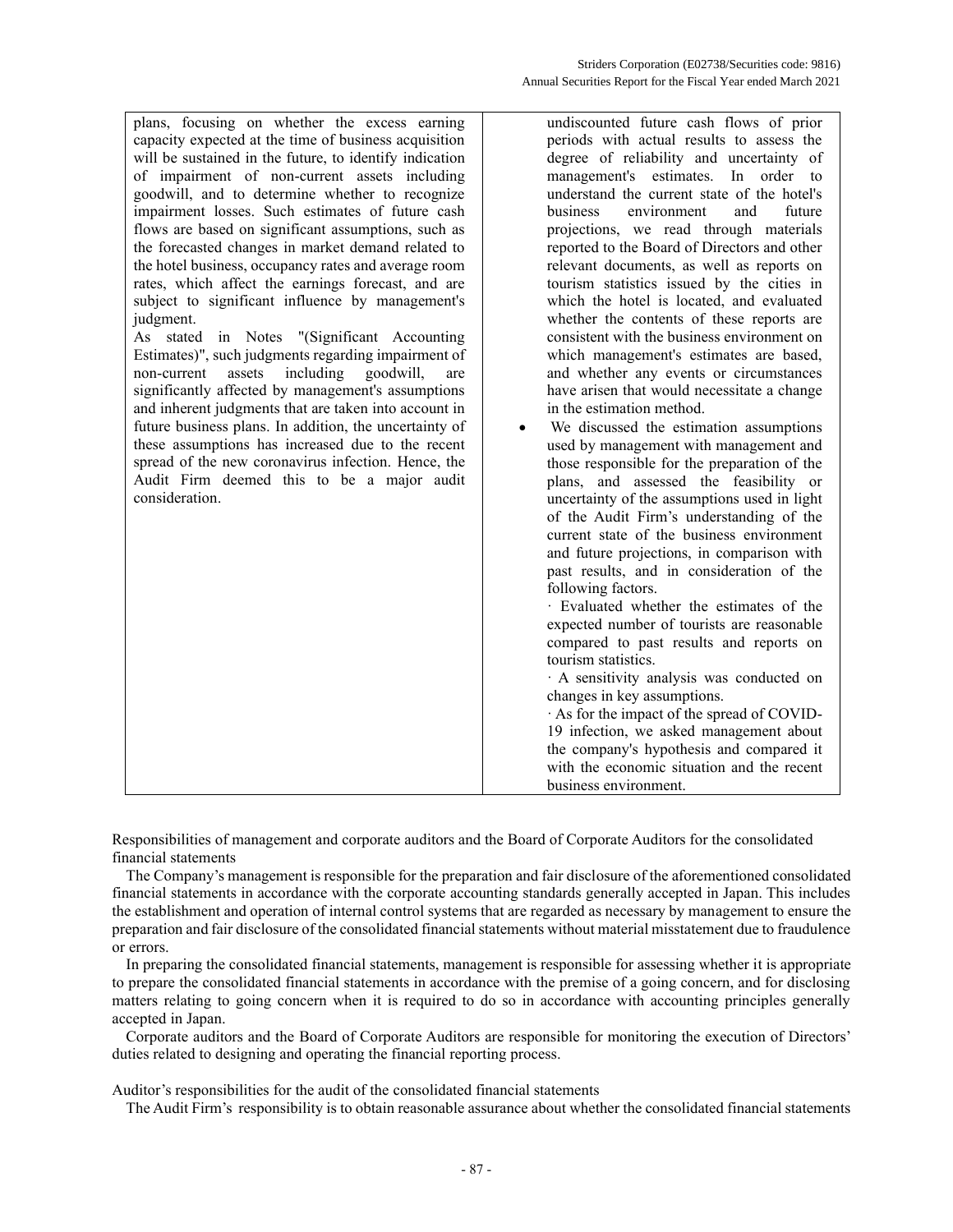as a whole are free from material misstatement, whether due to fraud or error, and to express an opinion on the consolidated financial statements from an independent standpoint in an audit report, based on audit. Misstatements can occur as a result of fraud or error and are deemed material if they can be reasonably expected to, either individually or collectively, influence the decisions of users taken on the basis of the consolidated financial statements.

We make professional judgment in the audit process in accordance with auditing standards generally accepted in Japan, and perform the following while maintaining professional skepticism.

- Identify and assess the risks of material misstatement, whether due to fraud or error. Design and implement audit procedures to address the risks of material misstatement. The audit procedures shall be selected and applied as determined by the auditor. In addition, sufficient and appropriate audit evidence shall be obtained to provide a basis for the audit opinion.
- In making those risk assessments, the auditor considers internal control relevant to the entity's audit in order to design audit procedures that are appropriate in the circumstances, although the purpose of the audit of the financial statements and the accompanying supplementary schedules is not to express an opinion on the effectiveness of the entity's internal control.
- Assess the appropriateness of accounting policies adopted by management and the method of their application, as well as the reasonableness of accounting estimates made by management and the adequacy of related notes.
- Determine whether it is appropriate for management to prepare the consolidated financial statements on the premise of a going concern and, based on the audit evidence obtained, determine whether there is a significant uncertainty in regard to events or conditions that may cast significant doubt on the entity's ability to continue as a going concern. If there is a significant uncertainty concerning the premise of a going concern, the auditor is required to call attention to the notes to the consolidated financial statements in the audit report, or if the notes to the financial statements and the accompanying supplementary schedules pertaining to the significant uncertainty are inappropriate, issue a modified opinion on the consolidated financial statements. While the conclusions of the auditor are based on the audit evidence obtained up to the date of the audit report, depending on future events or conditions, an entity may be unable to continue as a going concern.
- Besides assessing whether the presentation of and notes to the consolidated financial statements are in accordance with accounting principles generally accepted in Japan, assess the presentation, structure, and content of the consolidated financial statements including related notes, and whether the consolidated financial statements fairly present the transactions and accounting events on which they are based.
- Obtain sufficient and appropriate audit evidence regarding the financial information of the entity and its consolidated subsidiaries to express an opinion on the consolidated financial statements. The auditor is responsible for the direction, supervision and performance of the audit on the consolidated financial statements. The auditor remains solely responsible for its audit opinion.

The auditor reports to corporate auditors and the Board of Corporate Auditors regarding the scope and timing of implementation of the planned audit, material audit findings including material weaknesses in internal control identified in the course of the audit, and other matters required under the auditing standards.

The auditor reports to corporate auditors and the Board of Corporate Auditors regarding the observance of provisions related to professional ethics in Japan as well as matters that are reasonably considered to have an impact on the auditor's independence and any safeguards that are in place to reduce or eliminate obstacles.

Among the matters discussed with the Corporate Auditors and the Board of Corporate Auditors, the Audit Firm shall determine those matters that they consider to be particularly significant in the audit of the consolidated financial statements for the current fiscal year as major audit considerations and state them in the Audit Report. However, if the publication of such matters is prohibited by laws and regulations, or if the Audit Firm judges that such matters should not be reported because the disadvantages of reporting such matters in the A Report are reasonably expected to outweigh the public interest, albeit in an extremely limited manner, such matters shall not be included in the Audit Report.

### <Internal Control Audit>

#### Auditor's opinion

To make audit certification in accordance with the provision of Article 193-2, Paragraph 2 of the Financial Instruments and Exchange Act, the Audit Firm audited the internal control report of Striders Corporation as of March 31, 2021.

In our opinion, the accompanying internal control report, which states that the internal control over financial reporting was effective as of March 31, 2021, presents fairly, in all material respects, the results of the assessments of internal control over financial reporting in accordance with assessment standards for internal control over financial reporting generally accepted in Japan.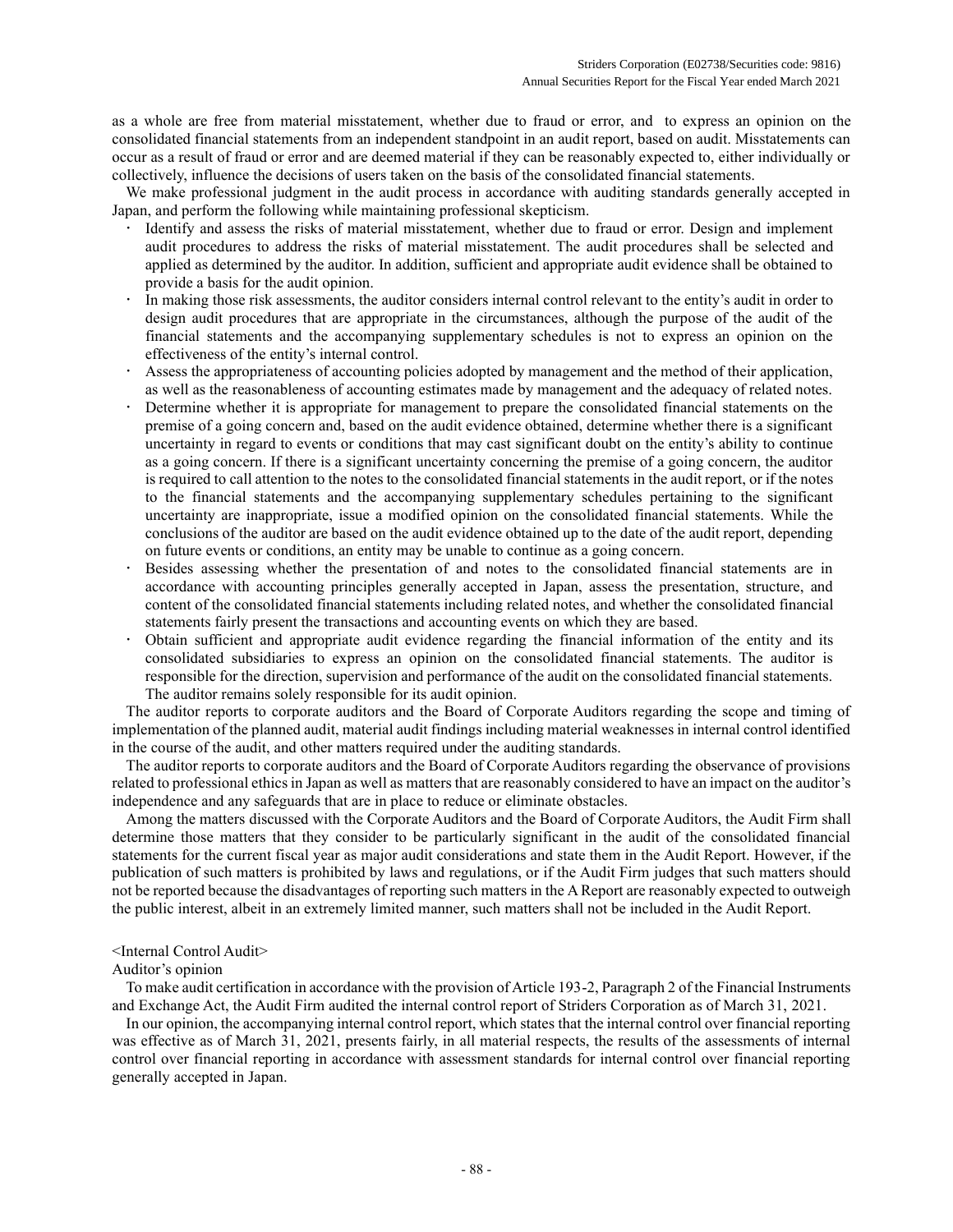Basis for auditor's opinion

The Audit Firm conducted its audit of the internal control in accordance with auditing standards generally accepted in Japan. Our responsibilities under those standards are further described in the auditor's responsibilities for the audit of the internal control section of this report. The Audit Firm is independent of the Company and its consolidated subsidiaries in accordance with the provisions related to professional ethics in Japan, and the Audit Firm has fulfilled its other ethical responsibilities as an auditor. The Audit Firm believes that it obtained sufficient and appropriate audit evidence that forms the basis for expressing its opinions.

Responsibilities of management and corporate auditors and the Board of Corporate Auditors for the internal control report

The Company's management is responsible for designing and operating its internal control concerning its financial reporting and preparing and fairly disclosing an internal control report in accordance with the evaluation standards for internal controls relating to financial reporting generally accepted in Japan.

Corporate auditors and the Board of Corporate Auditors are responsible for monitoring and studying the design and operation status of internal control concerning its financial reporting.

There is a possibility that misstatements in financial reporting are not completely prevented or detected by the internal control systems concerning financial reporting.

Auditor's responsibilities for the audit of the internal control

The Auditor's responsibility is to obtain reasonable assurance about whether the internal control report is free from material misstatement and to express an opinion on the internal control report from an independent standpoint in an internal control audit report based on its audit.

The auditor makes professional judgment in the audit process in accordance with auditing standards for internal controls relating to financial reporting generally accepted in Japan and performs the following while maintaining professional skepticism.

- Perform procedures to obtain audit evidence about the results of the assessments of internal control over financial reporting in the internal control report. The procedures for the audit of the internal control report are selected and performed, depending on the auditor's judgment, based on significance of effect on the reliability of financial reporting.
- Evaluate the overall presentation of the internal control report, including the appropriateness of the scope, procedures and results of the assessments that management presents.
- Obtain sufficient and appropriate audit evidence about the results of the assessments of internal control over financial reporting in the internal control report. The auditor is responsible for the direction, supervision and performance of the audit of the internal control report. The auditor remains solely responsible for its audit opinion.

The auditor reports to corporate auditors and the Board of Corporate Auditors regarding the scope and timing of implementation of the planned audit, the results thereof, material weaknesses identified in internal control that should be disclosed and those that were remediated, and other matters required under the auditing standards.

The auditor reports to corporate auditors and the Board of Corporate Auditors regarding the observance of provisions related to professional ethics in Japan as well as matters that are reasonably considered to have an impact on the auditor's independence and any safeguards that are in place to reduce or eliminate obstacles.

### Vested interests

The Audit Firm and its Engagement Partners have no vested interests in the Company and its consolidated subsidiaries that should be disclosed in accordance with the provisions of the Certified Public Accountants Act.

End

Notes: 1. The above is the digitized form of the matters described in the original audit report, and the original copy is in the custody of the Company.

2. The scope of the audit does not include the XBRL data.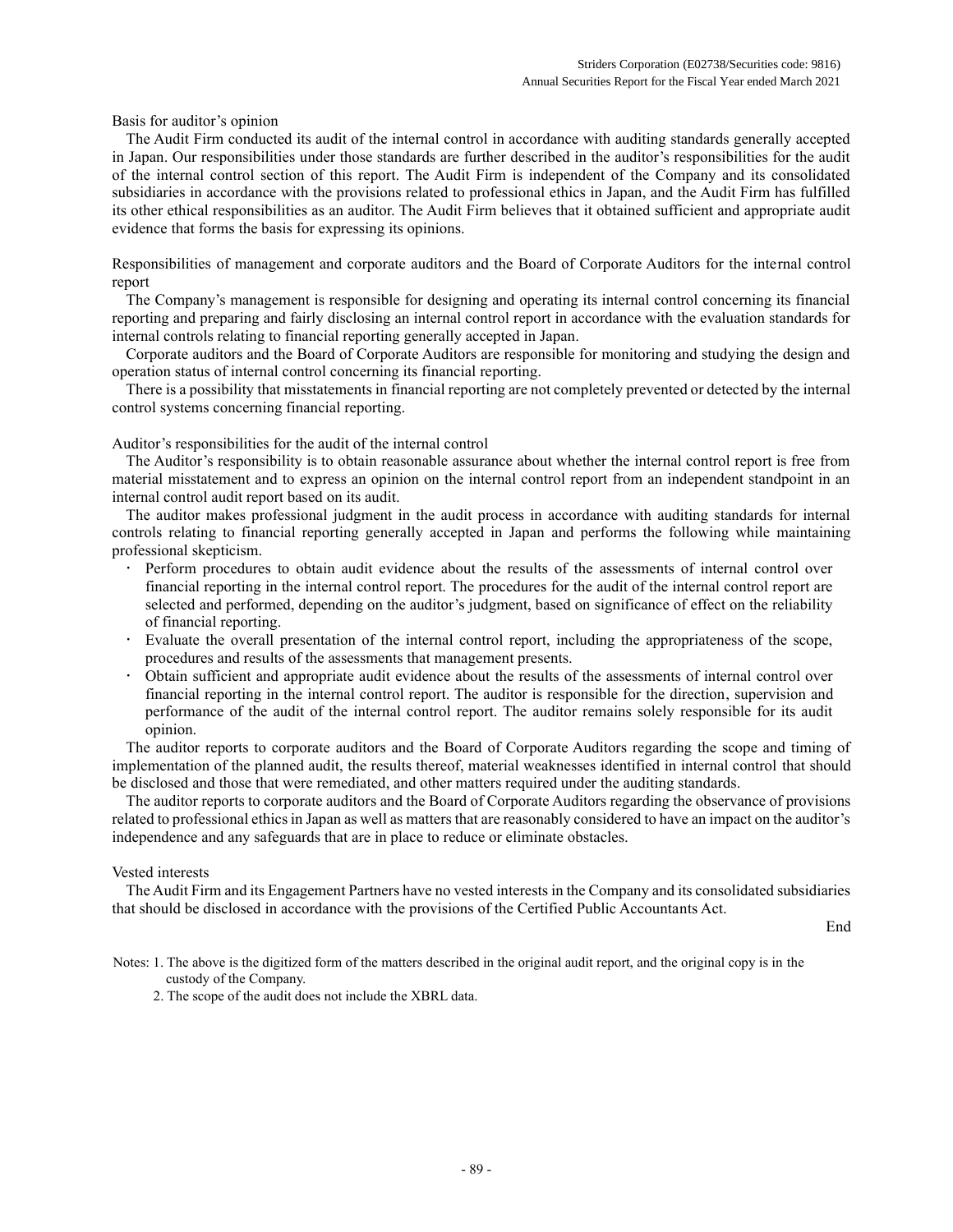### **Independent Auditor Report**

Board of Directors Striders Corporation June 18,2021

Moore Shisei & Co.

Chiyoda-ku, Tokyo

Kiyozumi Asai Certified Public Accountant Engagement Partner

Kiyoshi Maruyama Certified Public Accountant Engagement Partner

# <Audit on Financial Statements>

### Auditor's opinion

To make audit certification pursuant to the provisions of Article 193-2, Paragraph 1 of the Financial Instruments and Exchange Act, Moore Shisei & Co. (the "Audit Firm") audited the non-consolidated financial statements of Striders Corporation (the "Company") included in the "Financial Information" section of the Securities Registration Report for the 57th business year that commenced on April 1, 2020, and ended on March 31, 2021, which consisted of nonconsolidated balance sheet, non-consolidated statement of income, non-consolidated statement of changes in equity, significant accounting policies and other notes to non-consolidated financial statements and non-consolidated supplementary schedules.

In our opinion, the non-consolidated financial statements referred to above present fairly, in all material aspects, the financial position of Striders Corporation as of March 31, 2021, and its operating results and cash flows for the fiscal year ended on the same day, in accordance with the corporate accounting standards generally accepted in Japan.

### Basis for auditor's opinion

The Audit Firm conducted its audit in accordance with auditing standards generally accepted in Japan. Our responsibilities under those standards are further described in the auditor's responsibilities for the audit of the consolidated financial statements section of this report. The Audit Firm is independent of the Company and its consolidated subsidiaries in accordance with the provisions related to professional ethics in Japan, and the Audit Firm has fulfilled its other ethical responsibilities as an auditor. The Audit Firm believes that it obtained sufficient and appropriate audit evidence that forms the basis for expressing its opinions.

### Key Audit Considerations

The main audit considerations are those deemed particularly important as professional experts in the audit of nonconsolidated financial statements for the current fiscal year. The main audit considerations are the process of implementing the audit and the formation of audit opinions for the non-consolidated financial statements as a whole, and the audit corporation does not express its opinions individually.

| Consideration of Impairment Losses on Non-current Assets in Hotel Business Segment |                                                           |  |
|------------------------------------------------------------------------------------|-----------------------------------------------------------|--|
| Contents of major audit considerations and reasons                                 | <b>Audit Response</b>                                     |  |
| for determination                                                                  |                                                           |  |
| In the balance sheet of Striders Corporation at the end                            | The Audit Firm mainly carried out the following audit     |  |
| of the current fiscal year, 905,351,000 yen of shares                              | procedures in considering the valuation of shares of      |  |
| of subsidiaries and associates are recorded. Among                                 | subsidiaries and associates.                              |  |
| such shares of subsidiaries and associates, the                                    | With respect to the excess earning capacity,<br>$\bullet$ |  |
| investment book value of 508,617,000 yen of                                        | we verified the consistency with the business             |  |
| Kurashiki Royal Art Hotel Co., Ltd. accounts for 56%                               | plans on which the excess earning capacity                |  |
| of the balance sheet amount of shares of subsidiaries                              | was based, and we also verified whether                   |  |
| and associates, as stated in the notes "Significant                                | there were any changes in the estimation                  |  |
| accounting estimates.                                                              | method<br>adopted by<br>management.                       |  |
| Since the company reflects the excess earning                                      | Furthermore, we assessed the degree of                    |  |
| capacity in the valuation of the shares of the                                     | reliability and uncertainty of management's               |  |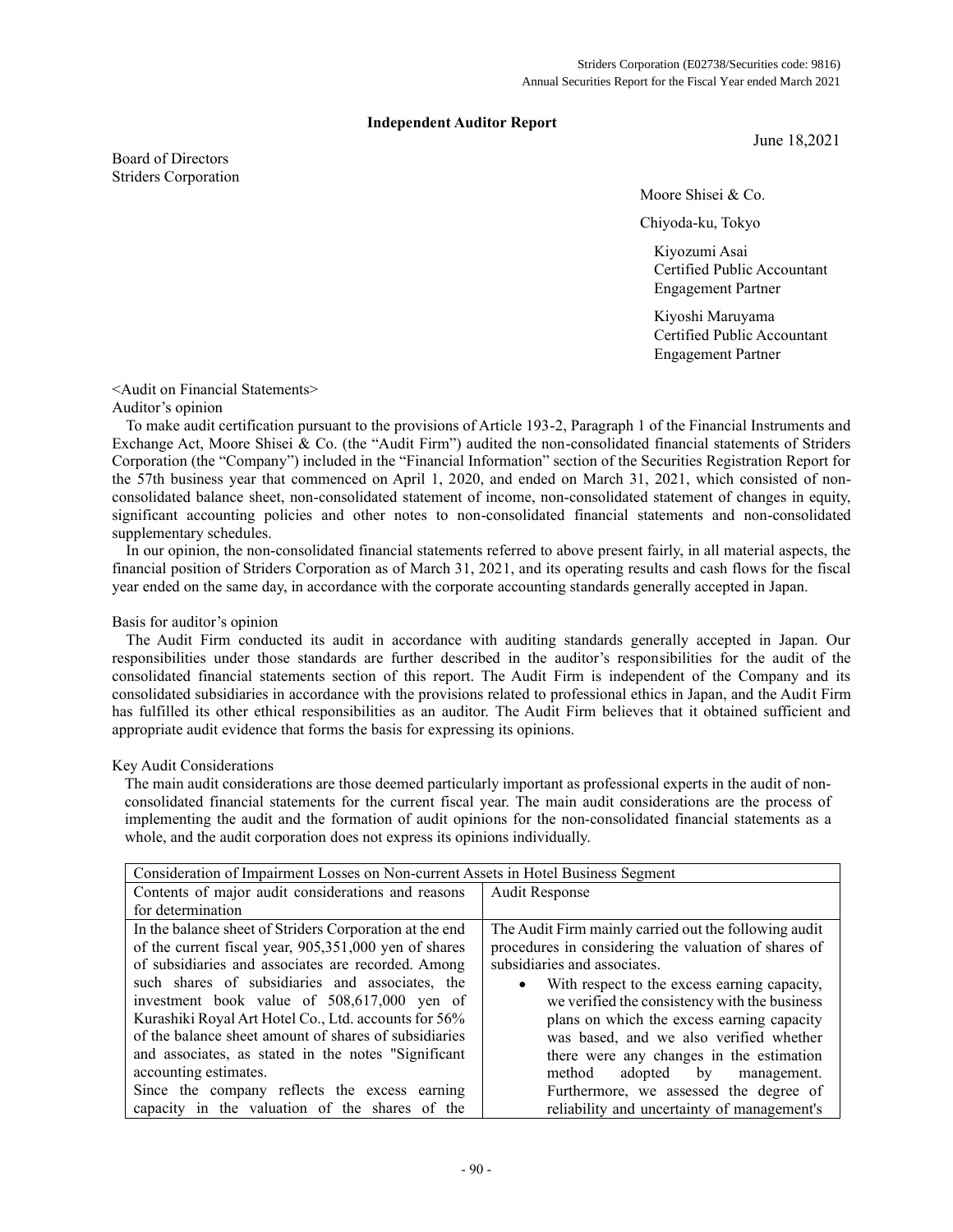| subsidiary in the assessment of the actual value, the<br>examination of whether or not there is a significant<br>decline in the actual value based on a decrease in the<br>excess earning capacity is an important factor in the<br>valuation of the shares.<br>There is a certain degree of uncertainty in the future<br>business plans of the subsidiary that affect the excess<br>earning capacity. In particular, there is a high<br>sensitivity to key assumptions such as the forecast of<br>market demand trends, occupancy rates and average<br>room rates related to the hotel business that affect the<br>earnings forecast, and these are affected by the<br>forecast of future market and economic conditions.<br>The valuation of the shares of the subsidiary is<br>significantly affected by management's assumptions<br>and inherent judgments that are taken into account in<br>future business plans, and the uncertainty of these<br>assumptions has increased due to the recent spread of<br>the COVID-19 pandemic. Hence, the Audit Firm<br>deemed this to be a major audit consideration. | estimates by comparing actual results with<br>plans from previous years.<br>In order to gain an understanding of the<br>current business environment and future<br>projections for the hotel, we read through the<br>materials reported to the Board of Directors<br>and other relevant documents, as well as<br>reports on tourism statistics issued by the<br>cities in which the hotel is located, to assess<br>whether the contents are consistent with the<br>business<br>environment<br>which<br>on<br>management's estimates are based, and to<br>evaluate<br>whether<br>events<br>any<br><sub>or</sub><br>circumstances have arisen that would<br>require a change in the estimation method.<br>We discussed the assumptions used in the<br>estimates made by management with<br>management and those responsible for<br>preparing the plans, and assessed the<br>feasibility or uncertainty of the assumptions<br>used in light of the Audit Firm's<br>understanding of the current state of the<br>environment<br>business<br>and<br>future<br>projections, in comparison with past results,<br>and taking into account the following factors<br>· Evaluated the reasonableness of estimates<br>of expected changes in the number of<br>tourists compared to historical data and<br>reports on tourism statistics.<br>· A sensitivity analysis was conducted on<br>major hypothetical variations.<br>As for the impact of the spread of COVID- |
|-----------------------------------------------------------------------------------------------------------------------------------------------------------------------------------------------------------------------------------------------------------------------------------------------------------------------------------------------------------------------------------------------------------------------------------------------------------------------------------------------------------------------------------------------------------------------------------------------------------------------------------------------------------------------------------------------------------------------------------------------------------------------------------------------------------------------------------------------------------------------------------------------------------------------------------------------------------------------------------------------------------------------------------------------------------------------------------------------------------------|----------------------------------------------------------------------------------------------------------------------------------------------------------------------------------------------------------------------------------------------------------------------------------------------------------------------------------------------------------------------------------------------------------------------------------------------------------------------------------------------------------------------------------------------------------------------------------------------------------------------------------------------------------------------------------------------------------------------------------------------------------------------------------------------------------------------------------------------------------------------------------------------------------------------------------------------------------------------------------------------------------------------------------------------------------------------------------------------------------------------------------------------------------------------------------------------------------------------------------------------------------------------------------------------------------------------------------------------------------------------------------------------------------------------------------------------------------|
|                                                                                                                                                                                                                                                                                                                                                                                                                                                                                                                                                                                                                                                                                                                                                                                                                                                                                                                                                                                                                                                                                                                 |                                                                                                                                                                                                                                                                                                                                                                                                                                                                                                                                                                                                                                                                                                                                                                                                                                                                                                                                                                                                                                                                                                                                                                                                                                                                                                                                                                                                                                                          |
|                                                                                                                                                                                                                                                                                                                                                                                                                                                                                                                                                                                                                                                                                                                                                                                                                                                                                                                                                                                                                                                                                                                 | 19 infection, we asked management about<br>the company's hypothesis and compared it<br>with the economic situation and the recent<br>business environment.<br>Evaluated whether there was a significant<br>decline in the actual value of shares of the<br>subsidiary reflecting excess earning power.                                                                                                                                                                                                                                                                                                                                                                                                                                                                                                                                                                                                                                                                                                                                                                                                                                                                                                                                                                                                                                                                                                                                                   |

Responsibilities of management and corporate auditors and the Board of Corporate Auditors for the consolidated financial statements

The Company's management is responsible for the preparation and fair disclosure of the aforementioned consolidated financial statements in accordance with the corporate accounting standards generally accepted in Japan. This includes the establishment and operation of internal control systems that are regarded as necessary by management to ensure the preparation and fair disclosure of the consolidated financial statements without material misstatement due to fraudulence or errors.

In preparing the consolidated financial statements, management is responsible for assessing whether it is appropriate to prepare the consolidated financial statements in accordance with the premise of a going concern, and for disclosing matters relating to going concern when it is required to do so in accordance with accounting principles generally accepted in Japan.

Corporate auditors and the Board of Corporate Auditors are responsible for monitoring the execution of Directors' duties related to designing and operating the financial reporting process.

Auditor's responsibilities for the audit of the consolidated financial statements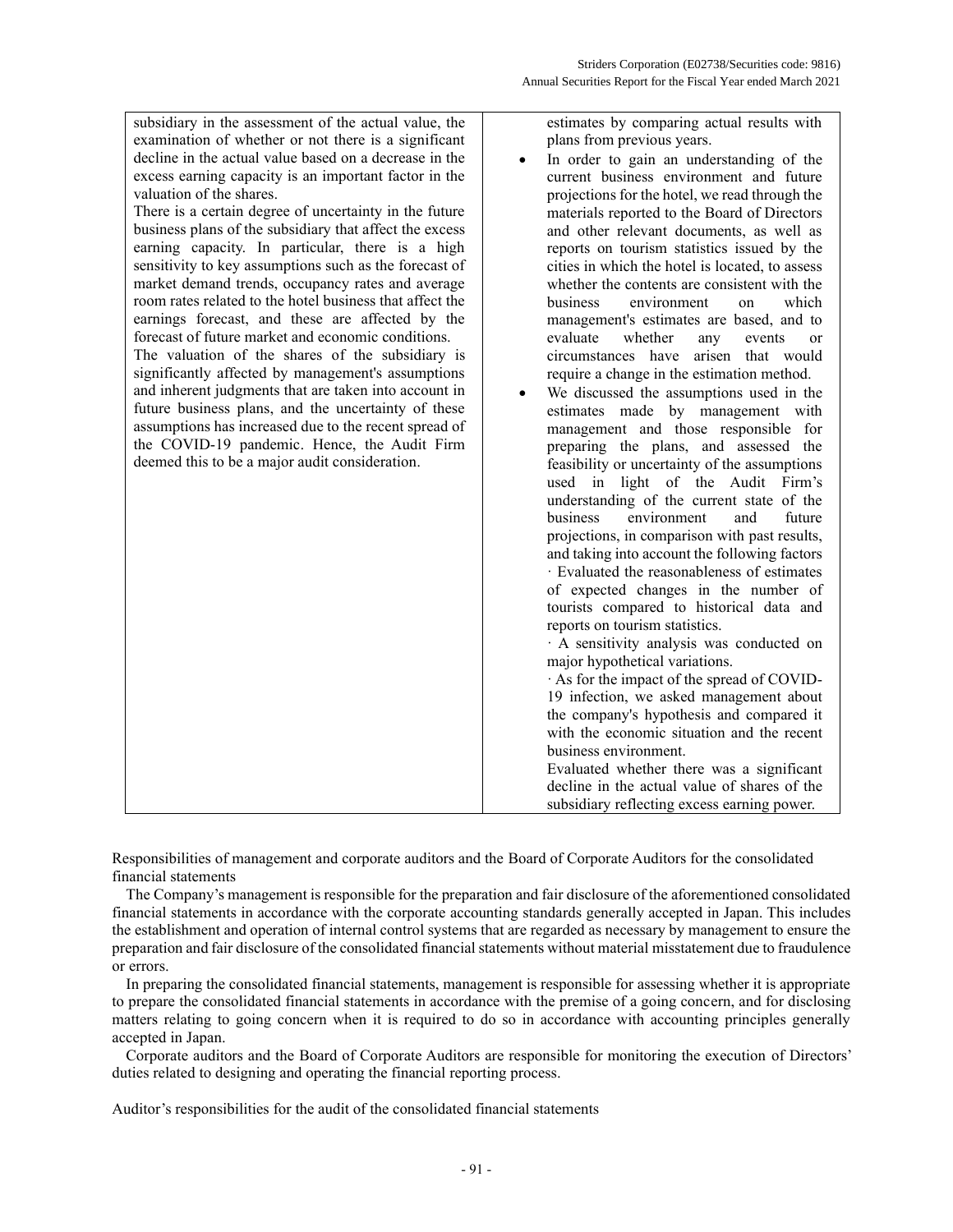The Audit Firm's responsibility is to obtain reasonable assurance about whether the consolidated financial statements as a whole are free from material misstatement, whether due to fraud or error, and to express an opinion on the consolidated financial statements from an independent standpoint in an audit report, based on audit. Misstatements can occur as a result of fraud or error and are deemed material if they can be reasonably expected to, either individually or collectively, influence the decisions of users taken on the basis of the consolidated financial statements.

We make professional judgment in the audit process in accordance with auditing standards generally accepted in Japan and perform the following while maintaining professional skepticism.

- Identify and assess the risks of material misstatement, whether due to fraud or error. Design and implement audit procedures to address the risks of material misstatement. The audit procedures shall be selected and applied as determined by the auditor. In addition, sufficient and appropriate audit evidence shall be obtained to provide a basis for the audit opinion.
- In making those risk assessments, the auditor considers internal control relevant to the entity's audit in order to design audit procedures that are appropriate in the circumstances, although the purpose of the audit of the financial statements and the accompanying supplementary schedules is not to express an opinion on the effectiveness of the entity's internal control.
- Assess the appropriateness of accounting policies adopted by management and the method of their application, as well as the reasonableness of accounting estimates made by management and the adequacy of related notes.
- Determine whether it is appropriate for management to prepare the consolidated financial statements on the premise of a going concern and, based on the audit evidence obtained, determine whether there is a significant uncertainty in regard to events or conditions that may cast significant doubt on the entity's ability to continue as a going concern. If there is a significant uncertainty concerning the premise of a going concern, the auditor is required to call attention to the notes to the consolidated financial statements in the audit report, or if the notes to the financial statements and the accompanying supplementary schedules pertaining to the significant uncertainty are inappropriate, issue a modified opinion on the consolidated financial statements. While the conclusions of the auditor are based on the audit evidence obtained up to the date of the audit report, depending on future events or conditions, an entity may be unable to continue as a going concern.
- Besides assessing whether the presentation of and notes to the consolidated financial statements are in accordance with accounting principles generally accepted in Japan, assess the presentation, structure, and content of the consolidated financial statements including related notes, and whether the consolidated financial statements fairly present the transactions and accounting events on which they are based.
- Obtain sufficient and appropriate audit evidence regarding the financial information of the entity and its consolidated subsidiaries to express an opinion on the consolidated financial statements. The auditor is responsible for the direction, supervision and performance of the audit on the consolidated financial statements. The auditor remains solely responsible for its audit opinion.

The auditor reports to corporate auditors and the Board of Corporate Auditors regarding the scope and timing of implementation of the planned audit, material audit findings including material weaknesses in internal control identified in the course of the audit, and other matters required under the auditing standards.

The auditor reports to corporate auditors and the Board of Corporate Auditors regarding the observance of provisions related to professional ethics in Japan as well as matters that are reasonably considered to have an impact on the auditor's independence and any safeguards that are in place to reduce or eliminate obstacles.

Among the matters discussed with the Corporate Auditors and the Board of Corporate Auditors, the Audit Firm shall determine those matters that they consider to be particularly significant in the audit of the non-consolidated financial statements for the current fiscal year as major audit considerations and state them in the Audit Report. However, if the publication of such matters is prohibited by laws and regulations, or if the Audit Firm judges that such matters should not be reported because the disadvantages of reporting such matters in the Audit Report are reasonably expected to outweigh the public interest, albeit in an extremely limited manner, such matters shall not be included in the Audit Report.

### Vested interests

The Audit Firm and its Engagement Partners have no vested interests in the Company and its consolidated subsidiaries that should be disclosed in accordance with the provisions of the Certified Public Accountants Act.

End

Notes: 1. The above is the digitized form of the matters described in the original audit report, and the original copy is in the custody of the Company.